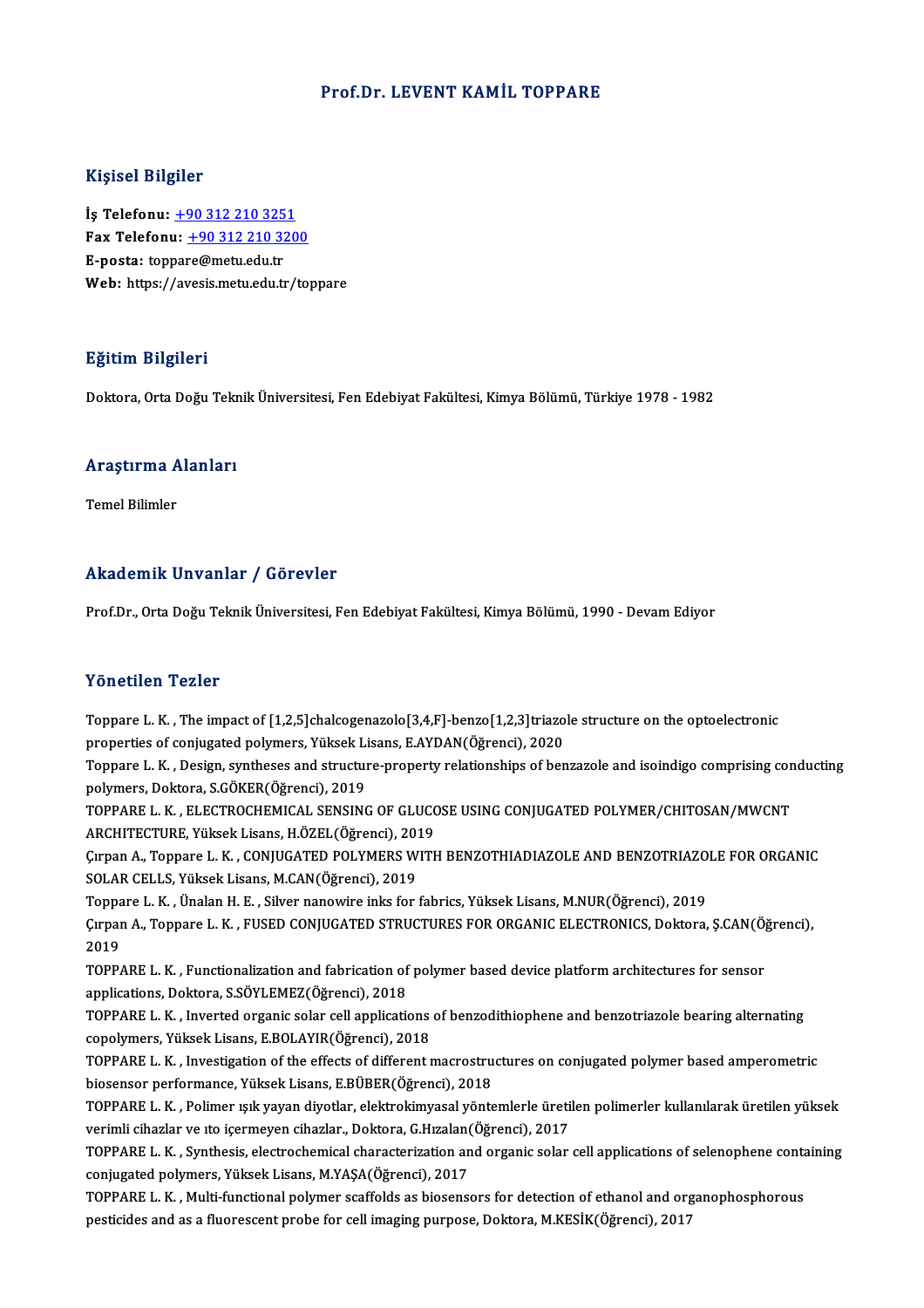TOPPARE L. K. , Toppare L., Multifonksiyonel polimer yapılarını biyosensör olarak etanol ve tarım ilacı tayininde ve<br>flaresar nrab olarak büsre görüntülemesinde kullanımı, Dektare, M.Kesik(Öğrensü), 2017 TOPPARE L. K. , Toppare L., Multifonksiyonel polimer yapılarını biyosensör olarak etanol ve<br>floresan prob olarak hücre görüntülemesinde kullanımı., Doktora, M.Kesik(Öğrenci), 2017<br>TOPPARE L. K., Polymer light emitting diad TOPPARE L. K. , Toppare L., Multifonksiyonel polimer yapılarını biyosensör olarak etanol ve tarım ilacı tayininde ve<br>floresan prob olarak hücre görüntülemesinde kullanımı., Doktora, M.Kesik(Öğrenci), 2017<br>TOPPARE L. K. , P

floresan prob olarak hücre görüntülemesinde kullanımı., Doktora, M.Kesik(Öğrenci), 2017<br>TOPPARE L. K. , Polymer light emitting diodes and organic solar cells towards ITO free device<br>devices using electrochemically synthesi TOPPARE L. K. , Polymer light emitting diodes and organic solar cells towards ITO free devices and high efficiency<br>devices using electrochemically synthesized polymers, Doktora, G.HIZALAN(Öğrenci), 2017<br>TOPPARE L. K. , Syn

devices using electrochemically synthesized polymers, Doktora, G.HIZALAN(Öğrenci)<br>TOPPARE L. K. , Syntheses, spectroelectrochemical and electrochemical characterization<br>containing polymers for solar cell applications, Yüks TOPPARE L. K. , Syntheses, spectroelectrochemical and electrochemical characterizations of naphthodithiophene<br>containing polymers for solar cell applications, Yüksek Lisans, E.IŞIK(Öğrenci), 2016<br>TOPPARE L. K. , Developmen

containing polymers for solar cell applications, Yüksek Lisans, E.IŞIK(Öğrenci),<br>TOPPARE L. K. , Development of amperometric cholinesterase biosensors base<br>of anti-dementia drugs and pesticides, Yüksek Lisans, J.TURAN(Öğre TOPPARE L. K. , Development of amperometric cholinesterase biosensors based on a conducting polymer for detect<br>of anti-dementia drugs and pesticides, Yüksek Lisans, J.TURAN(Öğrenci), 2016<br>DOĞAN Ö., TOPPARE L. K. , Synthese

of anti-dementia drugs and pesticides, Yüksek Lisans, J.TURAN(Öğrenci), 2016<br>DOĞAN Ö., TOPPARE L. K. , Syntheses of new multifunctional donor acceptor type polymers for electrochromic and<br>organic solar cell applications, D DOĞAN Ö., TOPPARE L. K. , Syntheses of new multifunctional donor acceptor type polymers for electrochromic a<br>organic solar cell applications, Doktora, Ş.ÖZDEMİR(Öğrenci), 2016<br>TOPPARE L. K. , Development of amperometric gl

organic solar cell applications, Doktora, Ş.ÖZDEMİR(Öğrenci), 2016<br>TOPPARE L. K. , Development of amperometric glucose biosensors based on conducti<br>materials providing enhanced performance, Yüksek Lisans, T.CEREN(Öğrenci), TOPPARE L. K. , Development of amperometric glucose biosensors based on conducting polymers and different materials providing enhanced performance, Yüksek Lisans, T.CEREN(Öğrenci), 2016<br>TOPPARE L. K. , Benzodithiophene and

materials providing enhanced performance, Yüksek Lisans, T.CEREN(Öğrenci), 2016<br>TOPPARE L. K. , Benzodithiophene and benzotriazole bearing alternating copolymers, effect of thiophen<br>bithiophene ?-bridges on photovoltaic pr TOPPARE L. K. , Benzodithiophene and benzotriazole bearing alternating copolymers, effect of thiophene and<br>bithiophene ?-bridges on photovoltaic properties, Yüksek Lisans, Ç.İSTANBULLUOĞLU(Öğrenci), 2016<br>TOPPARE L. K. , Sy

bithiophene ?-bridges on photovoltaic properties, Yüksek Lisans, Ç.İSTANBU<br>TOPPARE L. K. , Synthesis, photophysical and photovoltaic properties of 11-fl<br>acceptor type conjugated polymers, Yüksek Lisans, E.AKTAŞ(Öğrenci), 2 TOPPARE L. K. , Synthesis, photophysical and photovoltaic properties of 11-fluorodibenzo[a,c]phenazine bearing o<br>acceptor type conjugated polymers, Yüksek Lisans, E.AKTAŞ(Öğrenci), 2016<br>TOPPARE L. K. , Syntheses, electroch

acceptor type conjugated polymers, Yüksek Lisans, E.AKTAŞ(Öğrenci), 2016<br>TOPPARE L. K. , Syntheses, electrochemical and spectroelectrochemical characterizations of benzothiadiazole and<br>benzoselenadiazole containing random TOPPARE L. K. , Syntheses, electrochemical and spectroelectrochemical characterizations of benzothiadiazole and<br>benzoselenadiazole containing random copolymers, Yüksek Lisans, S.KUTKAN(Öğrenci), 2016<br>TOPPARE L. K. , ÇIRPAN

benzoselenadiazole containing random copolymer<br>TOPPARE L. K. , ÇIRPAN A., Syntheses, characteriza<br>derivatives, Yüksek Lisans, M.İleri(Öğrenci), 2015<br>TOPPARE L. K., Penzeselenadiazele, guinevaline e TOPPARE L. K. , ÇIRPAN A., Syntheses, characterization and optical properties of fluorine containing benzimida<br>derivatives, Yüksek Lisans, M.İleri(Öğrenci), 2015<br>TOPPARE L. K. , Benzoselenadiazole, quinoxaline and thienoth

derivatives, Yüksek Lisans, M.İleri(Öğrenci), 2015<br>TOPPARE L. K. , Benzoselenadiazole, quinoxaline and thienothiophene based monomers; electrochemical and<br>spectroelectrochemical properties, Yüksek Lisans, S.TOKSABAY(Öğrenc TOPPARE L. K. , Benzoselenadiazole, quinoxaline and thienothiophene based monomers; electrochemical and<br>spectroelectrochemical properties, Yüksek Lisans, S.TOKSABAY(Öğrenci), 2014<br>TOPPARE L. K. , 5,6-BIS(oktiloksi)benzo[c]

spectroelectrochemical properties, Yüksek Lisans, S.<br>TOPPARE L. K. , 5,6-BIS(oktiloksi)benzo[c][1,2,5]okz<br>incelenmesi, Yüksek Lisans, S.Göker(Öğrenci), 2014<br>TOPPARE L. K. , A functional immebilization matriy b TOPPARE L. K. , 5,6-BIS(oktiloksi)benzo[c][1,2,5]okzadiyazol türevlerinin sentezi ve optoelektronik özellikleri<br>incelenmesi, Yüksek Lisans, S.Göker(Öğrenci), 2014<br>TOPPARE L. K. , A functional immobilization matrix based on

incelenmesi, Yüksek Lisans, S.Göker(Öğrenci), 2014<br>TOPPARE L. K. , A functional immobilization matrix based on a conducting polymer modified with PMMA/c<br>nanocomposites and gold nanoparticles: Applications to amperometric g TOPPARE L. K. , A function<br>nanocomposites and gold<br>M.KESİK(Öğrenci), 2014<br>TOPPAPE L. K., Davelanı nanocomposites and gold nanoparticles: Applications to amperometric glucose biosensors, Yüksek Lisans,<br>M.KESİK(Öğrenci), 2014<br>TOPPARE L. K. , Development of novel immobilization matrices via surface modification approach f

M.KESİK(Öğrenci), 2014<br>TOPPARE L. K. , Development of novel immobilization matrices via sur<br>and their biosensor applications, Doktora, S.DEMİRCİ(Öğrenci), 2014<br>TOPPARE L. K., Synthesse and investisation of anteolectronis p TOPPARE L. K. , Development of novel immobilization matrices via surface modification approach for glucose detection<br>and their biosensor applications, Doktora, S.DEMİRCİ(Öğrenci), 2014<br>TOPPARE L. K. , Syntheses and investi

and their biosensor applications, Doktora, S.DEMİRCİ(Öğrenci), 2014<br>TOPPARE L. K. , Syntheses and investigation of optoelectronic properties of 5,6-bis(octyloxy)benzo[c][1,2,5]oxadiazole<br>derivatives, Yüksek Lisans, S.GÖKER TOPPARE L. K. , Syntheses and investigation of optoelectronic properties of 5,6-bis(octyloxy)benzo[c][1,2,5]oxadia<br>derivatives, Yüksek Lisans, S.GÖKER(Öğrenci), 2014<br>Çırpan A., Toppare L. K. , Ditiyenotiyofen ve benzotriaz

derivatives, Yüksek Lisans, S.GÖKER(Öğrenci), 2014<br>Çırpan A., Toppare L. K. , Ditiyenotiyofen ve benzotriazol içeren l<br>fotovoltayik uygulamaları., Yüksek Lisans, Ş.Can(Öğrenci), 2013<br>TOPPAPE L. K., GIPPAN A., Sıntbasis, Sh Çırpan A., Toppare L. K. , Ditiyenotiyofen ve benzotriazol içeren konjüge polimerlerin sentezi, karakterizasyonu v<br>fotovoltayik uygulamaları., Yüksek Lisans, Ş.Can(Öğrenci), 2013<br>TOPPARE L. K. , ÇIRPAN A., Synthesis, Chrac

fotovoltayik uygulamaları., Yüksek Lisans, Ş.Can(Öğrenci), 2013<br>TOPPARE L. K. , ÇIRPAN A., Synthesis, Chracterizations And Photovoltaic Applications Of Dithienothiophene And<br>Benzotriazole Containing Conjugated Polymers, Yü

TOPPARE L. K., CIRPAN A., The Combination Of Benzotriazole And N-Functionalized 2,5-Di(2-Thienyl)-1h-Pyrrole Units Benzotriazole Containing Conjugated Polymers, Yüksek Lisans, Ş.Can(Öğrenci), 2013<br>TOPPARE L. K. , ÇIRPAN A., The Combination Of Benzotriazole And N-Functionalized 2,5-Di(2-Thienyl)-1h-Pyrrc<br>TOPPARE L. K. , ÇIRPAN A. Synthe TOPPARE L. K. , ÇIRPAN A., The Combination Of Benzotriazole And N-Functionalized 2,5-Di(2-Thienyl)-1h-Pyrrole Units<br>To Investigate The Electrochromic Properties Of Conjugated Polymers, Yüksek Lisans, E.Rende(Öğrenci), 2013

To Investigate The Electrochromic Properties Of Conjugated Polymers,<br>TOPPARE L. K. , ÇIRPAN A., Syntheses of new monomeric and polymeric<br>in electrochromic applications, Yüksek Lisans, N.Buket(Öğrenci), 2013<br>TOPPAPE L. K., TOPPARE L. K. , ÇIRPAN A., Syntheses of new monomeric and polymeric units and electrochemical behaviors for the<br>in electrochromic applications, Yüksek Lisans, N.Buket(Öğrenci), 2013<br>TOPPARE L. K. , Synthesis, spectroscopic

in electrochromic applications, Yüksek Lisans, N.Buket(Öğrenci), 2013<br>TOPPARE L. K. , Synthesis, spectroscopic and electrochemical studies of perylene containing conjugated copolymers,<br>Yüksek Lisans, Ş.BAYSEÇ(Öğrenci), 201 TOPPARE L. K. , Synthesis, spectroscopic and electrochemical studies of perylene containing conjugated copolymers,<br>Yüksek Lisans, Ş.BAYSEÇ(Öğrenci), 2013<br>TOPPARE L. K. , Synthesis and electrochemical studies of fluorene an

Yüksek Lisans, Ş.BAYSEÇ(Öğrenci), 2013<br>TOPPARE L. K. , Synthesis and electroche<br>Yüksek Lisans, İ.NAMAL(Öğrenci), 2013<br>TOPPAPE L. K., Pengimidagel isaran poli TOPPARE L. K. , Synthesis and electrochemical studies of fluorene and benzimidazole containing conjugated polymer:<br>Yüksek Lisans, İ.NAMAL(Öğrenci), 2013<br>TOPPARE L. K. , Benzimidazol içeren polimerlerin sentezi ve karakteri

Yüksek Lisans, İ.NAMAL(Öğrenci), 2013<br>TOPPARE L. K. , Benzimidazol içeren polimerlerin sentezi ve karakterizasyon<br>üzerine karşılaştırmalı bir çalışma., Yüksek Lisans, A.Gökçek(Öğrenci), 2013<br>TOPPARE L. K., GIPPAN A., Türgy TOPPARE L. K. , Benzimidazol içeren polimerlerin sentezi ve karakterizasyonu :donör ünitesinin ve H-bağın<br>üzerine karşılaştırmalı bir çalışma., Yüksek Lisans, A.Gökçek(Öğrenci), 2013<br>TOPPARE L. K. , ÇIRPAN A., Türevlendiri

üzerine karşılaştırmalı bir çalışma., Yüksek Lisans, A.Gökçek(Öğrenci), 2013<br>TOPPARE L. K. , ÇIRPAN A., Türevlendirilmiş kinoksalin ve benzimidazol monomerlerinin fotoduyar olarak<br>diffeniliyodonyum başlatıcıları ile fotopo

TOPPARE L. K. , ÇIRPAN A., Türevlendirilmiş kinoksalin ve benzimidazol monomerlerinin fotoduyar olarak<br>diffeniliyodonyum başlatıcıları ile fotopolimerizasyonda kullanılması., Yüksek Lisans, B.Çorakçı(Öğrenci), 2013<br>TOPPARE diffeniliyodonyum başlatıcıları ile fotopolimerizasyonda kullanılması., Yüksek Lisans, B.Çora<br>TOPPARE L. K. , ÇIRPAN A., Syntheses and characterization of benzimidazole containing pol<br>on donor unit effect and influence of TOPPARE L. K. , ÇIRPAN A., Syntheses and characterization of benzimidazole containing polymers: A comparitative st<br>on donor unit effect and influence of H-bonding, Yüksek Lisans, A.GÖYÇEK(Öğrenci), 2013<br>TOPPARE L. K. , ÇIR

on donor unit effect and influence of H-bonding, Yüksek Lisans, A.GÖYÇEK(Öğrenci), 2013<br>TOPPARE L. K. , ÇIRPAN A., Synthesis of electroactive benzimidazole derivatives and their electrochromic properties,<br>Yüksek Lisans, A.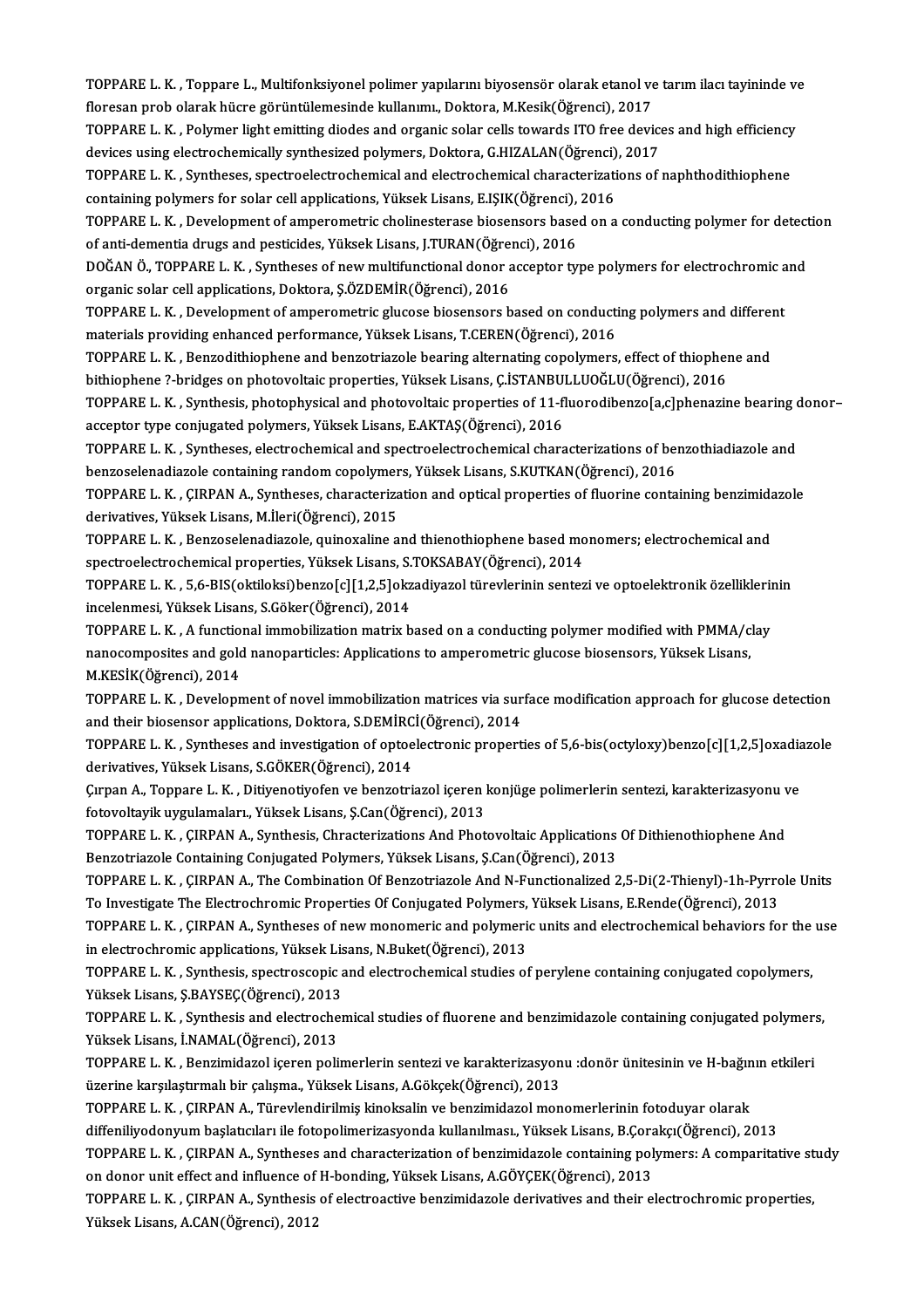TOPPARE L. K. , Konjüge polimerlerin elektromik ve fotovoltaik uygulamaları., Yüksek Lisans, D.Hazar(Öğrenci), 2012<br>TOPPARE L. K. , Konjüge polimerlerin elektromik ve fotovoltaik uygulamaları., Yüksek Lisans, D.Hazar(Öğren TOPPARE L. K. , Bioactive surface design based on conducting polymers and applications to biosensors, Yüksek Lisans,<br>F.EKİZ(Öğrenci), 2012 TOPPARE L. K. , Konjüg<br>TOPPARE L. K. , Bioactiv<br>F.EKİZ(Öğrenci), 2012<br>TOPPARE L. K., Chitaga TOPPARE L. K. , Bioactive surface design based on conducting polymers and applications to biosensors, Yüksek Lisa<br>F.EKİZ(Öğrenci), 2012<br>TOPPARE L. K. , Chitosan/alginik asit ve chitosan/p(toluenesulfonikasit) ile elde edil

F.EKİZ(Öğrenci), 2012<br>TOPPARE L. K. , Chitosan/alginik asit ve chitosan/p(toluenesulfonikasit) ile elde e<br>oksidaz biyosensörü olarak kullanılması., Yüksek Lisans, E.Yapar(Öğrenci), 2012<br>TOPPAPE L. K., Cholosterel biosenser TOPPARE L. K. , Chitosan/alginik asit ve chitosan/p(toluenesulfonikasit) ile elde edilen polimer aj<br>oksidaz biyosensörü olarak kullanılması., Yüksek Lisans, E.Yapar(Öğrenci), 2012<br>TOPPARE L. K. , Cholesterol biosensors bas

oksidaz biyosensörü olarak kullanılması., Yüksek Lisans, E.Yapar(Öğrenci), 2012<br>TOPPARE L. K. , Cholesterol biosensors based on polymer networks of chitosan/alginic acid and<br>chitosan/p(toluenesulfonicacid), Yüksek Lisans,

TOPPARE L. K. , Cholesterol biosensors based on polymer networks of chitosan/alginic acid and<br>chitosan/p(toluenesulfonicacid), Yüksek Lisans, E.YAPAR(Öğrenci), 2012<br>TOPPARE L. K. , Spectrophotometric and amperometric biose chitosan/p(toluenesulfonicacid), Yüksek Lisans, E.YAPAR(Öğrenci), 2012<br>TOPPARE L. K. , Spectrophotometric and amperometric biosensors based on conducting polymers of 1-benzyl-2,5-<br>di(thiophen-2-yl)- 1H-pyrrole and(4,7-dith 10PP<br>di(thio<br>2012<br>TOPP di(thiophen-2-yl)- 1H-pyrrole and(4,7-dithien-2-yl-2,1,3-benzothiadiazole), Yüksek Lisans, S.TANRIVERDİ(Öğr<br>2012<br>TOPPARE L. K. , ÇIRPAN A., Electrochemical And Optical Properties Of Solution Processable Benzotriazole And<br>B

2012<br>TOPPARE L. K. , ÇIRPAN A., Electrochemical And Optical Properties Of Solution Processable Benzotriazole And<br>Benzothiadiazole Containing Copolymers, Yüksek Lisans, M.Karakuş(Öğrenci), 2011 TOPPARE L. K. , ÇIRPAN A., Electrochemical And Optical Properties Of Solution Processable Benzotriazole And<br>Benzothiadiazole Containing Copolymers, Yüksek Lisans, M.Karakuş(Öğrenci), 2011<br>TOPPARE L. K. , ÇIRPAN A., Solutio

Applications,YüksekLisans,E.Kaya(Öğrenci),2011 TOPPARE L. K. , ÇIRPAN A., Solution Processable Benzotriazole And Fluorene Containing Copolymers For Photovoltaic<br>Applications, Yüksek Lisans, E.Kaya(Öğrenci), 2011<br>TOPPARE L. K. , Toppare L., Dibenzo[a,c]fenazin ve kinokz

Applications, Yüksek Lisans, E.Kaya(Öğrenci), 2011<br>TOPPARE L. K. , Toppare L., Dibenzo[a,c]fenazin ve kinokzalin grubuna sahip olan monomerlerin fot<br>difeniliyodonyum fotobaşlatıcısı ile fotopolimerizasyonları., Yüksek Lisa TOPPARE L. K. , Toppare L., Dibenzo[a,c]fenazin ve kinokzalin grubuna sahip olan monomerlerin fotosensitizer olarak,<br>difeniliyodonyum fotobaşlatıcısı ile fotopolimerizasyonları., Yüksek Lisans, M.Kolay(Öğrenci), 2011<br>TOPPA

difeniliyodonyum fotobaşlatıcısı ile fotopolimerizasyonları., Yüksek Lisans, M.Kolay(Öğrenci), 2011<br>TOPPARE L. K. , Benzyl functionalized benzotriazole containing conjugated polymers: Effect of substituent position on<br>elec B.YİĞİTSOY(Öğrenci),2011 electrochromic properties and synthesis of crown ether functionalized electrochromic polymers, Doktora,<br>B.YİĞİTSOY(Öğrenci), 2011<br>TOPPARE L. K. , Spray processable ambipolar benzotriazole bearing electrochromic polymers wi

B.YİĞİTSOY(Öğrenci), 2011<br>TOPPARE L. K. , Spray processable ambipolar benzotriazole bea<br>transmissive states, Yüksek Lisans, G.HIZALAN(Öğrenci), 2011<br>HACALOČLU L. TOPPAPE L. K., Direkt piroliz kütle spektrometr TOPPARE L. K. , Spray processable ambipolar benzotriazole bearing electrochromic polymers with multi-colored and<br>transmissive states, Yüksek Lisans, G.HIZALAN(Öğrenci), 2011<br>HACALOĞLU J., TOPPARE L. K. , Direkt piroliz küt

transmissive states, Yüksek Lisans, G.HIZALAN(Öğrenci), TOPPARE L. K. , Direkt piroliz kütle spe<br>incelenmesi., Yüksek Lisans, N.Atılkan(Öğrenci), 2011<br>HACALOĞLU L. TOPPARE L. K. , Flestreshamisel polym HACALOĞLU J., TOPPARE L. K. , Direkt piroliz kütle spektrometresi ile bir seri poliokzasolinlerin ısısal karakteris<br>incelenmesi., Yüksek Lisans, N.Atılkan(Öğrenci), 2011<br>HACALOĞLU J., TOPPARE L. K. , Electrochemical polyme

incelenmesi., Yüksek Lisans, N.Atılkan (Öğrenci), 2011<br>HACALOĞLU J., TOPPARE L. K. , Electrochemical polyr<br>backbone polymers, Doktora, Y.NUR(Öğrenci), 2011<br>TOPPARE L. K., Syntheses of benyetriarala bearing d HACALOĞLU J., TOPPARE L. K. , Electrochemical polymerization of trihaloalkane monomers to form branched C-<br>backbone polymers, Doktora, Y.NUR(Öğrenci), 2011<br>TOPPARE L. K. , Syntheses of benzotriazole bearing donor acceptor

backbone polymers, Doktora, Y.NUR(Öğrenci), 2011<br>TOPPARE L. K. , Syntheses of benzotriazole bearing donor acceptor type random copolymers for full visible light<br>absorption, Yüksek Lisans, G.ÖKTEM(Öğrenci), 2011 TOPPARE L. K. , Syntheses of benzotriazole bearing donor acceptor type random copolymers for full visible light<br>absorption, Yüksek Lisans, G.ÖKTEM(Öğrenci), 2011<br>TOPPARE L. K. , HACALOĞLU J., Investigation of thermal chara

absorption, Yüksek Lisans, G.ÖKTEM(Öğrenci), 2011<br>TOPPARE L. K. , HACALOĞLU J., Investigation of thermal charact<br>mass spectrometry, Yüksek Lisans, N.ATILKAN(Öğrenci), 2011<br>TOPPAPE L. K., Symthesis of bongimidagele containi TOPPARE L. K. , HACALOĞLU J., Investigation of thermal characteristics of a series of polyoxazolines by direct py<br>mass spectrometry, Yüksek Lisans, N.ATILKAN(Öğrenci), 2011<br>TOPPARE L. K. , Synthesis of benzimidazole contai

mass spectrometry, Yüksek Lisans, N.ATILKAN(Öğrenci), 2011<br>TOPPARE L. K. , Synthesis of benzimidazole containing donor acceptor electrochromic polymers, Yüksek Lisans,<br>H.ZEKİYE(Öğrenci), 2011 TOPPARE L. K. , Synthesis of benzimidazole containing donor acceptor electrochromic polymers, Yüksek<br>H.ZEKİYE(Öğrenci), 2011<br>TOPPARE L. K. , Microwave initiated polymerization of trihalophenyleneoxide and aniline, Yüksek L

H.ZEKİYE(Öğrenci), 2011<br>TOPPARE L. K. , Microwave<br>F.LEVENT(Öğrenci), 2011<br>TOPPARE L. K. , Combinati

TOPPARE L. K. , Microwave initiated polymerization of trihalophenyleneoxide and aniline, Yüksek Lisans,<br>F.LEVENT(Öğrenci), 2011<br>TOPPARE L. K. , Combination of donor characters in donor-acceptor-donor type polymers containi F.LEVENT(Öğrenci), 2011<br>TOPPARE L. K. , Combination of donor characters in donor-acceptor-donor type <sub>I</sub><br>and quinoxaline as the acceptor units, Yüksek Lisans, M.ŞENDUR(Öğrenci), 2011<br>TOPPARE L. K., Pengetriansl issnen donö and quinoxaline as the acceptor units, Yüksek Lisans, M.ŞENDUR(Öğrenci), 2011

TOPPARE L. K. , Benzotriazol içeren donör akseptör tipi polimerlerin elektrokromik ve fotovoltaik uygulamaları., Yüksek<br>Lisans, D.Baran(Öğrenci), 2010 TOPPARE L. K. , Benzotriazol içeren donör akseptör tipi polimerlerin elektrokromik ve fotovoltaik uygulama<br>Lisans, D.Baran(Öğrenci), 2010<br>TOPPARE L. K. , DOĞAN Ö., Synthesis of new ferrocenyl substituted quinoxaline deriva

Lisans, D.Baran(Öğrenci), 2010<br>TOPPARE L. K. , DOĞAN Ö., Synthesis of new ferrocenyl substituted quinoxaline derivative :<br>polymerization and electrochemical behaviors, Yüksek Lisans, Ş.ÖZDEMİR(Öğrenci), 2010<br>TOPPARE L. K.,

TOPPARE L. K. , DOĞAN Ö., Synthesis of new ferrocenyl substituted quinoxaline derivative monomers, their<br>polymerization and electrochemical behaviors, Yüksek Lisans, Ş.ÖZDEMİR(Öğrenci), 2010<br>TOPPARE L. K. , Tuning the opto polymerization and electrochemical behaviors, Yüksek Lisans, Ş.ÖZDEMİR(Öğrenci), 2010<br>TOPPARE L. K. , Tuning the optoelectronic properties of conjugated polymers via donor-acceptor-donor architectures,<br>Doktora, S.TARKUÇ(Öğ TOPPARE L. K. , Tuning the optoelectronic properties of conjugated polymers via donor-acceptor-donor architectu<br>Doktora, S.TARKUÇ(Öğrenci), 2010<br>TOPPARE L. K. , Design and synthesis of novel donor-acceptor type monomers an

Doktora, S.TARKUÇ(Öğrenci), 2010<br>TOPPARE L. K. , Design and synthesis of novel donor-acceptor<br>properties of their polymers, Doktora, E.KÖSE(Öğrenci), 2010<br>TOPPARE L. K. , Amnorometric misrobial and anzumatic bioson TOPPARE L. K. , Design and synthesis of novel donor-acceptor type monomers and investigation of optoelectronic<br>properties of their polymers, Doktora, E.KÖSE(Öğrenci), 2010<br>TOPPARE L. K. , Amperometric microbial and enzymat

properties of their polymers, Doktora, E.KÖSE(Öğrenci), 2010<br>TOPPARE L. K. , Amperometric microbial and enzymatic biosensors based on conducting polymers, Yüksek Lisans,<br>S.TUNÇAĞIL(Öğrenci), 2010 TOPPARE L. K. , Amperometric microbial and enzymatic biosensors based on conducting polymers, Yüksek |<br>S.TUNÇAĞIL(Öğrenci), 2010<br>TOPPARE L. K. , Amperometric cholesterol and alcohol biosensors based on conducting polymers,

S.TUNÇAĞIL(Öğrenci), 2010<br>TOPPARE L. K. , Amperometric ch<br>Ö.TÜRKARSLAN(Öğrenci), 2010<br>TOPPAPE L. K., Electrochromic 2 TOPPARE L. K. , Amperometric cholesterol and alcohol biosensors based on conducting polymers, Doktora,<br>Ö.TÜRKARSLAN(Öğrenci), 2010<br>TOPPARE L. K. , Electrochromic and photovoltaic applications of benzotriazole bearing donor

Ö.TÜRKARSLAN(Öğrenci), 2010<br>TOPPARE L. K. , Electrochromic and photovoltaic ap<br>polymers, Yüksek Lisans, D.BARAN(Öğrenci), 2010<br>TOPPARE L. K., Novel danar assentar time susen pi TOPPARE L. K. , Electrochromic and photovoltaic applications of benzotriazole bearing donor accpetor type conjugate<br>polymers, Yüksek Lisans, D.BARAN(Öğrenci), 2010<br>TOPPARE L. K. , Novel donor-acceptor type green polymer be

polymers, Yüksek Lisans, D.BARAN(Öğrenci), 2010<br>TOPPARE L. K. , Novel donor-acceptor type green polymer bearing pyrrole as the donor unit with excellent switching<br>times and very low band gap and its multichromic copolymers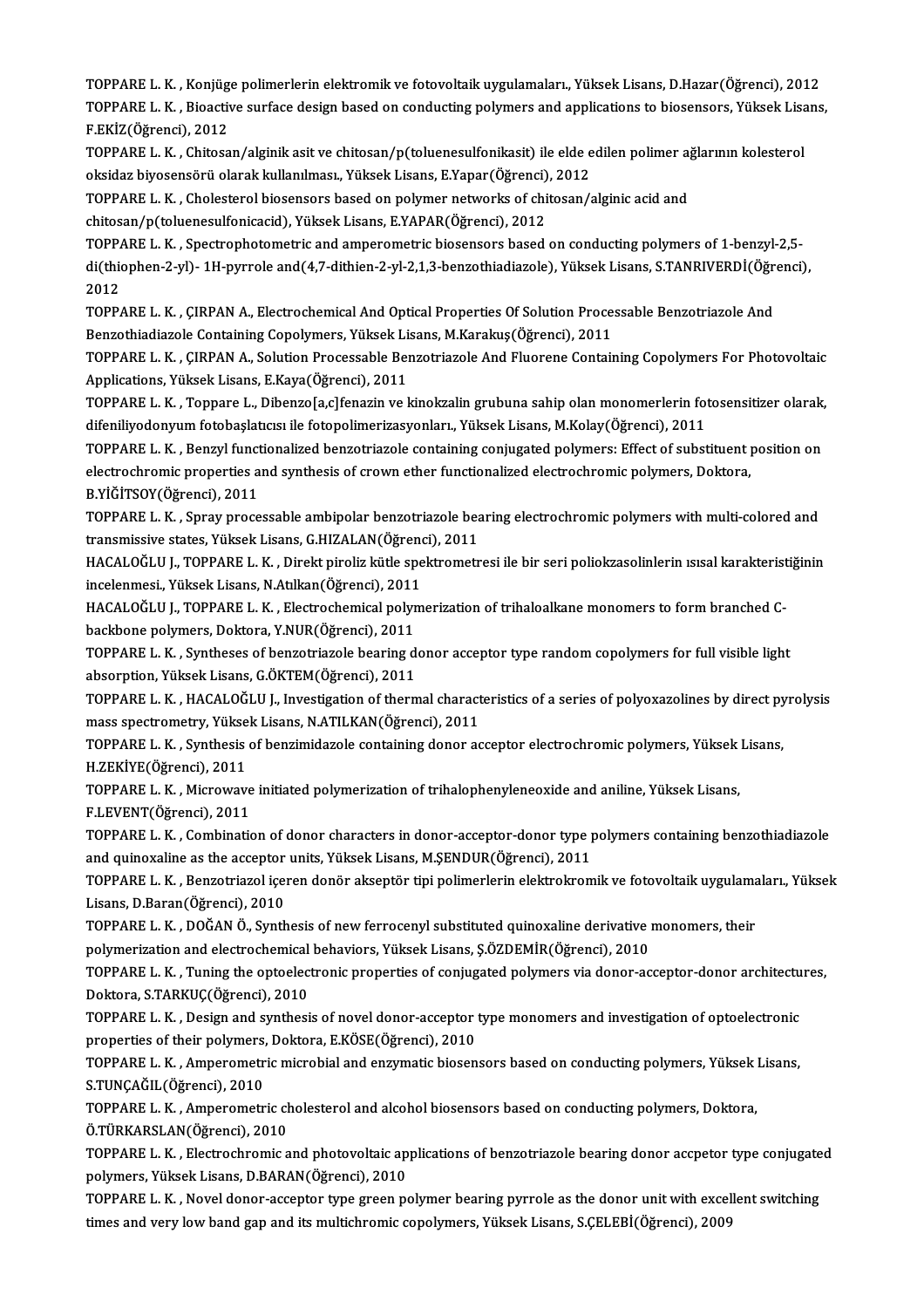TOPPARE L. K. , Realization of neutral state green polymeric materials, Yüksek Lisans, A.DURMUŞ(Öğrenci), 2009<br>TOPPARE L. K. , Realization of neutral state green polymeric materials, Yüksek Lisans, A.DURMUŞ(Öğrenci), 2009

TOPPARE L. K. , Realization of neutral state green polymeric materials, Yüksek Lisans, A.DURMUŞ(Öğrenci), 2009<br>TOPPARE L. K. , Synthesis and electrochromic properties of conducting polymers of 4-(2,5-Di(thiophen-2-yl)-1h-p TOPPARE L. K. , Realization of neutral state green polymeric materials, Yüksek Lisans, A.DURMUŞ(Öğ<br>TOPPARE L. K. , Synthesis and electrochromic properties of conducting polymers of 4-(2,5-Di(thioph<br>1-yl) benzenamine and th TOPPARE L. K. , Synthesis and electrochromic properties of conducting polymers of 4-(2,5-Di(thiophen-2-yl)-1h-pyrrol-<br>1-yl) benzenamine and their use in electrochromic devices, Yüksek Lisans, E.YILDIZ(Öğrenci), 2009<br>TOPPAR

TOPPARE L. K., İndirgenmiş halinde yeşil polimerik malzemelerin gerçekleştirilmesi., Yüksek Lisans, A.Balan(Öğrenci), TOPPARE L. K. , İndirgenmiş halinde yeşil polimerik malzemelerin gerçekleştirilmesi., Yüksek Lisans, A.Balan(Öğrenci),<br>2009<br>TOPPARE L. K. , Synthesis and electrochromic properties of a multichromic, conducting, soluble pol

2009<br>TOPPARE L. K. , Synthesis and electrochromic properties of a<br>and its copolymer, Yüksek Lisans, F.ÖZYURT(Öğrenci), 2009<br>TOPPARE L. K., Synthesis and electrochromis properties of a TOPPARE L. K. , Synthesis and electrochromic properties of a multichromic, conducting, soluble polythiophene derivative<br>and its copolymer, Yüksek Lisans, F.ÖZYURT(Öğrenci), 2009<br>TOPPARE L. K. , Synthesis and electrochromic

and its copolymer, Yüksek Lisans, F.ÖZYURT(Öğrenci), 2009<br>TOPPARE L. K. , Synthesis and electrochromic properties of conducting polymers of 5,8-Di(pyrrol-2-yl)-2,3-di(thiophen-<br>2-yl) quinoxaline and its copolymers, Yüksek TOPPARE L. K. , Synthesis and electrochromic properties of conducting polymers of 5,8-Di(pyrrol-2-yl)-2,3-di(thiophen<br>2-yl) quinoxaline and its copolymers, Yüksek Lisans, A.TUBA(Öğrenci), 2009<br>TOPPARE L. K. , The synthesis

2-yl) quinoxaline and its copolymers, Yüksek Lisans, A.TUBA(Öğrenci), 200<br>TOPPARE L. K. , The synthesis of donor-acceptor type electroactive monor<br>donor moieties and their polymers, Yüksek Lisans, B.EPİK(Öğrenci), 2009<br>TOP TOPPARE L. K. , The synthesis of donor-acceptor type electroactive monomers bearing pyrrole and selenophene<br>donor moieties and their polymers, Yüksek Lisans, B.EPİK(Öğrenci), 2009<br>TOPPARE L. K. , A new p and n dopable sele

donor moieties and their polymers, Yüksek Lisans, B.EPİK(Öğrenci), 2009<br>TOPPARE L. K. , A new p and n dopable selenophene derivative and its electrochromic properties, Yüksek Lisans,<br>G.ARDAHAN(Öğrenci), 2008 TOPPARE L. K. , A new p and n dopable selenophene derivative and its electrochromic properties, Yüksek Lisar<br>G.ARDAHAN(Öğrenci), 2008<br>TOPPARE L. K. , Synthesis of a new conducting polymer based on functionalized anthracene

G.ARDAHAN(Öğrenci), 2008<br>TOPPARE L. K. , Synthesis of a new conducting polymer based on function<br>electrochromic device component, Yüksek Lisans, A.GÜL(Öğrenci), 2008<br>TOPPARE L. K., Electrochromism with selenenhene derivati TOPPARE L. K. , Synthesis of a new conducting polymer based on functionalized anthracene and its uses as a<br>electrochromic device component, Yüksek Lisans, A.GÜL(Öğrenci), 2008<br>TOPPARE L. K. , Electrochromism with selenophe

electrochromic device component, Yüksek Lisans, A.GÜL(Öğrenci), 2008<br>TOPPARE L. K. , Electrochromism with selenophene derivatives, Yüksek Lisans, K.AYDEMİR(Öğrenci), 2008<br>TOPPARE L. K. , Biosensor based on interpenetrated TOPPARE L. K. , Electrochromism with selenophene derivatives, Yüksek Lisans, K.AYDEMİR(Öğrenci), 2008<br>TOPPARE L. K. , Biosensor based on interpenetrated polymer network of alginic acid and poly (1-vinylimida<br>Lisans, M.KART TOPPARE L. K. , Biosensor based on interpenetrated polymer network of alginic acid and poly (1-vinylimidazole), Yü<br>Lisans, M.KARTAL(Öğrenci), 2008<br>TOPPARE L. K. , Synthesis and characterization of conducting copolymers of

TOPPARE L. K., Synthesis and characterization of conducting copolymers of thiophene ended poly (ethyleneoxide):<br>Their electrochromic properties and use in enzyme immobilization, Doktora, H.BEKİR(Öğrenci), 2007 TOPPARE L. K. , Synthesis and characterization of conducting copolymers of thiophene ended poly (ethyleneoxide):<br>Their electrochromic properties and use in enzyme immobilization, Doktora, H.BEKİR(Öğrenci), 2007<br>TOPPARE L.

Their electrochromic properties and use in enzyme immobilization, Doktora, H.BEKİR(Öğrenci), 2007<br>TOPPARE L. K. , Novel donor-acceptor type polymers towards excellent neutral state green polymeric mate<br>realization of RGB b TOPPARE L. K. , Novel donor-acceptor type polymers towards excellent neutral state green polymeric materia<br>realization of RGB based electrochromic device applications, Yüksek Lisans, G.EMRULLAH(Öğrenci), 2007<br>TOPPARE L. K.

realization of RGB based electrochromic device applications, Yüksek Lisans, G.EMRULLAH(Öğrenci), 2007<br>TOPPARE L. K. , Immobilization of tyrosinase in polysiloxane/polypyrrole copolymer matrices, Yüksek Lisans,<br>A.ARSLAN(Öğr TOPPARE L. K. , Immobilization of tyrosinase in polysiloxane/polypyrrole copolymer matrices, Yüksek Lisans,<br>A.ARSLAN(Öğrenci), 2006<br>TOPPARE L. K. , Synthesis, characterization and electrochromic properties of conducting co

A.ARSLAN(Öğrenci), 2006<br>TOPPARE L. K. , Synthesis, characterization and electrochromic properties of conducting copolymers of terephthalic<br>bis-(thiophen-3-ylmethyl)thioester and conducting polymer of 1-(4-fluorophenyl)-2,5 TOPPARE L. K. , Synthesis, characterization and<br>bis-(thiophen-3-ylmethyl)thioester and conduct<br>Yüksek Lisans, Ö.TÜRKARSLAN(Öğrenci), 2006<br>TOPPAPE L. K., Synthesis and sharasterization ( bis-(thiophen-3-ylmethyl)thioester and conducting polymer of 1-(4-fluorophenyl)-2,5-di(thiophen-2-yl)-1H-pyrrole,<br>Yüksek Lisans, Ö.TÜRKARSLAN(Öğrenci), 2006<br>TOPPARE L. K. , Synthesis and characterization of a new soluble p

application, Yüksek Lisans, S.TARKUÇ(Öğrenci), 2006 TOPPARE L. K. , Synthesis and characterization of a new soluble polythiophene derivative and its electrochromic<br>application, Yüksek Lisans, S.TARKUÇ(Öğrenci), 2006<br>TOPPARE L. K. , Synthesis and electrochromic properties of

application, Yüksek Lisans, S.TARKUÇ(Öğrenci), 2006<br>TOPPARE L. K. , Synthesis and electrochromic properties of conducting polymers of succinic and their use in electrochromic devices, Yüksek Lisans, L.SAÇAN(Öğrenci), 2006<br> TOPPARE L. K. , Synthesis and electrochromic properties of conducting polymers of succinic acid bis-(2-thiophen-3<br>ethyl) ester and their use in electrochromic devices, Yüksek Lisans, L.SAÇAN(Öğrenci), 2006<br>TOPPARE L. K. ,

ethyl) ester and their use in electrochromic devices, Yüksek Lisans, L.<br>TOPPARE L. K. , Glukoz oksidaz ve polifenol oksidaz enzimlerinin piro<br>kopolimerinde tutuklanması., Yüksek Lisans, O.Ekinci(Öğrenci), 2006<br>TOPPARE L. K TOPPARE L. K. , Glukoz oksidaz ve polifenol oksidaz enzimlerinin pirol uçlu polistirenin pirolle oluşturulan iletken<br>kopolimerinde tutuklanması., Yüksek Lisans, O.Ekinci(Öğrenci), 2006<br>TOPPARE L. K. , Activity analysis of

kopolimerinde tutuklanması., Yüksek Lisans, O.Ekinci(Öğrenci), 2006<br>TOPPARE L. K. , Activity analysis of immobilized tyrosinase enzyme in<br>I.NARLI(Öğrenci), 2006

TOPPARE L. K. , Activity analysis of immobilized tyrosinase enzyme in the presence of different inhibitors, Yüksek Lisans,<br>I.NARLI(Öğrenci), 2006<br>TOPPARE L. K. , Synthesis of polythiophene and polypyrrole derivatives and t TOPPARE L. K., Synthesis of polythiophene and polypyrrole derivatives and their application in electrochromic devices, TOPPARE L. K. , Synthesis of polythiophene and polypyrrole derivatives and their application in electrochromic devices,<br>Doktora, M.AK(Öğrenci), 2006<br>TOPPARE L. K. , Synthesis and electrochromic properties of conducting pol

Doktora, M.AK(Öğrenci), 2006<br>TOPPARE L. K. , Synthesis and electrochromic properties of conducting polymers of 1-(4-nit<br>1H-pyrrole and their use in electrochromic devices, Yüksek Lisans, S.VARIŞ(Öğrenci), 2006<br>TOPPARE L. K TOPPARE L. K. , Synthesis and electrochromic properties of conducting polymers of 1-(4-nitrophenyl)-2,5-di(2-thieny<br>1H-pyrrole and their use in electrochromic devices, Yüksek Lisans, S.VARIŞ(Öğrenci), 2006<br>TOPPARE L. K. ,

1H-pyrrole and their use in electrochromic devices, Yüksek Lisans, S.VARIŞ(Öğrenci), 2006<br>TOPPARE L. K. , Synthesis of a new thiophene derivative and its uses as an electrochromic device component, Yüksek<br>Lisans, B.YİĞİTSO TOPPARE L. K. , Synthesis of a new thiophene derivative and its uses as an electrochromic device component, Yu<br>Lisans, B.YİĞİTSOY(Öğrenci), 2006<br>TOPPARE L. K. , Immobilization of glucose oxidase and polyphenol oxidase in c

Lisans, B.YİĞİTSOY(Öğrenci), 2006<br>TOPPARE L. K. , Immobilization of glucose oxidase and polyphenol oxidase in cono<br>functionalized polystyrene with pyrrole, Yüksek Lisans, O.EKİNCİ(Öğrenci), 2006<br>TOPPARE L. K., Immobilizati TOPPARE L. K. , Immobilization of glucose oxidase and polyphenol oxidase in conducting copolymer of pyrrole<br>functionalized polystyrene with pyrrole, Yüksek Lisans, O.EKİNCİ(Öğrenci), 2006<br>TOPPARE L. K. , Immobilization of

functionalized polystyrene with pyrrole, Yüksek Lisans, O.EKİNCİ(Öğrenci), 2006<br>TOPPARE L. K. , Immobilization of glucose oxidase and polyphenol oxidase in poly(n-(4-(3-<br>oxycarbonylphenyl) maleimide)-co-pyrrole) matrice, Y TOPPARE L. K. , Immobilization of glucose oxidase and polyphenol oxidase in poly(n-(4-(3-thienyl methylene)-<br>oxycarbonylphenyl) maleimide)-co-pyrrole) matrice, Yüksek Lisans, M.ÇİL(Öğrenci), 2006<br>TOPPARE L. K. , Syntheses

oxycarbonylphenyl) maleimide)-co-pyrrole) matrice, Yüksek Lisans, M.ÇİL(Öğrenci), 2006<br>TOPPARE L. K. , Syntheses of conducting polymers of 3-ester substituted thiophenes and characterization of their<br>electrochromic propert TOPPARE L. K. , Syntheses of conducting polymers of 3-ester substituted thiophenes and characterization of their<br>electrochromic properties, Doktora, P.ÇAMURLU(Öğrenci), 2006<br>TOPPARE L. K. , Tutuklanmış tirosinaz enzimin fa

electre<br>TOPP/<br>2006<br>TOPP/ TOPPARE L. K. , Tutuklanmış tirosinaz enzimin farklı inhibitörler varlığında aktivite tayini, Yüksek Lisans, I.Narlı(Öğrenci)<br>2006<br>TOPPARE L. K. , Tereftalik asit bis-(tiyofen-3-ilmetil) tioesterin iletken kopolimerlerinin

2006<br>TOPPARE L. K. , Tereftalik asit bis-(tiyofen-3-ilmetil) tioesterin iletken kopolimerlerinin ve 1-(4-florofenil)-2,5-di(tiyofen-<br>2-il)-1h-pirolün iletken polimerinin sentezi, karakterizasyonu, elektrokromik özellikleri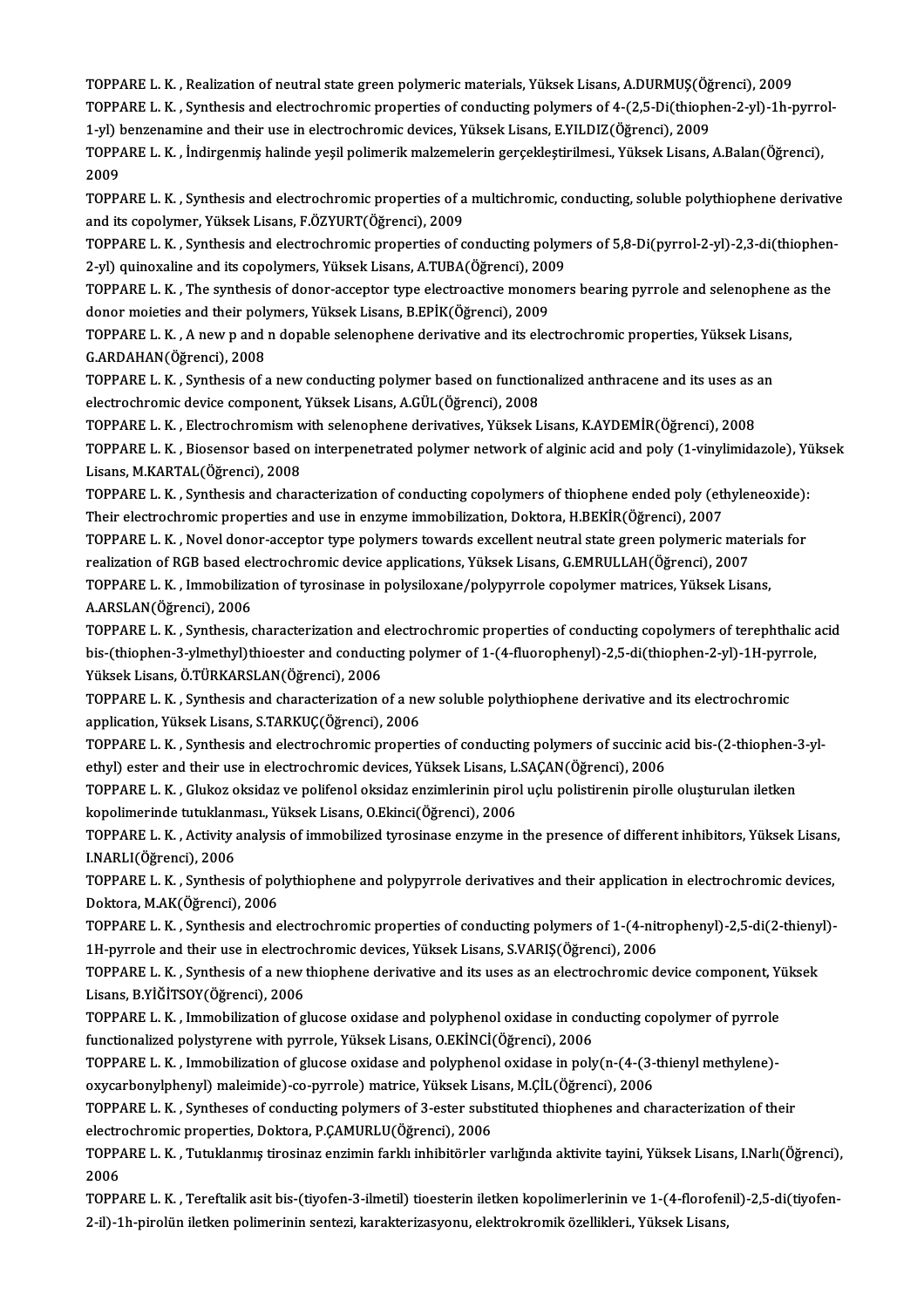#### Ö.Türkarslan(Öğrenci),2006

Ö.Türkarslan(Öğrenci), 2006<br>TOPPARE L. K. , 1-4-nitrofenil-2,5-di(2-tiyenil)-1H-pirol'ün iletken polimerlerinin sentezi, elektrokromik özellikleri ve<br>slektrokromik siharlarda kullanımı, Vüksek Lisane, S.Varıs(Öğrensi), 200 Ö.Türkarslan(Öğrenci), 2006<br>TOPPARE L. K. , 1-4-nitrofenil-2,5-di(2-tiyenil)-1H-pirol'ün iletken polimerle<br>elektrokromik cihazlarda kullanımı., Yüksek Lisans, S.Varış(Öğrenci), 2006<br>TOPPARE L. K., Symthesis and alestroshre TOPPARE L. K. , 1-4-nitrofenil-2,5-di(2-tiyenil)-1H-pirol'ün iletken polimerlerinin sentezi, elektrokromik özellikler<br>elektrokromik cihazlarda kullanımı., Yüksek Lisans, S.Varış(Öğrenci), 2006<br>TOPPARE L. K. , Synthesis and

elektrokromik cihazlarda kullanımı., Yüksek Lisans, S.Varış(Öğrenci), 2006<br>TOPPARE L. K. , Synthesis and electrochromic properties of conducting copolym<br>quinoxalines with bithiophene, Yüksek Lisans, Ş.BEYAZYILDIIM(Öğrenci) quinoxalines with bithiophene, Yüksek Lisans, Ş.BEYAZYILDIIM(Öğrenci), 2005

TOPPARE L. K. , İvertaz, polifenol oksidaz ve glukoz oksidaz enzimlerinin tiyofen ile sonlandırılmış politetrahidrofuran ile<br>pirolün iletken kopolimerlerinde tutuklanması, Doktora, A.Elif(Öğrenci), 2005 TOPPARE L. K. , İvertaz, polifenol oksidaz ve glukoz oksidaz enzimlerinin tiyofen ile sonlandırılmış politetrahidrofu<br>pirolün iletken kopolimerlerinde tutuklanması, Doktora, A.Elif(Öğrenci), 2005<br>TOPPARE L. K. , Immobiliza

pirolün iletken kopolimerlerinde tutuklanması, Doktora, A.Elif(Öğrenci), 2005<br>TOPPARE L. K. , Immobilization of invertase, polyphenol oxidase and glucose oxidase<br>thiophene-capped polytetrahydrofuran and pyrrole, Doktora, A TOPPARE L. K. , Immobilization of invertase, polyphenol oxidase and glucose oxidase in conducting copolymers<br>thiophene-capped polytetrahydrofuran and pyrrole, Doktora, A.ELİF(Öğrenci), 2005<br>TOPPARE L. K. , Synthesis of con

thiophene-capped polytetrahydrofuran and pyrrole, Doktora, A.E<br>TOPPARE L. K. , Synthesis of conducting block copolymers and the<br>polyphenol oxidase enzymes, Doktora, S.KIRALP(Öğrenci), 2004<br>TOPPARE L. K., HACALOČLU J. Chara TOPPARE L. K. , Synthesis of conducting block copolymers and their use in the immobilization of invertase and<br>polyphenol oxidase enzymes, Doktora, S.KIRALP(Öğrenci), 2004<br>TOPPARE L. K. , HACALOĞLU J., Characterization of c

polyphenol oxidase enzymes, Doktora, S.KIRALP(Öğrenci), 2004<br>TOPPARE L. K. , HACALOĞLU J., Characterization of conducting polymers of ester linkage containing thiophene<br>derivatives via mass spectroscopy, Yüksek Lisans, E.A TOPPARE L. K. , HACALOĞLU J., Characterization of conducting polymers of ester linkage containing thiophene<br>derivatives via mass spectroscopy, Yüksek Lisans, E.ASLAN(Öğrenci), 2004<br>TOPPARE L. K. , Poli (oksalik asit ditiyo

derivatives via mass spectroscopy, Yüksek Lisans, E.ASI<br>TOPPARE L. K. , Poli (oksalik asit ditiyofen-3-il metil este<br>tanımlanması, Yüksek Lisans, İ.Kerman(Öğrenci), 2004<br>TOPPARE L. K., İletken ası kenelimerlerin senteri ve TOPPARE L. K. , Poli (oksalik asit ditiyofen-3-il metil ester) ve tiyofenle sonlandırılmış poli-kaprolaktonun sentez ve<br>tanımlanması, Yüksek Lisans, İ.Kerman(Öğrenci), 2004<br>TOPPARE L. K. , İletken aşı kopolimerlerin sentez

tanımlanması, Yüksek Lisans, İ.Kerman(Öğrenci), 2004<br>TOPPARE L. K. , İletken aşı kopolimerlerin sentezi ve bu<br>E.ŞAHMETLİOĞLU(Öğrenci), 2004 TOPPARE L.K., İletken aşı kopolimerlerin sentezi ve bunların enzim tutklama matrisleri olarak kullanımları, Doktora,

E.ŞAHMETLİOĞLU(Öğrenci), 2004<br>TOPPARE L. K. , Tereftalik asit bis-(2-tiyofen-3-il-etil)ester'in iletken<br>özelliklerinin incelenmesi, Yüksek Lisans, Y.Coşkun(Öğrenci), 2004<br>TOPPARE L. K., Kalestanel fanksiyenlu tiyofen ile i TOPPARE L. K. , Tereftalik asit bis-(2-tiyofen-3-il-etil)ester'in iletken polimerlerinin sentezlenmesi ve elektrokromik<br>özelliklerinin incelenmesi, Yüksek Lisans, Y.Coşkun(Öğrenci), 2004<br>TOPPARE L. K. , Kolesterol fonksiyo

özelliklerinin incelenmesi, Yüksek Lisans, Y.Coşkun(Öğrenci), 2004<br>TOPPARE L. K. , Kolesterol fonksiyonlu tiyofen ile iletken kopolimerlerin<br>tutuklama matrisi olarak kullanılması, Doktora, A.Çırpan(Öğrenci), 2004<br>TOPPARE L

TOPPARE L. K., Synthesis of block conducting copolymers of cholesteryl functionalized thiophene and their use in the tutuklama matrisi olarak kullanılması, Doktora, A.Çırpan(Öğrenci), 2004<br>TOPPARE L. K. , Synthesis of block conducting copolymers of cholesteryl fu<br>immobilization of cholesterol oxidase, Doktora, A.ÇIRPAN(Öğrenci), 2004<br>TOP

TOPPARE L. K., Synthesis and characterization of poly(oxalic acid dithiophen-3-Yl methly ester) and thiophene ended<br>poly-?-caprolactone, Yüksek Lisans, İ.KERMAN(Öğrenci), 2004 immobilization of cholesterol oxidase, Doktora, A.ÇIRPAN(Öğre<br>TOPPARE L. K. , Synthesis and characterization of poly(oxalic a<br>poly-?-caprolactone, Yüksek Lisans, İ.KERMAN(Öğrenci), 2004<br>TOPPARE L. K., Synthesis of conducti TOPPARE L. K. , Synthesis and characterization of poly(oxalic acid dithiophen-3-Yl methly ester) and thiophene ended<br>poly-?-caprolactone, Yüksek Lisans, İ.KERMAN(Öğrenci), 2004<br>TOPPARE L. K. , Synthesis of conducting polym

poly-?-caprolactone, Yüksek Lisans, İ.KERMAN(Öğrenci), 2004<br>TOPPARE L. K. , Synthesis of conducting polymers of terepthalic acid bis-(2- their electrochromic properties, Yüksek Lisans, Y.COŞKUN(Öğrenci), 2004<br>ÖZKAN İ. TOPP TOPPARE L. K. , Synthesis of conducting polymers of terepthalic acid bis-(2- thiophen-3-YL-ethyl) ester and investagitio<br>of their electrochromic properties, Yüksek Lisans, Y.COŞKUN(Öğrenci), 2004<br>ÖZKAN İ., TOPPARE L. K. ,

of their electrochromic properties, Yüksek Lisans, Y.COŞKUN(Öğrenci), 2004<br>ÖZKAN İ., TOPPARE L. K. , Quantum chemical study of geometries and electronic structures of aromatic five-men<br>heterocyclic oligomers in the ground ÖZKAN İ., TOPPARE L. K. , Quantum chemical study of geometries and electronic structures of aromatic five-member<br>heterocyclic oligomers in the ground and lowest singlet excited states, Yüksek Lisans, N.ÖKSÜZ(Öğrenci), 2004

heterocyclic oligomers in the ground and lowest singlet excited states, Yüksek Lisans, N.ÖKSÜZ(Öğrenci), 2004<br>TOPPARE L. K. , HACALOĞLU J., Synthesis of conducting copolymer of succinic acid bis-(pyrrolyl-phenyl) ester wit TOPPARE L. K. , HACALOĞLU J., Synthesis of conducting copolymer of succinic acid bis-(pyrrolyl-phenyl) ester with<br>thiophene, Yüksek Lisans, M.ERTAŞ(Öğrenci), 2003<br>YILMAZ L., TOPPARE L. K. , Gas permeation properties of pol

thiophene, Yüksek Lisans, M.ERTAŞ(Öğrenci), 2003<br>YILMAZ L., TOPPARE L. K. , Gas permeation properties of pol<br>with polypyrrole, Yüksek Lisans, G.MERGEN(Öğrenci), 2003<br>TOPPARE L. K., Synthesis and sharastarization of a rando YILMAZ L., TOPPARE L. K. , Gas permeation properties of poly (arlyene ether ketone) and its mixed matrix membranes<br>with polypyrrole, Yüksek Lisans, G.MERGEN(Öğrenci), 2003<br>TOPPARE L. K. , Synthesis and characterization of

with polypyrrole, Yüksek Lisans, G.MERGEN(Öğrenci), 2003<br>TOPPARE L. K. , Synthesis and characterization of a random<br>Yüksek Lisans, Y.GÜNER(Öğrenci), 2003 TOPPARE L. K. , Synthesis and characterization of a random copolymer having variable thiophene units on the backbone,<br>Yüksek Lisans, Y.GÜNER(Öğrenci), 2003<br>TOPPARE L. K. , Synthesis and characterization of conducting copol

TOPPARE L. K., Synthesis and characterization of conducting copolymers of carboxylic acid multithiophene TOPPARE L. K. , Synthesis and characterization of conducting copolymers of carboxylic acid multithiophene<br>functionalized monomers, Yüksek Lisans, U.BULUT(Öğrenci), 2003<br>TOPPARE L. K. , Titofen uçlu monomerlerin ve polimerl

functionalized monomers, Yükse<br>TOPPARE L. K. , Titofen uçlu mon<br>Lisans, Ö.Papila(Öğrenci), 2003<br>TOPPAPE L. K., Synthesis shara TOPPARE L. K. , Titofen uçlu monomerlerin ve polimerlerin iletken kopolimerlreinin sentezi ve karakterizasyonu,<br>Lisans, Ö.Papila(Öğrenci), 2003<br>TOPPARE L. K. , Synthesis characterization of conducting copolymers of thiophe

Lisans, Ö.Papila(Öğrenci), 2003<br>TOPPARE L. K. , Synthesis characterization of conducting copolymers of thiophene functionalized monomers and<br>polymers, Yüksek Lisans, Ö.PAPİLA(Öğrenci), 2003 TOPPARE L. K. , Synthesis characterization of conducting copolymers of thiophene functionalized monomers and<br>polymers, Yüksek Lisans, Ö.PAPİLA(Öğrenci), 2003<br>TOPPARE L. K. , Synthesis and characterization of thiophen -3-yl

polymers, Yüksek Lisans, Ö.PAPİLA(Öğrenci), 2003<br>TOPPARE L. K. , Synthesis and characterization of thi<br>polymers, Yüksek Lisans, B.BİNGÖL(Öğrenci), 2003<br>TOPPARE L. K., YUMAZ L., Boliarilaneteketen memb TOPPARE L. K. , Synthesis and characterization of thiophen -3-yl acetic acid 4-pyrrol -1-yl phenyl ester and its conducting<br>polymers, Yüksek Lisans, B.BİNGÖL(Öğrenci), 2003<br>TOPPARE L. K. , YILMAZ L., Poliarileneteketon mem

polymers, Yüksek Lisans, B.BİNGÖL(Öğrenci), 2003<br>TOPPARE L. K. , YILMAZ L., Poliarileneteketon memb<br>özellikleri, Yüksek Lisans, G.Mergen(Öğrenci), 2003<br>TOPPARE L. K., Synthesis of thianhane sannad nelyt TOPPARE L. K. , YILMAZ L., Poliarileneteketon membranların ve polipirollü karışık yapılı membranlarının ga:<br>özellikleri, Yüksek Lisans, G.Mergen(Öğrenci), 2003<br>TOPPARE L. K. , Synthesis of thiophene capped polytetrahydrofu

özellikleri, Yüksek Lisans, G.Mergen(Öğrenci), 2003<br>TOPPARE L. K. , Synthesis of thiophene capped polytetrahydrofuran conducting copolymers, Yüksek Lisans,<br>E.ÜNÜR(Öğrenci), 2003 TOPPARE L. K. , Synthesis of thiophene capped polytetrahydrofuran conducting copolymers, Yüksek Lisans,<br>E.ÜNÜR(Öğrenci), 2003<br>TOPPARE L. K. , Immobilization of invertase and glucose oxidase in conducting m-type polysiloxan

E.ÜNÜR(Öğrenci), 2003<br>TOPPARE L. K. , Immobilization of invertase and glucose oxidas<br>copolymer matrices, Yüksek Lisans, A.GÜRSEL(Öğrenci), 2002<br>TOPPARE L. K., Tennare L., Tek yev tivefen ile senlandırılmış n TOPPARE L. K. , Immobilization of invertase and glucose oxidase in conducting m-type polysiloxane/ polypyrrole blo<br>copolymer matrices, Yüksek Lisans, A.GÜRSEL(Öğrenci), 2002<br>TOPPARE L. K. , Toppare L., Tek ucu tiyofen ile

copolymer matrices, Yüksek Lisans, A.GÜRSEL(Öğrenci), 2002<br>TOPPARE L. K. , Toppare L., Tek ucu tiyofen ile sonlandırılmış polimetilmetakrilat ile pirolün iletken kopolimerleri ve<br>enzim tutuklama matrisi olarak kullanımları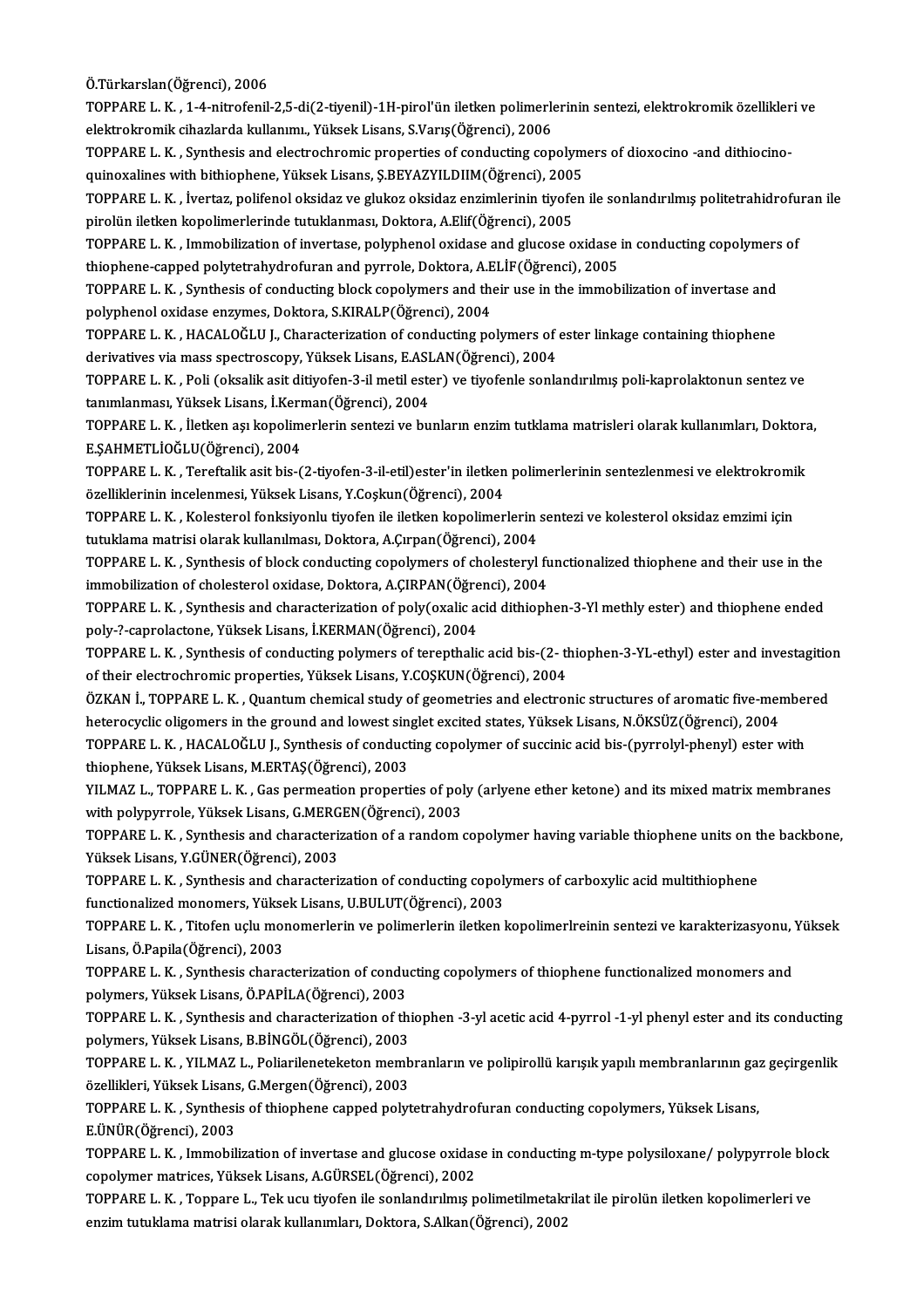TOPPARE L. K. , Immobilization of invertase and glucose oxidase in poly 2-methylbuthyl-2-(3-thienyl) acetate/<br>Reknyweels metrises. Vülsels Lisens, SISIK(Öğrensi), 2002 TOPPARE L. K. , Immobilization of invertase and glucose oxi<br>polypyrrole matrices, Yüksek Lisans, S.IŞIK(Öğrenci), 2002<br>TOPPARE L. K., HACALOČLU L. Synthesis of blaska senelym TOPPARE L. K. , Immobilization of invertase and glucose oxidase in poly 2-methylbuthyl-2-(3-thienyl) acetate/<br>polypyrrole matrices, Yüksek Lisans, S.IŞIK(Öğrenci), 2002<br>TOPPARE L. K. , HACALOĞLU J., Synthesis of blocks cop

polypyrrole matrices, Yüksek Lisans, S.IŞIK(Öğrenci), 2002<br>TOPPARE L. K. , HACALOĞLU J., Synthesis of blocks copolymers of (S)-2-methylbutyl 2-(3-thi<br>characterization via pyrolysis mass spectrometry, Yüksek Lisans, A.LEVEN

TOPPARE L. K. , HACALOĞLU J., Synthesis of blocks copolymers of (S)-2-methylbutyl 2-(3-thienyl) acetate and its<br>characterization via pyrolysis mass spectrometry, Yüksek Lisans, A.LEVENT(Öğrenci), 2002<br>AKBULUT U., TOPPARE L characterization via pyro<br>AKBULUT U., TOPPARE L<br>Z.BALCI(Öğrenci), 2001<br>TOPPAPE L. K., Investisa AKBULUT U., TOPPARE L. K. , Immobilization of saccharomyces cerevisiae in graft copolymers of pyrrole, Yüksek Li<br>Z.BALCI(Öğrenci), 2001<br>TOPPARE L. K. , Investigation of pyrrole end capped polytetrahydrofuran graft copolyme

Z.BALCI(Öğrenci), 2001<br>TOPPARE L. K. , Investigation of pyrrole en<br>Yüksek Lisans, C.ÖZDİLEK(Öğrenci), 2001<br>YU MAZ L. TOPPARE L. K., Effect of prepar TOPPARE L. K. , Investigation of pyrrole end capped polytetrahydrofuran graft copolymers via mass spectrometry,<br>Yüksek Lisans, C.ÖZDİLEK(Öğrenci), 2001<br>YILMAZ L., TOPPARE L. K. , Effect of preparation parameters on perform

Yüksek Lisans, C.ÖZDİLEK(Öğrenci), 2001<br>YILMAZ L., TOPPARE L. K. , Effect of preparation parameters on performance of dense homogeneous polycarbonate and<br>polypyrrole-polycarbonate mixed matrix membranes, Yüksek Lisans, P.H YILMAZ L., TOPPARE L. K. , Effect of preparation parameters on performance of dense homogeneous polycarbonate<br>polypyrrole-polycarbonate mixed matrix membranes, Yüksek Lisans, P.HACARLIOĞLU(Öğrenci), 2001<br>TOPPARE L. K. , Im

polypyrrole-polycarbonat<br>TOPPARE L. K. , Immobiliz<br>S.TİRKEŞ(Öğrenci), 2001<br>TOPPARE L. K. , TİNCEP İ TOPPARE L. K. , Immobilization of glucose oxidase enzyme in conducting graft copolymers of pyrrole, Y<br>S.TİRKEŞ(Öğrenci), 2001<br>TOPPARE L. K. , TİNCER İ. T. , Mechanical properties of graft copolymers of polypyrrole, Yüksek

S.TİRKEŞ(Öğrenci), 2001<br>TOPPARE L. K. , TİNCER İ. T. , Mechanical properties of graft copolymers of polypyrrole, Yüksek Lisans,<br>C.BİRAN(Öğrenci), 2001 TOPPARE L. K. , TİNCER İ. T. , Mechanical properties of graft copolymers of polypyrrole, Yüksek Lisans,<br>C.BİRAN(Öğrenci), 2001<br>TOPPARE L. K. , TİNCER İ. T. , Preparation of a conducting flexible material from silane coupli

C.BİRAN(Öğrenci), 2001<br>TOPPARE L. K. , TİNCER İ. T. , Preparation of a conducting flexible material from silane coupling agent and hydr<br>terminated polybutadiene rubber by hydrolysis and condensation, Yüksek Lisans, Y.KARAT TOPPARE L. K. , TİNCER İ. T. , Preparation of a conducting flexible material from silane coupling agent and hydroxyl<br>terminated polybutadiene rubber by hydrolysis and condensation, Yüksek Lisans, Y.KARATAŞ(Öğrenci), 2001<br>T

terminated polybutadiene rub<br>TOPPARE L. K. , Synthesis and<br>Ö.GÜNAYDIN(Öğrenci), 2001<br>TOPPARE L. K., Immebilizatio TOPPARE L. K. , Synthesis and characterization of conducting polysiloxane-polypyrrole graft copolymers,<br>Ö.GÜNAYDIN(Öğrenci), 2001<br>TOPPARE L. K. , Immobilization of invertase in pyrrole capped polyazotetrahydrofuran/polypyr

Ö.GÜNAYDIN(Öğrenci), 2001<br>TOPPARE L. K. , Immobilization of invertase in pyrrole capped polyazotetrahydrofuran/polypyrrole and<br>polytetrahydrofuran-block-polystyrene/polypyrole conducting gr..., Yüksek Lisans, R.ERGİNER(Öğr TOPPARE L. K. , Immobilization of invertase in pyrrole capped polyazotetrahydrofuran/polypyrrole and<br>polytetrahydrofuran-block-polystyrene/polypyrole conducting gr…, Yüksek Lisans, R.ERGİNER(Öğrenci), 2000<br>TOPPARE L. K. , polytetrahydrofuran-bloc<br>TOPPARE L. K. , Synthesis<br>B.BENGÜ(Öğrenci), 2000<br>TOPPAPE L. K. HACALOČ

TOPPARE L. K. , Synthesis of conduating graft copolymers of 2-(N-pyrroly)ethylvinylether with pyrrole, Yüksek Lisans,<br>B.BENGÜ(Öğrenci), 2000<br>TOPPARE L. K. , HACALOĞLU J., Structural investigation of conducting polymer graf B.BENGÜ(Öğrenci), 2000<br>TOPPARE L. K. , HACALOĞLU J., Structul<br>Yüksek Lisans, T.UYAR(Öğrenci), 2000<br>TOPPAPE L. K., Conducting polymers e TOPPARE L. K. , HACALOĞLU J., Structural investigation of conducting polymer graft of pyrrole via ma<br>Yüksek Lisans, T.UYAR(Öğrenci), 2000<br>TOPPARE L. K. , Conducting polymers of N-pyrolyl ethyevinyl ether and polysiloxones,

Yüksek Lisans, T.UYAR(Öğrenci), 2000<br>TOPPARE L. K. , Conducting polymers of N-pyrolyl ethyevinyl ether and polysiloxones, Yüksek Lisans,

E.KALAYCIOĞLU(Öğrenci), 1999

TOPPARE L. K. , Conducting graft copolymers of polytetrahydrofuran polystyrene with polypyrrole, Yüksek Lisans,<br>S.ÖZTEMİZ(Öğrenci), 1999 TOPPARE L. K. , Conducting graft copolymers of polytetrahydrofuran polystyrene with polypyrrole, Yüksek Lisans,<br>S.ÖZTEMİZ(Öğrenci), 1999<br>TOPPARE L. K. , Conducting copolymers of polypyrrole/polytetrahydrofuran and immobili

S.ÖZTEMİZ(Öğrenci), 1999<br>TOPPARE L. K. , Conducting copolymers of polypyrrol<br>matrices, Yüksek Lisans, N.KIZILYAR(Öğrenci), 1998<br>TOPPAPE L. K., Conducting polymers and composites TOPPARE L. K. , Conducting copolymers of polypyrrole/polytetrahydrofuran and immobilization of i<br>matrices, Yüksek Lisans, N.KIZILYAR(Öğrenci), 1998<br>TOPPARE L. K. , Conducting polymers and composites of pyrrole and their us

matrices, Yüksek Lisans, N.KIZILYAR(Öğrenci), 1998<br>TOPPARE L. K. , Conducting polymers and composites of pyrrole and their uses as sensors, Doktora,

TOPPARE L. K. , Conducting polymers and composites of pyrrole and their uses as sensors, Doktora,<br>F.SELAMPINAR(Öğrenci), 1997<br>TOPPARE L. K. , Conducting polymer composites of polypyrote and polyindne, Yüksek Lisans, A.BOZK F.SELAMPINAR(Öğrenci), 1997<br>TOPPARE L. K. , Conducting poly<br>1996 TOPPARE L. K. , Conducting polymer composites of polypyrote and polyindne, Yüksek Lisans, A.BOZKURT(Öğrer<br>1996<br>TOPPARE L. K. , AKBULUT U., Electrochemically obtained insulating and conducting polymers and composites of

1996<br>TOPPARE L. K. , AKBULUT U., Electrochemically obt<br>acrylonitrile, Doktora, B.YURTTAŞ(Öğrenci), 1996<br>AKRULUT U. TOPPARE L. K., Synthesis ef nakthiol TOPPARE L. K. , AKBULUT U., Electrochemically obtained insulating and conducting polymers and compos<br>acrylonitrile, Doktora, B.YURTTAŞ(Öğrenci), 1996<br>AKBULUT U., TOPPARE L. K. , Synthesis of polythiophene conducting polyme

acrylonitrile, Doktora, B.YURTTA<br>AKBULUT U., TOPPARE L. K. , Syr<br>F.VATANSEVER(Öğrenci), 1995<br>TOPPAPE L. K. Somiomnitisəl ca

AKBULUT U., TOPPARE L. K. , Synthesis of polythiophene conducting polymer composites, Yüksek Lisans,<br>F.VATANSEVER(Öğrenci), 1995<br>TOPPARE L. K. , Semiempirical calculations on the polymerization mechenism of throphere and s F.VATANSEVER(Öğrenci), 1995<br>TOPPARE L. K. , Semiempirical c<br>Lisans, G.KILIÇ(Öğrenci), 1995<br>TOPPARE L. K. , A.Theoratisal in TOPPARE L. K. , Semiempirical calculations on the polymerization mechenism of throphere and some derivaties, Yüksek<br>Lisans, G.KILIÇ(Öğrenci), 1995<br>TOPPARE L. K. , A Theoretical investigation of the interaction between cond

Lisans, G.KILIÇ(Öğrenci), 19<br>TOPPARE L. K. , A Theoretic<br>S.BAHÇECİ(Öğrenci), 1995<br>TOPPAPE L. K. Synthesis e TOPPARE L. K. , A Theoretical investigation of the interaction between conducting and insulating polyness, Yüksek Lisans,<br>S.BAHÇECİ(Öğrenci), 1995<br>TOPPARE L. K. , Synthesis of polypyrrole conducting polymer composites, Yük

S.BAHÇECİ(Öğrenci), 1995<br>TOPPARE L. K. , Synthesis of polypyrrole conducting polymer composites, Yüksek Lisans, F.SELAMPINA<br>TOPPARE L. K. , Electroinitiated polymerization of acrylamide, acrolein and copolymerization, Dokt TOPPARE L. K. , Synthesis of p<br>TOPPARE L. K. , Electroinitiate<br>B.HACIOĞLU(Öğrenci), 1988

# B.HACIOĞLU(Öğrenci), 1988<br>SCI, SSCI ve AHCI İndekslerine Giren Dergilerde Yayınlanan Makaleler

CI, SSCI ve AHCI İndekslerine Giren Dergilerde Yayınlanan Makaleler<br>I. Effect of random copolymerization on the optical properties of selenophene and thieno[3,4cour ve finds indended included<br>Effect of random copolymerization on the<br>c]pyrrole-4,6-dione conjugated polymers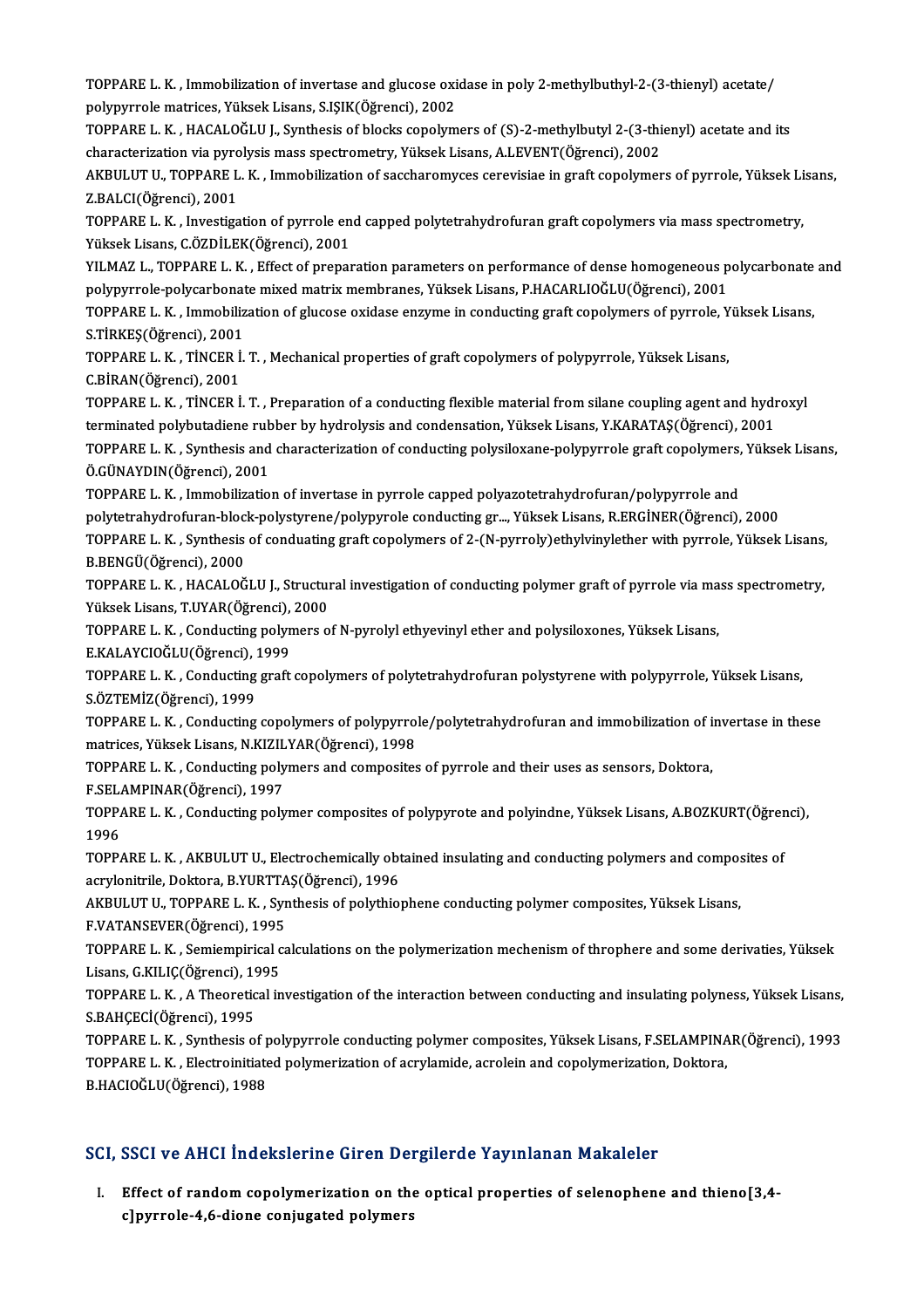Yasa M., UDUM Y., TOPPARE L. K.

Yasa M., UDUM Y., TOPPARE L. K.<br>Microchemical Journal, cilt.178, 2022 (SCI Expanded İndekslerine Giren Dergi)<br>Investigation the effect of a huidge and side chain en nhatevaltaje nu

- I Yasa M., UDUM Y., TOPPARE L. K.<br>Microchemical Journal, cilt.178, 2022 (SCI Expanded Indekslerine Giren Dergi)<br>II. Investigation the effect of π bridge and side chain on photovoltaic properties of benzodithiophene<br>and qu Microchemical Journal, cilt.178, 2022 (SCI Expande<br>Investigation the effect of  $\pi$  bridge and side<br>and quinoxaline based conjugated polymers<br>TASKAVA ASLAN S. Alemder Vimer E. Hagefondia Investigation the effect of π bridge and side chain on photovoltaic properties of benzodithiop<br>and quinoxaline based conjugated polymers<br>TAŞKAYA ASLAN S., Alemdar Yılmaz E., Hacıefendioğlu T., UDUM Y., TOPPARE L. K. , YIL and quinoxaline based conjugated polymers<br>TAŞKAYA ASLAN S., Alemdar Yılmaz E., Hacıefendioğlu T., UDUM Y., TOPPARE L. K. , YILDIRIM E., ÇIRPAN A.<br>European Polymer Journal, cilt.169, 2022 (SCI Expanded İndekslerine Giren De TAŞKAYA ASLAN S., Alemdar Yılmaz E., Hacıefendioğlu T., UDUM Y., TOPPARE L. K. , YILDIRIM E., ÇIRPAN A.<br>European Polymer Journal, cilt.169, 2022 (SCI Expanded Indekslerine Giren Dergi)<br>III. Thieno[3,4-c]pyrrole-4,6-dione-B
- European Polymer Journ<br><mark>Thieno[3,4-c]pyrrole</mark><br>Yasa M., TOPPARE L. K.<br>MACPOMOLECULAP CL Thieno[3,4-c]pyrrole-4,6-dione-Based Conjugated Polymers for Nonfullerene Organic !<br>Yasa M., TOPPARE L. K.<br>MACROMOLECULAR CHEMISTRY AND PHYSICS, cilt.223, sa.5, 2022 (SCI İndekslerine Giren Dergi)<br>Multinurnasa asetis asid
- Yasa M., TOPPARE L. K.<br>MACROMOLECULAR CHEMISTRY AND PHYSICS, cilt.223, sa.5, 2022 (SCI İndekslerine Giren Dergi)<br>IV. Multipurpose acetic acid functionalized carbazole derivatives: Synthesis, electrochemical properties<br> MACROMOLECULAR CHEMISTRY AND PHYSI<br>Multipurpose acetic acid functionalized<br>and electrochromic device applications<br>Hagiagly S. Vičin D. Alboy T. E. UDUM Y. G Multipurpose acetic acid functionalized carbazole derivatives: Synthe<br>and electrochromic device applications<br>Hacioglu Ş., YİĞİT D., Akbey T. E. , UDUM Y., GÜLLÜ M., DEPCİ T., TOPPARE L. K.<br>JOUPMAL OE ELECTROANALYTICAL CHEM and electrochromic device applications<br>Hacioglu Ș., YİĞİT D., Akbey T. E. , UDUM Y., GÜLLÜ M., DEPCİ T., TOPPARE L. K.<br>JOURNAL OF ELECTROANALYTICAL CHEMISTRY, cilt.908, 2022 (SCI İndekslerine Giren Dergi) Hacioglu Ș., YİĞİT D., Akbey T. E., UDUM Y., GÜLLÜ M., DEPCİ T., TOPPARE L. K.<br>JOURNAL OF ELECTROANALYTICAL CHEMISTRY, cilt.908, 2022 (SCI İndekslerine Giren<br>V. Selenophene-containing conjugated polymers for supercapacitor
- JOURNAL OF ELECTROANALYTICAL CHEMISTRY, cilt.908,<br>Selenophene-containing conjugated polymers for s<br>Yildiz D. E. , Cevher D., Yasa M., ÇIRPAN A., TOPPARE L. K.<br>Journal of Polymer Science, cilt.60, so 1, so 109, 121, 2022 Selenophene-containing conjugated polymers for supercapacitor electrodes<br>Yildiz D. E. , Cevher D., Yasa M., ÇIRPAN A., TOPPARE L. K.<br>Journal of Polymer Science, cilt.60, sa.1, ss.109-121, 2022 (SCI Expanded İndekslerine Gi
- Yildiz D. E. , Cevher D., Yasa M., ÇIRPAN A., TOPPARE L. K.<br>Journal of Polymer Science, cilt.60, sa.1, ss.109-121, 2022 (SCI Expanded Indekslerine Giren Dergi)<br>VI. Synthesis of selenophene substituted benzodithiophene and Journal of Polymer Science, cilt.60, sa.1, ss.109-121, 2022 (SCI <mark>E</mark><br>Synthesis of selenophene substituted benzodithiophene<br>conjugated polymers for organic solar cell applications<br>TASKAVA ASLAN S. Cerber D. Bolary E. Higele Synthesis of selenophene substituted benzodithiophene and fluorinated benzothiadiazole based<br>conjugated polymers for organic solar cell applications<br>TAŞKAYA ASLAN S., Cevher D., Bolayır E., Hizalan Ozsoy G., UDUM Y., YILDI conjugated polymers for organic solar cell applications<br>TAŞKAYA ASLAN S., Cevher D., Bolayır E., Hizalan Ozsoy G., UDUM<br>Electrochimica Acta, cilt.398, 2021 (SCI İndekslerine Giren Dergi)<br>Light indused stan syayıtb polymeni TAŞKAYA ASLAN S., Cevher D., Bolayır E., Hizalan Ozsoy G., UDUM Y., YILDIRIM E., TOPPARE L. K. , ÇIRPAN A.<br>Electrochimica Acta, cilt.398, 2021 (SCI İndekslerine Giren Dergi)<br>VII. Light induced step-growth polymerization of
- Electrochimica Acta, cilt.398, 2021 (SCI İndekslerine Giren Dergi)<br>Light induced step-growth polymerization of Donor-Acceptor-Donor (DAD) type<br>on thiophene [1,2,5] Chalcogenazolo[3,4-f]-benzo [1,2,3] triazole Thiophene on thiophene - [1,2,5] Chalcogenazolo[3,4-f]-benzo [1,2,3] triazole - Thiophene<br>Kaya K., Alkan E. A. , Yasa M., Suerkan A., UDUM Y., TOPPARE L. K. , Yağcı Y. on thiophene - [1,2,5] Chalcogenazolo[3,4-f]-benzo [1,2,3] triazole -<br>Kaya K., Alkan E. A. , Yasa M., Suerkan A., UDUM Y., TOPPARE L. K. , Yağcı Y.<br>EUROPEAN POLYMER JOURNAL, cilt.161, 2021 (SCI İndekslerine Giren Dergi)<br>Ne Kaya K., Alkan E. A. , Yasa M., Suerkan A., UDUM Y., TOPPARE L. K. , Yağcı Y.<br>EUROPEAN POLYMER JOURNAL, cilt.161, 2021 (SCI İndekslerine Giren Dergi)<br>VIII. Non-fullerene organic photovoltaics based on thienopyrroledione co
- EUROPEAN POLYMER JON<br>Non-fullerene organi<br>effect of alkyl chains<br>Yose M. Depsi T. Alemd Non-fullerene organic photovoltaics based on thienopyrr<br>effect of alkyl chains<br>Yasa M., Depci T., Alemdar E., Hacioglu Ş., Çırpan A., Toppare L. K.<br>PENEWARI E ENERGY silt 178, ss 202, 211, 2021 (SCI İndekalenin

effect of alkyl chains<br>Yasa M., Depci T., Alemdar E., Hacioglu Ş., Çırpan A., Toppare L. K.<br>RENEWABLE ENERGY, cilt.178, ss.202-211, 2021 (SCI İndekslerine Giren Dergi)

Yasa M., Depci T., Alemdar E., Hacioglu Ş., Çırpan A., Toppare L. K.<br>RENEWABLE ENERGY, cilt.178, ss.202-211, 2021 (SCI İndekslerine Giren Dergi)<br>IX. A Nonionic Alcohol Soluble Polymer Cathode Interlayer Enables Efficie RENEWABLE<br>A Nonionic<br>Solar Cells<br>Sharma A S A Nonionic Alcohol Soluble Polymer Cathode Interlayer Enables Efficient Organic and Perovskite<br>Solar Cells<br>Sharma A., Singh S., Song X., Rosas Villalva D., Troughton J., Corzo D., Toppare L. K. , GÜNBAŞ E. G. , Schroeder B

Solar Cells<br>Sharma A., Singh S., Song X., Rosas Villalva D., Troughton J., Corzo D., Toppare L. K. , GÜNBAŞ E. G. , Schroeder B. C. ,<br>Baran D. Sharma A., Singh S., Song X., Rosas Villalva D., Troughton J., Corzo D., Toppare L. K. , GÜNBAŞ E<br>Baran D.<br>CHEMISTRY OF MATERIALS, cilt.33, sa.22, ss.8602-8611, 2021 (SCI İndekslerine Giren Dergi)<br>Light indused stap spouth

- X. Light induced step-growth polymerization of Donor-Acceptor-Donor (DAD) type monomers based CHEMISTRY OF MATERIALS, cilt.33, sa.22, ss.8602-8611, 2021 (SCI İndekslerine Giren Derg<br>Light induced step-growth polymerization of Donor-Acceptor-Donor (DAD) type<br>on thiophene – [1,2,5] Chalcogenazolo[3,4-f]-benzo [1,2,3] on thiophene – [1,2,5] Chalcogenazolo[3,4-f]-benzo [1,2,3] triazole – Thiophene<br>Toppare L. K., Kaya K., Aydan E., Yaşa M., Süerkan A., Udum Y., Yağcı Y. EuropeanPolymer Journal, cilt.161, sa.110831, ss.110831-110838,2021 (SCI İndekslerineGirenDergi)
- XI. Multichromic Vanadium Pentoxide Thin Films Through Ultrasonic Spray Deposition European Polymer Journal, cilt.161, sa.110831, ss.110831-110838, 2021 (SCI İndekslerine Giren Dergi)<br>Multichromic Vanadium Pentoxide Thin Films Through Ultrasonic Spray Deposition<br>TUTEL Y., DURUKAN M. B. , Koc S., KOYLAN S Multichromic Vanadium Pentoxide Thin Films Through Ultrasonic Spray Deposition<br>TUTEL Y., DURUKAN M. B. , Koc S., KOYLAN S., Cakmak H., Kocak Y., Hekmat F., Ozensoy E., Ozbay E., I<br>JOURNAL OF THE ELECTROCHEMICAL SOCIETY, ci TUTEL Y., DURUKAN M. B. , Koc S., KOYLAN S., Cakmak H., Kocak Y., Hekmat F., Ozensoy E., Ozbay E., UDUM Y.<br>JOURNAL OF THE ELECTROCHEMICAL SOCIETY, cilt.168, sa.10, 2021 (SCI İndekslerine Giren Dergi)<br>XII. Electrochemical c
- JOURNAL OF THE ELECTROCHEM<br>Electrochemical catechol bios<br>inhibition effect of ibuprofen<br>Kanan B. Kurbanesul S. Esenturk Electrochemical catechol biosensor based on beta-cyclod<br>inhibition effect of ibuprofen<br>Kapan B., Kurbanoglu S., Esenturk E., Soylemez S., TOPPARE L. K.<br>PROCESS PIOCHEMISTRY, silt 108, ss.80, 80, 2021 (SCL Indeksleri inhibition effect of ibuprofen<br>Kapan B., Kurbanoglu S., Esenturk E., Soylemez S., TOPPARE L. K.<br>PROCESS BIOCHEMISTRY, cilt.108, ss.80-89, 2021 (SCI İndekslerine Giren Dergi)

Kapan B., Kurbanoglu S., Esenturk E., Soylemez S., TOPPARE L. K.<br>PROCESS BIOCHEMISTRY, cilt.108, ss.80-89, 2021 (SCI Indekslerine Giren Dergi)<br>XIII. Effect of thiophene, 3-hexylthiophene, selenophene, and Thieno[3,2-b] thi PROCESS BIOCHEMISTRY, cilt.108, ss.80-89, 2021 (SCI İndekslerine Giren Dergi)<br>Effect of thiophene, 3-hexylthiophene, selenophene, and Thieno[3,2-b] thiophene s<br>device performance of novel 2,1,3-benzothiadiazole based alter Effect of thiophene, 3-hexylthiophene, selenophene, and Thieno[3,2-b] thiophene spacers on OPV<br>device performance of novel 2,1,3-benzothiadiazole based alternating copolymers<br>Karaman C. Z. , Goker S., Sahin U. S. , Haciogl device performance of novel 2,1,3-benzothiadiazole based alternating copolymers<br>Karaman C. Z. , Goker S., Sahin U. S. , Hacioglu Ş., Aslan S. T. , Haciefendioglu T., Hizalan G., YILD<br>TOPPARE L. K.<br>JOURNAL OF ELECTROANALYTI Karaman C. Z. , Goker S., Sahin U. S. , Hacioglu Ş., Aslan S. T. , Haciefendioglu T., Hizalan G., YILDI<br>TOPPARE L. K.<br>JOURNAL OF ELECTROANALYTICAL CHEMISTRY, cilt.895, 2021 (SCI İndekslerine Giren Dergi)<br>Hishly conjugated

TOPPARE L. K.<br>JOURNAL OF ELECTROANALYTICAL CHEMISTRY, cilt.895, 2021 (SCI İndekslerine Giren Dergi)<br>XIV. Highly conjugated visible and near-infrared light photoinitiating systems for radical and cationic<br>nolymonization JOURNAL OF ELEC<br>Highly conjugate<br>polymerizations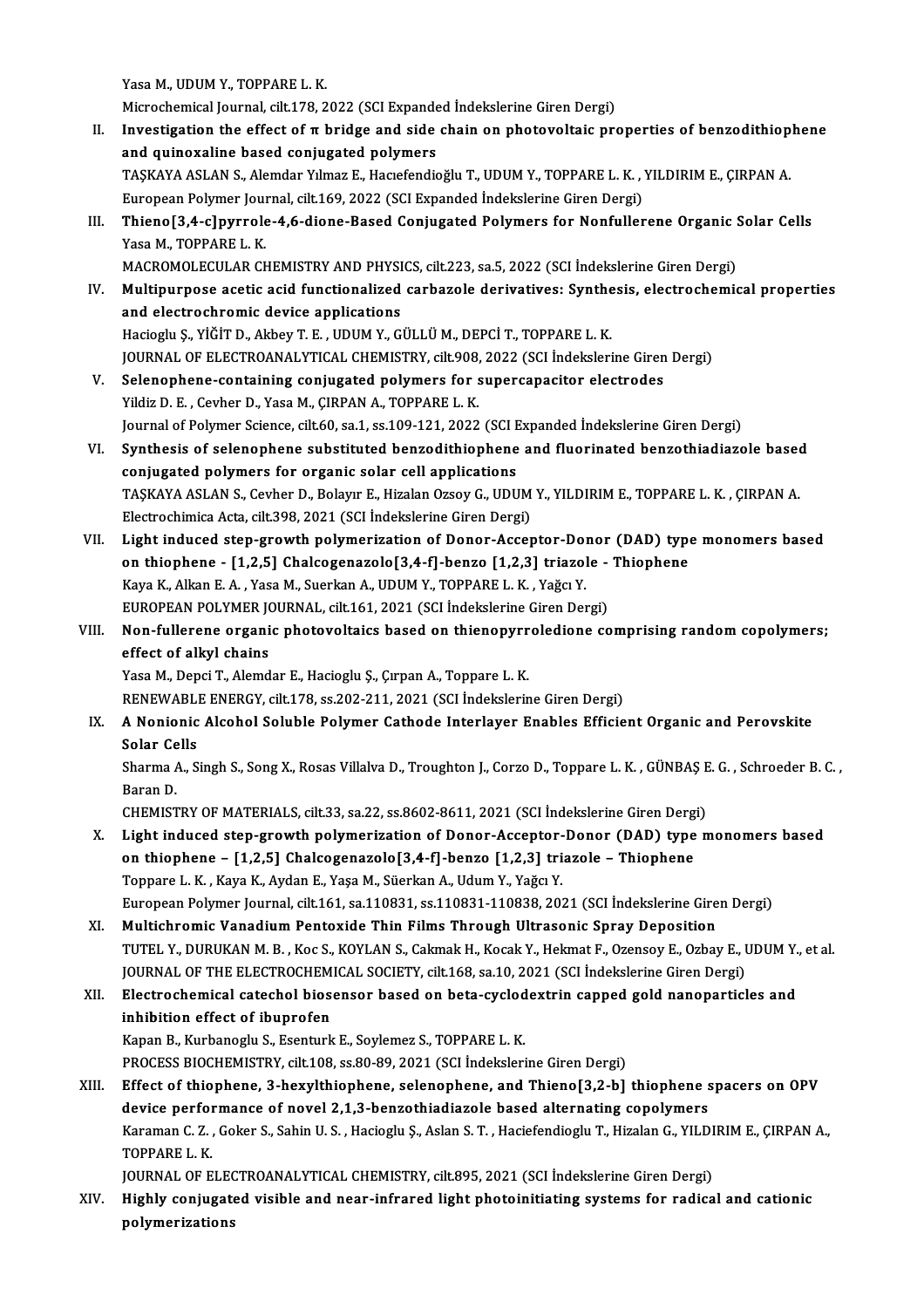Suerkan A., Alkan E. A., Kaya K., UDUM Y., TOPPARE L. K., Yağcı Y.

Suerkan A., Alkan E. A. , Kaya K., UDUM Y., TOPPARE L. K. , Yağcı Y.<br>Progress in Organic Coatings, cilt.154, 2021 (SCI İndekslerine Giren Dergi)<br>Altening Electronic and Onticel Proportice of Nevel Benrethiediers

XV. Altering Electronic and Optical Properties of Novel Benzothiadiazole Comprising Homopolymers via Progress in<br><mark>Altering El</mark><br>pi Bridges<br><sup>Koromon C</sup>

Karaman C., Goeker S., Hacioglu S. O., Haciefendioglu T., YILDIRIM E., TOPPARE L. K. JOURNAL OF THE ELECTROCHEMICAL SOCIETY, cilt.168, sa.3, 2021 (SCI İndekslerine Giren Dergi)

Karaman C., Goeker S., Hacioglu S. O. , Haciefendioglu T., YILDIRIM E., TOPPARE L. K.<br>JOURNAL OF THE ELECTROCHEMICAL SOCIETY, cilt.168, sa.3, 2021 (SCI İndekslerine Giren Dergi)<br>XVI. ProTOT: Synthesis of the missing member JOURNAL OF THE ELECTROCHEMICAL SOCIETY,<br>ProTOT: Synthesis of the missing member<br>its utilization in donor-acceptor polymers<br>Yavlali E.V. Oral H. UDIM Y. TOPPAPE L.V. S. ProTOT: Synthesis of the missing member of the 3,4-chalcogen s<br>its utilization in donor-acceptor polymers<br>Yaylali F. V. , Ozel H., UDUM Y., TOPPARE L. K. , Soylemez S., GÜNBAŞ E. G.<br>Polymer silt 212, 2021 (SCI İndekslerine its utilization in donor-acceptor polymers<br>Yaylali F. V. , Ozel H., UDUM Y., TOPPARE L. K. , Soylemez S., GÜNBAŞ E. G.<br>Polymer, cilt.212, 2021 (SCI İndekslerine Giren Dergi)

- Yaylali F. V., Ozel H., UDUM Y., TOPPARE L. K., Soylemez S., GÜNBAŞ E. G.<br>Polymer, cilt.212, 2021 (SCI İndekslerine Giren Dergi)<br>XVII. Indenoquinoxalinone based conjugated polymer substrate for laccase biosensor<br>Ceyber S. Polymer, cilt.212, 2021 (SCI İndekslerine Giren Dergi)<br>Indenoquinoxalinone based conjugated polymer substrate for laccase biose<br>Cevher Ş. C. , Bekmezci S. A. , SaniyeSoylemez S., Udum Y. A. , Toppare L. K. , ÇIRPAN A.<br>MATE Indenoquinoxalinone based conjugated polymer substrate for laccase bios<br>Cevher Ş. C. , Bekmezci S. A. , SaniyeSoylemez S., Udum Y. A. , Toppare L. K. , ÇIRPAN A<br>MATERIALS CHEMISTRY AND PHYSICS, cilt.257, 2021 (SCI İndeksle Cevher Ş. C. , Bekmezci S. A. , SaniyeSoylemez S., Udum Y. A. , Toppare L. K. , ÇIRPAN A.<br>MATERIALS CHEMISTRY AND PHYSICS, cilt.257, 2021 (SCI İndekslerine Giren Dergi)<br>XVIII. Construction of amperometric biosensor modifie
- MATERIALS CHEMISTE<br>Construction of amp<br>analysis of catechol Construction of amperometric biosensor modified with conducting polymer<br>analysis of catechol<br>Yaşa M., Deniz A., Forough M., Yildirim E., Cetinkol O. P. , Arslan Udum Y., Toppare L. K.<br>JOUPMAL OF POLYMER SCIENCE silt 59, 20

analysis of catechol<br>Yaşa M., Deniz A., Forough M., Yildirim E., Cetinkol O. P. , Arslan Udum Y., Toppare L. K.<br>JOURNAL OF POLYMER SCIENCE, cilt.58, ss.3336-3348, 2020 (SCI İndekslerine Giren Dergi)

Yaşa M., Deniz A., Forough M., Yildirim E., Cetinkol O. P. , Arslan Udum Y., Toppare L. K.<br>JOURNAL OF POLYMER SCIENCE, cilt.58, ss.3336-3348, 2020 (SCI İndekslerine Giren Dergi)<br>XIX. Construction of amperometric biosensor **JOURNAL OF POLYMER**<br>Construction of amp<br>analysis of catechol analysis of catechol<br>Yasa M., Deniz A., Forough M., YILDIRIM E., PERSİL ÇETİNKOL Ö., Udum Y. A. , TOPPARE L. K.

Journal of Polymer Science, cilt.58, sa.23, ss.3336-3348, 2020 (SCI Expanded Indekslerine Giren Dergi)

#### XX. Electrical characteristics of organic heterojunction with an alternating benzotriazole and fluorene containing copolymer Electrical characteristics of organic het<br>containing copolymer<br>Gullu H., Yildiz D., TOPPARE L. K. , ÇIRPAN A.<br>Journal of Matorials Science: Matorials in Fle

Journal of Materials Science: Materials in Electronics, cilt.31, sa.21, ss.18816-18831, 2020 (SCI İndekslerine Giren<br>Dergi) Gullu H<br>Journal<br>Dergi)<br>A.com Journal of Materials Science: Materials in Electronics, cilt.31, sa.21, ss.18816-18831, 2020 (SCI Indekslerine Giren<br>Dergi)<br>XXI. A comprehensive study: Theoretical and experimental investigation of heteroatom and substitue

## Dergi)<br>A comprehensive study: Theoretical and experimental investigati<br>effects on frontier orbitals and polymer solar cell performances<br>Cerber S.C., Hizelan C. Alemder Vilmer E. Cerber D. Hdum Arelan V. Ter A comprehensive study: Theoretical and experimental investigation of heteroatom and sub-<br>effects on frontier orbitals and polymer solar cell performances<br>Cevher Ş. C. , Hizalan G., Alemdar Yilmaz E., Cevher D., Udum Arslan

effects on frontier orbitals and polymer solar cell performances<br>Cevher Ş. C. , Hizalan G., Alemdar Yilmaz E., Cevher D., Udum Arslan Y., Toppare L., Yıldırım E., Çırpa<br>JOURNAL OF POLYMER SCIENCE, cilt.58, sa.19, ss.2792-2

Cevher Ş. C. , Hizalan G., Alemdar Yilmaz E., Cevher D., Udum Arslan Y., Toppare L., Yıldırım E., Çırpan A.<br>JOURNAL OF POLYMER SCIENCE, cilt.58, sa.19, ss.2792-2806, 2020 (SCI İndekslerine Giren Dergi)<br>XXII. Tailoring opto JOURNAL OF POLYMER SCIENCE, cilt.58, sa.19, ss.2792-2806, 2020 (SCI İndekslerine Giren Derg<br>Tailoring optoelectronic properties of thieno[3,2-b]thiophene comprising homopoly:<br>electron acceptor moieties: thienopyrrolodione, Tailoring optoelectronic properties of thieno[3,2-b]thiophene comprising homopolymers via<br>electron acceptor moieties: thienopyrrolodione, 2,1,3-benzoselenadiazole, isoindigo<br>Göker S., Sarigül H., Toppare L. K.<br>Journal of E electron acceptor moieties: thienopyrrolodione, 2,1,3-benzoselenadiazole<br>Göker S., Sarigül H., Toppare L. K.<br>Journal of Electroanalytical Chemistry, cilt.873, 2020 (SCI İndekslerine Giren Dergi)<br>Navnew band san bangadithia

#### Göker S., Sarigül H., Toppare L. K.<br>Journal of Electroanalytical Chemistry, cilt.873, 2020 (SCI İndekslerine Giren Dergi)<br>XXIII. Narrow band gap benzodithiophene and quinoxaline bearing conjugated polymers for organic<br> Journal of Electroanalytical C<br>Narrow band gap benzodi<br>photovoltaic applications<br>Calislian M. Ener M. C. Aslan Narrow band gap benzodithiophene and quinoxaline bear<br>photovoltaic applications<br>Caliskan M., Erer M. C. , Aslan S., Udum Y. A. , Toppare L., Çırpan A.<br>Dues and Bigments cilt 190, 2020 (SCL Expanded Indekslerine Cir. photovoltaic applications<br>Caliskan M., Erer M. C. , Aslan S., Udum Y. A. , Toppare L., Çırpan A.<br>Dyes and Pigments, cilt.180, 2020 (SCI Expanded İndekslerine Giren Dergi)<br>Enhanging electrochemical and electrochromis perfor

Caliskan M., Erer M. C. , Aslan S., Udum Y. A. , Toppare L., Çırpan A.<br>Dyes and Pigments, cilt.180, 2020 (SCI Expanded Indekslerine Giren Dergi)<br>XXIV. Enhancing electrochemical and electrochromic performances of carbazole Dyes and Pigments, cilt.180, 2020 (SCI Expanded Indekslerine Girer<br>Enhancing electrochemical and electrochromic performance<br>copolymerization with 3,4-ethylenedioxythiophene (EDOT)<br>Kalay L. Vigit D. CÜLLÜ M. DEPCLT, Tennane Kalay I.,YigitD.,GÜLLÜM.,DEPCİT.,Toppare L.,Hacioglu S.O. SYNTHETIC METALS, cilt.267, 2020 (SCI İndekslerine Giren Dergi) Kalay I., Yigit D., GÜLLÜ M., DEPCİ T., Toppare L., Hacioglu S. O.<br>SYNTHETIC METALS, cilt.267, 2020 (SCI İndekslerine Giren Dergi)<br>XXV. Analysis of temperature-dependent forward and leakage conduction mechanisms in org

#### SYNTHETIC METALS, cilt.267, 2020 (SCI İndekslerine Giren De<br>Analysis of temperature-dependent forward and leaka<br>heterojunction diode with fluorine-based PCBM blend<br>Vildie D. E. Cullu H. H. Tennere L. Giman A Analysis of temperature-dependent forv<br>heterojunction diode with fluorine-base<br>Yildiz D. E. , Gullu H. H. , Toppare L., Cirpan A.<br>Journal of Materials Science: Materials in Elec heterojunction diode with fluorine-based PCBM blend<br>Yildiz D. E. , Gullu H. H. , Toppare L., Cirpan A.<br>Journal of Materials Science: Materials in Electronics, cilt.31, sa.18, ss.15233-15242, 2020 (SCI Expanded<br>Indekslerine Yildiz D. E., Gullu H. H., Toppare L., Cirpan A. Journal of Materials Science: Materials in Electronics, cilt.31, sa.18, ss.15233-15242, 2020 (SCI Expande<br>
indekslerine Giren Dergi)<br>
XXVI. Synthesis, electrochromic characterization and solar cell application of thiophene

#### İndekslerine Giren Dergi)<br>Synthesis, electrochromic characterization and solar cell applica<br>alternating copolymers with azobenzene and coumarin subunits<br>Kaky H. Vižit D. Hirolan C. Göllü M. Dengi T. GIPPAN A. Tenneve L. K. Synthesis, electrochromic characterization and solar cell application of thio<br>alternating copolymers with azobenzene and coumarin subunits<br>Kalay H., Yiğit D., Hizalan G., Güllü M., Depci T., ÇIRPAN A., Toppare L. K. , Haci alternating copolymers with azobenzene and coumarin subunits<br>Kalay H., Yiğit D., Hizalan G., Güllü M., Depci T., ÇIRPAN A., Toppare L. K. , Hacioglu S. O.<br>Journal of Macromolecular Science, Part A: Pure and Applied Chemist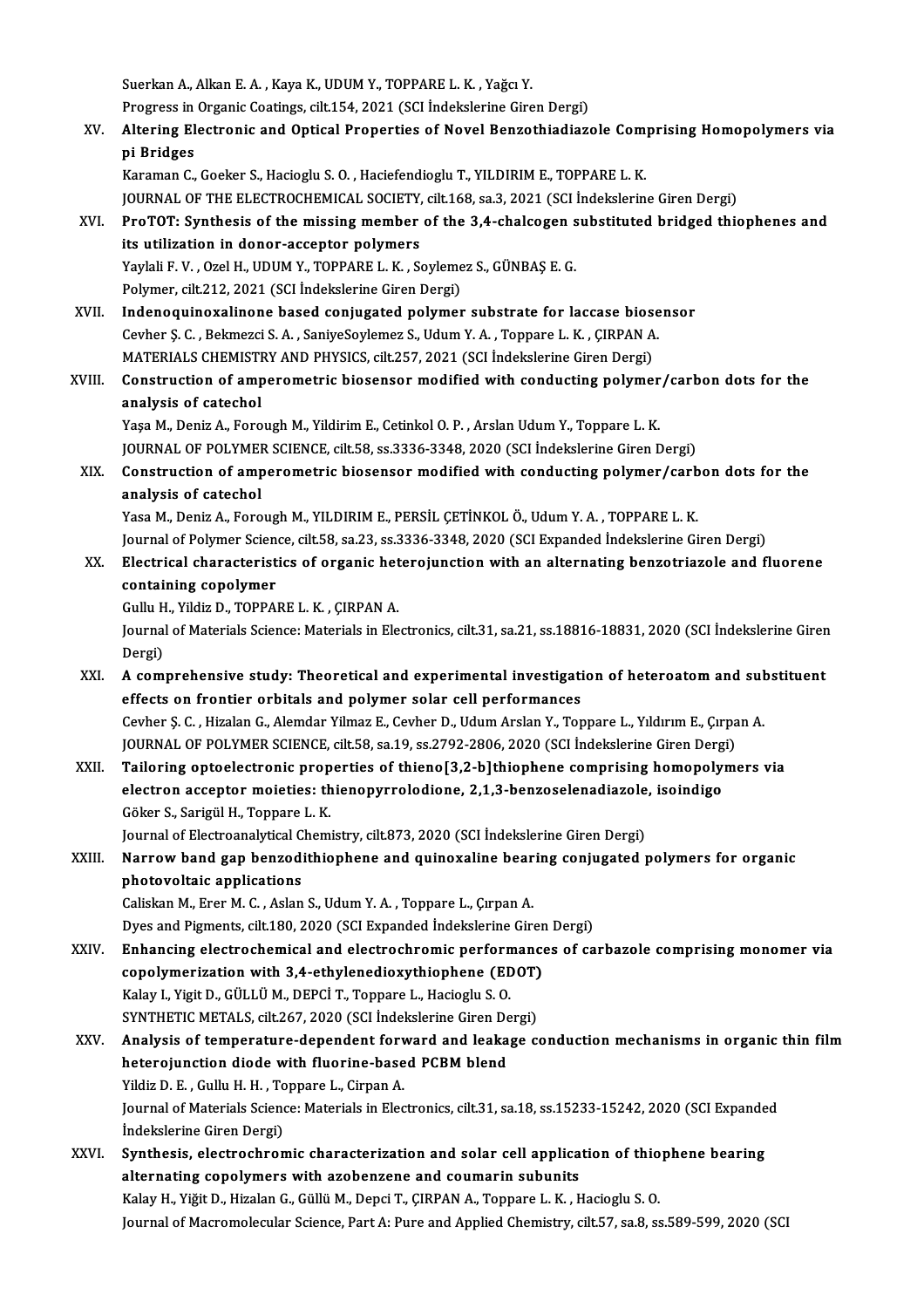İndekslerine Giren Dergi)

indekslerine Giren Dergi)<br>XXVII. Selenophene-bearing low-band-gap conjugated polymers: tuning optoelectronic properties via<br>Guerare and sarbassle as danar maistics indekslerine Giren Dergi)<br>Selenophene-bearing low-band-gap conjug<br>fluorene and carbazole as donor moieties<br>Yess M. Göven s. Tennare L Selenophene-bearing low-l<br>fluorene and carbazole as<br>Yasa M., GÖKER S., Toppare L.<br>POLYMER BULLETIN, silt 77, c fluorene and carbazole as donor moieties<br>Yasa M., GÖKER S., Toppare L.<br>POLYMER BULLETIN, cilt.77, sa.5, ss.2443-2459, 2020 (SCI İndekslerine Giren Dergi)<br>The impact of [1.2 Elsbalsesenagele[3.4. fl. benge[1.2 3]triagele st Yasa M., GÖKER S., Toppare L.<br>POLYMER BULLETIN, cilt.77, sa.5, ss.2443-2459, 2020 (SCI İndekslerine Giren Dergi)<br>XXVIII. The impact of [1,2,5]chalcogenazolo[3,4-f]-benzo[1,2,3]triazole structure on the optoelectronic<br> POLYMER BULLETIN, cilt.77, sa.5, ss.244<br>The impact of [1,2,5]chalcogenazole<br>properties of conjugated polymers<br>Allran E.A., GÖKER S. Sarigul H. VILDIR The impact of [1,2,5]chalcogenazolo[3,4-f]-benzo[1,2,3]triazo<br>properties of conjugated polymers<br>Alkan E. A. , GÖKER S., Sarigul H., YILDIRIM E., Udum Y. A. , Toppare L.<br>JOUPMAL OF POLYMER SCIENCE sit 59 so 7, ss 956,969,20 properties of conjugated polymers<br>Alkan E. A. , GÖKER S., Sarigul H., YILDIRIM E., Udum Y. A. , Toppare L.<br>JOURNAL OF POLYMER SCIENCE, cilt.58, sa.7, ss.956-968, 2020 (SCI İndekslerine Giren Dergi) Alkan E. A., GÖKER S., Sarigul H., YILDIRIM E., Udum Y. A., Toppare L.<br>JOURNAL OF POLYMER SCIENCE, cilt.58, sa.7, ss.956-968, 2020 (SCI Indekslerine Giren Dergi)<br>XXIX. Synthesis and characterization of optical, electrochem JOURNAL OF POLYMER SCIENCE, cilt.58, sa.7, ss.956-968, 2020 (SCI Indeksler<br>Synthesis and characterization of optical, electrochemical and photo<br>selenophene bearing benzodithiophene based alternating polymers<br>Atli C.O. Vilm Synthesis and characterization of optical, electrochemical<br>selenophene bearing benzodithiophene based alternating<br>Atli G.O., Yilmaz E., Aslan S., Udum Y.A., Toppare L.K., ÇIRPAN A.<br>JOUPMAL OF ELECTROANALYTICAL CHEMISTRY si selenophene bearing benzodithiophene based alternating polymers<br>Atli G. O. , Yilmaz E., Aslan S., Udum Y. A. , Toppare L. K. , ÇIRPAN A.<br>JOURNAL OF ELECTROANALYTICAL CHEMISTRY, cilt.862, 2020 (SCI İndekslerine Giren Dergi) Atli G. O. , Yilmaz E., Aslan S., Udum Y. A. , Toppare L. K. , ÇIRPAN A.<br>JOURNAL OF ELECTROANALYTICAL CHEMISTRY, cilt.862, 2020 (SCI İndekslerine Giren Dergi)<br>XXX. Synthesis of a Multifunctional Quinoxaline and Benzodithio **JOURNAL OF ELECTROANALYTICAL CHE<br>Synthesis of a Multifunctional Quino<br>Electrochromic Device Applications**<br>Yose M. Surmeli S. DEPC<sup>1</sup> T. Tonnere L Synthesis of a Multifunctional Quinoxaline and E<br>Electrochromic Device Applications<br>Yasa M., Surmeli S., DEPCİ T., Toppare L., Hacioglu S. O.<br>MACROMOLECIJ AR CHEMISTRY AND BUYSICS silt 22 Electrochromic Device Applications<br>Yasa M., Surmeli S., DEPCİ T., Toppare L., Hacioglu S. O.<br>MACROMOLECULAR CHEMISTRY AND PHYSICS, cilt.221, sa.6, 2020 (SCI İndekslerine Giren Dergi) XXXI. Graphene oxide-doped PEDOT:PSS as hole transport layer in inverted bulk heterojunction solar cel MACROMOLECULAR CHEMISTRY AND PHYSICS, cilt.221, sa.6, 2020<br>Graphene oxide-doped PEDOT:PSS as hole transport layer<br>Ozcan S., ERER M. C. , Vempati S., Uyar T., Toppare L. K. , ÇIRPAN A.<br>Journal of Materials Science: Material Graphene oxide-doped PEDOT:PSS as hole transport layer in inverted bulk heterojunction solar<br>Ozcan S., ERER M. C. , Vempati S., Uyar T., Toppare L. K. , ÇIRPAN A.<br>Journal of Materials Science: Materials in Electronics, cil Ozcan S<br>Journal<br>Dergi)<br>A now Journal of Materials Science: Materials in Electronics, cilt.31, sa.4, ss.3576-3584, 2020 (SCI İndekslerine Giren<br>Dergi)<br>XXXII. A new ethanol biosensor based on polyfluorene-g-poly(ethylene glycol) and multiwalled carbon<br>n Dergi)<br>A new ethanol biosensor based on polyfluorene-g-poly(ethylene glycol) and multiwalled carbon<br>nanotubes Bekmezci S.A., SÖYLEMEZ S., Yilmaz G., Udum Y.A., Yağcı Y., Toppare L. nanotubes<br>Bekmezci S. A. , SÖYLEMEZ S., Yilmaz G., Udum Y. A. , Yağcı Y., Toppare L.<br>EUROPEAN POLYMER JOURNAL, cilt.122, 2020 (SCI İndekslerine Giren Dergi)<br>Investigation of Onticel and Electrochemical Properties of Pengan Bekmezci S. A. , SÖYLEMEZ S., Yilmaz G., Udum Y. A. , Yağcı Y., Toppare L.<br>EUROPEAN POLYMER JOURNAL, cilt.122, 2020 (SCI İndekslerine Giren Dergi)<br>XXXIII. Investigation of Optical and Electrochemical Properties of Benzene EUROPEAN POLYMER JOURNAL, cilt.122, 2020 (SCI<br>Investigation of Optical and Electrochemical<br>2,1,3-Benzooxadiazole Comprising Polymers Investigation of Optical and Electrochemic<br>2,1,3-Benzooxadiazole Comprising Polyme<br>GÖKER S., Hizalan G., Hacioglu S.O. , Toppare L.<br>JOUPMAL OF THE ELECTROCHEMICAL SOCIETY 2,1,3-Benzooxadiazole Comprising Polymers<br>GÖKER S., Hizalan G., Hacioglu S. O. , Toppare L.<br>JOURNAL OF THE ELECTROCHEMICAL SOCIETY, cilt.167, sa.12, 2020 (SCI İndekslerine Giren Dergi)<br>Febrisation of a Naval Polymonia Saaf GÖKER S., Hizalan G., Hacioglu S. O., Toppare L.<br>JOURNAL OF THE ELECTROCHEMICAL SOCIETY, cilt.167, sa.12, 2020 (SCI İndekslerine Gire<br>XXXIV. Fabrication of a Novel Polymeric Scaffold for Amperometric Laccase Biosensor<br>Sovl **JOURNAL OF THE ELECTROCHEMICAL SOCIET<br>Fabrication of a Novel Polymeric Scaffol<br>Soylemez S., Bekmezci A., Göker S., Toppare L.<br>JOUPNAL OF POLYMER SCIENCE BART A POLY** Fabrication of a Novel Polymeric Scaffold for Amperometric Laccase Biosensor<br>Soylemez S., Bekmezci A., Göker S., Toppare L.<br>JOURNAL OF POLYMER SCIENCE PART A-POLYMER CHEMISTRY, cilt.57, sa.23, ss.2333-2339, 2019 (SCI Soylemez S., Bekmezci A., (<br>JOURNAL OF POLYMER SC<br>İndekslerine Giren Dergi)<br>Suntheses and Chanasts JOURNAL OF POLYMER SCIENCE PART A-POLYMER CHEMISTRY, cilt.57, sa.23, ss.2333-2339, 2019 (SCI<br>Indekslerine Giren Dergi)<br>XXXV. Syntheses and Characterization of Benzotriazole, Thienopyrroledione, and Benzodithiophene<br>Contain Indekslerine Giren Dergi)<br>Syntheses and Characterization of Benzotriazole, Thienopyrroledione, and Benzodithic<br>Containing Conjugated Random Terpolymers for Organic Solar Cells<br>Goksu K., Hizalan G., Udum Y. A., Hacioglu S. Syntheses and Characterization of Benzotriazole, Thienopyrroledione, and Benzodithiophene JOURNAL OF THE ELECTROCHEMICAL SOCIETY, cilt.166, sa.15, 2019 (SCI İndekslerine Giren Dergi) Goksu K., Hizalan G., Udum Y. A., Hacioglu S. O., Cevher S. C., Akrema A., Toppare L. K., ÇIRPAN A.<br>JOURNAL OF THE ELECTROCHEMICAL SOCIETY, cilt.166, sa.15, 2019 (SCI İndekslerine Giren Dergi)<br>XXXVI. Syntheses and Characte JOURNAL OF THE ELECTROCHEMICAL SOCIETY, cilt.166, sa.15, 2019 (SCI Inde<br>Syntheses and Characterization of Benzotriazole, Thienopyrroledion<br>Containing Conjugated Random Terpolymers for Organic Solar Cells<br>Tennare L.K., Curn Syntheses and Characterization of Benzotriazole, Thienopyrroledione, and Benzodithiop<br>Containing Conjugated Random Terpolymers for Organic Solar Cells<br>Toppare L.K., Çırpan A., Hizalan G., Arslan Udum Y., Özdemir Hacıoğlu Ş Containing Conjugated Random Terpolymers for Organic Solar Cells<br>Toppare L. K. , Çırpan A., Hizalan G., Arslan Udum Y., Özdemir Hacıoğlu Ş., Cevher Ş. C. , A A., Göksu K.<br>Journal Of The Electrochemical Society, cilt.166, s Toppare L. K. , Çırpan A., Hizalan G., Arslan Udum Y., Özdemir Hacıoğlu Ş., Cevher Ş. C. , A A., Göksu K.<br>Journal Of The Electrochemical Society, cilt.166, sa.15, ss.849-859, 2019 (SCI İndekslerine Giren Derg<br>XXXVII. A thi Sournal Of The Electrochemical Society, cilt.166, sa.1<br>A thiazolothiazole containing multichromic p<br>Soylemez S., Kaya H. Z. , Udum Y. A. , TOPPARE L. K.<br>EXPRESS POLYMER LETTERS silt 12, so 10, so 845.1 A thiazolothiazole containing multichromic polymer for glucose detection<br>Soylemez S., Kaya H. Z., Udum Y. A., TOPPARE L. K.<br>EXPRESS POLYMER LETTERS, cilt.13, sa.10, ss.845-857, 2019 (SCI İndekslerine Giren Dergi)<br>A novily XXXVIII. A newly designed anthracene and isoindigo based polymer: synthesis, electrochemical characterization and biosensor applications EXPRESS POLYMER LETTERS, cilt.13, sa.10, ss.845-<br>A newly designed anthracene and isoindigo **different**<br>characterization and biosensor applications Soylemez S.,Goker S.,Toppare L. characterization and biosensor applications<br>Soylemez S., Goker S., Toppare L.<br>NEW JOURNAL OF CHEMISTRY, cilt.43, sa.35, ss.13979-13984, 2019 (SCI İndekslerine Giren Dergi)<br>Thiodiareleauinexaline and benredithionbene bearin XXXIX. Thiadiazoloquinoxaline and benzodithiophene bearing polymers for electrochromic and organic NEW JOURNAL OF CHEMISTF<br>Thiadiazoloquinoxaline are<br>photovoltaic applications<br>Hagiagh: S.O., Ataagh: E. Hir Hacioglu S.O., Ataoglu E., Hizalan G., Depci T., ÇIRPAN A., Toppare L.K.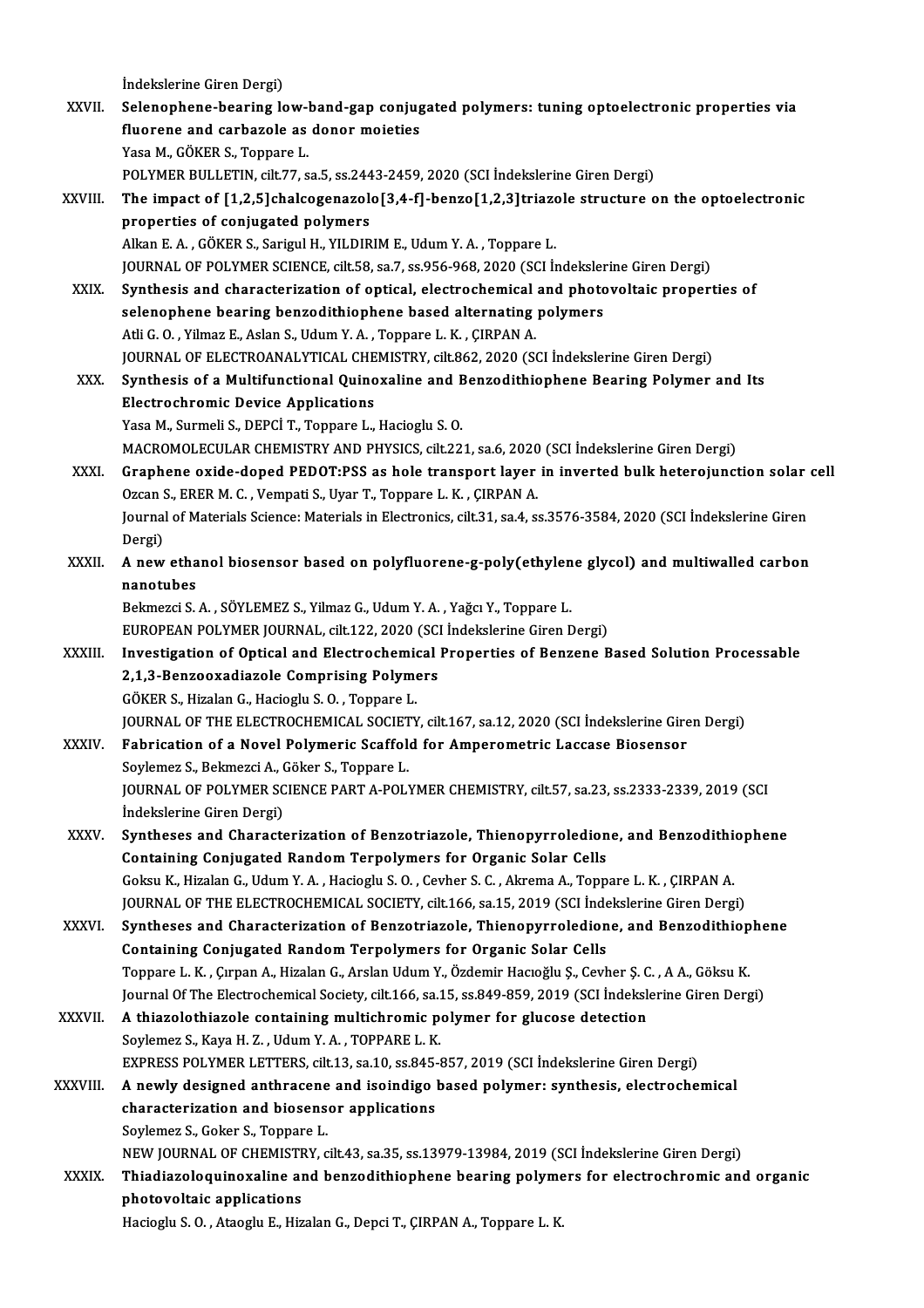PHOSPHORUS SULFUR AND SILICON AND THE RELATED ELEMENTS, cilt.194, sa.9, ss.937-946, 2019 (SCI<br>Indekslerine Circo Dergi) PHOSPHORUS SULFUR AN<br>İndekslerine Giren Dergi)<br>Tuning molesular energ PHOSPHORUS SULFUR AND SILICON AND THE RELATED ELEMENTS, cilt.194, sa.9, ss.937-946, 2019 (SCI<br>Indekslerine Giren Dergi)<br>XL. Tuning molecular energy levels and band gap of two-dimensional benzo[1,2-b:4,5-b '] dithiophene<br>an

- İndekslerine Giren Dergi)<br>Tuning molecular energy levels an<br>and quinoxaline bearing polymers<br>Yess M. Geker S. Hdum V. Tennens L Tuning molecular energy levels ar<br>and quinoxaline bearing polymers<br>Yasa M., Goker S., Udum Y., Toppare L.<br>JOUPMAL OF ELECTROANALYTICAL CI and quinoxaline bearing polymers<br>Yasa M., Goker S., Udum Y., Toppare L.<br>JOURNAL OF ELECTROANALYTICAL CHEMISTRY, cilt.847, 2019 (SCI İndekslerine Giren Dergi) Yasa M., Goker S., Udum Y., Toppare L.<br>JOURNAL OF ELECTROANALYTICAL CHEMISTRY, cilt.847, 2019 (SCI Indekslerine Giren Dergi)<br>XLI. Conjugated polymers with benzothiadiazole and benzotriazole moieties for polymer solar cells
- JOURNAL OF ELECTROANALYTICAL CHEMISTRY, cilt.847, 2019 (SCI İndekslerine G<br>Conjugated polymers with benzothiadiazole and benzotriazole moieties f<br>Keles D., ERER M. C. , Bolayir E., CEVHER Ş. C. , Hizalan G., Toppare L. K. Conjugated polymers with benzothiadiazole and benzotriazole moieties f<br>Keles D., ERER M. C. , Bolayir E., CEVHER Ş. C. , Hizalan G., Toppare L. K. , ÇIRPAN A.<br>RENEWABLE ENERGY, cilt.139, ss.1184-1193, 2019 (SCI İndekslerin Keles D., ERER M. C., Bolayir E., CEVHER Ş. C., Hizalan G., Toppare L. K., ÇIRPAN A.<br>RENEWABLE ENERGY, cilt.139, ss.1184-1193, 2019 (SCI İndekslerine Giren Dergi)<br>XLII. A promising enzyme anchoring probe for selective etha
- RENEWABLE ENERGY, cilt.139, s:<br>A promising enzyme anchorin<br>Soylemez S., Goker S., Toppare L.<br>INTERNATIONAL JOURNAL OF PL INTERNATIONAL JOURNAL OF BIOLOGICAL MACROMOLECULES, cilt.133, ss.1228-1235, 2019 (SCI İndekslerine<br>Giren Dergi) Soylemez S., Goker S., Toppare L. INTERNATIONAL JOURNAL OF BIOLOGICAL MACROMOLECULES, cilt.133, ss.1228-1235, 2019 (SCI İndekslerine<br>Giren Dergi)<br>XLIII. A novel multi-electrochromic polymer based on selenophene and benzotriazole via electrochemical<br>and sha
- Giren Dergi)<br>A novel multi-electrochromic<br>and chemical polymerization<br>Tennare L. K., Demir E. Keles D. A novel multi-electrochromic polymer based on<br>and chemical polymerization<br>Toppare L. K. , Demir F., Keleş D., Karadağ A., Çırpan A.<br>JOUPNAL OF MACROMOLECULAR SCIENCE CHEMISTRY
	- and chemical polymerization<br>Toppare L. K. , Demir F., Keleş D., Karadağ A., Çırpan A.<br>JOURNAL OF MACROMOLECULAR SCIENCE-CHEMISTRY, cilt.56, ss.197-205, 2019 (SCI İndekslerine Giren Dergi)
- XLIV. A novelmulti-electrochromic polymer based on selenophene and benzotriazole via electrochemical and chemical polymerization A novel multi-electrochromic polymer based on s<br>and chemical polymerization<br>Demir F., Keles D., Karabag A., ÇIRPAN A., Toppare L. K.<br>JOUPMAL OF MACPOMOLECULAR SCIENCE BART A PUL

JOURNAL OF MACROMOLECULAR SCIENCE PART A-PURE AND APPLIED CHEMISTRY, cilt.56, sa.3, ss.197-205, 2019<br>(SCI İndekslerine Giren Dergi) Demir F., Keles D., Karabag A., (<br>JOURNAL OF MACROMOLECUL<br>(SCI İndekslerine Giren Dergi)<br>Conjugated Bolymors with l JOURNAL OF MACROMOLECULAR SCIENCE PART A-PURE AND APPLIED CHEMISTRY, cilt56, sa.3, ss.197-205,<br>(SCI İndekslerine Giren Dergi)<br>XLV. Conjugated Polymers with Benzothiadiazole and Benzotriazole Moieties for Polymer Solar Cell

(SCI İndekslerine Giren Dergi)<br>Conjugated Polymers with Benzothiadiazole and Benzotriaz<br>Toppare L.K., Erer M., Bolayır E., Cevher Ş.C., Hizalan G., Çırpan A.<br>RENEWARLE ENERCY, cit 120, ss 1184-1192-2019 (SCI İndeksleriy Conjugated Polymers with Benzothiadiazole and Benzotriazole Moieties f<br>Toppare L. K., Erer M., Bolayır E., Cevher Ş. C., Hizalan G., Çırpan A.<br>RENEWABLE ENERGY, cilt.139, ss.1184-1193, 2019 (SCI İndekslerine Giren Dergi)<br>A RENEWABLE ENERGY, cilt.139, ss.1184-1193, 2019 (SCI İndekslerine Giren Dergi)

## Toppare L. K. , Erer M., Bolayır E., Cevher Ş. C. , Hizalan G., Çırpan A.<br>RENEWABLE ENERGY, cilt.139, ss.1184-1193, 2019 (SCI İndekslerine Giren Dergi)<br>XLVI. A multipurpose conjugated polymer: Electrochromic device and bio detection<br>Soylemez S., Kaya H. Z. , Udum Y., Toppare L. K.<br>ORGANIC ELECTRONICS, cilt.65, ss.327-333, 2019 (SCI İndekslerine Giren Dergi)<br>Biosensing Devises: Conjugated Polyman Based Sesffolds

Soylemez S., Kaya H. Z., Udum Y., Toppare L. K.

Soylemez S., Kaya H. Z., Udum Y., Toppare L. K.<br>ORGANIC ELECTRONICS, cilt.65, ss.327-333, 2019 (SCI İndeksleri:<br>XLVII. Biosensing Devices: Conjugated Polymer Based Scaffolds<br>Soylemez S. Kosika M. Tennana J. ORGANIC ELECTRONICS, cilt.65, ss<br>Biosensing Devices: Conjugate<br>Soylemez S., Kesika M., Toppare L.<br>ENCYCLOPEDIA OF POLYMEP APP

Biosensing Devices: Conjugated Polymer Based Scaffolds<br>Soylemez S., Kesika M., Toppare L.<br>ENCYCLOPEDIA OF POLYMER APPLICATIONS, VOLS I-III, ss.360-386, 2019 (SCI İndekslerine Giren Dergi)<br>Application of an Efficient Amnova

## Soylemez S., Kesika M., Toppare L.<br>ENCYCLOPEDIA OF POLYMER APPLICATIONS, VOLS I-III, ss.360-386, 2019 (SCI İndekslerine Giren Dergi)<br>XLVIII. Application of an Efficient Amperometric Glucose Sensing Electrode Based on a ENCYCLOP<br>Applicatio<br>Platform<br>Kaya H. Z Application of an Efficient Amperometric<br>Platform<br>Kaya H. Z. , Söylemez S., Udum Y. A. , Toppare L.<br>JOUPNAL OF THE ELECTROCHEMICAL SOCIETY

Platform<br>Kaya H. Z. , Söylemez S., Udum Y. A. , Toppare L.<br>JOURNAL OF THE ELECTROCHEMICAL SOCIETY, cilt.165, 2018 (SCI İndekslerine Giren Dergi)

#### XLIX. Alkyl-end phenanthroimidazolemodification of benzotriazole based conjugated polymers for optoelectronic applications

Cevher Ş.C., Keles D., Hızalan G., Toppare L., Çırpan A.

Synthetic Metals, cilt.244, ss.1-9, 2018 (SCI İndekslerine Giren Dergi)

#### Cevher Ş. C. , Keles D., Hızalan G., Toppare L., Çırpan A.<br>Synthetic Metals, cilt.244, ss.1-9, 2018 (SCI İndekslerine Giren Dergi)<br>L. Fabrication of a promising immobilization platform based on electrochemical synthesis of Synthetic Metals, cilt.24<br>Fabrication of a pro<br>conjugated polymer<br>Pubor F. SÖVI EMEZS Fabrication of a promising immobilization<br>conjugated polymer<br>Buber E., SÖYLEMEZ S., UDUM Y., TOPPARE L. K.<br>COLLOUDS AND SUBEACES R RIOINTEREACES . conjugated polymer<br>Buber E., SÖYLEMEZ S., UDUM Y., TOPPARE L. K.<br>COLLOIDS AND SURFACES B-BIOINTERFACES, cilt.167, ss.392-396, 2018 (SCI İndekslerine Giren Dergi)<br>A.new NJB abasırbing DBB based nolymer for thisk enganis sol

- Buber E., SÖYLEMEZ S., UDUM Y., TOPPARE L. K.<br>COLLOIDS AND SURFACES B-BIOINTERFACES, cilt.167, ss.392-396, 2018 (SCI in<br>LI. A new NIR absorbing DPP-based polymer for thick organic solar cells<br>Oklem G., Song X., Toppare L., COLLOIDS AND SURFACES B-BIOINTERFACES, cilt.16<br>A new NIR absorbing DPP-based polymer for the<br>Oklem G., Song X., Toppare L., Baran D., GÜNBAŞ E. G.<br>JOUPMAL OF MATERIALS CHEMISTRY G. silt 6, sa 12, 4 A new NIR absorbing DPP-based polymer for thick organic solar cells<br>Oklem G., Song X., Toppare L., Baran D., GÜNBAŞ E. G.<br>JOURNAL OF MATERIALS CHEMISTRY C, cilt.6, sa.12, ss.2957-2961, 2018 (SCI İndekslerine Giren Dergi)<br>A Oklem G., Song X., Toppare L., Baran D., GÜNBAŞ E. G.<br>JOURNAL OF MATERIALS CHEMISTRY C, cilt.6, sa.12, ss.2957-2961, 2018 (SCI İndekslerine Girer<br>LII. A Novel Blue to Transparent Polymer for Electrochromic Supercapacitor E
- LII. A Novel Blue to Transparent Polymer for Electrochromic Supercapacitor Electrodes<br>YUKSEL R., EKBER A., TURAN J., ALPUGAN E., HACIOGLU S. O. , TOPPARE L. K. , ÇIRPAN A., GUNBAS G., ÜNALAN H.<br>E. A<br>YU<br>E.

ELECTROANALYSIS, cilt.30, sa.2, ss.266-273, 2018 (SCI İndekslerine Giren Dergi)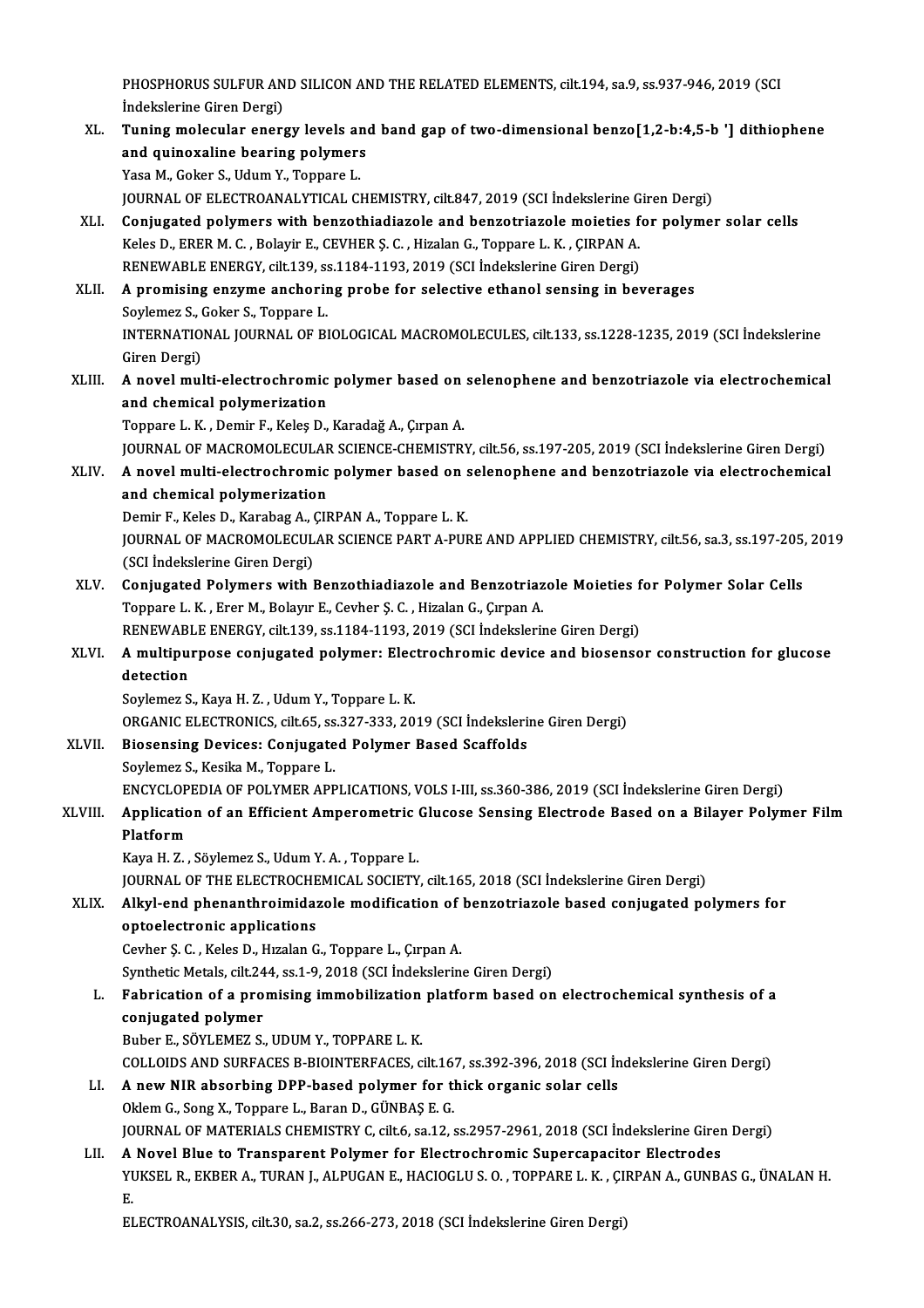LIII. High stability of benzotriazole and benzodithiophene containing medium band-gap polymer solar<br>cell Hig<br>cell<br><sup>Une</sup> High stability of benzotriazole and benzodithiophene containing medium band-gap polymer solar<br>cell<br>Unay H., Benatto G. A. D. R. , Beliatis M. J. , Gevorgyan S. A. , Kavak P., Memis S., Çırpan A., Toppare L., Parlak E. A. , cell<br>Unay H., Benatto G. A. D. R. , Beliatis M. J. , Gevorgyan S. A. , Kavak P., Memis S., Çırpan A., Toppare L., Parlak E. A. ,<br>Krebs F. C. SOLARENERGYMATERIALSANDSOLARCELLS, cilt.174, ss.433-444,2018 (SCI İndekslerineGirenDergi) LIV. A miniature and low-cost glucose measurement system Adams S.D., Buber E., Bicak T.C., Yager Y., TOPPARE L.K., Kaynak A., Kouzani A.Z. BIOCYBERNETICSANDBIOMEDICAL ENGINEERING, cilt.38, sa.4, ss.841-849,2018 (SCI İndekslerineGirenDergi) Adams S. D. , Buber E., Bicak T. C. , Yager Y., TOPPARE L. K. , Kaynak A., Kouzani A. Z.<br>BIOCYBERNETICS AND BIOMEDICAL ENGINEERING, cilt.38, sa.4, ss.841-849, 2018 (SCI İndekslerine Giren Dergi)<br>LV. Efficient benzodithioph BIOCYBERNETICS AN<br>Efficient benzodith<br>organic solar cells<br>Azeri O. Aktes E. Ista Efficient benzodithiophene and thienopyrroledione containing random polyn<br>organic solar cells<br>Azeri O., Aktas E., Istanbulluoglu C., Hacioglu S. O. , CEVHER Ş. C. , Toppare L., ÇIRPAN A.<br>POLYMER gilt 122, 99.60.67, 2017 (S organic solar cells<br>Azeri O., Aktas E., Istanbulluoglu C., Hacioglu S. O. , CEVHER Ş. C. , 1<br>POLYMER, cilt.133, ss.60-67, 2017 (SCI İndekslerine Giren Dergi)<br>Enhanging the nower convergion efficionsy of nolymer so Azeri O., Aktas E., Istanbulluoglu C., Hacioglu S. O. , CEVHER Ş. C. , Toppare L., ÇIRPAN A.<br>POLYMER, cilt.133, ss.60-67, 2017 (SCI İndekslerine Giren Dergi)<br>LVI. Enhancing the power conversion efficiency of polymer solar POLYMER, cilt.<br>Enhancing th<br>substituents<br>KARACACTI O Enhancing the power conversion efficiency of polymer solar cells via sele<br>substituents<br>KARAGACTI O., CEVHER Ș. C. , HIZALAN G., HACIOGLU S. O. , TOPPARE L., ÇIRPAN A.<br>NEW JOUPMAL OF CHEMISTRY silt 41, so 22, ss 14625-14645 substituents<br>KARAGACTI O., CEVHER Ş. C. , HIZALAN G., HACIOGLU S. O. , TOPPARE L., ÇIRPAN A.<br>NEW JOURNAL OF CHEMISTRY, cilt.41, sa.23, ss.14635-14645, 2017 (SCI İndekslerine Giren Dergi) KARAGACTI 0., CEVHER Ș. C. , HIZALAN G., HACIOGLU S. O. , TOPPARE L., ÇIRPAN A.<br>NEW JOURNAL OF CHEMISTRY, cilt.41, sa.23, ss.14635-14645, 2017 (SCI İndekslerine Giren Dergi)<br>LVII. Synthesis of bistriphenylamine- and benzod NEW JOURNAL OF CHEMISTRY, cilt.41,<br>Synthesis of bistriphenylamine- applications<br>organic photovoltaic applications Synthesis of bistriphenylamine- and benzodithiophene-based random conju<br>organic photovoltaic applications<br>CETIN A., ISTANBULLUOGLU C., HACIOGLU S. O. , CEVHER Ş. C. , Toppare L., ÇIRPAN A.<br>Journal of Polymon Science, Part organic photovoltaic applications<br>CETIN A., ISTANBULLUOGLU C., HACIOGLU S. O. , CEVHER Ş. C. , Toppare L., ÇIRPAN A.<br>Journal of Polymer Science, Part A: Polymer Chemistry, cilt.55, sa.22, ss.3705-3715, 2017 (SCI İndeksleri CETIN A., ISTANBULLUOGLU C., HACIOGLU S. O. , CEVHER Ş. C. , Toppare L., ÇIRPAN A.<br>Journal of Polymer Science, Part A: Polymer Chemistry, cilt.55, sa.22, ss.3705-3715, 2017 (SCI İndekslerine Giren<br>Dergi)<br>Polymerization and Journal of Polymer Science, Part A: Polymer Chemistry, cilt.55, sa.22, ss.3705-3715, 2017 (SCI Indekslerine Giren<br>Dergi)<br>LVIII. Polymerization and biosensor application of water soluble peptide-SNS type monomer conjugates<br> SÖYLEMEZ S., YILMAZ T., BÜBER E., Udum Y. A., ÖZÇUBUKÇU S., Toppare L. Polymerization and biosensor application of water soluble peptide-SNS type monomer conju<br>SÖYLEMEZ S., YILMAZ T., BÜBER E., Udum Y. A. , ÖZÇUBUKÇU S., Toppare L.<br>JOURNAL OF MATERIALS CHEMISTRY B, cilt.5, sa.35, ss.7384-7392 SÖYLEMEZ S., YILMAZ T., BÜBER E., Udum Y. A. , ÖZÇUBUKÇU S., Toppare L.<br>JOURNAL OF MATERIALS CHEMISTRY B, cilt.5, sa.35, ss.7384-7392, 2017 (SCI İndekslerine Giren Dergi)<br>LIX. Triphenylamine Based Random Copolymers: Th JOURNAL OF MATERIALS CHEMISTRY B<br>Triphenylamine Based Random Cop<br>Cell and Optoelectronic Properties Triphenylamine Based Random Copolymers: The Effect of Molec<br>Cell and Optoelectronic Properties<br>Goker S., HACIOGLU S. O. , HIZALAN G., AKTAS E., ÇIRPAN A., TOPPARE L.<br>MACROMOLECIJ AR CHEMISTRY AND RHYSICS silt 219, 2019, 20 Cell and Optoelectronic Properties<br>Goker S., HACIOGLU S. O. , HIZALAN G., AKTAS E., ÇIRPAN A., TOPPARE L.<br>MACROMOLECULAR CHEMISTRY AND PHYSICS, cilt.218, sa.18, 2017 (SCI İndekslerine Giren Dergi) Goker S., HACIOGLU S. O. , HIZALAN G., AKTAS E., ÇIRPAN A., TOPPARE L.<br>MACROMOLECULAR CHEMISTRY AND PHYSICS, cilt.218, sa.18, 2017 (SCI İndekslerine Giren Dergi)<br>LX. A bio-sensing platform utilizing a conjugated polymer, c MACROMOLECULAR CHEMISTRY AND PHYSIC<br>A bio-sensing platform utilizing a conjug<br>Buber E., Kesik M., Soylemez S., TOPPARE L. K.<br>JOUPMAL OF ELECTROANALYTICAL CHEMIST A bio-sensing platform utilizing a conjugated polymer, carbon nanotubes and PAMAM combine<br>Buber E., Kesik M., Soylemez S., TOPPARE L. K.<br>JOURNAL OF ELECTROANALYTICAL CHEMISTRY, cilt.799, ss.370-376, 2017 (SCI İndekslerine Buber E., Kesik M., Soylemez S., TOPPARE L. K.<br>JOURNAL OF ELECTROANALYTICAL CHEMISTRY, cilt.799, ss.370-376, 2017 (SCI İndekslerine Giren Dergi)<br>LXI. Quaternized Polymer-Single-Walled Carbon Nanotube Scaffolds for a Chemir JOURNAL OF ELECTROANALYTICAL CHEMIST<br>**Quaternized Polymer-Single-Walled Carb**<br>Soylemez S., Yoon B., Toppare L., Swager T. M.<br>ACS SENSOBS, silt 2, 88.8, 88, 1122, 1127, 2017. Quaternized Polymer-Single-Walled Carbon Nanotube Scaffolds for<br>Soylemez S., Yoon B., Toppare L., Swager T. M.<br>ACS SENSORS, cilt.2, sa.8, ss.1123-1127, 2017 (SCI İndekslerine Giren Dergi)<br>Poly(e eminenbenel) prenaned by Cy Soylemez S., Yoon B., Toppare L., Swager T. M.<br>ACS SENSORS, cilt.2, sa.8, ss.1123-1127, 2017 (SCI İndekslerine Giren Dergi)<br>LXII. Poly(o-aminophenol) prepared by Cu(II) catalyzed air oxidation and its use as a bio-sensing<br> ACS SENSORS, cilt.2, sa.8, ss.1123-1127, 2017 (SCI Indekslerine Giren Dergi)<br>Poly(o-aminophenol) prepared by Cu(II) catalyzed air oxidation an<br>architecture<br>Bicak T. C., Soylemez S., Buber E., Toppare L., Yağcı Y. Poly(o-aminophenol) prepared by Cu(II) cataly<br>architecture<br>Bicak T. C. , Soylemez S., Buber E., Toppare L., Yağcı Y.<br>POLYMER CHEMISTRY silt 9, sa 26, ss 2991, 2999, 201 architecture<br>Bicak T. C. , Soylemez S., Buber E., Toppare L., Yağcı Y.<br>POLYMER CHEMISTRY, cilt.8, sa.26, ss.3881-3888, 2017 (SCI İndekslerine Giren Dergi)<br>A triarelasujnaraline and benredithienbene bearing law band gan sen LXIII. A triazoloquinoxaline and benzodithiophene bearing low band gap copolymer for electrochromic<br>and organic photovoltaic applications POLYMER CHEMISTRY, cilt.8, sa.26, ss.3881<br>A triazoloquinoxaline and benzodithio<br>and organic photovoltaic applications<br>HACIOCLUS O, UNUUNA AVTAS E HIZ A triazoloquinoxaline and benzodithiophene bearing low band gap copolymer<br>and organic photovoltaic applications<br>HACIOGLUS.O., UNLUN.A., AKTAS E., HIZALANG., Yildiz E.D., ÇIRPANA., TOPPARE L.<br>SYNTHETIC METALS silt 229, ss.1 and organic photovoltaic applications<br>HACIOGLU S. O. , UNLU N. A. , AKTAS E., HIZALAN G., Yildiz E. D. , ÇIRPAN A., TO.<br>SYNTHETIC METALS, cilt.228, ss.111-119, 2017 (SCI İndekslerine Giren Dergi)<br>A Now High Performance Plu HACIOGLU S. O. , UNLU N. A. , AKTAS E., HIZALAN G., Yildiz E. D. , ÇIRPAN A., TOPPARE L.<br>SYNTHETIC METALS, cilt.228, ss.111-119, 2017 (SCI İndekslerine Giren Dergi)<br>LXIV. A New High-Performance Blue to Transmissive Ele SYNTHETIC METALS, cilt.228, ss.111-119, 2017 (SCI İndekslerine Giren Dergi) A New High-Performance Blue to Transmissive Electrochromic Mater<br>Network Electrodes as Substrates A New High-Performance Blue to Transmissive Electrochromic Material and Use of Silver Nanowire<br>Network Electrodes as Substrates<br>YÜKSEL R., ATAOGLU E., TURAN J., ALPUGAN E., HACIOGLU S. O. , TOPPARE L., ÇIRPAN A., ÜNALAN H. Ne<br>YÜ<br>G. YÜKSEL R., ATAOGLU E., TURAN J., ALPUGAN E., HACIOGLU S. O. , TOPPARE L., ÇIRPAN A., ÜNALAN H. E. , GUNBAS<br>G.<br>JOURNAL OF POLYMER SCIENCE PART A-POLYMER CHEMISTRY, cilt.55, sa.10, ss.1680-1686, 2017 (SCI<br>Indekslerine Giren JOURNAL OF POLYMER SCIENCE PART A-POLYMER CHEMISTRY, cilt.55, sa.10, ss.1680-1686, 2017 (SCI JOURNAL OF POLYMER SCIENCE PART A-POLYMER CHEMISTRY, cilt.55, sa.10, ss.1680-1686, 2017 (SCI<br>Indekslerine Giren Dergi)<br>LXV. Effect of layer thickness on the electrical parameters and conduction mechanisms of conjugated<br>nol indekslerine Giren Dergi)<br>Effect of layer thickness on the electr<br>polymer-based heterojunction diode<br><sup>Vildio D. E. ARAVPIN D. H. TOPRARE L. V</sup> Effect of layer thickness on the electrical param<br>polymer-based heterojunction diode<br>Yildiz D. E. , APAYDIN D. H. , TOPPARE L. K. , ÇIRPAN A.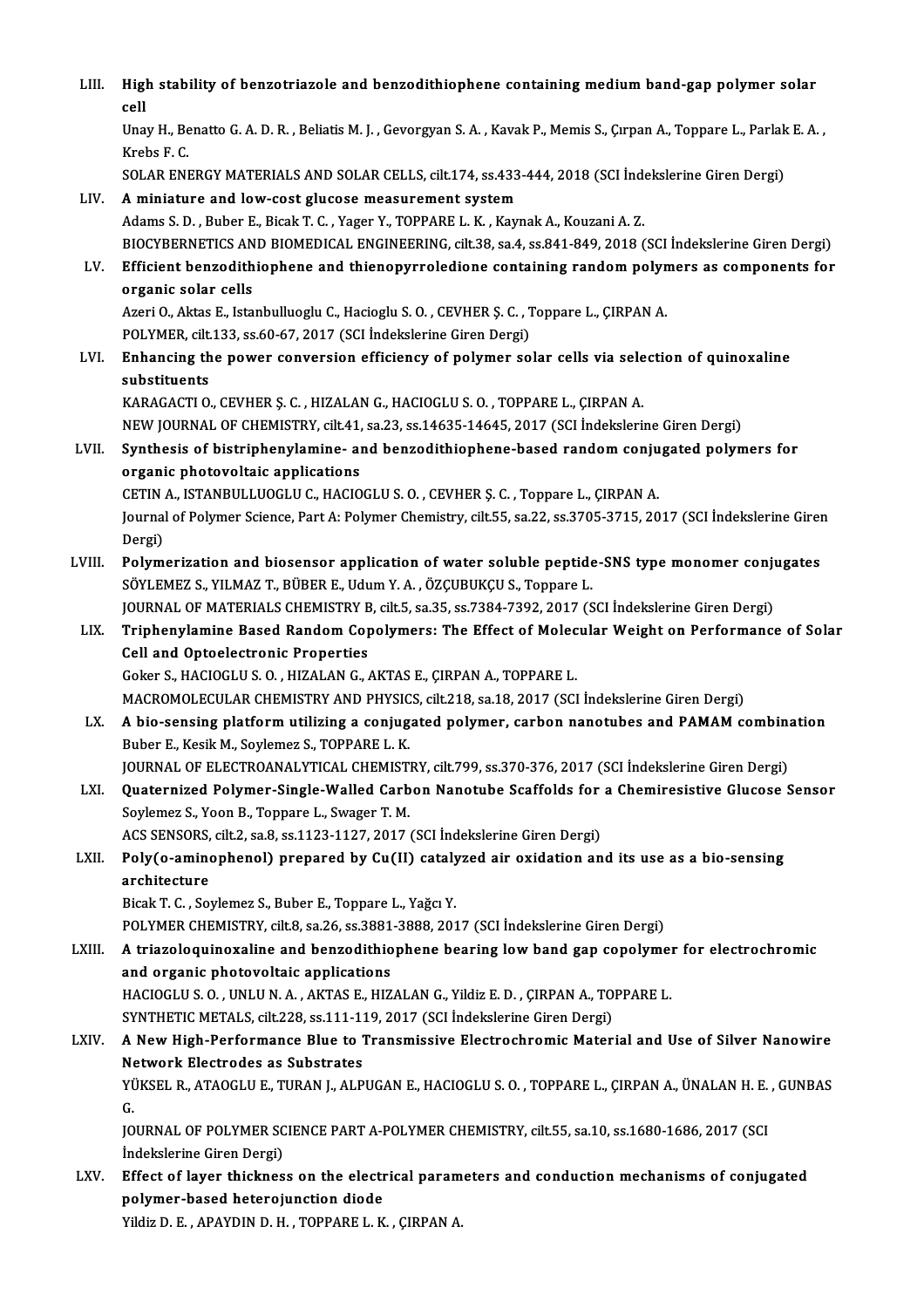- JOURNAL OF APPLIED POLYMER SCIENCE, cilt.134, sa.19, 2017 (SCI İndekslerine Giren Dergi)<br>A novel annusash far the fabrisation of a florible glueses biosensen; The sembinati LXVI. A novel approach for the fabrication of a flexible glucose biosensor: The combination of vertically aligned CNTs and a conjugated polymer JOURNAL OF APPLIED POLYMER SCIENCE, cil<br>A novel approach for the fabrication of<br>aligned CNTs and a conjugated polymer A novel approach for the fabrication of a flexible glucose biosensor: The combination of veraligned CNTs and a conjugated polymer<br>GOKOGLAN T. C. , SOYLEMEZ S., KESİK M., DOGRU I. B. , TUREL O., YÜKSEL R., ÜNALAN H. E. , TO aligned CNTs and a conjugated polymer<br>GOKOGLAN T. C. , SOYLEMEZ S., KESIK M., DOGRU I. B. , TUREL O., YÜKSEL R.,<br>FOOD CHEMISTRY, cilt.220, ss.299-305, 2017 (SCI İndekslerine Giren Dergi)<br>Phatavaltajs Properties of Poly(Tri GOKOGLAN T. C. , SOYLEMEZ S., KESIK M., DOGRU I. B. , TUREL O., YÜKSEL R., ÜNALAN H. E. , TOPPARE L.<br>FOOD CHEMISTRY, cilt.220, ss.299-305, 2017 (SCI İndekslerine Giren Dergi)<br>LXVII. Photovoltaic Properties of Poly(Tripheny FOOD CHEMISTRY, cilt.220, ss.299-305, 2017 (SCI Indekslerine Giren Dergi)<br>Photovoltaic Properties of Poly(Triphenylamine-Thiazolo[5,4-d] Th<br>Hetorojunction Organic Solar Cells<br>Olgun U., Gulfen M., HIZALAN G., CIRPAN A., TOP Photovoltaic Properties of Poly(Triphenylamine-1<br>Hetorojunction Organic Solar Cells<br>Olgun U., Gulfen M., HIZALAN G., ÇIRPAN A., TOPPARE L.<br>JOUPNAL OF POLYMER MATERIALS silt 34 so 3 ss 201 JOURNALOF POLYMERMATERIALS, cilt.34, sa.2, ss.391-403,2017 (SCI İndekslerineGirenDergi) Olgun U., Gulfen M., HIZALAN G., ÇIRPAN A., TOPPARE L.<br>JOURNAL OF POLYMER MATERIALS, cilt.34, sa.2, ss.391-403, 2017 (SCI İndekslerine Giren Dergi)<br>LXVIII. Simultaneous and Sequential Synthesis of Polyaniline-g-poly(ethyle JOURNAL OF POLYMER MATERIALS, cilt.34, sa.2, ss.391-403, 2017 (SCI İndekslerine Giren Dergi)<br>Simultaneous and Sequential Synthesis of Polyaniline-g-poly(ethylene glycol) by Combination of<br>Oxidative Polymerization and CuAAC Simultaneous and S<br>Oxidative Polymeria<br>Biosensor Material<br><sup>Biook T.</sup> C. Ciesvisius Oxidative Polymerization and CuAAC Click Chemistry: A Water-Soluble Instant Response Glucose<br>Biosensor Material<br>Bicak T. C. , Gicevicius M., Gokoglan T. C. , Yilmaz G., Ramanavicius A., TOPPARE L. K. , Yağcı Y. Biosensor Material<br>Bicak T. C. , Gicevicius M., Gokoglan T. C. , Yilmaz G., Ramanavicius A., TOPPARE L. K. ,<br>MACROMOLECULES, cilt.50, sa.5, ss.1824-1831, 2017 (SCI İndekslerine Giren Dergi)<br>Multinunnese selenenbene sentein LXIX. Multipurpose selenophene containing conjugated polymers for optoelectronic applications MACROMOLECULES, cilt.50, sa.5, ss.1824-1831, 2017 (SCI İndekslerine Gir<br>Multipurpose selenophene containing conjugated polymers for op<br>ONK I., HIZALAN G., CEVHER Ş. C. , HACIOGLU S. O. , Toppare L., ÇIRPAN A.<br>Journal of Ma Journal of Macromolecular Science, Part A: Pure and Applied Chemistry, cilt.54, sa.3, ss.133-139, 2017 (SCI Indekslerine Giren Dergi) ONK I., HIZALAN G., CEVHER S. C., HACIOGLU S. O., Toppare L., CIRPAN A. Journal of Macromolecular Science, Part A: Pure and Applied Chemistry, cilt.54, sa.3, ss.133-139, 2017 (SCI<br>Indekslerine Giren Dergi)<br>LXX. Construction and amperometric biosensing performance of a novel platform containing Indekslerine Giren Dergi)<br>Construction and amperometric biosensing performance c<br>nanotubes-zinc phthalocyanine and a conducting polymer<br>Puber E. Yugan A. Sovlamer S. Kosik M. Ince M. Tannere L Construction and amperometric biosensing performa<br>nanotubes-zinc phthalocyanine and a conducting pol<br>Buber E., Yuzer A., Soylemez S., Kesik M., Ince M., Toppare L.<br>INTERNATIONAL JOURNAL OF PIOLOCICAL MACROMOLECI nanotubes-zinc phthalocyanine and a conducting polymer<br>Buber E., Yuzer A., Soylemez S., Kesik M., Ince M., Toppare L.<br>INTERNATIONAL JOURNAL OF BIOLOGICAL MACROMOLECULES, cilt.96, ss.61-69, 2017 (SCI İndekslerine Giren<br>Derg Buber E., Yuzer A., Soylemez S., Kesik M., Ince M., Toppare L. INTERNATIONAL JOURNAL OF BIOLOGICAL MACROMOLECULES, cilt.96, ss.61-69, 2017 (SCI İndekslerine Giren<br>Dergi)<br>LXXI. Random copolymers of 1,2,3-benzotriazole and alkoxy-modified naptho[2,3-b:3,4-b ']dithiophene:<br>Syntheses, sha Dergi)<br>Random copolymers of 1,2,3-benzotriazole and alkoxy-mo<br>Syntheses, characterization and optoelectronic properties<br>Jaik E. Coker S. Hiralan C. Haciagly S.O., TOPPARE L. K.
	- Syntheses, characterization and optoelectronic properties<br>Isik E., Goker S., Hizalan G., Hacioglu S. O., TOPPARE L. K. JOURNALOF ELECTROANALYTICAL CHEMISTRY, cilt.786, ss.50-57,2017 (SCI İndekslerineGirenDergi) Isik E., Goker S., Hizalan G., Hacioglu S. O. , TOPPARE L. K.<br>JOURNAL OF ELECTROANALYTICAL CHEMISTRY, cilt.786, ss.50-57, 2017 (SCI İndekslerine Giren Dergi)<br>LXXII. Sequential Deposition of Electrochromic MoO3 Thin Films w

#### JOURNAL<br>Sequenti<br>Stability<br>Turel O. L Sequential Deposition of Electrochromic Mo03 Thin I<br>Stability<br>Turel O., Hacioglu S. O. , Coskun S., Toppare L., ÜNALAN H. E.<br>JOUPNAL OF TUE ELECTROCHEMICAL SOCIETY, silt 164, sp.1 Stability<br>Turel O., Hacioglu S. O. , Coskun S., Toppare L., ÜNALAN H. E.<br>JOURNAL OF THE ELECTROCHEMICAL SOCIETY, cilt.164, sa.14, 2017 (SCI İndekslerine Giren Dergi)

Turel O., Hacioglu S. O. , Coskun S., Toppare L., ÜNALAN H. E.<br>JOURNAL OF THE ELECTROCHEMICAL SOCIETY, cilt.164, sa.14, 2017 (SCI İndekslerine Giren Dergi)<br>LXXIII. Benzodithiophene and Benzotriazole Bearing Conjugated Poly **JOURNAL OF THE ELECTR<br>Benzodithiophene and<br>Solar Cell Applications**<br>UNU U.N. A. HACIOCLUS Benzodithiophene and Benzotriazole Bearing Conjugated Polymers f<br>Solar Cell Applications<br>UNLU N. A. , HACIOGLU S. O. , HIZALAN G., Yildiz D. E. , TOPPARE L., ÇIRPAN A.<br>JOUPMAL OF THE ELECTROCHEMICAL SOCIETY, silt 164 sp.6, Solar Cell Applications<br>UNLU N. A. , HACIOGLU S. O. , HIZALAN G., Yildiz D. E. , TOPPARE L., ÇIRPAN A.<br>JOURNAL OF THE ELECTROCHEMICAL SOCIETY, cilt.164, sa.6, 2017 (SCI İndekslerine Giren Dergi)<br>Silver Nanawire (Conducting

UNLU N. A., HACIOGLU S. O., HIZALAN G., Yildiz D. E., TOPPARE L., ÇIRPAN A.<br>JOURNAL OF THE ELECTROCHEMICAL SOCIETY, cilt.164, sa.6, 2017 (SCI İndekslerine Giren Dergi)<br>LXXIV. Silver Nanowire/Conducting Polymer Nanocomposit JOURNAL OF THE ELECTROCHEMICAL SOCIETY, cilt.164, sa.6, 2017 (SCI h<br>Silver Nanowire/Conducting Polymer Nanocomposite Electrochr<br>YÜKSEL R., COŞKUN S., GUNBAS G., ÇIRPAN A., TOPPARE L., ÜNALAN H. E.<br>JOUPNAL OF THE ELECTROCHE Silver Nanowire/Conducting Polymer Nanocomposite Electrochromic Supercapacitor E<br>YÜKSEL R., COŞKUN S., GUNBAS G., ÇIRPAN A., TOPPARE L., ÜNALAN H. E.<br>JOURNAL OF THE ELECTROCHEMICAL SOCIETY, cilt.164, sa.4, 2017 (SCI İndeks

LXXV. Paper Based Glucose Biosensor Using Graphene Modified with a Conducting Polymer and Gold<br>Nanoparticles **JOURNAL OF TH<br>Paper Based G<br>Nanoparticles**<br>COVOCLAN T.C Nanoparticles<br>GOKOGLAN T. C. , KESİK M., SOYLEMEZ S., YÜKSEL R., ÜNALAN H. E. , TOPPARE L.<br>JOURNAL OF THE ELECTROCHEMICAL SOCIETY, cilt.164, sa.6, 2017 (SCI İndekslerine Giren Dergi)<br>2.1.2. Pengeovadiarele, thienbene and b

GOKOGLANT.C. ,KESİKM.,SOYLEMEZ S.,YÜKSELR.,ÜNALANH.E. ,TOPPAREL.

- GOKOGLAN T. C. , KESIK M., SOYLEMEZ S., YÜKSEL R., ÜNALAN H. E. , TOPPARE L.<br>JOURNAL OF THE ELECTROCHEMICAL SOCIETY, cilt.164, sa.6, 2017 (SCI indekslerine Giren Dergi)<br>LXXVI. 2,1,3-Benzooxadiazole, thiophene and benzodith JOURNAL OF THE ELECTROCHEMICAL SOCIETY, cilt.164, sa.6, 2017 (SCI İndekslerine Giren I<br>2,1,3-Benzooxadiazole, thiophene and benzodithiophene based random copolyme<br>photovoltaics: thiophene versus thieno[3,2-b]thiophene as p 2,1,3-Benzooxadiazole, thiophene and benzodithiophene ba<br>photovoltaics: thiophene versus thieno[3,2-b]thiophene as<br>Goker S., HIZALAN G., AKTAS E., KUTKAN S., ÇIRPAN A., TOPPARE L.<br>NEW JOUPMAL OF CHEMISTRY si<sup>1</sup>t 40, se 12, photovoltaics: thiophene versus thieno[3,2-b]thiophene as pi-conjugated linkers<br>Goker S., HIZALAN G., AKTAS E., KUTKAN S., ÇIRPAN A., TOPPARE L.<br>NEW JOURNAL OF CHEMISTRY, cilt.40, sa.12, ss.10455-10464, 2016 (SCI İndeksler Goker S., HIZALAN G., AKTAS E., KUTKAN S., ÇIRPAN A., TOPPARE L.<br>NEW JOURNAL OF CHEMISTRY, cilt.40, sa.12, ss.10455-10464, 2016 (SCI İndekslerine Giren Dergi)<br>LXXVII. Effect of substituent groups on quinoxaline-based rando
- NEW JOURNAL OF CHEMIST<br>Effect of substituent gro<br>photovoltaic properties<br>CEVUED S. G. UIZALAN G Effect of substituent groups on quinoxaline-based random copol<br>photovoltaic properties<br>CEVHER Ş. C. , HIZALAN G., TEMIZ C., Udum Y. A. , TOPPARE L., ÇIRPAN A.<br>POLYMER silt 101 se 209, 216, 2016 (SCL İndekslerine Giren Ders photovoltaic properties<br>CEVHER Ş. C. , HIZALAN G., TEMIZ C., Udum Y. A. , TOPPARE L., ÇIRPAN A.<br>POLYMER, cilt.101, ss.208-216, 2016 (SCI İndekslerine Giren Dergi)

LXXVIII. A photoelectrochemical device for water splitting using oligoaniline-crosslinked [Ru(bpy)(2)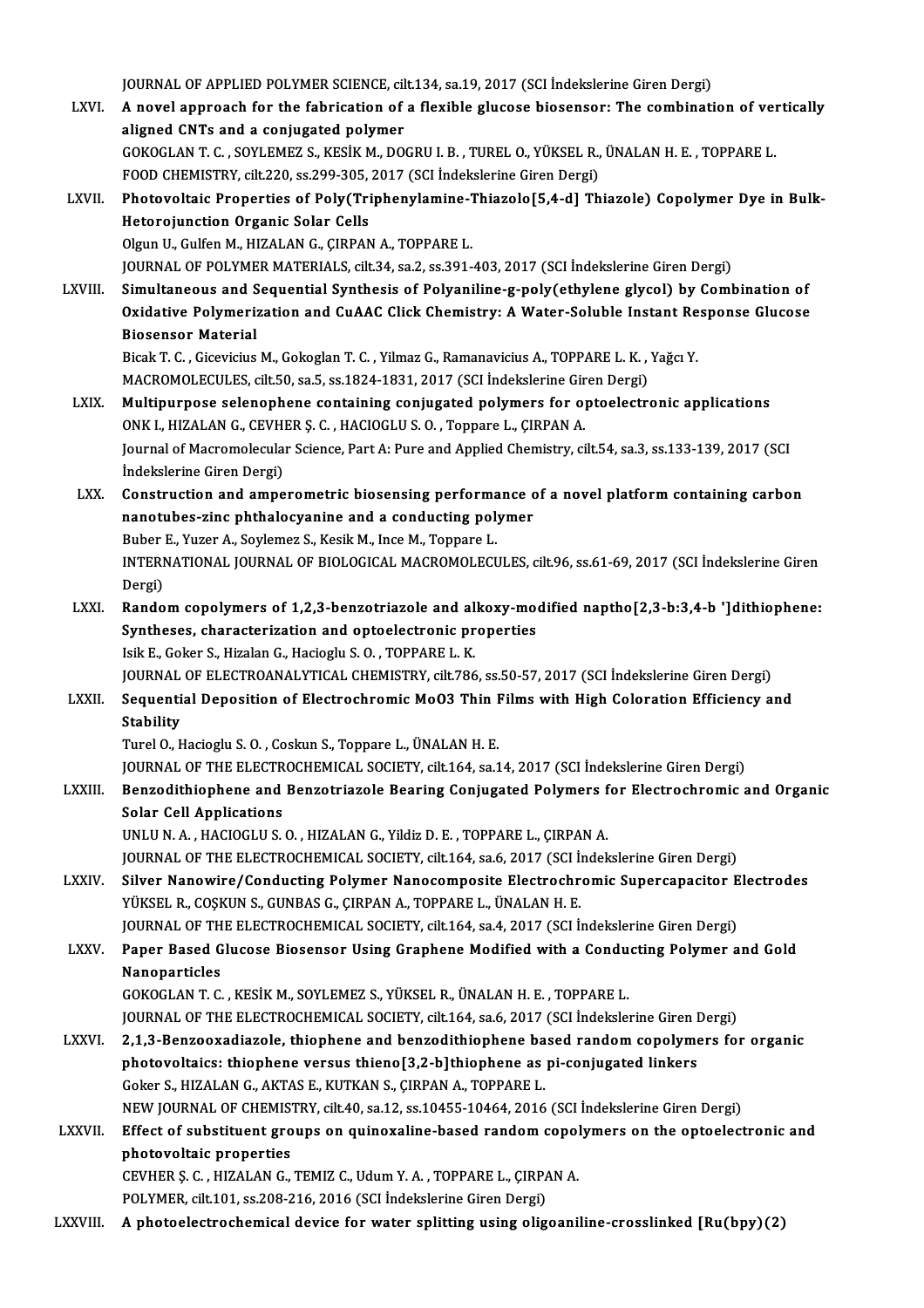(bpyCONHArNH(2))](+2) dye/IrO2 nanoparticle array on TiO2 photonic crystal modified electrode<br>VU DIZ H. B. Garbas B. B. Sonmaragh: S. KARAMAN M. Tonnare J. (bpyCONHArNH(2))](+2) dye/IrO2 nanoparticle array on T<br>YILDIZ H. B. , Carbas B. B. , Sonmezoglu S., KARAMAN M., Toppare L.<br>INTERNATIONAL JOURNAL OF UVDROCEN ENERCY silt 41 sp.33 sp (bpyCONHArNH(2))](+2) dye/IrO2 nanoparticle array on TiO2 photonic crystal modified electrode<br>YILDIZ H. B. , Carbas B. B. , Sonmezoglu S., KARAMAN M., Toppare L.<br>INTERNATIONAL JOURNAL OF HYDROGEN ENERGY, cilt.41, sa.33, ss YILDIZ H. B. , Carbas B. B. , Sonmezoglu S., KARAMAN M., Toppare L.<br>INTERNATIONAL JOURNAL OF HYDROGEN ENERGY, cilt.41, sa.33, ss.14615-14629, 2016 (SCI İndekslerine Giren<br>Dergi) INTERNATIONAL JOURNAL OF HYDROGEN ENERGY, cilt.41, sa.33, ss.14615-14629, 2016 (SCI Indeksler<br>Dergi)<br>LXXIX. Incorporation of Different Conjugated Linkers into Low Band Gap Polymers Based on 5,6-<br>Ris(ectylew) 2.1.3 benzeere Dergi)<br>Incorporation of Different Conjugated Linkers into Low Band Gap Polymer<br>Bis(octyloxy)-2,1,3 benzooxadiazole for Tuning Optoelectronic Properties<br>Coker S, HIZALAN G, KUTKAN S, Hdum V, A, GIRRAN A, TORRARE L Incorporation of Different Conjugated Linkers into Low Band<br>Bis(octyloxy)-2,1,3 benzooxadiazole for Tuning Optoelectron<br>Goker S., HIZALAN G., KUTKAN S., Udum Y. A. , ÇIRPAN A., TOPPARE L.<br>JOUPMAL OF POLYMER SCIENCE PART A Bis(octyloxy)-2,1,3 benzooxadiazole for Tuning Optoelectronic Properties<br>Goker S., HIZALAN G., KUTKAN S., Udum Y. A. , ÇIRPAN A., TOPPARE L.<br>JOURNAL OF POLYMER SCIENCE PART A-POLYMER CHEMISTRY, cilt.54, sa.16, ss.2459-2467 Goker S., HIZALAN G., KUTKAN S., Udum Y. A., ÇIRPAN A., TOPPARE L. JOURNAL OF POLYMER SCIENCE PART A-POLYMER CHEMISTRY, cilt.54, sa.16, ss.2459-2467, 2016 (SCI<br>Indekslerine Giren Dergi)<br>LXXX. An effective surface design based on a conjugated polymer and silver nanowires for the detection Indekslerine Giren Dergi)<br>An effective surface design base<br>paraoxon in tap water and milk<br>Turen L Kesik M, SÖVLEMEZ S, Cek An effective surface design based on a conjugated polymer and silver na<br>paraoxon in tap water and milk<br>Turan J., Kesik M., SÖYLEMEZ S., Goker S., Coskun S., ÜNALAN H. E. , TOPPARE L. K.<br>SENSORS AND ACTUATORS B. GUEMICAL si paraoxon in tap water and milk<br>Turan J., Kesik M., SÖYLEMEZ S., Goker S., Coskun S., ÜNALAN H. E. , TOPPARE L. K.<br>SENSORS AND ACTUATORS B-CHEMICAL, cilt.228, ss.278-286, 2016 (SCI İndekslerine Giren Dergi) Turan J., Kesik M., SÖYLEMEZ S., Goker S., Coskun S., ÜNALAN H. E. , TOPPARE L. K.<br>SENSORS AND ACTUATORS B-CHEMICAL, cilt.228, ss.278-286, 2016 (SCI Indekslerine Giren Dergi)<br>LXXXI. Preparation and Characterization of a No SENSORS AND ACTUATORS B-CHEM<br>Preparation and Characterization<br>the Determination of Pesticides<br>Dirdes T.N., Bolit E.O., KOBBA K. B. Preparation and Characterization of a Novel Solid-Phase Microextraction Mater<br>the Determination of Pesticides<br>Dizdas T. N. , Pelit F. O. , KORBA K., PELİT L., Kanik F. E. , Toppare L., ERTAŞ H., ERTAŞ F. N.<br>ANALYTICAL LETT the Determination of Pesticides<br>Dizdas T. N. , Pelit F. O. , KORBA K., PELIT L., Kanik F. E. , Toppare L., ERTAŞ H., ERTAŞ F. N.<br>ANALYTICAL LETTERS, cilt.49, sa.7, ss.907-916, 2016 (SCI İndekslerine Giren Dergi) LXXXII. Synthesis and spectroelectrochemical characterization of multi-colored novel poly(3,6-ANALYTICAL LETTERS, cilt.49, sa.7, ss.907-916, 2016 (SCI İndekslerine Giren Dergi)<br>Synthesis and spectroelectrochemical characterization of multi-colored novel poly(3,6-<br>dithienylcarbazole) derivatives containing azobenzen Synthesis and spectroelectrochemical c<br>dithienylcarbazole) derivatives containi<br>Yigit D., Hacioglu S.O., GÜLLÜM., Toppare L.<br>ELECTROCHIMICA ACTA silt 196 se 140 152 dithienylcarbazole) derivatives containing azobenzene and coumarin chr<br>Yigit D., Hacioglu S. O. , GÜLLÜ M., Toppare L.<br>ELECTROCHIMICA ACTA, cilt.196, ss.140-152, 2016 (SCI İndekslerine Giren Dergi)<br>A Novel Asetylshelineste Yigit D., Hacioglu S. O. , GÜLLÜ M., Toppare L.<br>ELECTROCHIMICA ACTA, cilt.196, ss.140-152, 2016 (SCI İndekslerine Giren Dergi)<br>LXXXIII. A Novel Acetylcholinesterase Biosensor: Core-Shell Magnetic Nanoparticles Incorpor Conjugated Polymer for the Detection of Organophosphorus Pesticides Cancar H. D., SÖYLEMEZ S., AKPINAR Y., KESİK M., Goker S., Gunbas G., VOLKAN M., Toppare L. Conjugated Polymer for the Detection of Organophosphorus Pesticides<br>Cancar H. D. , SÖYLEMEZ S., AKPINAR Y., KESİK M., Goker S., Gunbas G., VOLKAN M., Toppare L.<br>ACS APPLIED MATERIALS & INTERFACES, cilt.8, sa.12, ss.8058-80 Cancar H. D. , SÖYLEMEZ S., AKPINAR Y., KESIK M., Goker S., Gunbas G., VOLKAN M., Toppare L.<br>ACS APPLIED MATERIALS & INTERFACES, cilt.8, sa.12, ss.8058-8067, 2016 (SCI Indekslerine Giren Dergi)<br>LXXXIV. Synthesis and charac ACS APPLIED MATERIALS & INTE<br>Synthesis and characterizatio<br>chains as ethanol biosensors<br>Kesik M. Akhulut H. Seylemer S Synthesis and characterization of conducting polymers containing polypeptide and ferrocene side<br>chains as ethanol biosensors<br>Kesik M., Akbulut H., Soylemez S., Cevher S. C. , Hizalan G., Udum Y. A. , Endo T., Yamada S., Ci chains as ethanol biosensors<br>Kesik M., Akbulut H., Soylemez S., Cevher S. C. , Hizalan G., Udum Y. A. , Endo T., Yamada S., Cirpan A., Yagci Y., et<br>ABSTRACTS OF PAPERS OF THE AMERICAN CHEMICAL SOCIETY, cilt.251, 2016 (SCI Kesik M., Akbulut H., Soylemez S., Cevher S. C. , Hizalan G., Udum Y. A. , Endo T., Yamada S., Cirpan A., Y<br>ABSTRACTS OF PAPERS OF THE AMERICAN CHEMICAL SOCIETY, cilt.251, 2016 (SCI Indekslerine Gir<br>LXXXV. Incorporation of ABSTRACTS OF PAPERS OF THE AMERICAN CHEMICAL SOCIETY, cilt.251, 2016 (SCI İndeksleri<br>Incorporation of different conjugated linkers into low band gap polymers based or<br>bis(octyloxy)-2,1,3 benzooxadiazole for tuning efficien Incorporation of different conjugated linkers into low band gap polymers based on 5,6-<br>bis(octyloxy)-2,1,3 benzooxadiazole for tuning efficiency of organic photovoltaics<br>Goker S., Hizalan G., Udum Y.A., Toppare L. ABSTRACTS OF PAPERS OF THE AMERICAN CHEMICAL SOCIETY, cilt.251, 2016 (SCI İndekslerine Giren Dergi) Goker S., Hizalan G., Udum Y. A. , Toppare L.<br>ABSTRACTS OF PAPERS OF THE AMERICAN CHEMICAL SOCIETY, cilt.251, 2016 (SCI İndekslerine Giren Dergi)<br>LXXXVI. Syntheses and Electrochemical Characterization of Low Oxidation Pote Pedot as Electrochromic Materials<br>Hacioglu S. O. . Yigit D.. Ermis E.. Sovlemez S.. GÜLLÜ M.. TOPPARE L. K. Syntheses and Electrochemical Characterization of Low Oxida<br>Pedot as Electrochromic Materials<br>Hacioglu S. O. , Yigit D., Ermis E., Soylemez S., GÜLLÜ M., TOPPARE L. K.<br>JOUPNAL OF THE ELECTROCHEMICAL SOCIETY, silt 162, 2010 JOURNAL OF THE ELECTROCHEMICAL SOCIETY, cilt.163, sa.10, 2016 (SCI İndekslerine Giren Dergi) Hacioglu S. O. , Yigit D., Ermis E., Soylemez S., GÜLLÜ M., TOPPARE L. K.<br>JOURNAL OF THE ELECTROCHEMICAL SOCIETY, cilt.163, sa.10, 2016 (SCI İndekslerine Giren<br>LXXXVII. Comparative cell adhesion properties of cysteine exte JOURNAL OF THE ELECTROCHEMICAL SOCIETY, cilt.163, sa.10, 2016 (SCI İndekslerine Giren Dergi)<br>Comparative cell adhesion properties of cysteine extended peptide architectures<br>SÖYLEMEZ S., Demir B., Eyrilmez G. O. , Kesici S. Comparative cell adhesion properties of cysteine extended peptide are<br>SÖYLEMEZ S., Demir B., Eyrilmez G. O. , Kesici S., SAYLAM A., Demirkol D. O. , ÖZ<br>RSC ADVANCES, cilt.6, sa.4, ss.2695-2702, 2016 (SCI İndekslerine Giren SÖYLEMEZ S., Demir B., Eyrilmez G. O. , Kesici S., SAYLAM A., Demirkol D. O. , ÖZÇUBUKÇU S., TİMUR S., Toppare<br>RSC ADVANCES, cilt.6, sa.4, ss.2695-2702, 2016 (SCI İndekslerine Giren Dergi)<br>LXXXVIII. Syntheses, electrochemi RSC ADVANCES, cilt.6, sa.4, ss.2695-2702, 2016 (SCI İ<br>Syntheses, electrochemical and spectroelectroc<br>benzoselenadiazole based random copolymers<br>Kutkan S. Coker S. Hasiaslu S. O. TOPPAPEL K Syntheses, electrochemical and spectroelec<br>benzoselenadiazole based random copolym<br>Kutkan S., Goker S., Hacioglu S. O. , TOPPARE L. K.<br>JOUPMAL OF MACPOMOLECULAR SCIENCE BART benzoselenadiazole based random copolymers<br>Kutkan S., Goker S., Hacioglu S. O. , TOPPARE L. K.<br>JOURNAL OF MACROMOLECULAR SCIENCE PART A-PURE AND APPLIED CHEMISTRY, cilt.53, sa.8, ss.475-483, 2016<br>(SCI İndekslerine Giren De Kutkan S., Goker S., Hacioglu S.O., TOPPARE L.K. JOURNAL OF MACROMOLECULAR SCIENCE PART A-PURE AND APPLIED CHEMISTRY, cilt.53, sa.8, ss.475-4<br>(SCI Indekslerine Giren Dergi)<br>LXXXIX. Electrosynthesis and characterization of an electrochromic material containing biscarbazol (SCI İndekslerine Giren Dergi)<br>Electrosynthesis and characterization of an electrochromic mate<br>oxadiazole units and its application in an electrochromic device<br>UDUM V. HIZLIATES C.C., Exaup V. Tonnone L UDUM Y., HIZLIATEŞ C. G. , Ergun Y., Toppare L.<br>THIN SOLID FILMS, cilt595, ss.61-67, 2015 (SCI İndekslerine Giren Dergi) oxadiazole units and its application in an electrochromic device UDUM Y., HIZLIATEŞ C. G. , Ergun Y., Toppare L.<br>THIN SOLID FILMS, cilt.595, ss.61-67, 2015 (SCI İndekslerine Giren Dergi)<br>XC. A benzimidazole-based conducting polymer and a PMMA-clay nanocomposite containing biosensor<br> THIN SOLID FILMS, cilt.595, ss.6<br>A benzimidazole-based cond<br>platform for glucose sensing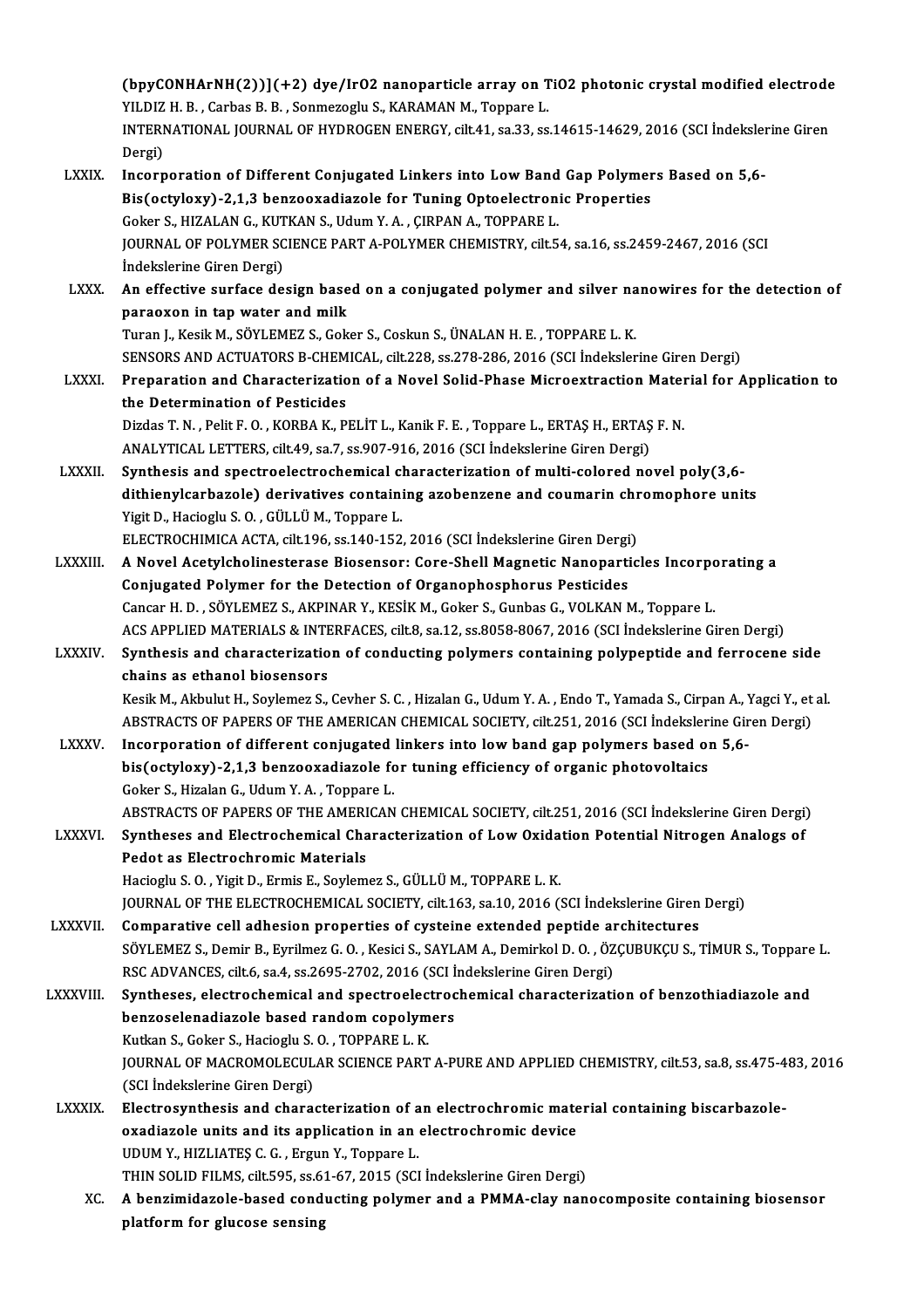EMRE F. B. , Kesik M., Kanik F. E. , Akpinar H. Z. , Aslan-Gurel E., Rossi R. M. , TOPPARE L. K.<br>SYNTHETIC METALS, silt 207, ss 102, 109, 2015 (SCL Indekskeine Giren Dergi) EMRE F. B. , Kesik M., Kanik F. E. , Akpinar H. Z. , Aslan-Gurel E., Rossi R. M. , TOI<br>SYNTHETIC METALS, cilt.207, ss.102-109, 2015 (SCI İndekslerine Giren Dergi)<br>The effect of the different dener unite en fluenessent seni EMRE F. B. , Kesik M., Kanik F. E. , Akpinar H. Z. , Aslan-Gurel E., Rossi R. M. , TOPPARE L. K.<br>SYNTHETIC METALS, cilt.207, ss.102-109, 2015 (SCI Indekslerine Giren Dergi)<br>XCI. The effect of the different donor units on f

- SYNTHETIC METALS, cilt.207, ss.102-109, 2015 (SCI Indekslerine Giren Dergi)<br>The effect of the different donor units on fluorescent conjugated poly<br>benzooxadiazole as the acceptor unit<br>Goker S., Hizalan G., Ileri M., Haciog The effect of the different donor units on fluoresce<br>benzooxadiazole as the acceptor unit<br>Goker S., Hizalan G., Ileri M., Hacioglu S.O. , TOPPARE L. K.<br>JOUPMAL OF ELECTROANALYTICAL CHEMISTPY silt 751 JOURNALOF ELECTROANALYTICAL CHEMISTRY, cilt.751, ss.80-89,2015 (SCI İndekslerineGirenDergi) Goker S., Hizalan G., Ileri M., Hacioglu S. O. , TOPPARE L. K.<br>JOURNAL OF ELECTROANALYTICAL CHEMISTRY, cilt.751, ss.80-89, 2015 (SCI İndekslerine Giren Dergi)<br>XCII. SELENOPHENE AS A BRIDGE IN MOLECULAR ARCHITECTURE OF BENZ JOURNAL OF ELECTROANALYTICAL CHEMISTRY, cilt.751, ss.80-89, 2015 (SCI İndekslerine Giren Dergi)<br>SELENOPHENE AS A BRIDGE IN MOLECULAR ARCHITECTURE OF BENZOTRIAZOLE CONTAINING<br>CONJUGATED COPOLYMERS TO GAIN INSIGHT ON OPTICAL SELENOPHI<br>CONJUGATE<br>POLYMERS<br>UNAV HUUNI CONJUGATED COPOLYMERS TO GAIN INSIGHT ON OPTICAL AND EL<br>POLYMERS<br>UNAY H., UNLU N.A. , HIZALAN G., HACIOGLU S. O. , TOPPARE L., ÇIRPAN A.<br>PHOSPHOPUS SULEUP AND SU ICON AND THE PELATED ELEMENTS. cilt 16 POLYMERS<br>UNAY H., UNLU N. A. , HIZALAN G., HACIOGLU S. O. , TOPPARE L., ÇIRPAN A.<br>PHOSPHORUS SULFUR AND SILICON AND THE RELATED ELEMENTS, cilt.190, sa.8, ss.1294-1306, 2015 (SCI<br>İndekslerine Giren Dergi) UNAY H., UNLU N. A. , HIZA<br>PHOSPHORUS SULFUR AN<br>İndekslerine Giren Dergi)<br>Suntheges and Ontical I PHOSPHORUS SULFUR AND SILICON AND THE RELATED ELEMENTS, cilt.190, sa.8, ss.1294-1306, 2015 (SCI<br>Indekslerine Giren Dergi)<br>XCIII. Syntheses and Optical Properties of Perfluorophenyl Containing Benzimidazole Derivatives: The Indekslerine Giren Dergi<br>Syntheses and Optical<br>Effect of Donor Units<br>UEPLM, HACIOCLUS O Effect of Donor Units<br>ILERI M., HACIOGLU S. O., ÇIRPAN A., TOPPARE L. Effect of Donor Units<br>ILERI M., HACIOGLU S. O. , ÇIRPAN A., TOPPARE L.<br>JOURNAL OF MACROMOLECULAR SCIENCE PART A-PURE AND APPLIED CHEMISTRY, cilt.52, sa.7, ss.510-516, 2015<br>(SCI İndekslarine Ciren Dergi) ILERI M., HACIOGLU S. O. , ÇIRP<br>JOURNAL OF MACROMOLECUL<br>(SCI İndekslerine Giren Dergi)<br>Silafluarana basad nalumar JOURNAL OF MACROMOLECULAR SCIENCE PART A-PURE AND APPLIED CHEMISTRY, cilt.52, sa.<br>(SCI indekslerine Giren Dergi)<br>XCIV. Silafluorene-based polymers for electrochromic and polymer solar cell applications<br>FRI IV.O. UNUU N.A., (SCI İndekslerine Giren Dergi)<br>Silafluorene-based polymers for electrochromic and polymer solar cell applications<br>ERLIK O., UNLU N. A. , HIZALAN G., HACIOGLU S. O. , COMEZ S., Yildiz E. D. , TOPPARE L., ÇIRPAN A.<br>JOUPMAL O Silafluorene-based polymers for electrochromic and polymer solar cell applications<br>ERLIK O., UNLU N. A., HIZALAN G., HACIOGLU S. O., COMEZ S., Yildiz E. D., TOPPARE L., ÇIRPAN A.<br>JOURNAL OF POLYMER SCIENCE PART A-POLYMER C ERLIK O., UNLU N. A. , HIZ<br>JOURNAL OF POLYMER SC<br>Indekslerine Giren Dergi)<br>Electrochemical and on JOURNAL OF POLYMER SCIENCE PART A-POLYMER CHEMISTRY, cilt.53, sa.13, ss.1541-1547, 2015 (SCI<br>Indekslerine Giren Dergi)<br>XCV. Electrochemical and optical properties of a conducting polymer and its use in a novel biosensor fo Indekslerine Giren Dergi)<br>Electrochemical and optical<br>the detection of cholesterol<br>SÖVI EMEZ S. UDUM V. Kesik M the detection of cholesterol<br>SÖYLEMEZ S., UDUM Y., Kesik M., HIZLIATEŞ C. G. , ERGÜN M. Y. , TOPPARE L. K. the detection of cholesterol<br>SÖYLEMEZ S., UDUM Y., Kesik M., HIZLIATEŞ C. G. , ERGÜN M. Y. , TOPPARE L. K.<br>SENSORS AND ACTUATORS B-CHEMICAL, cilt.212, ss.425-433, 2015 (SCI İndekslerine Giren Dergi)<br>ETHANOL BIOSENSOR BASED SÖYLEMEZ S., UDUM Y., Kesik M., HIZLIATEŞ C. G. , ERGÜN M. Y. , TOPPARE L. K.<br>SENSORS AND ACTUATORS B-CHEMICAL, cilt.212, ss.425-433, 2015 (SCI İndekslerine Giren Dergi)<br>XCVI. ETHANOL BIOSENSOR BASED ON IMMOBILIZATION OF A SENSORS AND ACTUATORS B-CHEMICAL, cilt.212, ss.425-433, 2015 (SCI İ ETHANOL BIOSENSOR BASED ON IMMOBILIZATION OF ALCOHOL<br>POLYMER MATRIX VIA CROSSLINKING WITH GLUTARALDEHYDE<br>KURRANOČLUS, Tennare L ETHANOL BIOSENSOR BA<br>POLYMER MATRIX VIA CR<br>KURBANOĞLU S., Toppare L.<br>PEVUE POUMAINE DE CHIMI POLYMER MATRIX VIA CROSSLINKING WITH GLUTARALDEHYDE<br>KURBANOĞLU S., Toppare L.<br>REVUE ROUMAINE DE CHIMIE, cilt.60, ss.453-460, 2015 (SCI İndekslerine Giren Dergi)<br>A Novel Near IB Effective Byrane Based Dener Assentar Electre KURBANOĞLU S., Toppare L.<br>REVUE ROUMAINE DE CHIMIE, cilt.60, ss.453-460, 2015 (SCI İndekslerine Giren D.<br>XCVII. **A Novel Near-IR Effective Pyrene-Based Donor-Acceptor Electrochrome**<br>Sefer E., HACIOGLU S. O. , Tonga M., TOP REVUE ROUMAINE DE CHIMIE, cilt.60, ss.453-460, 2015 (SCI İndekslerin<br>A Novel Near-IR Effective Pyrene-Based Donor-Acceptor Electro<br>Sefer E., HACIOGLUS.O., Tonga M., TOPPARE L., ÇIRPAN A., KOYUNCUS.<br>MACROMOLECULAR CHEMISTRY A Novel Near-IR Effective Pyrene-Based Donor-Acceptor Electrochrome<br>Sefer E., HACIOGLU S. O. , Tonga M., TOPPARE L., ÇIRPAN A., KOYUNCU S.<br>MACROMOLECULAR CHEMISTRY AND PHYSICS, cilt.216, sa.8, ss.829-836, 2015 (SCI İndeksl Sefer E., HACIOGLU S. O. , Tonga M., TOPPARE L., ÇIRPAN A., KOYUNCU S.<br>MACROMOLECULAR CHEMISTRY AND PHYSICS, cilt.216, sa.8, ss.829-836, 2015 (SCI İndekslerine Giren Dergi)<br>XCVIII. Selenium containing conducting polymer ba MACROMOLECULAR CHEMISTRY AND PHYSICS, cilt.216, sa.8, ss.82<br>Selenium containing conducting polymer based pyranose of<br>Gokoglan T. C. , SÖYLEMEZ S., Kesik M., Toksabay S., TOPPARE L. K.<br>FOOD CHEMISTRY silt 172, ss.219, 224, Selenium containing conducting polymer based pyranose oxidase b<br>Gokoglan T. C. , SÖYLEMEZ S., Kesik M., Toksabay S., TOPPARE L. K.<br>FOOD CHEMISTRY, cilt.172, ss.219-224, 2015 (SCI İndekslerine Giren Dergi)<br>Bongetniarala and Gokoglan T. C. , SÖYLEMEZ S., Kesik M., Toksabay S., TOPPARE L. K.<br>FOOD CHEMISTRY, cilt.172, ss.219-224, 2015 (SCI Indekslerine Giren Dergi)<br>XCIX. Benzotriazole and Benzodithiophene Containing Medium Band Gap Polymer for B FOOD CHEMISTRY, cilt.172, ss.219-224, 2015 (SCI İndekslerine Giren Dergi) Benzotriazole and Benzodithiophene Containing Medium Band Gap Polymer<br>Polymer Solar Cell Applications<br>UNAY H., UNLU N.A. , HIZALAN G., HACIOGLU S.O. , Yildiz D. E. , TOPPARE L., ÇIRPAN A.<br>JOUPMAL OF POLYMER SCIENCE PART A JOURNAL OF POLYMER SCIENCE PART A-POLYMER CHEMISTRY, cilt.53, sa.4, ss.528-535, 2015 (SCI İndekslerine<br>Giren Dergi) UNAY H., UNI<br>JOURNAL OF<br>Giren Dergi)<br>Multishram JOURNAL OF POLYMER SCIENCE PART A-POLYMER CHEMISTRY, cilt.53, sa.4, ss.528-535, 2015 (SCI Indekslerine<br>Giren Dergi)<br>C. Multichromic and soluble conjugated polymers containing thiazolothiazole unit for electrochromic<br>anniso Giren Dergi)<br>Multichromic<br>applications<br>Alminar H. 7 Multichromic and soluble conjugated<br>applications<br>Akpinar H. Z. , Udum Y. A. , TOPPARE L. K.<br>EUROPEAN POLYMER JOURNAL si<sup>h 63</sup>. ss applications<br>Akpinar H. Z. , Udum Y. A. , TOPPARE L. K.<br>EUROPEAN POLYMER JOURNAL, cilt.63, ss.255-261, 2015 (SCI İndekslerine Giren Dergi)<br>Elestresbemisel Brenerties of Bervlane Diimide (BDL) and Benzetriasele (Btz) Akpinar H. Z., Udum Y. A., TOPPARE L. K.<br>EUROPEAN POLYMER JOURNAL, cilt.63, ss.255-261, 2015 (SCI İndekslerine Giren Dergi)<br>CI. Electrochemical Properties of Perylene Diimide (PDI) and Benzotriazole (Btz) Bearing Conjugate EUROPEAN POLYMER JOURNAL, cilt.63, ss.255-261, 2015 (SCI İndekslerine Giren Dergi)<br>Electrochemical Properties of Perylene Diimide (PDI) and Benzotriazole (Btz)<br>Polymers to Investigate the Effect of pi-Bridge on Electrochem Electrochemical Properties of Perylene Diimide (PDI) and Benzotri<br>Polymers to Investigate the Effect of pi-Bridge on Electrochemical I<br>BAYSEC S., UNLU N. A. , HACIOGLU S. O. , Udum Y. A. , ÇIRPAN A., TOPPARE L.<br>JOUPMAL OF JOURNAL OF MACROMOLECULAR SCIENCE PART A-PURE AND APPLIED CHEMISTRY, cilt.52, sa.1, ss.1-9, 2015 (SCI<br>İndekslerine Giren Dergi) BAYSEC S., UNLU N. A. , HA<br>JOURNAL OF MACROMOLI<br>İndekslerine Giren Dergi)<br>Colivanone assamblu ur JOURNAL OF MACROMOLECULAR SCIENCE PART A-PURE AND APPLIED CHEMISTRY, cilt.52, sa.1, ss.1-9, 2015 (<br>Indekslerine Giren Dergi)<br>CII. Calixarene assembly with enhanced photocurrents using P(SNS-NH2)/CdS nanoparticle structure<br> İndekslerine Giren Dergi)<br>Calixarene assembly with enha<br>modified Au electrode systems
	-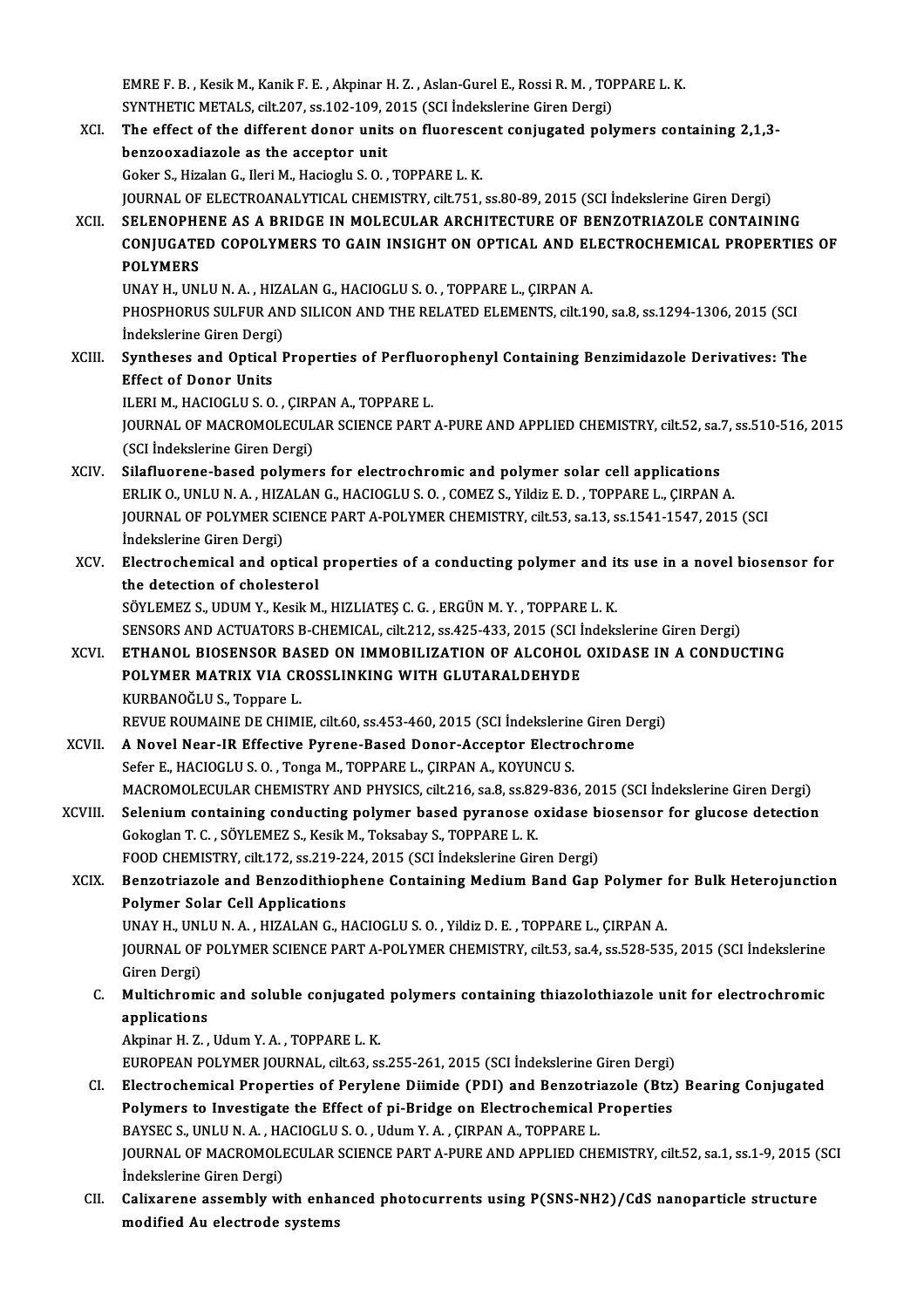SAYIN S., AZAK H., YILDIZ H. B., CAMURLU P., UYSAL AKKUŞ G., Toppare L., ERSÖZ M. SAYIN S., AZAK H., YILDIZ H. B. , ÇAMURLU P., UYSAL AKKUŞ G., Toppare L., ERSÖZ M.<br>PHYSICAL CHEMISTRY CHEMICAL PHYSICS, cilt.17, sa.30, ss.19911-19918, 2015 (SCI İndekslerine Giren Dergi)<br>Synthosis of a banzetriarala beari SAYIN S., AZAK H., YILDIZ H. B., ÇAMURLU P., UYSAL AKKUŞ G., Toppare L., ERSÖZ M.<br>PHYSICAL CHEMISTRY CHEMICAL PHYSICS, cilt.17, sa.30, ss.19911-19918, 2015 (SCI Indekslerine Giren Dergi)<br>CIII. Synthesis of a benzotriazole

- PHYSICAL CHEMISTRY CHEMICAL PHYSICS, cilt.17, sa.30, ss.19911-19918, 2015 (SCI İndekslerine Giren Derg<br>Synthesis of a benzotriazole bearing alternating copolymer for organic photovoltaic application<br>ISTANBULLUOGLU C., Goke Synthesis of a benzotriazole bearing alternating copolymer for organic photovoltaic applications<br>ISTANBULLUOGLU C., Goker S., HIZALAN G., HACIOGLU S. O., Udum Y. A., Yildiz E. D., CIRPAN A., TOPPARE L. NEW JOURNAL OF CHEMISTRY, cilt.39, sa.8, ss.6623-6630, 2015 (SCI Indekslerine Giren Dergi)
- CIV. A novel architecture based on a conducting polymer and calixarene derivative: its synthesis and A novel architecture based on a conducting polymer and calixarene derivative: its sy<br>biosensor construction<br>GOKOGLAN T. C. , SOYLEMEZ S., KESIK M., UNAY H., Sayin S., Yildiz H. B. , ÇIRPAN A., TOPPARE L.<br>BSC ADVANCES si<sup>1</sup>

biosensor construction<br>GOKOGLAN T. C. , SOYLEMEZ S., KESIK M., UNAY H., Sayin S., Yildiz H. B. , ÇIRPAN A.,<br>RSC ADVANCES, cilt.5, sa.45, ss.35940-35947, 2015 (SCI İndekslerine Giren Dergi)<br>Navel nalv(2 E. dithionylnyyrels) GOKOGLAN T. C. , SOYLEMEZ S., KESIK M., UNAY H., Sayin S., Yildiz H. B. , ÇIRPAN A., TOPPARE L.<br>RSC ADVANCES, cilt.5, sa.45, ss.35940-35947, 2015 (SCI İndekslerine Giren Dergi)<br>CV. Novel poly(2,5-dithienylpyrrole) (PSNS) d

RSC ADVANCES, cilt.5, sa.45, ss.35940-35947, 2015 (SCI İndekslerine Giren Dergi)<br>Novel poly(2,5-dithienylpyrrole) (PSNS) derivatives functionalized with azobenzene, coumarii<br>fluorescein chromophore units: spectroelectroche Novel poly(2<br>fluorescein c<br>applications<br><sup>Vigit D.</sup> Hasiac fluorescein chromophore units: spectroelectrochemical properties and electrochromic device<br>applications<br>Yigit D., Hacioglu S.O. , GÜLLÜ M., Toppare L. applications<br>Yigit D., Hacioglu S. O. , GÜLLÜ M., Toppare L.<br>NEW JOURNAL OF CHEMISTRY, cilt.39, sa.5, ss.3371-3379, 2015 (SCI İndekslerine Giren Dergi)<br>A. multi-functional fluorassent esaffeld as a multi-seleur prebe: desi

Yigit D., Hacioglu S. O. , GÜLLÜ M., Toppare L.<br>NEW JOURNAL OF CHEMISTRY, cilt.39, sa.5, ss.3371-3379, 2015 (SCI İndekslerine Giren Dergi)<br>CVI. A multi-functional fluorescent scaffold as a multi-colour probe: design an NEW JOURNA<br>**A multi-func<br>cell imaging**<br>EESIE M. DEN A multi-functional fluorescent scaffold as a multi-colour probe: design and application in target<br>cell imaging<br>KESIK M., DEMİR B., Barlas F. B. , GEYİK C., CEVHER Ş. C. , Demirkol D. O. , TİMUR S., ÇIRPAN A., TOPPARE L. K.

cell imaging<br>KESIK M., DEMİR B., Barlas F. B. , GEYİK C., CEVHER Ş. C. , Demirkol D. O. , TİMUR S., ÇIRPAN A., TOPPARE L. K.<br>RSC ADVANCES, cilt.5, sa.101, ss.83361-83367, 2015 (SCI İndekslerine Giren Dergi)

CVII. All-Organic Electrochromic Supercapacitor Electrodes YÜKSEL R., CEVHER Ş. C., ÇIRPAN A., TOPPARE L., ÜNALAN H. E. All-Organic Electrochromic Supercapacitor Electrodes<br>YÜKSEL R., CEVHER Ş. C. , ÇIRPAN A., TOPPARE L., ÜNALAN H. E.<br>JOURNAL OF THE ELECTROCHEMICAL SOCIETY, cilt.162, sa.14, 2015 (SCI İndekslerine Giren Dergi)<br>A. Low Band Ca

CVIII. A Low Band Gap Benzimidazole Derivative and Its Copolymer with 3,4-Ethylenedioxythiophene for<br>Electrochemical Studies **JOURNAL OF THE ELECTRO<br>A Low Band Gap Benzim<br>Electrochemical Studies<br>Soulomer S. Haciagly S. O** 

Soylemez S., Hacioglu S.O., Uzun S.D., TOPPARE L.K.

Electrochemical Studies<br>Soylemez S., Hacioglu S. O. , Uzun S. D. , TOPPARE L. K.<br>JOURNAL OF THE ELECTROCHEMICAL SOCIETY, cilt.162, sa.1, 2015 (SCI İndekslerine Giren Dergi)<br>Synthesis and Characterization of Thionhone and T

#### Soylemez S., Hacioglu S. O. , Uzun S. D. , TOPPARE L. K.<br>JOURNAL OF THE ELECTROCHEMICAL SOCIETY, cilt.162, sa.1, 2015 (SCI Indekslerine Giren Dergi)<br>CIX. Synthesis and Characterization of Thiophene and Thieno[3,2-b]thiophe JOURNAL<br>Synthesis<br>Polymers<br><sup>Pustamb E</sup> CIX. Synthesis and Characterization of Thiophene and Thieno[3,2-b]thiophene Containing Conjugated<br>Polymers<br>Rustamh E., Goker S., UDUM Y., Udum Y.A. , Toppare L. Polymers<br>Rustamh E., Goker S., UDUM Y., Udum Y. A. , Toppare L.<br>JOURNAL OF THE ELECTROCHEMICAL SOCIETY, cilt.162, sa.9, 2015 (SCI İndekslerine Giren Dergi)<br>An asatrılabalinesterase biasenser based en a sendusting neluman u

CX. An acetylcholinesterase biosensor based on a conducting polymer using multiwalled carbon<br>nanotubes for amperometric detection of organophosphorous pesticides JOURNAL OF THE ELECTROCHEMICAL SOCIETY, cilt.162, sa.9, 2015 (SCI İndekslerin<br>An acetylcholinesterase biosensor based on a conducting polymer using i<br>nanotubes for amperometric detection of organophosphorous pesticides<br>Kes Kesik M., Kanik F. E., Turan J., Kolb M., TİMUR S., Bahadir M., TOPPARE L. K. nanotubes for amperometric detection of organophosphorous pesticides<br>Kesik M., Kanik F. E. , Turan J., Kolb M., TİMUR S., Bahadir M., TOPPARE L. K.<br>SENSORS AND ACTUATORS B-CHEMICAL, cilt.205, ss.39-49, 2014 (SCI İndeksleri Kesik M., Kanik F. E. , Turan J., Kolb M., TİMUR S., Bahadir M., TOPPARE L. K.<br>SENSORS AND ACTUATORS B-CHEMICAL, cilt.205, ss.39-49, 2014 (SCI İndekslerine Giren Dergi)<br>CXI. Development of an amperometric biosensor bas

#### **SENSORS AND ACTUAT<br>Development of an a<br>anti-dementia drugs<br>Turon L Kesik M. Sovie** Development of an amperometric biosensor based on a novel contribution and a set of a novel contribution of the<br>Turan J., Kesik M., Soylemez S., GÖKER S., Kolb M., Bahadir M., Toppare L.<br>JOUPMAL OF ELECTROANALYTICAL CHEMIS anti-dementia drugs<br>Turan J., Kesik M., Soylemez S., GÖKER S., Kolb M., Bahadir M., Toppare L.<br>JOURNAL OF ELECTROANALYTICAL CHEMISTRY, cilt.735, ss.43-50, 2014 (SCI İndekslerine Giren Dergi)

## Turan J., Kesik M., Soylemez S., GÖKER S., Kolb M., Bahadir M., Toppare L.<br>JOURNAL OF ELECTROANALYTICAL CHEMISTRY, cilt.735, ss.43-50, 2014 (SCI İndekslerine Giren Dergi)<br>CXII. Leakage current by Frenkel-Poole emission JOURNA<mark>I</mark><br>Leakage<br>devices<br><sup>Vildiz</sup> D Leakage current by Frenkel-Poole emission or<br>devices<br>Yildiz D. E. , KARAKUS M., TOPPARE L. K. , ÇIRPAN A.<br>MATERIALS SCIENCE IN SEMICONDUCTOR PROCESS

devices<br>Yildiz D. E. , KARAKUS M., TOPPARE L. K. , ÇIRPAN A.<br>MATERIALS SCIENCE IN SEMICONDUCTOR PROCESSING, cilt.28, ss.84-88, 2014 (SCI İndekslerine Giren Dergi)

CXIII. Electrochemical and spectroelectrochemical studies of poly(2,5-di-2,3-dihydrothieno[3,4-b] MATERIALS SCIENCE IN SEMICONDUCTOR PROCESSING, cilt.28, ss.84-88, 2014 (SCI İndekslerine Giren Dergi)<br>Electrochemical and spectroelectrochemical studies of poly(2,5-di-2,3-dihydrothieno[3,4-b]<br>[1,4]dioxin-5-ylthienyl) deri Electrochemical and spectroelectrochemical studies<br>[1,4]dioxin-5-ylthienyl) derivatives bearing azoben:<br>chromophore groups on electrochromic properties<br>Vigit D. Hdum V.A. CÜLLÜM Tennare L [1,4]dioxin-5-ylthienyl) derivatives b<br>chromophore groups on electrochrom<br>Yigit D., Udum Y. A., GÜLLÜ M., Toppare L. chromophore groups on electrochromic properties<br>Yigit D., Udum Y. A. , GÜLLÜ M., Toppare L.<br>ELECTROCHIMICA ACTA, cilt.147, ss.669-677, 2014 (SCI İndekslerine Giren Dergi)<br>A Novel and Effective Surface Design: Conducting Bo Yigit D., Udum Y. A. , GÜLLÜ M., Toppare L.<br>ELECTROCHIMICA ACTA, cilt.147, ss.669-677, 2014 (SCI İndekslerine Giren Dergi)<br>CXIV. A Novel and Effective Surface Design: Conducting Polymer/beta-Cyclodextrin Host-Guest Sys

#### ELECTROCHIMICA ACTA,<br>A Novel and Effective !<br>Cholesterol Biosensor<br>SOVI EMEZ S. HACIOCLU A Novel and Effective Surface Design: Conducting Polymer/beta-C<br>Cholesterol Biosensor<br>SOYLEMEZ S., HACIOGLU S. O. , KESIK M., UNAY H., ÇIRPAN A., TOPPARE L.<br>ACS APPLIED MATERIALS & INTERFACES si<sup>116</sup>6 sa 20. sa 19300 19300 Cholesterol Biosensor<br>SOYLEMEZ S., HACIOGLU S. O. , KESIK M., UNAY H., ÇIRPAN A., TOPPARE L.<br>ACS APPLIED MATERIALS & INTERFACES, cilt.6, sa.20, ss.18290-18300, 2014 (SCI İndekslerine Giren Dergi)

- 
- CXV. Synthesis and characterization of a novel polyphosphazene and its application to biosensor in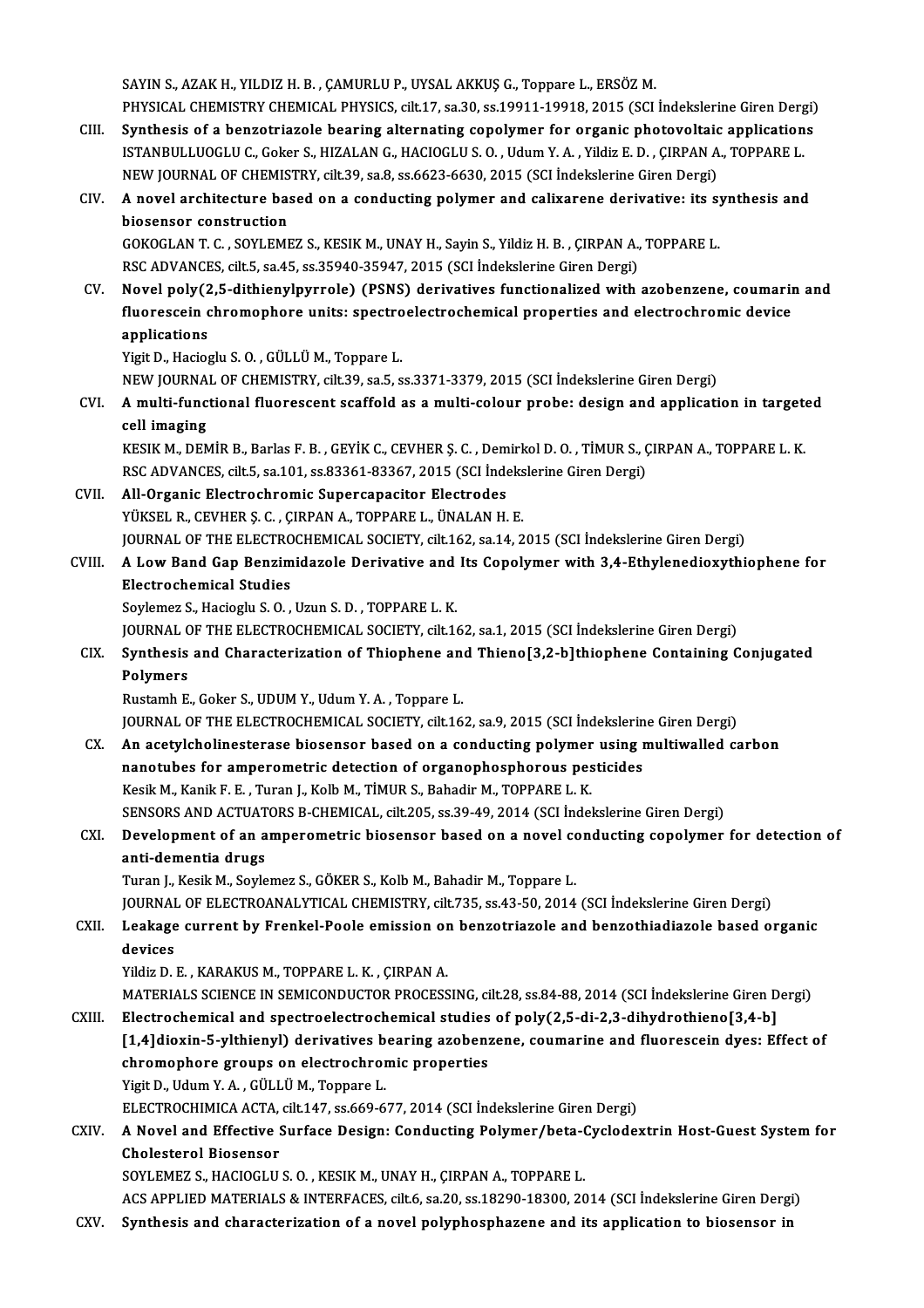|               | combination with a conducting polymer                                                                                                                                |
|---------------|----------------------------------------------------------------------------------------------------------------------------------------------------------------------|
|               | Ucan D., Kanik F. E., KARATAŞ Y., TOPPARE L. K.                                                                                                                      |
|               | SENSORS AND ACTUATORS B-CHEMICAL, cilt.201, ss.545-554, 2014 (SCI Indekslerine Giren Dergi)                                                                          |
| CXVI.         | Synthesis and Spectroelectrochemistry of Dithieno(3,2-b:2), 3'-d)pyrrole Derivatives                                                                                 |
|               | Udum Y.A., Yildiz H.B., Azak H., Sahin E., Talaz O., ÇIRPAN A., TOPPARE L.                                                                                           |
|               | JOURNAL OF APPLIED POLYMER SCIENCE, cilt.131, sa.17, 2014 (SCI Indekslerine Giren Dergi)                                                                             |
| CXVII.        | Electrochromic properties of multicolored novel polymer synthesized via combination of                                                                               |
|               | benzotriazole and N-functionalized 2,5-di(2-thienyl)-1H-pyrrole units                                                                                                |
|               | Rende E., Kilic C. E., Udum Y. A., Toffoli D., TOPPARE L. K.                                                                                                         |
|               | ELECTROCHIMICA ACTA, cilt.138, ss.454-463, 2014 (SCI İndekslerine Giren Dergi)                                                                                       |
| CXVIII.       | Synthesis and electropolymerization of 3,4-substituted quinoxaline functionalized pyrrole monomer                                                                    |
|               | and optoelectronic properties of its polymer                                                                                                                         |
|               | KURTAY G., AK M., GÜLLÜ M., Toppare L., Ak M. S.                                                                                                                     |
|               | SYNTHETIC METALS, cilt.194, ss.19-28, 2014 (SCI Indekslerine Giren Dergi)                                                                                            |
| CXIX.         | Enzyme immobilization in a photosensitive conducting polymer bearing azobenzene in the main                                                                          |
|               | chain                                                                                                                                                                |
|               | AK M., Yildiz H. B., Toppare L.                                                                                                                                      |
|               | POLYMER BULLETIN, cilt.71, sa.7, ss.1827-1841, 2014 (SCI Indekslerine Giren Dergi)                                                                                   |
| CXX.          | A Novel DAD Type and Folic Acid Conjugated Fluorescent Monomer as a Targeting Probe for                                                                              |
|               | Imaging of Folate Receptor Overexpressed Cells                                                                                                                       |
|               | Kanik F. E., Ag D., Seleci M., Barlas F. B., Kesik M., Hizalan G., Akpinar H., TIMUR S., Toppare L.                                                                  |
|               | BIOTECHNOLOGY PROGRESS, cilt.30, sa.4, ss.952-959, 2014 (SCI İndekslerine Giren Dergi)                                                                               |
| CXXI.         | Thieno[3,2-13]thiophene as pi-bridge at different acceptor systems for electrochromic applications                                                                   |
|               | TOKSABAY S., HACIOGLU S. O., UNLU N. A., ÇIRPAN A., TOPPARE L.                                                                                                       |
|               | POLYMER, cilt.55, sa.14, ss.3093-3099, 2014 (SCI İndekslerine Giren Dergi)                                                                                           |
| <b>CXXII</b>  | Photoelectrochemical Biosensing Approach for Alcohol Determination by "Wiring" of Alcohol                                                                            |
|               | Oxidase Photonically with P(SNS-NH2)/AOx/CNT/[Ru(bpy)(3)](2+) Modified Electrodes                                                                                    |
|               | Yildiz H. B., KAMACI M., KARAMAN M., TOPPARE L. K., Sayin S.<br>JOURNAL OF MACROMOLECULAR SCIENCE PART A-PURE AND APPLIED CHEMISTRY, cilt.51, sa.5, ss.385-393, 2014 |
|               | (SCI Indekslerine Giren Dergi)                                                                                                                                       |
| <b>CXXIII</b> | Electrochemical and optical properties of 5,6-bis(octyloxy)-2,1,3 benzooxadiazole containing low                                                                     |
|               | band gap polymers                                                                                                                                                    |
|               | Goker S., Hizalan G., Udum Y.A., TOPPARE L.K.                                                                                                                        |
|               | SYNTHETIC METALS, cilt.191, ss.19-27, 2014 (SCI Indekslerine Giren Dergi)                                                                                            |
| CXXIV.        | Bioactive Surface Design Based on Functional Composite Electrospun Nanofibers for Biomolecule                                                                        |
|               | <b>Immobilization and Biosensor Applications</b>                                                                                                                     |
|               | Uzun S. D., Kayaci F., UYAR T., TİMUR S., TOPPARE L. K.                                                                                                              |
|               | ACS APPLIED MATERIALS & INTERFACES, cilt.6, sa.7, ss.5235-5243, 2014 (SCI Indekslerine Giren Dergi)                                                                  |
| CXXV.         | A novel conducting polymer based platform for ethanol sensing                                                                                                        |
|               | Kekec N. C., Kanik F. E., UDUM Y., HIZLIATES C. G., ERGÜN M. Y., TOPPARE L. K.                                                                                       |
|               | SENSORS AND ACTUATORS B-CHEMICAL, cilt.193, ss.306-314, 2014 (SCI İndekslerine Giren Dergi)                                                                          |
| CXXVI.        | Synthesis and Electrochromic Properties of Triphenylamine Containing Copolymers: Effect of pi-                                                                       |
|               | <b>Bridge on Electrochemical Properties</b>                                                                                                                          |
|               | Hacioglu S.O., Toksabay S., Sendur M., TOPPARE L.K.                                                                                                                  |
|               | JOURNAL OF POLYMER SCIENCE PART A-POLYMER CHEMISTRY, cilt.52, sa.4, ss.537-544, 2014 (SCI İndekslerine                                                               |
|               | Giren Dergi)                                                                                                                                                         |
| <b>CXXVII</b> | Development of a novel biosensor based on a conducting polymer                                                                                                       |
|               | SÖYLEMEZ S., Kanik F. E., Ileri M., Hacioglu S. O., TOPPARE L. K.                                                                                                    |
|               | TALANTA, cilt.118, ss.84-89, 2014 (SCI Indekslerine Giren Dergi)                                                                                                     |
| CXXVIII.      | Synthesis and Characterization of Conducting Copolymers of Thiophene Derivatives                                                                                     |
|               | Turac E., Sahmetlioglu E., Toppare L.                                                                                                                                |
|               |                                                                                                                                                                      |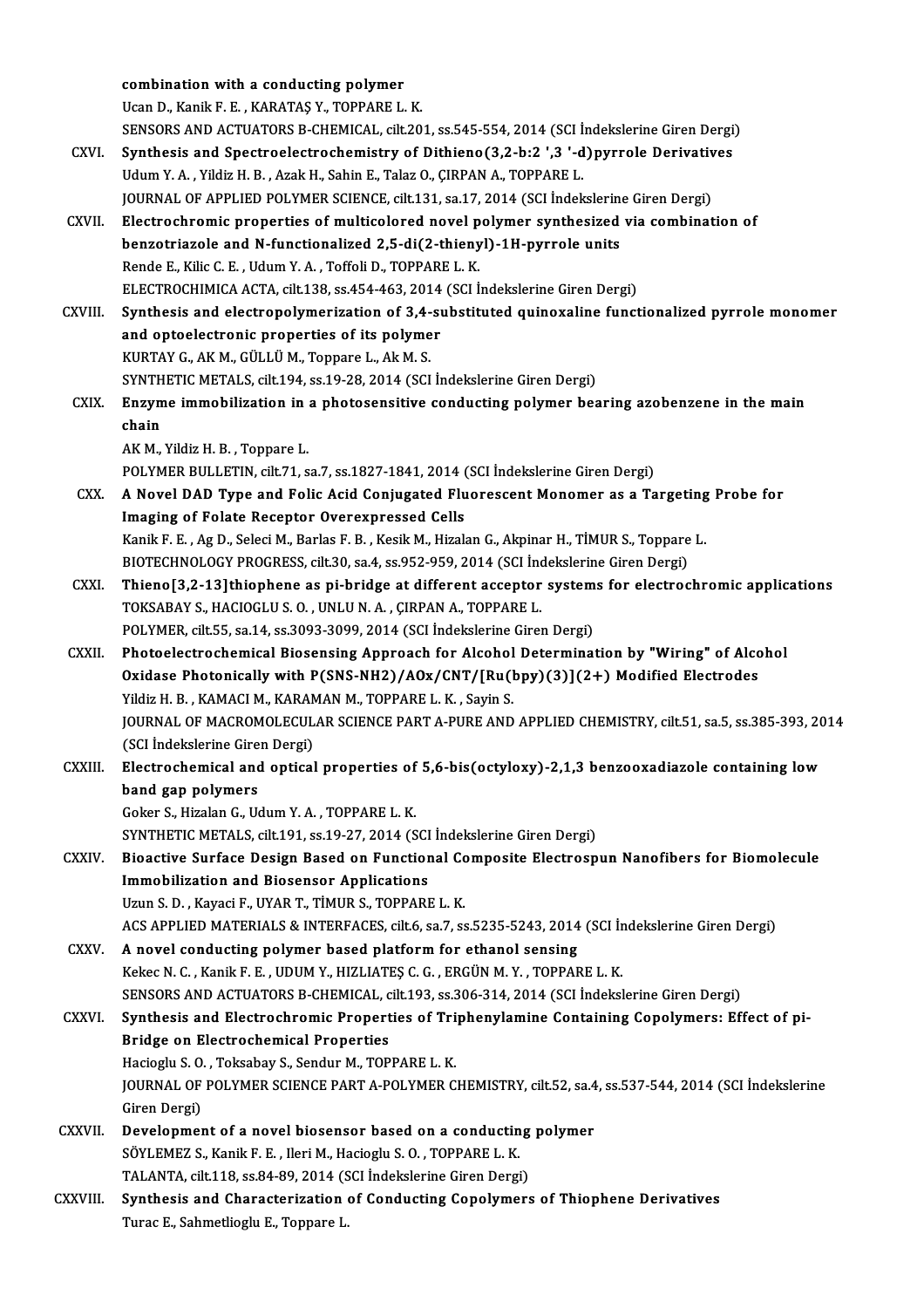JOURNAL OF MACROMOLECULAR SCIENCE PART A-PURE AND APPLIED CHEMISTRY, cilt.51, sa.3, ss.210-216, 2014<br>(SSL indekslerine Giren Dergi) (SCI İndekslerine Giren Dergi)<br>(SCI İndekslerine Giren Dergi)<br>Structure prepertu relation JOURNAL OF MACROMOLECULAR SCIENCE PART A-PURE AND APPLIED CHEMISTRY, cilt.51, sa.3, ss.210-216, 2<br>(SCI Indekslerine Giren Dergi)<br>CXXIX. Structure-property relations in donor-acceptor-donor type benzimidazole containing con

(SCI İndekslerine Giren Dergi)<br>Structure-property relations in donor-acceptor-donor type benzimidazole containing conjugated<br>polymers

ZAIFOGLU B., HACIOGLU S. O., UNLU N. A., ÇIRPAN A., TOPPARE L.

JOURNAL OF MATERIALS SCIENCE, cilt.49, sa.1, ss.225-231, 2014 (SCI İndekslerine Giren Dergi)

ZAIFOGLU B., HACIOGLU S. O., UNLU N. A., CIRPAN A., TOPPARE L.<br>JOURNAL OF MATERIALS SCIENCE, cilt.49, sa.1, ss.225-231, 2014 (SCI Indekslerine Giren Dergi)<br>CXXX. Development of an efficient immobilization matrix based on a functionalized multiwall carbon nanotubes: synthesis and its application to ethanol biosensors<br>Sovlemez S., Kanik F. E., Uzun S. D., Hacioglu S. O., Toppare L. Development of an efficient immobilization matrix base<br>functionalized multiwall carbon nanotubes: synthesis a<br>Soylemez S., Kanik F. E. , Uzun S. D. , Hacioglu S. O. , Toppare L.<br>JOUPMAL OF MATERIALS CHEMISTRY R. silt 2, 88 Soylemez S., Kanik F. E. , Uzun S. D. , Hacioglu S. O. , Toppare L.<br>JOURNAL OF MATERIALS CHEMISTRY B, cilt.2, sa.5, ss.511-521, 2014 (SCI Indekslerine Giren Dergi)<br>CXXXI. Electrochemical manipulation of adhesion strength o

JOURNAL OF MATERIALS CHEMISTRY B, cilt.2, sa.5, ss.511-521, 2014 (SCI İndekslerine Giren Dergi)

STRIGUEN AND MATERIALS CHEMIST<br>Electrochemical manipulation of<br>strong adhesion to dismantling<br>Auderen C. Kultan B. Herierly S.O. Electrochemical manipulation of adhesion strength of<br>strong adhesion to dismantling<br>Aydogan C., Kışkan B., Hacioglu S. O. , TOPPARE L. K. , Yağcı Y.<br>PSC ADVANCES silt 4, Sp 52, Sp 27545, 27551, 2014 (SCLInde strong adhesion to dismantling<br>Aydogan C., Kışkan B., Hacioglu S. O. , TOPPARE L. K. , Yağcı Y.<br>RSC ADVANCES, cilt.4, sa.52, ss.27545-27551, 2014 (SCI İndekslerine Giren Dergi)<br>Sunthesis and sharasteriration of sandusting

Aydogan C., Kışkan B., Hacioglu S. O. , TOPPARE L. K. , Yağcı Y.<br>RSC ADVANCES, cilt.4, sa.52, ss.27545-27551, 2014 (SCI İndekslerine Giren Dergi)<br>CXXXII. Synthesis and characterization of conducting polymers containing pol RSC ADVANCES, cilt.4, sa.52, ss.27<br>Synthesis and characterizatio<br>chains as ethanol biosensors<br>VESIV M. Althulut H. SOVI EMEZ Synthesis and characterization of conducting polymers containing polypeptide and ferrocene side<br>chains as ethanol biosensors<br>KESIK M., Akbulut H., SOYLEMEZ S., CEVHER Ş. C. , HIZALAN G., Udum Y. A. , ENDO T., YAMADA S., ÇI

chains<br>KESIK M<br>Y., et al.<br>POLYMI KESIK M., Akbulut H., SOYLEMEZ S., CEVHER Ş. C. , HIZALAN G., Udum Y. A. , ENDO T., YA<br>Y., et al.<br>POLYMER CHEMISTRY, cilt.5, sa.21, ss.6295-6306, 2014 (SCI İndekslerine Giren Dergi)<br>Electrochemical and entical properties o

Y., et al.<br>POLYMER CHEMISTRY, cilt.5, sa.21, ss.6295-6306, 2014 (SCI Indekslerine Giren Dergi)<br>CXXXIII. Electrochemical and optical properties of novel terthienyl based azobenzene, coumarine and<br>fluorogesin containing poly POLYMER CHEMISTRY, cilt.5, sa.21, ss.6295-6306, 2014 (SCI İndekslerine Giren De<br>Electrochemical and optical properties of novel terthienyl based azoben<br>fluorescein containing polymers: Multicolored electrochromic polymers<br> Electrochemical and optical propertie<br>fluorescein containing polymers: Mul<br>Yigit D., Udum Y. A. , GÜLLÜ M., Toppare L.<br>JOUPNAL OF ELECTROANALYTICAL CHEM fluorescein containing polymers: Multicolored electrochromic polymers<br>Yigit D., Udum Y. A. , GÜLLÜ M., Toppare L.<br>JOURNAL OF ELECTROANALYTICAL CHEMISTRY, cilt.712, ss.215-222, 2014 (SCI İndekslerine Giren Dergi)

- Yigit D., Udum Y. A. , GÜLLÜ M., Toppare L.<br>JOURNAL OF ELECTROANALYTICAL CHEMISTRY, cilt.712, ss.215-222, 2014 (SCI İndekslerine Giren Dergi)<br>CXXXIV. A novel promising biomolecule immobilization matrix: Synthesis of functi JOURNAL OF ELECTROANALYTICAL CHEMISTRY, cilt.712, ss.215-222, 2<br>A novel promising biomolecule immobilization matrix: Synthes<br>containing conducting polymer and its biosensor applications<br>Unun S.D. Unlu N.A., Sendur M. Kanik A novel promising biomolecule immobilization matrix: Synthes<br>containing conducting polymer and its biosensor applications<br>Uzun S. D., Unlu N. A., Sendur M., Kanik F. E., TİMUR S., TOPPARE L. K.<br>COLLOUS AND SURFACES R RIOIN containing conducting polymer and its biosensor applications<br>Uzun S. D., Unlu N. A., Sendur M., Kanik F. E., TIMUR S., TOPPARE L. K.<br>COLLOIDS AND SURFACES B-BIOINTERFACES, cilt.112, ss.74-80, 2013 (SCI İndekslerine Giren D Uzun S. D., Unlu N. A., Sendur M., Kanik F. E., TIMUR S., TOPPARE L. K.<br>COLLOIDS AND SURFACES B-BIOINTERFACES, cilt.112, ss.74-80, 2013<br>CXXXV. A sepiolite modified conducting polymer based biosensor
- SÖYLEMEZ S., Kanik F. E., Tarkuc S., UDUM Y., TOPPARE L. K. A sepiolite modified conducting polymer based biosensor<br>SÖYLEMEZ S., Kanik F. E. , Tarkuc S., UDUM Y., TOPPARE L. K.<br>COLLOIDS AND SURFACES B-BIOINTERFACES, cilt.111, ss.549-555, 2013 (SCI İndekslerine Giren Dergi)<br>The effe
- CXXXVI. The effect of para- and meta-substituted fluorine on optical behavior of benzimidazole derivatives<br>Ileri M., Hacioglu S. O., TOPPARE L. K. COLLOIDS AND SURFACES B-BIOINTE<br>The effect of para- and meta-sub:<br>Ileri M., Hacioglu S. O. , TOPPARE L. K.<br>ELECTROCHIMICA ACTA sil: 100.88.2

ELECTROCHIMICA ACTA, cilt.109, ss.214-220, 2013 (SCI İndekslerine Giren Dergi)

CXXXVII. Synthesis and electrochemical characterization of fluorene and benzimidazole containing novel ELECTROCHIMICA ACTA, cilt.109, ss.214-220, 2013 (SCI İndekslerine Giren Dergi)<br>Synthesis and electrochemical characterization of fluorene and benzimidazole c<br>conjugated polymers: Effect of alkyl chain length on electrochem Synthesis and electrochemical characterization o<br>conjugated polymers: Effect of alkyl chain length<br>Namal I., Ozelcaglayan A. C. , Udum Y. A. , TOPPARE L. K.<br>EUROPEAN POLYMER JOURNAL sit 40, sa 10, sa 3191-3 conjugated polymers: Effect of alkyl chain length on electrochemical properties<br>Namal I., Ozelcaglayan A. C. , Udum Y. A. , TOPPARE L. K.<br>EUROPEAN POLYMER JOURNAL, cilt.49, sa.10, ss.3181-3187, 2013 (SCI İndekslerine Giren Namal I., Ozelcaglayan A. C. , Udum Y. A. , TOPPARE L. K.<br>EUROPEAN POLYMER JOURNAL, cilt.49, sa.10, ss.3181-3187, 2013 (SCI İndekslerine Giren Dergi)<br>CXXXVIII. Spray-processable thiazolothiazole-based copolymers with alter

## EUROPEAN POLYMER JOURNA<br>Spray-processable thiazolo<br>electrochromic properties<br>Alminar H-7 - UDUM Y-Tonna Spray-processable thiazolothia:<br>electrochromic properties<br>Akpinar H.Z., UDUM Y., Toppare L.<br>JOUPNAL OF POLYMED SCIENCE BA

electrochromic properties<br>Akpinar H. Z. , UDUM Y., Toppare L.<br>JOURNAL OF POLYMER SCIENCE PART A-POLYMER CHEMISTRY, cilt.51, sa.18, ss.3901-3906, 2013 (SCI Akpinar H. Z. , UDUM Y., To<br>JOURNAL OF POLYMER SC<br>İndekslerine Giren Dergi)<br>A functional immobilize JOURNAL OF POLYMER SCIENCE PART A-POLYMER CHEMISTRY, cilt.51, sa.18, ss.3901-3906, 2013 (SCI<br>Indekslerine Giren Dergi)<br>CXXXIX. A functional immobilization matrix based on a conducting polymer and functionalized gold<br>nanopo

- indekslerine Giren Dergi)<br>A functional immobilization matrix based on a conducting polymer and functionaliz<br>nanoparticles: Synthesis and its application as an amperometric glucose biosensor<br>Kesik M. Kanik E. E. Hirelan G. A functional immobilization matrix based on a conducting polymer and function<br>nanoparticles: Synthesis and its application as an amperometric glucose biosen<br>Kesik M., Kanik F. E. , Hizalan G., Kozanoglu D., Nalbant Esentür nanoparticles: Synthesis and its application as an amperometric glucose biosensor<br>Kesik M., Kanik F. E. , Hizalan G., Kozanoglu D., Nalbant Esentürk E., Timur S., Toppare L. K. POLYMER, cilt.54, ss.4463-4471, 2013 (SCI İndekslerine Giren Dergi)
	- CXL. An amperometric acetylcholine biosensor based on a conducting polymer INTERNATIONAL JOURNAL OF BIOLOGICAL MACROMOLECULES, cilt.59, ss.111-118, 2013 (SCI İndekslerine Giren<br>Dergi) Kanik F. E., Kolb M., TİMUR S., Bahadir M., TOPPARE L. K.
	- CXLI. Effective and Functional Surface Design for Biosensing Applications Based on a Novel Conducting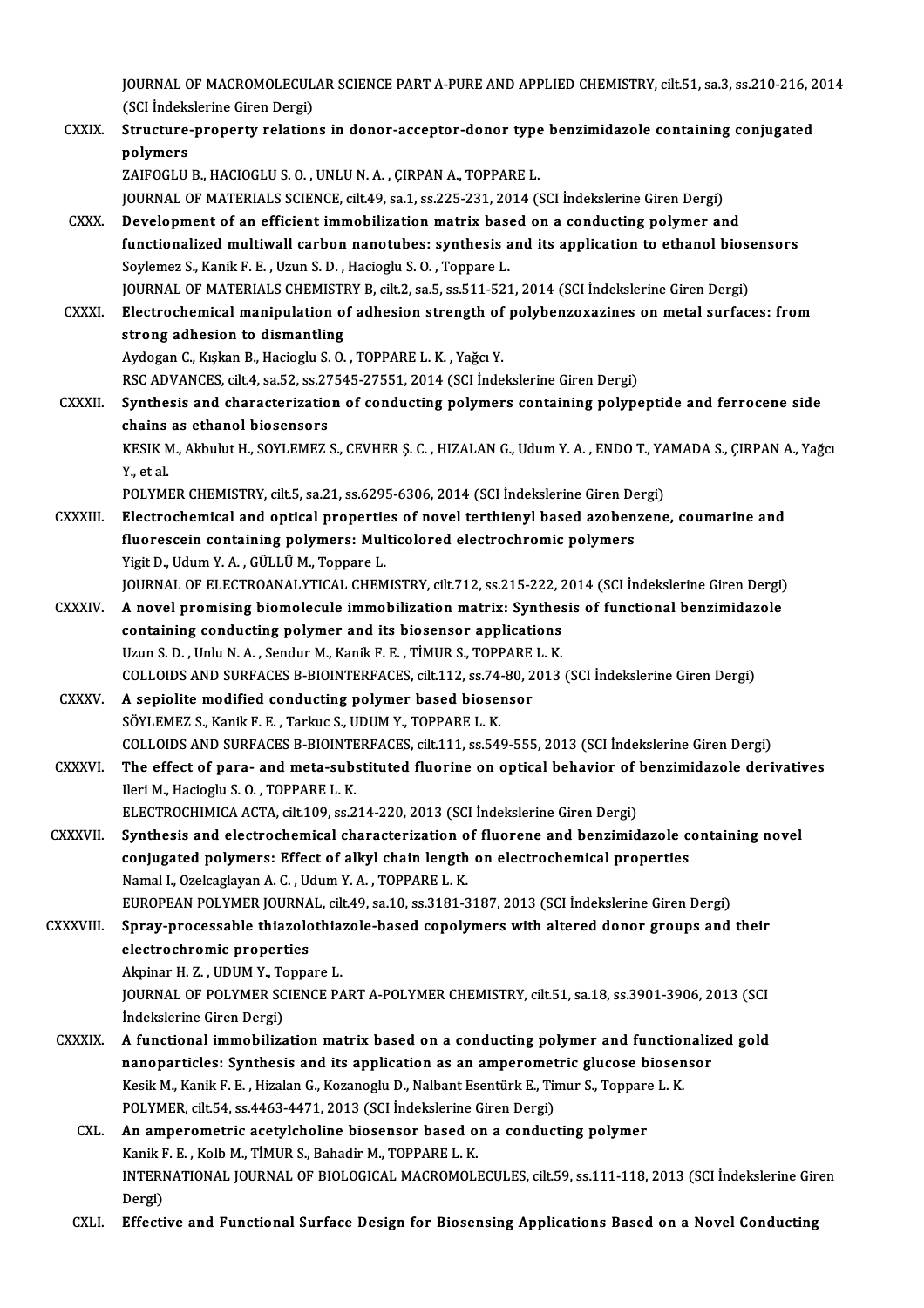|              | Polymer and PMMA/Clay Nanocomposite                                                                                                                                |
|--------------|--------------------------------------------------------------------------------------------------------------------------------------------------------------------|
|              | Kesik M., Kocer O., Kanik F. E., Unlu N. A., Rende E., Aslan-Gurel E., Rossi R. M., Udum Y. A., TOPPARE L. K.                                                      |
|              | ELECTROANALYSIS, cilt.25, sa.8, ss.1995-2006, 2013 (SCI İndekslerine Giren Dergi)                                                                                  |
| CXLII.       | Synthesis and electrochromic properties of trans-stilbene bearing copolymers obtained with                                                                         |
|              | different repeat unit and chain length                                                                                                                             |
|              | KARAKUS M., NURIOGLU A. G., AKPINAR H. Z., TOPPARE L., ÇIRPAN A.                                                                                                   |
|              | ELECTROCHIMICA ACTA, cilt.100, ss.110-117, 2013 (SCI İndekslerine Giren Dergi)                                                                                     |
| CXLIII.      | Long wavelength photosensitizers in photoinitiated cationic polymerization: The effect of                                                                          |
|              | quinoxaline derivatives on photopolymerization                                                                                                                     |
|              | Corakci B., Hacioglu S.O., Toppare L., Bulut U.                                                                                                                    |
|              | POLYMER, cilt 54, sa.13, ss.3182-3187, 2013 (SCI İndekslerine Giren Dergi)                                                                                         |
| CXLIV.       | A novel conducting copolymer: Investigation of its matrix properties for cholesterol biosensor                                                                     |
|              | applications                                                                                                                                                       |
|              | SÖYLEMEZ S., Kanik F. E., Nurioglu A. G., Akpinar H., TOPPARE L. K.<br>SENSORS AND ACTUATORS B-CHEMICAL, cilt.182, ss.322-329, 2013 (SCI Indekslerine Giren Dergi) |
| <b>CXLV</b>  | Optimizing the organic solar cell efficiency: Role of the active layer thickness                                                                                   |
|              | APAYDIN D. H., Yildiz D. E., ÇIRPAN A., TOPPARE L.                                                                                                                 |
|              | SOLAR ENERGY MATERIALS AND SOLAR CELLS, cilt.113, ss.100-105, 2013 (SCI Indekslerine Giren Dergi)                                                                  |
| CXLVI.       | Synthesis of aromatic poly(pyridinium salt)s and their electrochromic properties                                                                                   |
|              | Keshtov M. L., UDUM Y., TOPPARE L. K., Kochurov V. S., Khokhlov A. R.                                                                                              |
|              | MATERIALS CHEMISTRY AND PHYSICS, cilt.139, ss.936-943, 2013 (SCI Indekslerine Giren Dergi)                                                                         |
| CXLVII.      | Dielectric and electrical properties of an organic device containing benzotriazole and fluorene                                                                    |
|              | bearing copolymer                                                                                                                                                  |
|              | Yildiz D. E., APAYDIN D. H., TOPPARE L., ÇIRPAN A.                                                                                                                 |
|              | JOURNAL OF APPLIED POLYMER SCIENCE, cilt 128, sa.3, ss.1659-1664, 2013 (SCI İndekslerine Giren Dergi)                                                              |
| CXLVIII.     | Fused structures in the polymer backbone to investigate the photovoltaic and electrochromic                                                                        |
|              | properties of donoracceptor-type conjugated polymers                                                                                                               |
|              | CEVHER S. C., UNLU N. A., OZELCAGLAYAN A. C., APAYDIN D. H., Udum Y. A., TOPPARE L., CIRPAN A.                                                                     |
|              | JOURNAL OF POLYMER SCIENCE PART A-POLYMER CHEMISTRY, cilt.51, sa.9, ss.1933-1941, 2013 (SCI İndekslerine                                                           |
|              | Giren Dergi)                                                                                                                                                       |
| <b>CXLIX</b> | Synthesis and photovoltaic properties of new donor-acceptor benzodithiophene-containing                                                                            |
|              | copolymers                                                                                                                                                         |
|              | Keshtov M. L., TOPPARE L. K., Marochkin D. V., Kochurov V. S., Parashchuk D. Y., Trukhanov V. A., Khokhlov A. R.                                                   |
|              | POLYMER SCIENCE SERIES B, cilt.55, ss.360-372, 2013 (SCI Indekslerine Giren Dergi)                                                                                 |
| CL.          | Syntheses, electrochemical and photophysical properties of biphenyl containing conjugated                                                                          |
|              | copolymers<br>DENIZ T. K., NURIOGLU A. G., UNLU N. A., SENDUR M., TOPPARE L., ÇIRPAN A.                                                                            |
|              | POLYMER, cilt.54, sa.9, ss.2243-2249, 2013 (SCI İndekslerine Giren Dergi)                                                                                          |
| CLI.         | Blend or copolymer? Spectroelectrochemical evidence of copolymerization and blending of two                                                                        |
|              | electrochromic monomers                                                                                                                                            |
|              | AK M., CETIȘLI H., Toppare L.                                                                                                                                      |
|              | COLLOID AND POLYMER SCIENCE, cilt.291, sa.4, ss.767-772, 2013 (SCI İndekslerine Giren Dergi)                                                                       |
| CLII.        | Further investigation of intramolecular H-bonding in benzimidazole and EDOT containing monomer                                                                     |
|              | Nurioglu A. G., Akpinar H., Kanik F. E., Toffoli D., TOPPARE L. K.                                                                                                 |
|              | JOURNAL OF ELECTROANALYTICAL CHEMISTRY, cilt.693, ss.23-27, 2013 (SCI İndekslerine Giren Dergi)                                                                    |
| CLIII.       | Direct pyrolysis mass spectrometry to investigate the effects of dopants on characteristics of                                                                     |
|              | polypyrrole and its copolymers                                                                                                                                     |
|              | Guerel E. A., Toppare L., HACALOGLU J.                                                                                                                             |
|              | JOURNAL OF THERMAL ANALYSIS AND CALORIMETRY, cilt.111, sa.2, ss.1133-1138, 2013 (SCI Indekslerine Giren                                                            |
|              | Dergi)                                                                                                                                                             |
| CLIV.        | Synthesis of Poly(silyne-co-hydridocarbyne) for Silicon Carbide Production                                                                                         |
|              |                                                                                                                                                                    |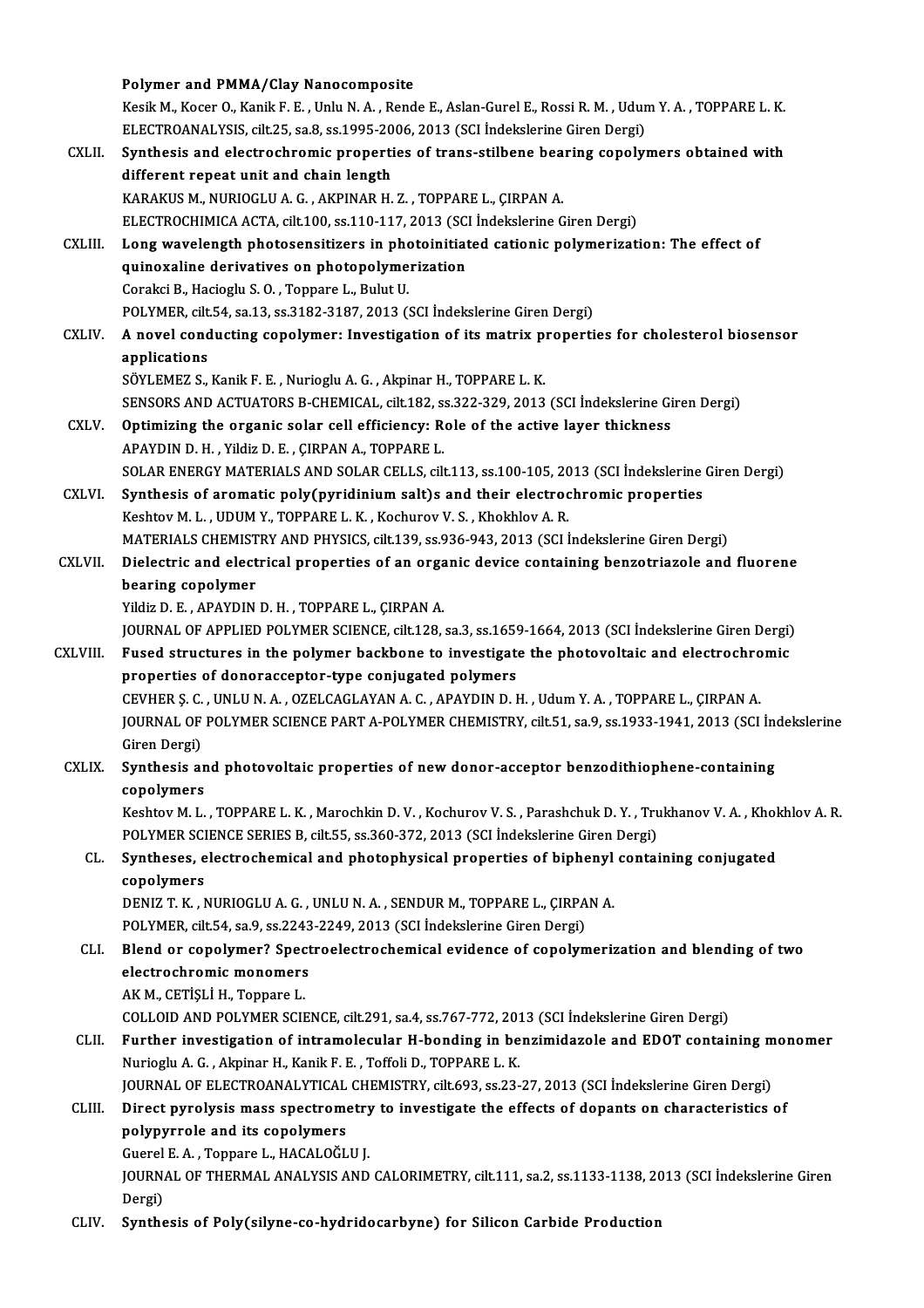NURY.,Toppare L.

NUR Y., Toppare L.<br>JOURNAL OF MACROMOLECULAR SCIENCE PART A-PURE AND APPLIED CHEMISTRY, cilt.50, sa.9, ss.923-930, 2013<br>(SSL indekslerine Sixen Dexsi) NUR Y., Toppare L.<br>JOURNAL OF MACROMOLECUL<br>(SCI İndekslerine Giren Dergi)<br>A New Amnerometria Biose

- CLV. A NewAmperometric Biosensor for Diamine: Use of a Conducting Polymer Layer Al Layla A.M.T., Turkarslan O., KURBANOĞLU S., Sulaiman S.T., Al-Flayeh K.A., TOPPARE L.K. A New Amperometric Biosensor for Diamine: Use of a Conducting Polymer Layer<br>Al Layla A. M. T. , Turkarslan O., KURBANOĞLU S., Sulaiman S. T. , Al-Flayeh K. A. , TOPPARE L. K.<br>JOURNAL OF MACROMOLECULAR SCIENCE PART A-PURE A Al Layla A. M. T. , Turkarslan O.<br>JOURNAL OF MACROMOLECUL<br>(SCI İndekslerine Giren Dergi)<br>Phata , and alastraluminess JOURNAL OF MACROMOLECULAR SCIENCE PART A-PURE AND APPLIED CHEMISTRY, cilt.50, sa.9,<br>(SCI Indekslerine Giren Dergi)<br>CLVI. Photo- and electroluminescence behavior of biphenyl containing conjugated polymer<br>DENIZ T. K. ABAVDIN
- (SCI İndekslerine Giren Dergi)<br>Photo- and electroluminescence behavior of biphenyl containing conjugated polymer<br>DENIZ T. K. , APAYDIN D. H. , OZELCAGLAYAN A. C. , TOPPARE L. K. , CIRPAN A. Photo- and electroluminescence behavior of biphenyl containing conjugated polymer<br>DENIZ T. K., APAYDIN D. H., OZELCAGLAYAN A. C., TOPPARE L. K., ÇIRPAN A.<br>TURKISH JOURNAL OF CHEMISTRY, cilt.37, sa.4, ss.538-546, 2013 (SCI DENIZ T. K., APAYDIN D. H., OZELCAGLAYAN A. C., TOPPARE L. K., ÇIRPAN A.<br>TURKISH JOURNAL OF CHEMISTRY, cilt.37, sa.4, ss.538-546, 2013 (SCI indekslerine Giren Dergi)<br>CLVII. High optical transparency in all redox states: Sy
- TURKISH JOURNAL OF CHEMISTRY, cilt.37, sa.4, ss.538-546, 201<br>High optical transparency in all redox states: Synthesis a<br>thieno[3,2-b]thiophene containing conjugated polymers<br>Zaifogly B. Sondur M. Unly N.A., TOPRARE L.K. High optical transparency in all redox state<br>thieno[3,2-b]thiophene containing conjuga<br>Zaifoglu B., Sendur M., Unlu N.A. , TOPPARE L.K.<br>ELECTROCHIMICA ACTA citt 25, 26,79,92,2012 ( thieno[3,2-b]thiophene containing conjugated polymers<br>Zaifoglu B., Sendur M., Unlu N. A. , TOPPARE L. K.<br>ELECTROCHIMICA ACTA, cilt.85, ss.78-83, 2012 (SCI İndekslerine Giren Dergi)<br>Photovoltaja proportise of bongetriagele Zaifoglu B., Sendur M., Unlu N. A. , TOPPARE L. K.<br>ELECTROCHIMICA ACTA, cilt.85, ss.78-83, 2012 (SCI İndekslerine Giren Dergi)<br>CLVIII. Photovoltaic properties of benzotriazole containing alternating donor-acceptor copolyme ELECTROCHIMICA ACT/<br>Photovoltaic propert<br>of alkyl chain length<br>Paran D. Balan A. Stubl
	- Photovoltaic properties of benzotriazole containing alte<br>of alkyl chain length<br>Baran D., Balan A., Stubhan T., Ameri T., Toppare L., Brabec C. J.<br>SYNTHETIC METALS si<sup>1</sup>142, ss <sup>22</sup>, ss <sup>2047</sup>, 2051, 2012, (SCLIn of alkyl chain length<br>Baran D., Balan A., Stubhan T., Ameri T., Toppare L., Brabec C. J.<br>SYNTHETIC METALS, cilt.162, sa.23, ss.2047-2051, 2012 (SCI İndekslerine Giren Dergi) Baran D., Balan A., Stubhan T., Ameri T., Toppare L., Brabec C. J.<br>SYNTHETIC METALS, cilt.162, sa.23, ss.2047-2051, 2012 (SCI Indekslerine Giren Dergi)<br>CLIX. A novel functional conducting polymer: synthesis and application
	- SYNTHETIC METALS, cilt.162, sa.23, ss.204<br>A novel functional conducting polyme<br>Kanik F. E. , Rende E., TİMUR S., Toppare L.<br>JOUPMAL OE MATERIALS CHEMISTRY .sik: A novel functional conducting polymer: synthesis and application to biomolecule immobilizati<br>Kanik F. E. , Rende E., TİMUR S., Toppare L.<br>JOURNAL OF MATERIALS CHEMISTRY, cilt.22, sa.42, ss.22517-22525, 2012 (SCI İndeksleri Kanik F. E. , Rende E., TİMUR S., Toppare L.<br>JOURNAL OF MATERIALS CHEMISTRY, cilt.22, sa.42, ss.22517-22525, 2012 (SCI İndekslerine Giren Dergi)<br>CLX. Synthesis and characterization of conducting copolymer of Trans-1-(4-met

(ferrocenyl)ethene with EDOT (ferrocenyl)ethene with EDOT<br>Turac E., Sahmetlioglu E., Demircan A., Toppare L.<br>JOURNAL OF APPLIED POLYMER SCIENCE, cilt.126, sa.3, ss.808-814, 2012 (SCI İndekslerine Giren Dergi)<br>Photoindused Elestren Transfor Beastions o

Turac E., Sahmetlioglu E., Demircan A., Toppare L.

- Turac E., Sahmetlioglu E., Demircan A., Toppare L.<br>JOURNAL OF APPLIED POLYMER SCIENCE, cilt.126, sa.3, ss.808-814, 2012 (SCI Indekslerine Giren Dergi)<br>CLXI. Photoinduced Electron Transfer Reactions of Highly Conjugated Thi JOURNAL OF APPLIED POLYMER SCIENCE, cilt.126, sa.3, ss.<br>Photoinduced Electron Transfer Reactions of Highly<br>Polymerization and Conjugated Polymer Formation<br>Aydegan B. Yağay Y. Tennane L. Jeckusch S. Turne N. L. Photoinduced Electron Transfer Reactions of Highly Conjugated Thiophenes for Initiation of Cationic<br>Polymerization and Conjugated Polymer Formation<br>Aydogan B., Yağcı Y., Toppare L., Jockusch S., Turro N. J. Polymerization and Conjugated Polymer Formation<br>Aydogan B., Yağcı Y., Toppare L., Jockusch S., Turro N. J.<br>MACROMOLECULES, cilt.45, sa.19, ss.7829-7834, 2012 (SCI İndekslerine Giren Dergi)<br>Multiebremis benzimidazele sentei
- CLXII. Multichromic benzimidazole-containing polymers: Comparison of donor and acceptor unit effects<br>Nurioglu A. G., Akpinar H., Sendur M., TOPPARE L. K. MACROMOLECULES, cilt.45, sa.19, ss.7829-7834, 201<br>Multichromic benzimidazole-containing polyme<br>Nurioglu A. G. , Akpinar H., Sendur M., TOPPARE L. K.<br>JOUPNAL OF POLYMER SCIENCE BART A POLYMER ( Multichromic benzimidazole-containing polymers: Comparison of donor and acceptor unit<br>Nurioglu A. G. , Akpinar H., Sendur M., TOPPARE L. K.<br>JOURNAL OF POLYMER SCIENCE PART A-POLYMER CHEMISTRY, cilt.50, sa.17, ss.3499-3506, Nurioglu A. G. , Akpinar H.<br>JOURNAL OF POLYMER SC<br>İndekslerine Giren Dergi)<br>Influence of hydrogen JOURNAL OF POLYMER SCIENCE PART A-POLYMER CHEMISTRY, cilt.50, sa.17, ss.3499-3506, 2012<br>Indekslerine Giren Dergi)<br>CLXIII. Influence of hydrogen bonding on electrochromic properties of conducting polymers<br>Alminar H. Nuriogl

## Indekslerine Giren Dergi)<br>Influence of hydrogen bonding on electrochromic properties of conducting polymers<br>Akpinar H., Nurioglu A. G. , TOPPARE L. K. Influence of hydrogen bonding on electrochromic properties of conducting polymers<br>Akpinar H., Nurioglu A. G. , TOPPARE L. K.<br>JOURNAL OF ELECTROANALYTICAL CHEMISTRY, cilt.683, ss.62-69, 2012 (SCI İndekslerine Giren Dergi)<br>A

Akpinar H., Nurioglu A. G. , TOPPARE L. K.<br>JOURNAL OF ELECTROANALYTICAL CHEMISTRY, cilt.683, ss.62-69, 2012 (SCI İndekslerine Giren Dergi)<br>CLXIV. A conducting polymer with benzothiadiazole unit: Cell based biosensing a **JOURNAL OF<br>A conductii<br>properties<br>Baskurt E E** A conducting polymer with benzothiadiazole unit: Cell ba:<br>properties<br>Baskurt E., Ekiz F., ODACI DEMİRKOL D., TİMUR S., TOPPARE L. K.<br>COLLOIDS AND SURFACES R RIOINTEREACES cilt 97, 28.13.19.24 properties<br>Baskurt E., Ekiz F., ODACI DEMİRKOL D., TİMUR S., TOPPARE L. K.<br>COLLOIDS AND SURFACES B-BIOINTERFACES, cilt.97, ss.13-18, 2012 (SCI İndekslerine Giren Dergi)

Baskurt E., Ekiz F., ODACI DEMİRKOL D., TİMUR S., TOPPARE L. K.<br>COLLOIDS AND SURFACES B-BIOINTERFACES, cilt.97, ss.13-18, 2012 (SCI İndekslerine Giren Dergi)<br>CLXV. Synthesis and electrochemical properties of a new benzimid COLLOIDS AND SURFACES B-BIOINTERFAC<br>Synthesis and electrochemical proper<br>donor-acceptor-donor type polymers<br>OZELCACLAYAN A.C. SENDUP M. AYPAS Synthesis and electrochemical properties of a new benzimidazole derivative as t<br>donor-acceptor-donor type polymers<br>OZELCAGLAYAN A. C. , SENDUR M., AKBASOGLU N., APAYDIN D. H. , ÇIRPAN A., TOPPARE L.<br>ELECTROCUIMICA ACTA sil donor-acceptor-donor type polymers<br>OZELCAGLAYAN A. C. , SENDUR M., AKBASOGLU N., APAYDIN D. H. , ÇIRPAN A., TOPPARE L.

#### OZELCAGLAYAN A. C. , SENDUR M., AKBASOGLU N., APAYDIN D. H. , ÇIRPAN A., TOPPARE L.<br>ELECTROCHIMICA ACTA, cilt.67, ss.224-229, 2012 (SCI İndekslerine Giren Dergi)<br>CLXVI. Solution processable benzotriazole and fluorene conta ELECTROCHIMICA ACTA, cilt.67, ss.224-229, 2012 (SCI İndekslerine Giren Dergi)<br>Solution processable benzotriazole and fluorene containing copolymer<br>applications<br>KAYA E., APAYDIN D. H. , Yildiz D. E. , TOPPARE L., Cirpan A. Solution processable benzotriazole and fluorene cor<br>applications<br>KAYA E., APAYDIN D. H. , Yildiz D. E. , TOPPARE L., Cirpan A.<br>SOLAR ENERCY MATERIALS AND SOLAR CELLS sitt 99, 32.3 applications<br>KAYA E., APAYDIN D. H. , Yildiz D. E. , TOPPARE L., Cirpan A.<br>SOLAR ENERGY MATERIALS AND SOLAR CELLS, cilt.99, ss.321-326, 2012 (SCI İndekslerine Giren Dergi)<br>Bengetriarele and bengethiodisgele centeining ceni

#### KAYA E., APAYDIN D. H. , Yildiz D. E. , TOPPARE L., Cirpan A.<br>SOLAR ENERGY MATERIALS AND SOLAR CELLS, cilt.99, ss.321-326, 2012 (SCI İndekslerine Giren Dergi)<br>CLXVII. Benzotriazole and benzothiadiazole containing conjugate SOLAR ENERG<br>Benzotriazol<br>applications<br>KARAKUS M Benzotriazole and benzothiadiazole containing conjugated copolymers for organic solar cell<br>applications<br>KARAKUS M., APAYDIN D. H. , Yildiz D. E. , TOPPARE L., ÇIRPAN A.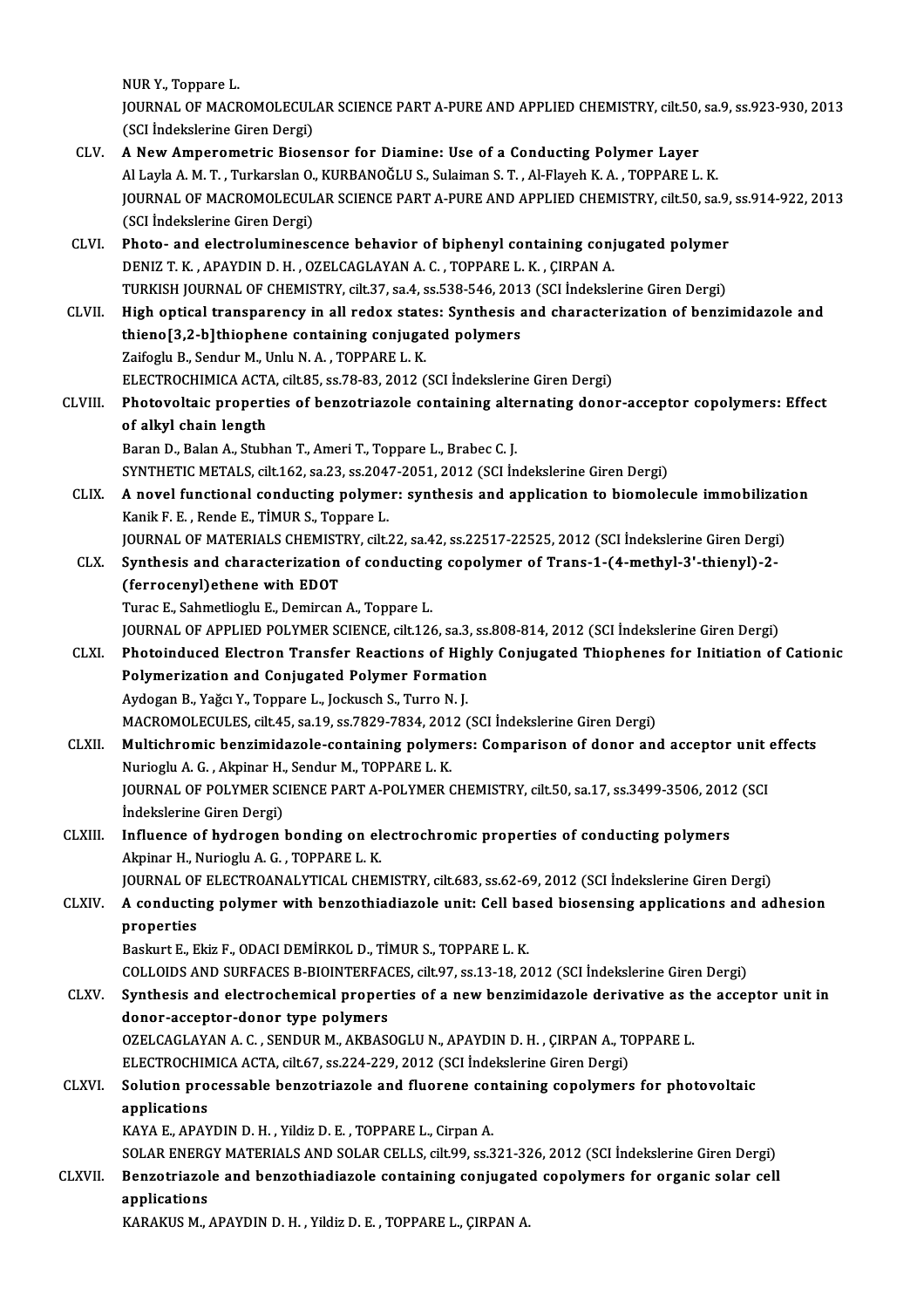|                 | POLYMER, cilt.53, sa.6, ss.1198-1202, 2012 (SCI Indekslerine Giren Dergi)                                                                                                           |
|-----------------|-------------------------------------------------------------------------------------------------------------------------------------------------------------------------------------|
| <b>CLXVIII.</b> | Quinoxaline derivatives as long wavelength photosensitizers in photoinitiated cationic                                                                                              |
|                 | polymerization of diaryliodonium salts                                                                                                                                              |
|                 | Bulut U., Kolay M., Tarkuc S., Udum Y. A., Toppare L.                                                                                                                               |
| <b>CLXIX</b>    | PROGRESS IN ORGANIC COATINGS, cilt.73, ss.215-218, 2012 (SCI Indekslerine Giren Dergi)                                                                                              |
|                 | Electrochemical and optical properties of solution processable benzotriazole and benzothiadiazole<br>containing copolymers                                                          |
|                 | KARAKUS M., BALAN A., BARAN D., TOPPARE L., ÇIRPAN A.                                                                                                                               |
|                 | SYNTHETIC METALS, cilt 162, ss. 79-84, 2012 (SCI Indekslerine Giren Dergi)                                                                                                          |
| <b>CLXX</b>     | Tailoring the optoelectronic properties of donor-acceptor-donor type pi-conjugated polymers via                                                                                     |
|                 | incorporating different electron-acceptor moieties                                                                                                                                  |
|                 | Tarkuc S., Udum Y.A., TOPPARE L.K.                                                                                                                                                  |
|                 | THIN SOLID FILMS, cilt.520, sa.7, ss.2960-2965, 2012 (SCI İndekslerine Giren Dergi)                                                                                                 |
| <b>CLXXI</b>    | Electrochromism in multichromic conjugated polymers: Thiophene and azobenzene derivatives on                                                                                        |
|                 | the main chain                                                                                                                                                                      |
|                 | Apaydin D. H., Akpinar H., Sendur M., TOPPARE L. K.                                                                                                                                 |
|                 | JOURNAL OF ELECTROANALYTICAL CHEMISTRY, cilt.665, ss.52-57, 2012 (SCI Indekslerine Giren Dergi)                                                                                     |
| <b>CLXXII</b>   | Long Wavelength Photosensitizers for Diaryliodonium Salts Based on the 2-Benzyl-2H-benzo[d]                                                                                         |
|                 | [1,2,3]triazole Skeleton                                                                                                                                                            |
|                 | Bulut U., Yilmaz S., Yigitsoy B., Toppare L.                                                                                                                                        |
|                 | JOURNAL OF MACROMOLECULAR SCIENCE PART A-PURE AND APPLIED CHEMISTRY, cilt.49, sa.5, ss.445-449, 2012                                                                                |
|                 | (SCI İndekslerine Giren Dergi)                                                                                                                                                      |
| <b>CLXXIII.</b> | A New Amperometric Alcohol Oxidase Biosensor Based on Conducting Polymer of (4,7-Dithien-2-yl-                                                                                      |
|                 | 2, 1,3-benzothiadiazole)                                                                                                                                                            |
|                 | Tanriverdi S., Tuncagil S., TOPPARE L. K.                                                                                                                                           |
|                 | JOURNAL OF MACROMOLECULAR SCIENCE PART A-PURE AND APPLIED CHEMISTRY, cilt.49, sa.3, ss.185-190, 2012                                                                                |
|                 | (SCI İndekslerine Giren Dergi)                                                                                                                                                      |
| <b>CLXXIV</b>   | A promising combination of benzotriazole and quinoxaline units: A new acceptor moiety toward                                                                                        |
|                 | synthesis of multipurpose donor-acceptor type polymers                                                                                                                              |
|                 | Ozdemir S., Sendur M., Oktem G., DOĞAN Ö., Toppare L.                                                                                                                               |
|                 | JOURNAL OF MATERIALS CHEMISTRY, cilt.22, sa.11, ss.4687-4694, 2012 (SCI Indekslerine Giren Dergi)                                                                                   |
| <b>CLXXV.</b>   | Electrochromic conjugated polyheterocycles and derivatives-highlights from the last decade towards                                                                                  |
|                 | realization of long lived aspirations                                                                                                                                               |
|                 | Gunbas G., Toppare L.                                                                                                                                                               |
|                 | CHEMICAL COMMUNICATIONS, cilt.48, sa.8, ss.1083-1101, 2012 (SCI Indekslerine Giren Dergi)                                                                                           |
| <b>CLXXVI</b> . | Functionalization of poly-SNS-anchored carboxylic acid with Lys and PAMAM: surface modifications                                                                                    |
|                 | for biomolecule immobilization/stabilization and bio-sensing applications                                                                                                           |
|                 | DEMİRCİ S., EMRE F. B., EKİZ F., OĞUZKAYA F., TİMUR S., TANYELİ C., Toppare L.                                                                                                      |
|                 | ANALYST, cilt.137, sa.18, ss.4254-4261, 2012 (SCI İndekslerine Giren Dergi)                                                                                                         |
| <b>CLXXVII.</b> | Near infrared electrochromic polymers based on phenazine moieties                                                                                                                   |
|                 | Esmer E. N., Tarkuc S., UDUM Y., TOPPARE L. K.                                                                                                                                      |
| CLXXVIII.       | MATERIALS CHEMISTRY AND PHYSICS, cilt.131, ss.519-524, 2011 (SCI İndekslerine Giren Dergi)<br>In Situ Spectroelectrochemical Study of Positively and Negatively Charged States in a |
|                 | Donor/Acceptor EDOT/Benzotriazole-Based Polymer                                                                                                                                     |
|                 | Meana-Esteban B., Balan A., Baran D., Neugebauer H., Toppare L., Sariciftci N. S.                                                                                                   |
|                 | MACROMOLECULAR CHEMISTRY AND PHYSICS, cilt.212, sa.22, ss.2459-2466, 2011 (SCI Indekslerine Giren Dergi)                                                                            |
| <b>CLXXIX</b>   | Conducting polymers with benzothiadiazole and benzoselenadiazole units for biosensor applications                                                                                   |
|                 | Emre F. B., Ekiz F., Balan A., Emre S., TİMUR S., TOPPARE L. K.                                                                                                                     |
|                 | SENSORS AND ACTUATORS B-CHEMICAL, cilt.158, sa.1, ss.117-123, 2011 (SCI Indekslerine Giren Dergi)                                                                                   |
| <b>CLXXX</b>    | Solution processable donor acceptor type dibenzothiophen-S,S-dioxide derivatives for                                                                                                |
|                 | electrochromic applications                                                                                                                                                         |
|                 |                                                                                                                                                                                     |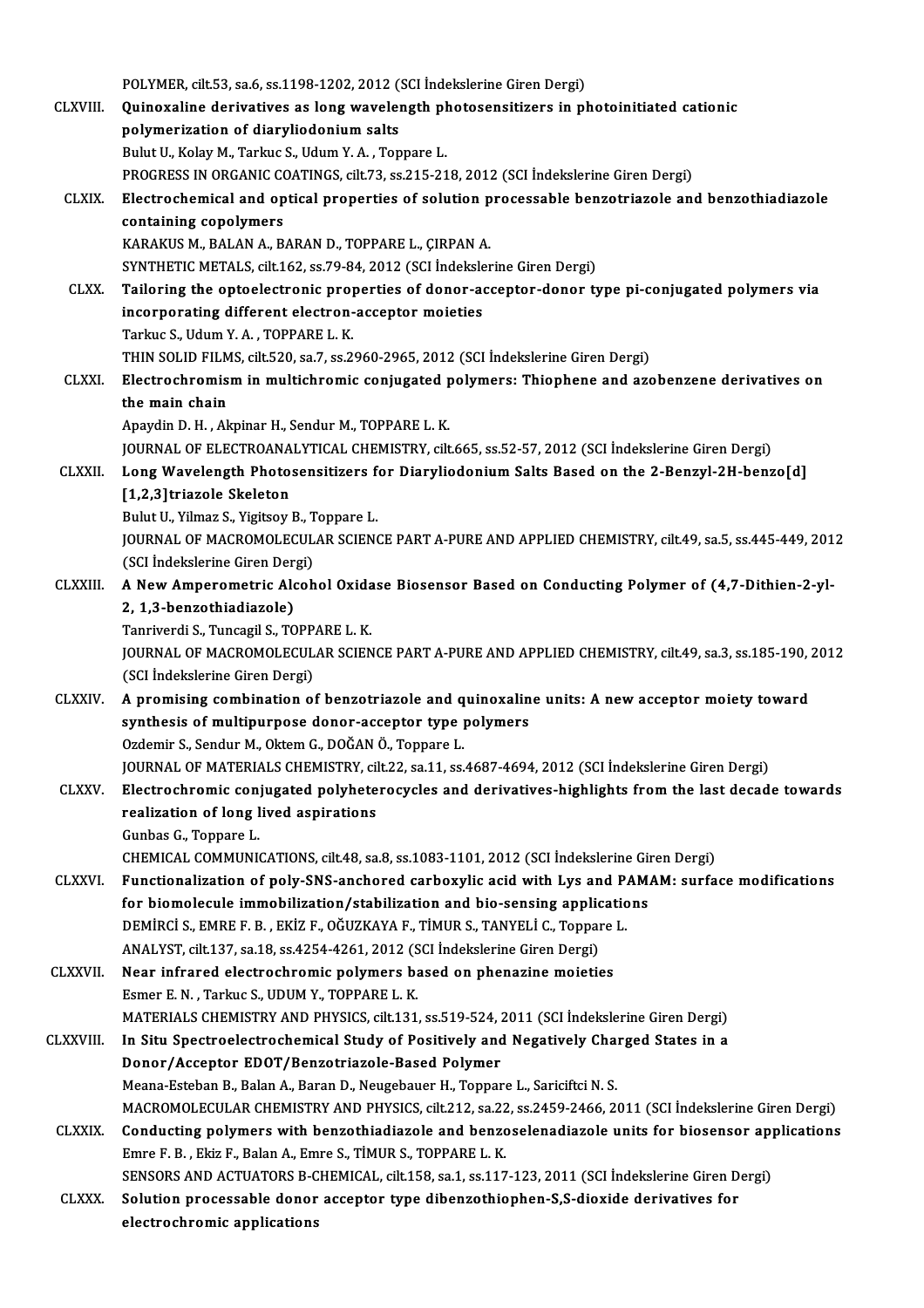ÇAMURLUP.,DurakT.,Toppare L.

CAMURLU P., Durak T., Toppare L.<br>JOURNAL OF ELECTROANALYTICAL CHEMISTRY, cilt.661, sa.2, ss.359-366, 2011 (SCI İndekslerine Giren Dergi)<br>The effect of the denor unit on the enticel proporties of polymars CAMURLU P., Durak T., Toppare L.<br>JOURNAL OF ELECTROANALYTICAL CHEMISTRY, cilt.661, sa.2, ss.359-366, 2<br>CLXXXI. The effect of the donor unit on the optical properties of polymers<br>UNIVER E.K. TARKIC S. Hd.w. Y.A. TANVELLS, T JOURNAL OF ELECTROANALYTICAL CHEMISTRY, cilt.661, sa.2<br>The effect of the donor unit on the optical properties<br>UNVER E. K. , TARKUC S., Udum Y. A. , TANYELİ C., Toppare L.<br>OPCANIC ELECTRONICS silt.12, se.10, se.1625, 1621, The effect of the donor unit on the optical properties of polymers<br>UNVER E. K. , TARKUC S., Udum Y. A. , TANYELİ C., Toppare L.<br>ORGANIC ELECTRONICS, cilt.12, sa.10, ss.1625-1631, 2011 (SCI İndekslerine Giren Dergi)<br>Synthes UNVER E. K., TARKUC S., Udum Y. A., TANYELİ C., Toppare L.<br>ORGANIC ELECTRONICS, cilt.12, sa.10, ss.1625-1631, 2011 (SCI İndekslerine Giren Dergi)<br>CLXXXII. Syntheses and Optoelectronic Properties of Quinoxaline Polymers: Th ORGANIC ELECTRONICS, cilt.12, sa.10, ss.162<br>Syntheses and Optoelectronic Propertie<br>Sendur M., Balan A., Baran D., TOPPARE L. K.<br>JOUPNAL OF POLYMER SCIENCE BART A POL Syntheses and Optoelectronic Properties of Quinoxaline Polymers: The Effect of Donor Uni<br>Sendur M., Balan A., Baran D., TOPPARE L. K.<br>JOURNAL OF POLYMER SCIENCE PART A-POLYMER CHEMISTRY, cilt.49, sa.18, ss.4065-4070, 2011 Sendur M., Balan A., Baran D., TOPPARE L. K.<br>JOURNAL OF POLYMER SCIENCE PART A-POLYMER CHEMISTRY, cilt.49, sa.18, ss.4065-4070, 2011 (SCI<br>İndekslerine Giren Dergi) JOURNAL OF POLYMER SCIENCE PART A-POLYMER CHEMISTRY, cilt.49, sa.18, ss.4065-4070, 2011 (SCI<br>Indekslerine Giren Dergi)<br>CLXXXIII. Electronic and optical properties of dibenzothiophen-S,S-dioxide and EDOT based conducting<br>no İndekslerin<br>Electronic<br>polymers<br>CAMIPUU Electronic and optical properties of di<br>polymers<br>ÇAMURLU P., Durak T., Balan A., Toppare L.<br>SYNTHETIC METALS, silt 161, ss 1909, 1905 polymers<br>ÇAMURLU P., Durak T., Balan A., Toppare L.<br>SYNTHETIC METALS, cilt.161, ss.1898-1905, 2011 (SCI İndekslerine Giren Dergi) CAMURLU P., Durak T., Balan A., Toppare L.<br>SYNTHETIC METALS, cilt.161, ss.1898-1905, 2011 (SCI İndekslerine Giren Dergi)<br>CLXXXIV. Gold nanoparticle modified conducting polymer of 4-(2,5-di(thiophen-2-yl)-1H-pyrrole-1-l)<br>ha SYNTHETIC METALS, cilt.161, ss.1898-1905, 2011 (SCI İndeksle<br>Gold nanoparticle modified conducting polymer of 4-(2)<br>benzenamine for potential use as a biosensing material<br>Tunggil S. OrdominG. ODACLDEMİRKOLD, TİMUR S. Tenne Gold nanoparticle modified conducting polymer of 4-(2,5-d<br>benzenamine for potential use as a biosensing material<br>Tuncagil S., Ozdemir C., ODACI DEMİRKOL D., TİMUR S., Toppare L.<br>FOOD CHEMISTRY silt 127, ss 2, ss 1217, 1222 benzenamine for potential use as a biosensing material<br>Tuncagil S., Ozdemir C., ODACI DEMİRKOL D., TİMUR S., Toppare L.<br>FOOD CHEMISTRY, cilt.127, sa.3, ss.1317-1322, 2011 (SCI İndekslerine Giren Dergi)<br>Dihanganhanagina Dan Tuncagil S., Ozdemir C., ODACI DEMİRKOL D., TİMUR S., Toppare L.<br>FOOD CHEMISTRY, cilt.127, sa.3, ss.1317-1322, 2011 (SCI İndekslerine Giren Dergi)<br>CLXXXV. Dibenzophenazine Derivatives as Visible Photosensitizers for Diaryl FOOD CHEMISTRY, cilt.127, sa.3, ss.1317<br>Dibenzophenazine Derivatives as V<br>Bulut U., Kolay M., Tarkuc S., Toppare L.<br>JOUPNAL OF POLYMER SCIENCE PART. Dibenzophenazine Derivatives as Visible Photosensitizers for Diaryliodonium Salts<br>Bulut U., Kolay M., Tarkuc S., Toppare L.<br>JOURNAL OF POLYMER SCIENCE PART A-POLYMER CHEMISTRY, cilt.49, sa.15, ss.3299-3303, 2011 (SCI Bulut U., Kolay M., Tarkuc<br>JOURNAL OF POLYMER SC<br>İndekslerine Giren Dergi)<br>Sunthosis and antical n JOURNAL OF POLYMER SCIENCE PART A-POLYMER CHEMISTRY, cilt.49, sa.15, ss.3299-3303, 2011 (SCI<br>Indekslerine Giren Dergi)<br>CLXXXVI. Synthesis and optical properties of fused aromatic thienopyrazine based pi-conjugated polymers İndekslerine Giren Dergi)<br>Synthesis and optical properties of fused aromatic thienopyrazine based pi-conjugated polymers<br>Kolay M., Tarkuc S., Udum Y. A. , TOPPARE L. K. SMART MATERIALS & STRUCTURES, cilt.20, sa.7, 2011 (SCI İndekslerine Giren Dergi) Kolay M., Tarkuc S., Udum Y. A., TOPPARE L. K.<br>SMART MATERIALS & STRUCTURES, cilt.20, sa.7, 2011 (SCI indekslerine Giren Dergi)<br>CLXXXVII. Synthesis of new donor-acceptor polymers containing thiadiazoloquinoxaline and<br>nurag SMART MATERIALS & STRUCTURES, cilt.20, sa.7, 2011 (SCI İndekslerine Giren Dergi)<br>Synthesis of new donor-acceptor polymers containing thiadiazoloquinoxaline and<br>pyrazinoquinoxaline moieties: low-band gap, high optical contr Synthesis<br>pyrazinoq<br>materials<br>Unyor E K pyrazinoquinoxaline moieties: low-band gap, high<br>materials<br>Unver E. K. , Tarkuc S., BARAN D., TANYELİ C., Toppare L.<br>TETRAHEDRON LETTERS, silt 52, sa 21, sa 2725, 2729, 20. materials<br>Unver E. K. , Tarkuc S., BARAN D., TANYELİ C., Toppare L.<br>TETRAHEDRON LETTERS, cilt.52, sa.21, ss.2725-2729, 2011 (SCI İndekslerine Giren Dergi)<br>Synthesis and Characterisation of Candusting Canalymars of Quinoval Unver E. K., Tarkuc S., BARAN D., TANYELİ C., Toppare L.<br>TETRAHEDRON LETTERS, cilt.52, sa.21, ss.2725-2729, 2011 (SCI İndekslerine Giren Dergi)<br>LXXXVIII. Synthesis and Characterization of Conducting Copolymers of Quinoxali TETRAHEDRON LETTERS, cilt.52, sa.21, ss.272.<br>Synthesis and Characterization of Condu<br>Turac E., Sahmetlioglu E., Toppare L., Yuruk H.<br>JOUPMAL OF APPLIED BOLYMER SCIENCE silt Synthesis and Characterization of Conducting Copolymers of Quinoxaline Derivatives<br>Turac E., Sahmetlioglu E., Toppare L., Yuruk H.<br>JOURNAL OF APPLIED POLYMER SCIENCE, cilt.120, sa.3, ss.1713-1719, 2011 (SCI İndekslerine Gi Turac E., Sahmetlioglu E., Toppare L., Yuruk H.<br>JOURNAL OF APPLIED POLYMER SCIENCE, cilt.120, sa.3, ss.1713-1719, 2011 (SCI Indekslerine Giren Dergi<br>CLXXXIX. Neutral-State Green Conjugated Polymers from Pyrrole Bis-Substit JOURNAL OF APPLIED POLYMER SCIENCE, cilt.120, sa.<br>Neutral-State Green Conjugated Polymers from<br>Benzoselenadiazole for Electrochromic Devices<br>Benzo D. Oktom C. Colebi S. TOPPARE L. K Neutral-State Green Conjugated Polym<br>Benzoselenadiazole for Electrochromi<br>Baran D., Oktem G., Celebi S., TOPPARE L. K.<br>MACROMOLECULAR CHEMISTRY AND RHYS Benzoselenadiazole for Electrochromic Devices<br>Baran D., Oktem G., Celebi S., TOPPARE L. K.<br>MACROMOLECULAR CHEMISTRY AND PHYSICS, cilt.212, sa.8, ss.799-805, 2011 (SCI İndekslerine Giren Dergi)<br>Multiebremis polymers of benr Baran D., Oktem G., Celebi S., TOPPARE L. K.<br>MACROMOLECULAR CHEMISTRY AND PHYSICS, cilt.212, sa.8, ss.799-805, 2011 (SCI İndeksler<br>CXC. Multichromic polymers of benzotriazole derivatives: Effect of benzyl substitution<br>Vigi Yigitsoy B., Karim S. M. A., Balan A., Baran D., TOPPARE L. K. Multichromic polymers of benzotriazole derivatives: Effect of benzyl substitution Yigitsoy B., Karim S. M. A. , Balan A., Baran D., TOPPARE L. K.<br>ELECTROCHIMICA ACTA, cilt.56, sa.5, ss.2263-2268, 2011 (SCI İndekslerine Giren Dergi)<br>CXCI. Green to highly transmissive switching multicolored electrochromes ELECTROCHIMICA ACTA, cilt.56, sa.5, ss.2263-2268, 2011 (SCI İndekslerine Giren Dergi)<br>Green to highly transmissive switching multicolored electrochromes: Ferroce:<br>effect on electrochromic properties<br>Ozdemir S., BALAN A., B Green to highly transmissive switching multicolor<br>effect on electrochromic properties<br>Ozdemir S., BALAN A., BARAN D., DOĞAN Ö., Toppare L.<br>PEACTIVE & EUNCTIONAL POLYMERS silt 71, so 2, so 14 effect on electrochromic properties<br>Ozdemir S., BALAN A., BARAN D., DOĞAN Ö., Toppare L.<br>REACTIVE & FUNCTIONAL POLYMERS, cilt.71, sa.2, ss.168-174, 2011 (SCI İndekslerine Giren Dergi)<br>Synthesis and annlisation of poly. SNS Ozdemir S., BALAN A., BARAN D., DOĞAN Ö., Toppare L.<br>REACTIVE & FUNCTIONAL POLYMERS, cilt.71, sa.2, ss.168-174, 2011 (SCI İndekslerine Giren Dergi)<br>CXCII. Synthesis and application of poly-SNS-anchored carboxylic acid: a n REACTIVE & FUNCTIONAL P<br>Synthesis and application<br>biomolecule conjugation<br>Flir E. Ogyglove E. Altin M Synthesis and application of poly-SNS-anchored carbo:<br>biomolecule conjugation<br>Ekiz F., Oguzkaya F., Akin M., TİMUR S., TANYELİ C., Toppare L.<br>JOUPNAL OE MATERIALS CHEMISTRY, sit 21, 22, 22, 29, 12,227 biomolecule conjugation<br>Ekiz F., Oguzkaya F., Akin M., TİMUR S., TANYELİ C., Toppare L.<br>JOURNAL OF MATERIALS CHEMISTRY, cilt.21, sa.33, ss.12337-12343, 2011 (SCI İndekslerine Giren Dergi)<br>Pengetriarela santaining soniyaste Ekiz F., Oguzkaya F., Akin M., TİMUR S., TANYELİ C., Toppare L.<br>JOURNAL OF MATERIALS CHEMISTRY, cilt.21, sa.33, ss.12337-12343, 2011 (SCI İndekslerine Giren Dergi)<br>CXCIII. Benzotriazole containing conjugated polymers for m **JOURNAL OF MATERIALS CHE<br>Benzotriazole containing c<br>Balan A., Baran D., Toppare L.<br>POLYMER CUEMISTRY silt 2 s** Benzotriazole containing conjugated polymers for multipurpose organic ele<br>Balan A., Baran D., Toppare L.<br>POLYMER CHEMISTRY, cilt.2, sa.5, ss.1029-1043, 2011 (SCI İndekslerine Giren Dergi)<br>Dosian of Carbon Nanatube Madified Balan A., Baran D., Toppare L.<br>POLYMER CHEMISTRY, cilt.2, sa.5, ss.1029-1043, 2011 (SCI İndekslerine Giren Dergi)<br>CXCIV. Design of Carbon Nanotube Modified Conducting Polymer for Biosensing Applications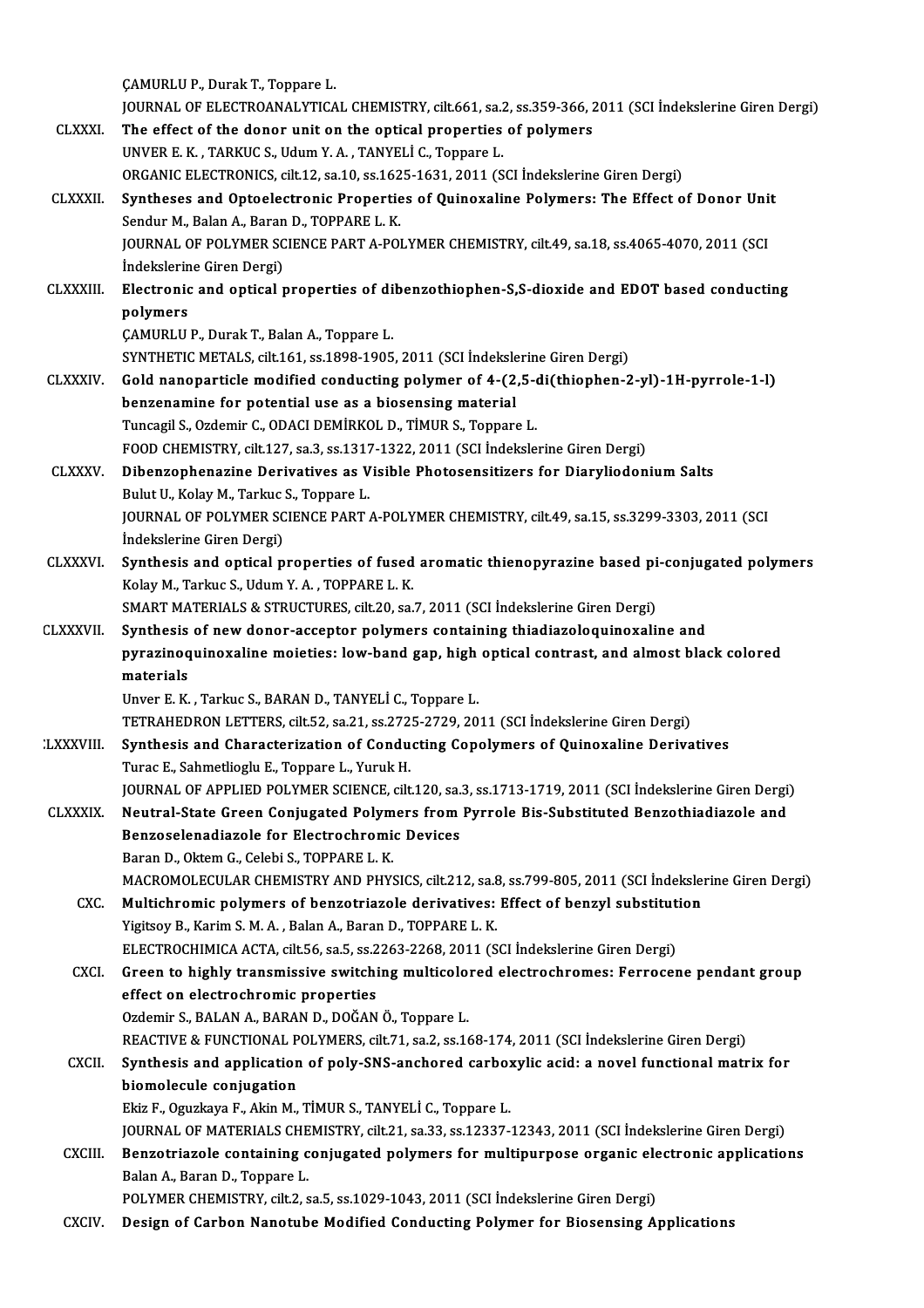Ozdemir C.,TuncagilS.,ODACIDEMİRKOLD.,TİMURS.,TOPPAREL.K. Ozdemir C., Tuncagil S., ODACI DEMİRKOL D., TİMUR S., TOPPARE L. K.<br>JOURNAL OF MACROMOLECULAR SCIENCE PART A-PURE AND APPLIED CHEMISTRY, cilt.48, sa.7, ss.503-508, 2011<br>(SCI İndekslerine Ciren Dergi) Ozdemir C., Tuncagil S., ODACI I<br>JOURNAL OF MACROMOLECUL<br>(SCI İndekslerine Giren Dergi)<br>Pener accenter tune rande JOURNAL OF MACROMOLECULAR SCIENCE PART A-PURE AND APPLIED CHEMISTR<br>(SCI Indekslerine Giren Dergi)<br>CXCV. Donor-acceptor type random copolymers for full visible light absorption<br>QUISTIC Balan A. Baran D. TOPPARE L. K. (SCI İndekslerine Giren Dergi)<br>Donor-acceptor type random copolym<br>Oktem G., Balan A., Baran D., TOPPARE L. K.<br>CHEMICAL COMMUNICATIONS silt 47, sa 13 Oktem G., Balan A., Baran D., TOPPARE L. K.<br>CHEMICAL COMMUNICATIONS, cilt.47, sa.13, ss.3933-3935, 2011 (SCI İndekslerine Giren Dergi) Oktem G., Balan A., Baran D., TOPPARE L. K.<br>CHEMICAL COMMUNICATIONS, cilt.47, sa.13, ss.3933-3935, 2011 (SCI İndekslerine Giren Dergi)<br>CXCVI. Electrochromic and optical studies of solution processable benzotriazole and flu CHEMICAL CONDENSIONAL CONDENSIONAL COMPOSITION CONDENSION CONDENSION CONDENSION CONDENSION CONDENSION CONDENSION CONDENSION CONDENSION CONDENSION CONDENSION CONDENSION CONDENSION CONDENSION CONDENSION CONDENSION CONDENSION Electrochromic and optical studies of solution p<br>copolymers<br>KAYA E., BALAN A., BARAN D., ÇIRPAN A., TOPPARE L.<br>OPCANIC ELECTRONICS silt 12 se 1 se 202 209 2011 copolymers<br>KAYA E., BALAN A., BARAN D., ÇIRPAN A., TOPPARE L.<br>ORGANIC ELECTRONICS, cilt.12, sa.1, ss.202-209, 2011 (SCI İndekslerine Giren Dergi)<br>Immebilization of Invertase in DAD Tune Belymers: Combination of Bengeth KAYA E., BALAN A., BARAN D., ÇIRPAN A., TOPPARE L.<br>ORGANIC ELECTRONICS, cilt.12, sa.1, ss.202-209, 2011 (SCI İndekslerine Giren Dergi)<br>CXCVII. Immobilization of Invertase in DAD Type Polymers: Combination of Benzothiadiazo ORGANIC ELECTRONICS, cilt.12, sa.1, ss.202-209, 2011 (SCI Indeksleri<br>Immobilization of Invertase in DAD Type Polymers: Combinat<br>and 3,4-Ethylenedioxythiophene and Thiophene Donor Units<br>Avdar S. BÖVÜKRAYRAM A.E., Sondur M. Aydar S., BÖYÜKBAYRAM A. E., Sendur M., TOPPARE L. K. and 3,4-Ethylenedioxythiophene and Thiophene Donor Units<br>Aydar S., BÖYÜKBAYRAM A. E. , Sendur M., TOPPARE L. K.<br>JOURNAL OF MACROMOLECULAR SCIENCE PART A-PURE AND APPLIED CHEMISTRY, cilt.48, sa.11, ss.855-861,<br>2011 (SCLInde Aydar S., BÖYÜKBAYRAM A. E. , Send<br>JOURNAL OF MACROMOLECULAR SC<br>2011 (SCI İndekslerine Giren Dergi)<br>Sanay anasasasabla ambinalar ba JOURNAL OF MACROMOLECULAR SCIENCE PART A-PURE AND APPLIED CHEMISTRY, cilt.48, sa.11, ss.855-861,<br>2011 (SCI İndekslerine Giren Dergi)<br>CXCVIII. Spray processable ambipolar benzotriazole bearing electrochromic polymers with m 2011 (SCI İndekslerine<br>Spray processable<br>transmissive states<br><sup>Himalan</sup> G. Balan A. Ba Spray processable ambipolar benzotria<br>transmissive states<br>Hizalan G., Balan A., Baran D., TOPPARE L. K.<br>JOUPNAL OF MATERIALS CHEMISTRY, silt 21 transmissive states<br>Hizalan G., Balan A., Baran D., TOPPARE L. K.<br>JOURNAL OF MATERIALS CHEMISTRY, cilt.21, sa.6, ss.1804-1809, 2011 (SCI İndekslerine Giren Dergi) Hizalan G., Balan A., Baran D., TOPPARE L. K.<br>JOURNAL OF MATERIALS CHEMISTRY, cilt.21, sa.6, ss.1804-1809, 2011 (SCI Indekslerine Giren Dergi)<br>CXCIX. Spectroelectrochemical and Photovoltaic Characterization of a Solution-P JOURNAL OF MATERIALS CHEMISTRY, cilt.21, sa.6, s.<br>Spectroelectrochemical and Photovoltaic Char<br>Dopable Pyrrole-Bearing Conjugated Polymer<br>Paran D. Balan A. Estaban B. Nougabauer H. Sarisit Spectroelectrochemical and Photovoltaic Characterization of a S<br>Dopable Pyrrole-Bearing Conjugated Polymer<br>Baran D., Balan A., Esteban B., Neugebauer H., Sariciftci N. S. , Toppare L.<br>MACROMOLECULAR CHEMISTRY AND RHYSICS s Dopable Pyrrole-Bearing Conjugated Polymer<br>Baran D., Balan A., Esteban B., Neugebauer H., Sariciftci N. S. , Toppare L.<br>MACROMOLECULAR CHEMISTRY AND PHYSICS, cilt.211, sa.24, ss.2602-2610, 2010 (SCI İndekslerine Giren Derg Baran D., Balan A., Esteban B., Neugebauer H., Sariciftci N. S. , Toppare L.<br>MACROMOLECULAR CHEMISTRY AND PHYSICS, cilt.211, sa.24, ss.2602-2610, 2010 (SCI İndekslerine Giren Dergi)<br>CC. Donor-acceptor-donor type conjugated MACROMOLECULAR<br>Donor-acceptor-d<br>the acceptor unit CC. Donor-acceptor-donor type conjugated polymers for electrochromic applications: benzimidazole as<br>the acceptor unit<br>Akpinar H., Balan A., Baran D., Unver E.K. , Toppare L. POLYMER, cilt.51, sa.26, ss.6123-6131, 2010 (SCI İndekslerine Giren Dergi) CCI. Electrochemical Polymerization of (2-Dodecyl-4,7-di(thiophen-2-yl)-2H-benzo[d][1,2,3] triazole): A POLYMER, cilt.51, sa.26, ss.6123-6131, 2010 (SCI İncorporation of C2-Dodecyl<br>Electrochemical Polymerization of C2-Dodecyl<br>Novel Matrix for Biomolecule Immobilization Electrochemical Polymerization of (2-Dode<br>Novel Matrix for Biomolecule Immobilizati<br>Ekiz F., Yuksel M., Balan A., TİMUR S., Toppare L.<br>MACROMOLECULAR RIOSCIENCE silt 10 ss 12 s Ekiz F., Yuksel M., Balan A., TİMUR S., Toppare L.<br>MACROMOLECULAR BIOSCIENCE, cilt.10, sa.12, ss.1557-1565, 2010 (SCI İndekslerine Giren Dergi) Ekiz F., Yuksel M., Balan A., TİMUR S., Toppare L.<br>MACROMOLECULAR BIOSCIENCE, cilt.10, sa.12, ss.1557-1565, 2010 (SCI İndekslerine Giren Dergi)<br>CCII. Electrochemical Synthesis of Poly(methylsilyne) and Investigation of the MACROMOLECU<br>Electrochemic<br>the Synthesis<br>EPOČU U PALA L Electrochemical Synthesis of Poly(methylsilyne<br>the Synthesis<br>EROĞLU PALA D., Nur Y., BAYRAM G., TOPPARE L. K.<br>JOUPNAL OF APPLIED POLYMER SCIENCE sil: 119 s the Synthesis<br>EROĞLU PALA D., Nur Y., BAYRAM G., TOPPARE L. K.<br>JOURNAL OF APPLIED POLYMER SCIENCE, cilt.118, sa.5, ss.3049-3057, 2010 (SCI İndekslerine Giren Dergi)<br>Benryl substituted benretriarele senteining seniyasted ne EROĞLU PALA D., Nur Y., BAYRAM G., TOPPARE L. K.<br>JOURNAL OF APPLIED POLYMER SCIENCE, cilt.118, sa.5, ss.3049-3057, 2010 (SCI İndekslerine Giren De<br>CCIII. Benzyl substituted benzotriazole containing conjugated polymers: Eff JOURNAL OF APPLIED POLYMER SCIENCE, cilt.1<br>Benzyl substituted benzotriazole containing<br>substituent on electrochromic properties<br>Visiteou B. Karim S.M.A., Palan A. Baran D. Te Benzyl substituted benzotriazole containing conjugated polymers: Effect of position of the substituent on electrochromic properties<br>Yigitsoy B., Karim S. M. A. , Balan A., Baran D., Toppare L. substituent on electrochromic properties<br>Yigitsoy B., Karim S. M. A. , Balan A., Baran D., Toppare L.<br>SYNTHETIC METALS, cilt.160, ss.2534-2539, 2010 (SCI İndekslerine Giren Dergi)<br>Combination of donor sharastars in a donor Yigitsoy B., Karim S. M. A. , Balan A., Baran D., Toppare L.<br>SYNTHETIC METALS, cilt.160, ss.2534-2539, 2010 (SCI İndekslerine Giren Dergi)<br>CCIV. Combination of donor characters in a donor-acceptor-donor (DAD) type polymer SYNTHETIC METALS, cilt.160, ss.2534-2539<br>Combination of donor characters in a<br>benzothiadiazole as the acceptor unit Combination of donor characters in a donor-action<br>benzothiadiazole as the acceptor unit<br>Sendur M., Balan A., Baran D., Karabay B., Toppare L.<br>OPCANIC ELECTPONICS sit 11 se 12 se 1977-1995 benzothiadiazole as the acceptor unit<br>Sendur M., Balan A., Baran D., Karabay B., Toppare L.<br>ORGANIC ELECTRONICS, cilt.11, sa.12, ss.1877-1885, 2010 (SCI İndekslerine Giren Dergi)<br>Electrochamical and Ontical Studies of Euro Sendur M., Balan A., Baran D., Karabay B., Toppare L.<br>ORGANIC ELECTRONICS, cilt.11, sa.12, ss.1877-1885, 2010 (SCI İndekslerine Giren Dergi)<br>CCV. Electrochemical and Optical Studies of Furan and Thieno[3,2-b]thiophene End **ORGANIC ELI<br>Electrochem<br>Derivatives<br>AVPASOCLU** Electrochemical and Optical Studies of Furan and Thie<br>Derivatives<br>AKBASOGLU N., BALAN A., BARAN D., ÇIRPAN A., TOPPARE L.<br>JOUPMAL OF POLYMER SCIENCE PART A POLYMER CHEMIST Derivatives<br>AKBASOGLU N., BALAN A., BARAN D., ÇIRPAN A., TOPPARE L.<br>JOURNAL OF POLYMER SCIENCE PART A-POLYMER CHEMISTRY, cilt.48, sa.23, ss.5603-5610, 2010 (SCI<br>İndekslerine Ciren Dergi) AKBASOGLU N., BALAN A.,<br>JOURNAL OF POLYMER SC<br>İndekslerine Giren Dergi)<br>Cyclo dovtnin functional JOURNAL OF POLYMER SCIENCE PART A-POLYMER CHEMISTRY, cilt.48, sa.23, ss.5603-5610, 2010 (SCI<br>Indekslerine Giren Dergi)<br>CCVI. Cyclodextrin functionalized poly(methyl methacrylate) (PMMA) electrospun nanofibers for organic<br>w Indekslerine Giren Dergi)<br>Cyclodextrin functionali<br>vapors waste treatment<br><sup>Hyon T.</sup> Havelund B. Nun V. vapors waste treatment<br>Uyar T., Havelund R., Nur Y., Balan A., HACALOĞLU J., Toppare L., Besenbacher F., Kingshott P.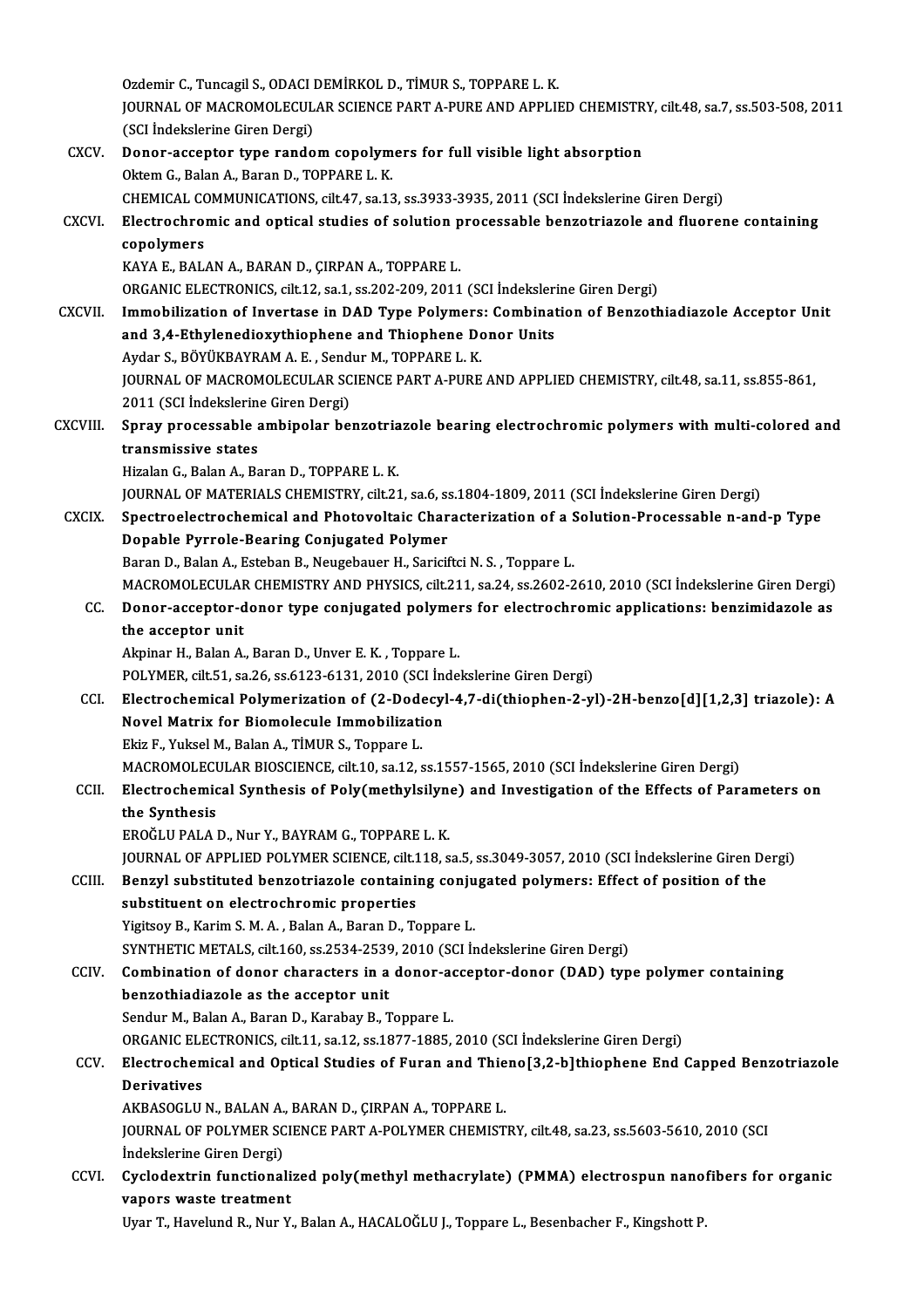Journal of Membrane Science, cilt.365, ss.409-417, 2010 (SCI İndekslerine Giren Dergi)<br>Multi selared elestreshremis polymer ujith enhaneed entisel sentrest

- Journal of Membrane Science, cilt.365, ss.409-417, 2010 (SCI indekslerine Giren<br>CCVII. Multi-colored electrochromic polymer with enhanced optical contrast<br>Terlue S. Unyor E. K., Udum Y. A., Tennere J. Journal of Membrane Science, cilt.365, ss.409–<br>Multi-colored electrochromic polymer w:<br>Tarkuc S., Unver E. K. , Udum Y. A. , Toppare L.<br>FUROPEAN POLYMER JOURNAL silt 46, se 11. Multi-colored electrochromic polymer with enhanced optical contrast<br>Tarkuc S., Unver E. K. , Udum Y. A. , Toppare L.<br>EUROPEAN POLYMER JOURNAL, cilt.46, sa.11, ss.2199-2205, 2010 (SCI İndekslerine Giren Dergi)<br>A green neutr Tarkuc S., Unver E. K., Udum Y. A., Toppare L.<br>EUROPEAN POLYMER JOURNAL, cilt46, sa.11, ss.2199-2205, 2010 (SCI Indekslerine<br>CCVIII. A green neutral state donor-acceptor copolymer for organic solar cells<br>GÜNES S., Baran D.
- EUROPEAN POLYMER JOURNAL, cilt.46, sa.11, ss.2199-2205, 2010 (SCI İndekslerine<br>A green neutral state donor-acceptor copolymer for organic solar cells<br>GÜNEŞ S., Baran D., Gunbas G., Durmus A., Fuchsbauer A., Sariciftci N. S POLYMER CHEMISTRY, cilt.1, sa.8, ss.1245-1251, 2010 (SCI İndekslerine Giren Dergi)
- CCIX. Electrochromic device and bulk heterojunction solar cel applications of poly 4,7-bis(2,3- POLYMER CHEMISTRY, cilt.1, sa.8, ss.1245-1251, 2010 (SCI İndekslerine Giren Dergi)<br>Electrochromic device and bulk heterojunction solar cell applications of poly 4,7-bi<br>dihydrothieno[3,4-b][1,4] dioxin-5-yl)-2-dodecyl-2H-be Electrochromic device and bulk heteroj<br>dihydrothieno[3,4-b][1,4] dioxin-5-yl)-<br>Balan A., Baran D., Sariciftci N. S. , Toppare L.<br>SOLAR ENERCY MATERIALS AND SOLAR CEL dihydrothieno[3,4-b][1,4] dioxin-5-yl)-2-dodecyl-2H-benzo[1,2,3]triazole (PBEBT)<br>Balan A., Baran D., Sariciftci N. S. , Toppare L.<br>SOLAR ENERGY MATERIALS AND SOLAR CELLS, cilt.94, sa.10, ss.1797-1802, 2010 (SCI İndekslerin
- Balan A., Baran D., Sariciftci N. S. , Toppare L.<br>SOLAR ENERGY MATERIALS AND SOLAR CELLS, cilt.94, sa.10, ss.1797-1802, 2010 (SCI Indekslerine Giren Der<br>CCX. A ferrocene functionalized multichromic p and n dopable donor-ac SOLAR EN<br>A ferroce<br>polymer<br>Ozdemir S
- Ozdemir S., BALAN A., BARAN D., DOĞAN Ö., Toppare L. polymer<br>Ozdemir S., BALAN A., BARAN D., DOĞAN Ö., Toppare L.<br>JOURNAL OF ELECTROANALYTICAL CHEMISTRY, cilt.648, sa.2, ss.184-189, 2010 (SCI İndekslerine Giren Dergi)<br>The effect of shanges in ni seniusated terthionul systems Ozdemir S., BALAN A., BARAN D., DOĞAN Ö., Toppare L.<br>JOURNAL OF ELECTROANALYTICAL CHEMISTRY, cilt.648, sa.2, ss.184-189, 2010 (SCI İndekslerine Giren Dergi)<br>CCXI. The effect of changes in pi-conjugated terthienyl systems u
- JOURNAL OF ELECTROANALYTICAL CHEMISTRY, cilt.648, sa.2, ss.184-189, 2010 (SCI İndekslerine<br>The effect of changes in pi-conjugated terthienyl systems using thienyl and ethylenedic<br>functionalized thieno[3,4-b]pyrazine precur The effect of changes in pi-conjugated terthienyl sy<br>functionalized thieno[3,4-b]pyrazine precursors: M<br>Tarkuc S., Unver E. K. , Udum Y. A. , TANYELİ C., Toppare L.<br>ELECTROCUIMICA ACTA silt EE se 24, 82.7254, 7259, 2010 functionalized thieno[3,4-b]pyrazine precursors: Multicolored low band gap po<br>Tarkuc S., Unver E. K. , Udum Y. A. , TANYELİ C., Toppare L.<br>ELECTROCHIMICA ACTA, cilt.55, sa.24, ss.7254-7258, 2010 (SCI İndekslerine Giren Der Tarkuc S., Unver E. K. , Udum Y. A. , TANYELİ C., Toppare L.<br>ELECTROCHIMICA ACTA, cilt.55, sa.24, ss.7254-7258, 2010 (SCI İndekslerine Giren Dergi)<br>CCXII. Design of a biosensor based on 1-(4-nitrophenyl)-2,5-di(2-thienyl)-
- ELECTROCHIMICA ACTA, cilt.55, sa<br>Design of a biosensor based of<br>Tuncagil S., Varis S., TOPPARE L. K.<br>JOUPNAL OF MOLECULAB CATALY Tuncagil S., Varis S., TOPPARE L. K.<br>JOURNAL OF MOLECULAR CATALYSIS B-ENZYMATIC, cilt.64, ss.195-199, 2010 (SCI İndekslerine Giren Dergi)
- Tuncagil S., Varis S., TOPPARE L. K.<br>JOURNAL OF MOLECULAR CATALYSIS B-ENZYMATIC, cilt.64, ss.195-199, 2010 (SCI İndekslerine Gi<br>CCXIII. Synthesis and electropolymerization of 1,2-bis(thiophen-3-ylmethoxy)benzene and its<br>cl JOURNAL OF MOLECULAR CATALYSIS B-ENZYMATIC, cilt.64, ss.195-199, 20<br>Synthesis and electropolymerization of 1,2-bis(thiophen-3-ylmeth<br>electrochromic properties and electrochromic device application<br>AKM, AkM, S., Kurtav C. C Synthesis and electropolymerization of 1,2<br>electrochromic properties and electrochro<br>AK M., Ak M. S. , Kurtay G., GÜLLÜ M., Toppare L.<br>SOLID STATE SCIENCES cilt 12, 22,7, 25,1199,120 electrochromic properties and electrochromic device application<br>AK M., Ak M. S. , Kurtay G., GÜLLÜ M., Toppare L.<br>SOLID STATE SCIENCES, cilt.12, sa.7, ss.1199-1204, 2010 (SCI İndekslerine Giren Dergi)<br>Improving electrochro AK M., Ak M. S., Kurtay G., GÜLLÜ M., Toppare L.<br>SOLID STATE SCIENCES, cilt.12, sa.7, ss.1199-1204, 2010 (SCI İndek<br>CCXIV. Improving electrochromic properties via copolymerization<br>Toghin A. T. Balan A. Hdum Y. A. TOPPAPE L
- SOLID STATE SCIENCES, cilt.12, sa.7, ss.1199-120<br>Improving electrochromic properties via conta<br>Taskin A.T., Balan A., Udum Y.A., TOPPARE L.K.<br>SMART MATERIALS & STRUCTURES, silt.19, sa.6. Improving electrochromic properties via copolymerization<br>Taskin A. T. , Balan A., Udum Y. A. , TOPPARE L. K.<br>SMART MATERIALS & STRUCTURES, cilt.19, sa.6, 2010 (SCI İndekslerine Giren Dergi)<br>Processable Multipurnese Conjuga
- Taskin A. T. , Balan A., Udum Y. A. , TOPPARE L. K.<br>SMART MATERIALS & STRUCTURES, cilt.19, sa.6, 2010 (SCI İndekslerine Giren Dergi)<br>CCXV. Processable Multipurpose Conjugated Polymer for Electrochromic and Photovoltaic App SMART MATERIALS & STRUCTURES, cilt.19, sa.6, 2010 (SCI İndekslerine Giren Dergi)<br>Processable Multipurpose Conjugated Polymer for Electrochromic and Photov<br>Baran D., Balan A., Celebi S., Esteban B. M. , Neugebauer H., Saric Processable Multipurpose Conjugated Polymer for Electrochromic and Photovolt:<br>Baran D., Balan A., Celebi S., Esteban B. M. , Neugebauer H., Sariciftci N. S. , TOPPARE L. K.<br>CHEMISTRY OF MATERIALS, cilt.22, sa.9, ss.2978-29 Baran D., Balan A., Celebi S., Esteban B. M., Neugebauer H., Sariciftci N. S., TOPPARE L. K.<br>CHEMISTRY OF MATERIALS, cilt.22, sa.9, ss.2978-2987, 2010 (SCI Indekslerine Giren Dergi)<br>CCXVI. Molecular architecture: Another p
- CHEMISTRY OF MATERIALS, cilt.22, s.<br>Molecular architecture: Another<br>Tarkuc S., Udum Y. A. , TOPPARE L. K.<br>JOUPNAL OF ELECTPOANALYTICAL ( Molecular architecture: Another plausible pathway toward a low band gap polymer<br>Tarkuc S., Udum Y. A. , TOPPARE L. K.<br>JOURNAL OF ELECTROANALYTICAL CHEMISTRY, cilt.643, ss.89-93, 2010 (SCI İndekslerine Giren Dergi)<br>Effect o
	-
- Tarkuc S., Udum Y. A. , TOPPARE L. K.<br>JOURNAL OF ELECTROANALYTICAL CHEMISTRY, cilt.643, ss.89-93, 2010 (SCI İndekslerine Giren De<br>CCXVII. Effect of Conjugated Core Building Block Dibenzo[a,c]phenazine Unit on pi-Conjugated JOURNAL OF ELECTROANALYTICAL CHEMISTRY, cilt.643,<br>Effect of Conjugated Core Building Block Dibenzo<br>Electrochromic Polymers: Red-Shifted Absorption<br>Unver E.K., Tarlue S. Hdum V.A., TANYELLE, Tennare L Effect of Conjugated Core Building Block Dibenzo[a<br>Electrochromic Polymers: Red-Shifted Absorption<br>Unver E.K., Tarkuc S., Udum Y.A., TANYELİ C., Toppare L.<br>JOUPMAL OF POLYMER SCIENCE RART A POLYMER CHEMI Electrochromic Polymers: Red-Shifted Absorption<br>Unver E. K., Tarkuc S., Udum Y. A., TANYELİ C., Toppare L.<br>JOURNAL OF POLYMER SCIENCE PART A-POLYMER CHEMISTRY, cilt.48, sa.8, ss.1714-1720, 2010 (SCI İndekslerine<br>Giren Derg
- Unver E. K. , 1<br>JOURNAL OF<br>Giren Dergi)<br>Amnoromat JOURNAL OF POLYMER SCIENCE PART A-POLYMER CHEMISTRY, cilt.48, sa.8, ss.1714-1720, 2010 (SC<br>Giren Dergi)<br>CCXVIII. Amperometric alcohol biosensors based on conducting polymers: Polypyrrole, poly(3,4-<br>athylanodia within hand)
- Giren Dergi)<br>Amperometric alcohol biosensors based on conducting polyme<br>ethylenedioxythiophene) and poly(3,4-ethylenedioxypyrrole)<br>Turkarskn Q PövüvpAVPAMA E \_TOPPAPE L *v* Amperometric alcohol biosensors based on complement alcohol biosensors based on contract the person of  $3,4$ -ethyle Turkarslan O., BÖYÜKBAYRAM A. E. , TOPPARE L. K. ethylenedioxythiophene) and poly(3,4-ethylenedioxypyrrole)<br>Turkarslan O., BÖYÜKBAYRAM A. E. , TOPPARE L. K.<br>SYNTHETIC METALS, cilt.160, ss.808-813, 2010 (SCI İndekslerine Giren Dergi)<br>Enhanging electrochromic and kinotic p
- Turkarslan O., BÖYÜKBAYRAM A. E. , TOPPARE L. K.<br>SYNTHETIC METALS, cilt.160, ss.808-813, 2010 (SCI Indekslerine Giren Dergi)<br>CCXIX. Enhancing electrochromic and kinetic properties of poly(2,3-bis(4-tert-butylphenyl)-5,8-di SYNTHETIC METALS, cilt.160, ss.808-813, 2010 (SCI İ<br>Enhancing electrochromic and kinetic propertic<br>pyrrol-2-yl) quinoxaline) by copolymerization<br>Celebi S. Baran D. Belan A. TOPPARE L. K CelebiS.,BaranD.,BalanA.,TOPPAREL.K. pyrrol-2-yl) quinoxaline) by copolymerization<br>Celebi S., Baran D., Balan A., TOPPARE L. K.<br>ELECTROCHIMICA ACTA, cilt.55, sa.7, ss.2373-2376, 2010 (SCI İndekslerine Giren Dergi)<br>A low band gan sandustive sanolyman of biş 3
- CCXX. A low-band gap conductive copolymer of bis-3-hexylthiophene substituted 4-tert-butylphenyl ELECTROCHIMICA ACTA, cilt.55, sa.7, ss.2373-2376<br>A low-band gap conductive copolymer of bis-<br>quinoxaline and 3,4-ethylenedioxythiophene Ozyurt F., Durmus A., GÜNBAŞ E. G., TOPPARE L. K.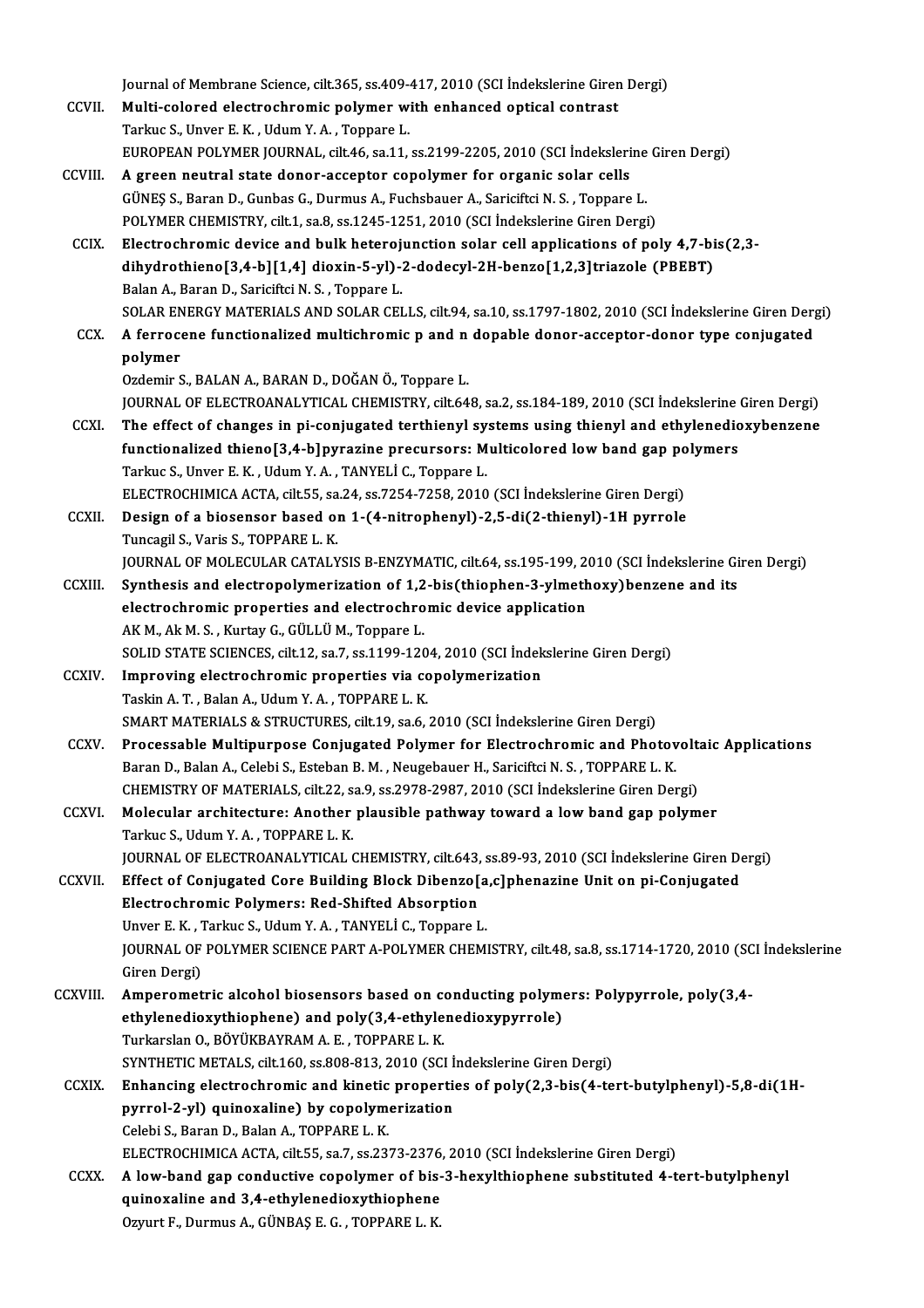|                  | JOURNAL OF SOLID STATE ELECTROCHEMISTRY, cilt.14, sa.2, ss.279-283, 2010 (SCI Indekslerine Giren Dergi)                                                            |
|------------------|--------------------------------------------------------------------------------------------------------------------------------------------------------------------|
| <b>CCXXI</b>     | Highly Conjugated Thiophene Derivatives as New Visible Light Sensitive Photoinitiators for Cationic<br>Polymerization                                              |
|                  | Aydogan B., Gunbas G. E., Durmus A., Toppare L., Yağcı Y.                                                                                                          |
|                  | MACROMOLECULES, cilt.43, sa.1, ss.101-106, 2010 (SCI Indekslerine Giren Dergi)                                                                                     |
| <b>CCXXII.</b>   | Immobilization of Invertase in a Novel Proton Conducting Poly(vinylphosphonic acid) - poly(1-                                                                      |
|                  | vinylimidazole) Network                                                                                                                                            |
|                  | Isikli S., Tuncagil S., Bozkurt A., TOPPARE L. K.                                                                                                                  |
|                  | JOURNAL OF MACROMOLECULAR SCIENCE PART A-PURE AND APPLIED CHEMISTRY, cilt.47, sa.7, ss.639-646, 2010                                                               |
|                  | (SCI İndekslerine Giren Dergi)                                                                                                                                     |
| <b>CCXXIII</b>   | Processable donor-acceptor type electrochromes switching between multicolored and highly                                                                           |
|                  | transmissive states towards single component RGB-based display devices<br>Balan A., Baran D., TOPPARE L. K.                                                        |
|                  | JOURNAL OF MATERIALS CHEMISTRY, cilt.20, sa.44, ss.9861-9866, 2010 (SCI Indekslerine Giren Dergi)                                                                  |
| <b>CCXXIV</b>    | Synthesis, Characterization and Optoelectrochemical Properties of Poly(2,5-di(thiophen-2-yl)-1-(4-                                                                 |
|                  | (thiophen-3-yl)phenyl)-1H-pyrrole-co-EDOT)                                                                                                                         |
|                  | Turac E., Sahmetlioglu E., Toppare L., Yuruk H.                                                                                                                    |
|                  | DESIGNED MONOMERS AND POLYMERS, cilt.13, sa.3, ss.261-275, 2010 (SCI Indekslerine Giren Dergi)                                                                     |
| <b>CCXXV</b>     | L-Dopa Synthesis on Conducting Polymers                                                                                                                            |
|                  | Erdogan H., Tuncagil S., TOPPARE L. K.                                                                                                                             |
|                  | JOURNAL OF MACROMOLECULAR SCIENCE PART A-PURE AND APPLIED CHEMISTRY, cilt.47, sa.3, ss.209-214, 2010                                                               |
|                  | (SCI İndekslerine Giren Dergi)                                                                                                                                     |
| <b>CCXXVI.</b>   | A Quinoxaline Derivative as a Long Wavelength Photosensitizer for Diaryliodonium Salts                                                                             |
|                  | Bulut U., Gunbas G. E., Toppare L.                                                                                                                                 |
|                  | JOURNAL OF POLYMER SCIENCE PART A-POLYMER CHEMISTRY, cilt.48, sa.1, ss.209-213, 2010 (SCI İndekslerine                                                             |
|                  | Giren Dergi)                                                                                                                                                       |
| <b>CCXXVII</b>   | A novel quinoxaline bearing electroactive monomer: Pyrrole as the donor moiety                                                                                     |
|                  | Taskin A. T., Balan A., Epik B., Yildiz E., Udum Y. A., TOPPARE L. K.<br>ELECTROCHIMICA ACTA, cilt.54, sa.23, ss.5449-5453, 2009 (SCI Indekslerine Giren Dergi)    |
| <b>CCXXVIII</b>  | Electrochemical polymerization of 1-(4-nitrophenyl)-2,5-di(2-thienyl)-1 H-pyrrole as a novel                                                                       |
|                  | immobilization platform for microbial sensing                                                                                                                      |
|                  | Tuncagil S., ODACI DEMİRKOL D., Varis S., TİMUR S., Toppare L.                                                                                                     |
|                  | BIOELECTROCHEMISTRY, cilt.76, ss.169-174, 2009 (SCI İndekslerine Giren Dergi)                                                                                      |
| <b>CCXXIX.</b>   | Tuning of the neutral state color of the pi-conjugated donor-acceptor-donor type polymer from blue                                                                 |
|                  | to green via changing the donor strength on the polymer                                                                                                            |
|                  | Tarkuc S., Udum Y. A., TOPPARE L. K.                                                                                                                               |
|                  | POLYMER, cilt.50, sa.15, ss.3458-3464, 2009 (SCI Indekslerine Giren Dergi)                                                                                         |
| <b>CCXXX</b>     | Donor acceptor type neutral state green polymer bearing pyrrole as the donor unit                                                                                  |
|                  | Celebi S., Balan A., Epik B., Baran D., TOPPARE L. K.                                                                                                              |
|                  | ORGANIC ELECTRONICS, cilt.10, sa.4, ss.631-636, 2009 (SCI İndekslerine Giren Dergi)                                                                                |
| <b>CCXXXI</b>    | Batteries and a Pinch of Salt: A Simple Toolkit for the Production of Poly(methylsilyne)<br>Eroglu D., Nur Y., Soenmez U., Bayram G., Pitcher M. W., TOPPARE L. K. |
|                  | JOURNAL OF APPLIED POLYMER SCIENCE, cilt.112, sa.6, ss.3519-3521, 2009 (SCI İndekslerine Giren Dergi)                                                              |
| <b>CCXXXII.</b>  | Electrochemical polymerization of hexachloroethane to form poly(hydridocarbyne): a pre-ceramic                                                                     |
|                  | polymer for diamond production                                                                                                                                     |
|                  | Nur Y., Cengiz H. M., Pitcher M. W., TOPPARE L. K.                                                                                                                 |
|                  | JOURNAL OF MATERIALS SCIENCE, cilt.44, sa.11, ss.2774-2779, 2009 (SCI İndekslerine Giren Dergi)                                                                    |
| <b>CCXXXIII.</b> | L-Dopa synthesis using tyrosinase immobilized on magnetic beads                                                                                                    |
|                  | Tuncagil S., Kayahan S. K. , BAYRAMOĞLU G., ARICA M. Y. , TOPPARE L. K.                                                                                            |
|                  | JOURNAL OF MOLECULAR CATALYSIS B-ENZYMATIC, cilt.58, ss.187-193, 2009 (SCI İndekslerine Giren Dergi)                                                               |
| <b>CCXXXIV</b>   | Poly(pyrrole) versus poly(3,4-ethylenedioxythiophene): amperometric cholesterol biosensor                                                                          |
|                  |                                                                                                                                                                    |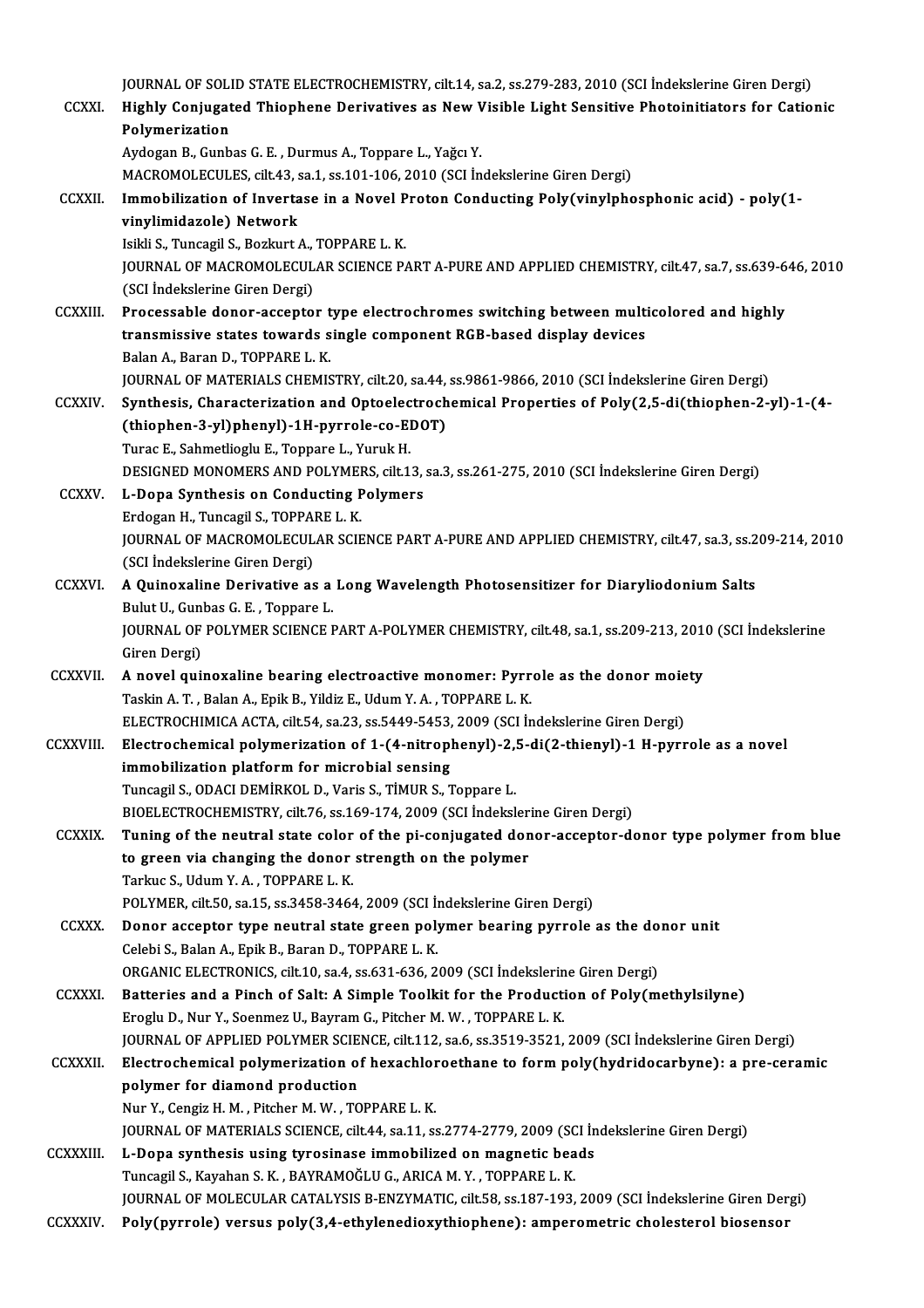|                  | matrices                                                                                                          |
|------------------|-------------------------------------------------------------------------------------------------------------------|
|                  | Tuerkarslan O., Kayahan S. K., TOPPARE L. K.                                                                      |
|                  | JOURNAL OF SOLID STATE ELECTROCHEMISTRY, cilt.13, sa.5, ss.657-663, 2009 (SCI İndekslerine Giren Dergi)           |
| <b>CCXXXV</b>    | Synthesis of star-shaped pyrrole and thiophene functionalized monomers and optoelectrochemical                    |
|                  | properties of corresponding copolymers                                                                            |
|                  | Ak M., TOPPARE L. K.                                                                                              |
|                  | MATERIALS CHEMISTRY AND PHYSICS, cilt.114, ss.789-794, 2009 (SCI İndekslerine Giren Dergi)                        |
| <b>CCXXXVI</b>   | Electrochromic Properties of a Copolymer of 1-4-Di[2,5-di(2-thieny1)-1H-1-pyrroly1]benzene with<br><b>EDOT</b>    |
|                  | KİRALP S., ÇAMURLU P., GUNBAS G., TANYELİ C., AKHMEDOV I., Toppare L.                                             |
|                  | JOURNAL OF APPLIED POLYMER SCIENCE, cilt.112, sa.2, ss.1082-1087, 2009 (SCI İndekslerine Giren Dergi)             |
| <b>CCXXXVII</b>  | Immobilizing cholesterol oxidase in chitosan-alginic acid network                                                 |
|                  | Yapar E., Kayahan S. K., Bozkurt A., TOPPARE L. K.                                                                |
|                  | CARBOHYDRATE POLYMERS, cilt.76, sa.3, ss.430-436, 2009 (SCI Indekslerine Giren Dergi)                             |
| <b>CXXXVIII.</b> | Design of a microbial sensor using conducting polymer of 4-(2,5-di(thiophen-2-yl)-1H-pyrrole-1-l)                 |
|                  | benzenamine                                                                                                       |
|                  | Tuncagil S., ODACI DEMIRKOL D., Yidiz E., TIMUR S., Toppare L.                                                    |
|                  | SENSORS AND ACTUATORS B-CHEMICAL, cilt.137, sa.1, ss.42-47, 2009 (SCI Indekslerine Giren Dergi)                   |
| <b>CCXXXIX</b>   | A new amperometric cholesterol biosensor based on poly(3,4-ethylenedioxypyrrole)                                  |
|                  | Turkarslan O., Kayahan S. K., TOPPARE L. K.                                                                       |
|                  | SENSORS AND ACTUATORS B-CHEMICAL, cilt.136, sa.2, ss.484-488, 2009 (SCI İndekslerine Giren Dergi)                 |
| CCXL.            | A bis-selenophene substituted alkoxy benzene derivative as a highly stable novel electrochromic                   |
|                  | polymer                                                                                                           |
|                  | Udum Y.A., Tarkuc S., TOPPARE L.K.                                                                                |
|                  | SYNTHETIC METALS, cilt.159, ss.361-365, 2009 (SCI İndekslerine Giren Dergi)                                       |
| <b>CCXLI</b>     | A new p- and n-dopable selenophene derivative and its electrochromic properties                                   |
|                  | Cetin G. A., Balan A., Durmus A., Gunbas G., TOPPARE L. K.                                                        |
|                  | ORGANIC ELECTRONICS, cilt.10, sa.1, ss.34-41, 2009 (SCI Indekslerine Giren Dergi)                                 |
| <b>CCXLII</b>    | Electrospinning of cyclodextrin functionalized poly(methyl methacrylate) (PMMA) nanofibers                        |
|                  | Uyar T., Balan A., Toppare L., Besenbacher F.                                                                     |
|                  | POLYMER, cilt 50, sa 2, ss 475-480, 2009 (SCI Indekslerine Giren Dergi)                                           |
| <b>CCXLIII</b>   | Poly(hydridocarbyne) as Highly Processable Insulating Polymer Precursor to Micro/Nanostructures                   |
|                  | and Graphite Conductors                                                                                           |
|                  | Katzenmeyer A. M., Bayam Y., Logeeswaran V. J., Pitcher M. W., Nur Y., Seyyidoglu S., TOPPARE L. K., Talin A. A., |
|                  | Han H., Davis C. E., et al.<br>JOURNAL OF NANOMATERIALS, cilt.2009, 2009 (SCI İndekslerine Giren Dergi)           |
| <b>CCXLIV.</b>   | One polymer for all: benzotriazole containing donor-acceptor type polymer as a multi-purpose                      |
|                  | material                                                                                                          |
|                  | Balan A., Baran D., Gunbas G., Durmus A., Ozyurt F., TOPPARE L. K.                                                |
|                  | CHEMICAL COMMUNICATIONS, sa.44, ss.6768-6770, 2009 (SCI Indekslerine Giren Dergi)                                 |
| <b>CCXLV</b>     | Synthesis and Characterization of Conducting Copolymers of Bisphenol A-Diglycidyl Ether with                      |
|                  | Thiophene Side-Groups and Pyrrole                                                                                 |
|                  | Sahmetlioglu E., Varol R., TOPPARE L. K., Yuruk H.                                                                |
|                  | JOURNAL OF MACROMOLECULAR SCIENCE PART A-PURE AND APPLIED CHEMISTRY, cilt.46, sa.6, ss.584-590, 2009              |
|                  | (SCI İndekslerine Giren Dergi)                                                                                    |
| <b>CCXLVI</b>    | The Synthesis of Complex Polymer Electrolytes Based on Alginic Acid and Poly(1-vinylimidazole)                    |
|                  | and Application in Tyrosinase Immobilization                                                                      |
|                  | Kartal M., Kayahan S. K., Bozkurt A., Toppare L.                                                                  |
|                  | POLYMER JOURNAL, cilt.41, sa.1, ss.46-50, 2009 (SCI Indekslerine Giren Dergi)                                     |
| <b>CCXLVII.</b>  | Immobilization of Invertase in Copolymer of 2,5-Di(thiophen-2-yl)-1-p-Tolyl-1H-Pyrrole with                       |
|                  | Pyrrole                                                                                                           |
|                  |                                                                                                                   |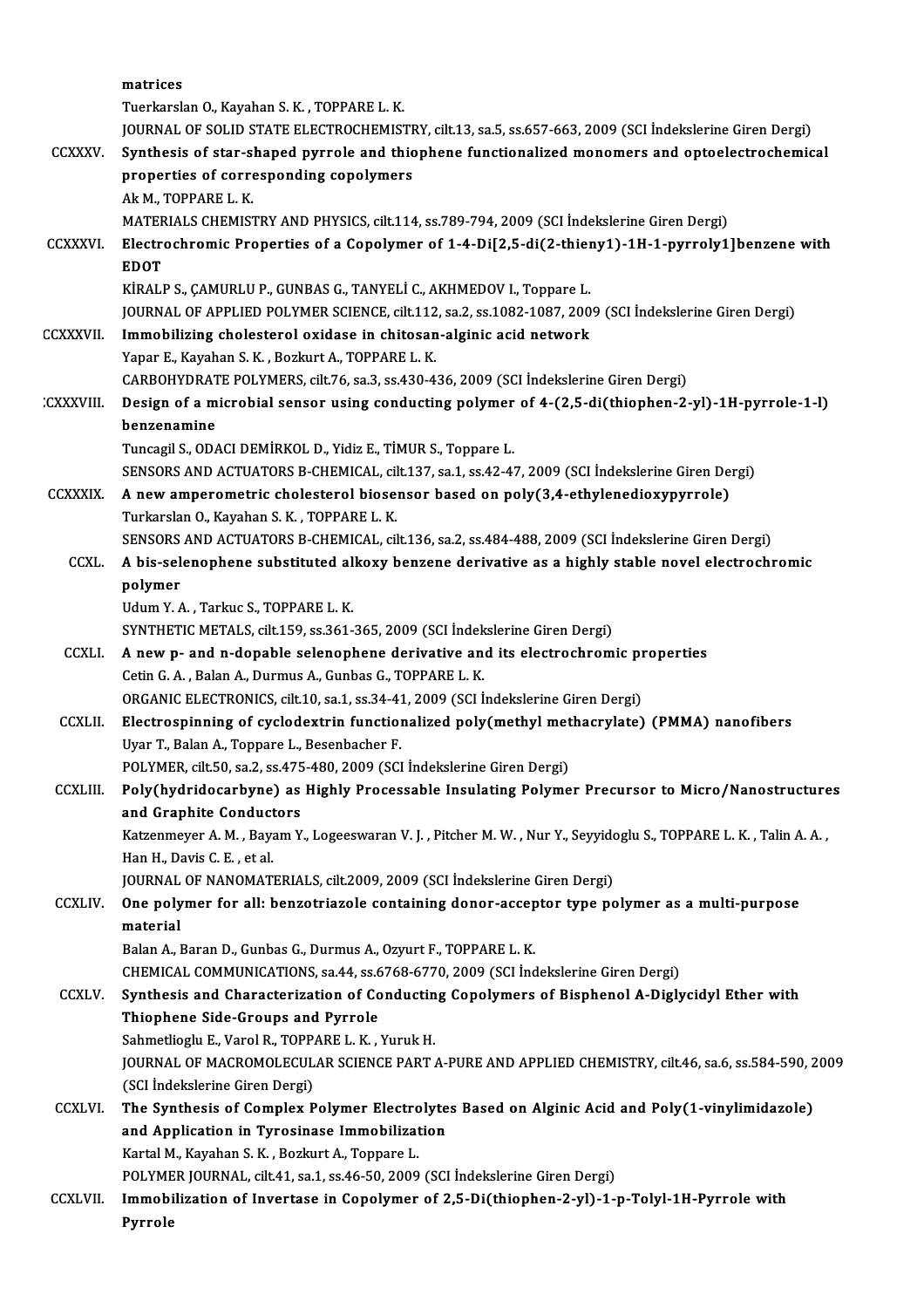CelebiS., IbibikcanE.,KayahanS.K. ,YigitsoyB.,TOPPAREL.K. Celebi S., Ibibikcan E., Kayahan S. K. , Yigitsoy B., TOPPARE L. K.<br>JOURNAL OF MACROMOLECULAR SCIENCE PART A-PURE AND APPLIED CHEMISTRY, cilt.46, sa.8, ss.739-744, 2009<br>(SCL Indekslerine Giren Dergi) Celebi S., Ibibikcan E., Kayahan<br>JOURNAL OF MACROMOLECUL<br>(SCI İndekslerine Giren Dergi)<br>Pener Accenter Belumer v JOURNAL OF MACROMOLECULAR SCIENCE PART A-PURE AND APPLIED CHEMISTRY, cilt.46, sa.8, ss.739-744, 2009<br>(SCI İndekslerine Giren Dergi)<br>CCXLVIII. Donor-Acceptor Polymer with Benzotriazole Moiety: Enhancing the Eleetrochromic P (SCI İndeksleri)<br>Donor-Accept<br>"Donor Unit"<br><sup>Polon A</sup> Gunba **Donor-Acceptor Polymer with Benzot<br>"Donor Unit"<br>Balan A., Gunbas G., Durmus A., Toppare L.<br>CHEMISTRY OF MATERIALS, silt 20, se 24, s** "Donor Unit"<br>Balan A., Gunbas G., Durmus A., Toppare L.<br>CHEMISTRY OF MATERIALS, cilt.20, sa.24, ss.7510-7513, 2008 (SCI İndekslerine Giren Dergi)<br>Entranment of invertase in an internenatrated nelymer network of alginis asi Balan A., Gunbas G., Durmus A., Toppare L.<br>CHEMISTRY OF MATERIALS, cilt.20, sa.24, ss.7510-7513, 2008 (SCI İndekslerine Giren Dergi)<br>CCXLIX. Entrapment of invertase in an interpenetrated polymer network of alginic acid and CHEMISTRY OF M<br>Entrapment of i<br>vinylimidazole)<br>Kartal M. Kayabar Entrapment of invertase in an interpenetr<br>vinylimidazole)<br>Kartal M., Kayahan S. K. , Bozkurt A., Toppare L.<br>TALANTA silt 77, so 2, ss 659, 662, 2009 (SCL in vinylimidazole)<br>Kartal M., Kayahan S. K. , Bozkurt A., Toppare L.<br>TALANTA, cilt.77, sa.2, ss.659-662, 2008 (SCI İndekslerine Giren Dergi)<br>Synthosis and sharastarization of water soluble olizosolisylaldı Kartal M., Kayahan S. K., Bozkurt A., Toppare L.<br>TALANTA, cilt.77, sa.2, ss.659-662, 2008 (SCI İndekslerine Giren Dergi)<br>CCL. Synthesis and characterization of water-soluble oligosalicylaldehyde-sulfanilic acid and its Cu( TALANTA, cilt.77, sa.2, ss.65<sup>o</sup><br>Synthesis and characteri:<br>Co(II), Pb(II) complexes<br>Tunes E. Surme V. Sehmetli TuracE.,SurmeY.,SahmetliogluE.,VarolR.,NARİNI.,Toppare L. Co(II), Pb(II) complexes<br>Turac E., Surme Y., Sahmetlioglu E., Varol R., NARİN I., Toppare L.<br>JOURNAL OF APPLIED POLYMER SCIENCE, cilt.110, sa.1, ss.564-568, 2008 (SCI İndekslerine Giren Dergi)<br>Synthesis, sharasteriration a Turac E., Surme Y., Sahmetlioglu E., Varol R., NARİN I., Toppare L.<br>JOURNAL OF APPLIED POLYMER SCIENCE, cilt.110, sa.1, ss.564-568, 2008 (SCI İndekslerine Giren Dergi)<br>CCLI. Synthesis, characterization and optoelectrochemi JOURNAL OF APPLIED POLYMER SCIENCE, cilt.110, sa.1, ss.564-56<br>Synthesis, characterization and optoelectrochemical prop<br>yl)-1H-pyrrol-1-yl)hexane) and its copolymer with EDOT<br>Al: M. Sehmetliegh: E. Tennane I Synthesis, characterization an<br>yl)-1H-pyrrol-1-yl)hexane) an<br>Ak M., Sahmetlioglu E., Toppare L.<br>JOUPNAL OF ELECTPOANALYTIC yl)-1H-pyrrol-1-yl)hexane) and its copolymer with EDOT<br>Ak M., Sahmetlioglu E., Toppare L.<br>JOURNAL OF ELECTROANALYTICAL CHEMISTRY, cilt.621, sa.1, ss.55-61, 2008 (SCI İndekslerine Giren Dergi) Ak M., Sahmetlioglu E., Toppare L.<br>JOURNAL OF ELECTROANALYTICAL CHEMISTRY, cilt.621, sa.1, ss.55-61, 2008 (SCI İndekslerine Giren Dergi)<br>dovivative and photophysical properties of a novel bis-3-hexylthiophelle substituted JOURNAL OF<br>Photovolta<br>derivative<br>CÜNES S. P. Photovoltaic and photophysical properties of a novel bis-3-hexylthiophelle<br>derivative<br>GÜNEŞ S., Baran D., Guenbas G., Oezyurt F., Fuchsbauer A., Sariciftci N. S. , Toppare L.<br>SOLAR ENERCY MATERIALS AND SOLAR CELLS, sitt 92 derivative<br>GÜNEŞ S., Baran D., Guenbas G., Oezyurt F., Fuchsbauer A., Sariciftci N. S. , Toppare L.<br>SOLAR ENERGY MATERIALS AND SOLAR CELLS, cilt.92, sa.9, ss.1162-1169, 2008 (SCI İndekslerine Giren Dergi) GÜNEŞ S., Baran D., Guenbas G., Oezyurt F., Fuchsbauer A., Sariciftci N. S., Toppare<br>SOLAR ENERGY MATERIALS AND SOLAR CELLS, cilt.92, sa.9, ss.1162-1169, 2008 (SCLIII. Both p- and n-type dopable polymer toward electrochro SOLAR ENERGY MATERIALS AND SOLAR CELLS,<br>**Both p- and n-type dopable polymer toward**<br>Udum Y.A., Durmus A., Gunbas G.E., Toppare L.<br>OPCANIC ELECTPONICS, si<sup>11, Q.</sup>S2 4, S5 501, 506, 2 Both p- and n-type dopable polymer toward electrochromic applications<br>Udum Y. A. , Durmus A., Gunbas G. E. , Toppare L.<br>ORGANIC ELECTRONICS, cilt.9, sa.4, ss.501-506, 2008 (SCI İndekslerine Giren Dergi)<br>Sunthesis of a dinu Udum Y. A. , Durmus A., Gunbas G. E. , Toppare L.<br>ORGANIC ELECTRONICS, cilt.9, sa.4, ss.501-506, 2008 (SCI İndekslerine Giren Dergi)<br>CCLIV. Synthesis of a dipyrromethane functionalized monomer and optoelectrochromic proper ORGANIC ELECTRONICS, cilt9, sa 4, ss 501-506, 2008 (SCI Indekslerine Giren Dergi) AkM.,GanchevaV.,TerlemezyanL.,TanyeliG.,Toppare L. polymer<br>Ak M., Gancheva V., Terlemezyan L., Tanyeli G., Toppare L.<br>EUROPEAN POLYMER JOURNAL, cilt.44, sa.8, ss.2567-2573, 2008 (SCI İndekslerine Giren Dergi)<br>A unique PERSSSSRbla stach polymer with a transmissive ovidized CCLV. A unique processable green polymer with a transmissive oxidized state for realization of potential EUROPEAN POLYMER JOURNAL, cilt.44, sa.8, ss.2567-<br>A unique processable green polymer with a tra<br>RGB-based electrochromic device applications<br>Cunhas C.E., Dunmus A., Tonnane I. RGB-based electrochromic device applications<br>Gunbas G. E., Durmus A., Toppare L. RGB-based electrochromic device applications<br>Gunbas G. E. , Durmus A., Toppare L.<br>ADVANCED FUNCTIONAL MATERIALS, cilt.18, sa.14, ss.2026-2030, 2008 (SCI İndekslerine Giren Dergi)<br>Flastrochromis proportias of poly (L (phopy Gunbas G. E. , Durmus A., Toppare L.<br>ADVANCED FUNCTIONAL MATERIALS, cilt.18, sa.14, ss.2026-2030, 2008 (SCI İndekslerine Giren Dergi)<br>CCLVI. Electrochromic properties of poly (l-(phenyl)-2,5-di(2-thienyl)-1H-pyrrole-co-3,4 ADVANCED FUNCTIONAL MATERIALS, cilt.18, sa.14, ss.2026-203<br>Electrochromic properties of poly (l-(phenyl)-2,5-di(2-th<br>thiophene) and its application in electrochromic devices<br>TARKUCS SAHMETLIQCLUE TANYELLS Althrodov LM TOP Electrochromic properties of poly (l-(phenyl)-2,5-di(2-thienyl)-1}<br>thiophene) and its application in electrochromic devices<br>TARKUC S., SAHMETLİOGLU E., TANYELİ C., Akhmedov I. M. , TOPPARE L. K.<br>OPTICAL MATERIALS sitt 30.5 thiophene) and its application in electrochromic devices<br>TARKUC S., SAHMETLİOGLU E., TANYELİ C., Akhmedov I. M. , TOPPARE L. K.<br>OPTICAL MATERIALS, cilt.30, sa.10, ss.1489-1494, 2008 (SCI İndekslerine Giren Dergi)<br>Processab TARKUC S., SAHMETLİOGLU E., TANYELİ C., Akhmedov I. M. , TOPPARE L. K.<br>OPTICAL MATERIALS, cilt.30, sa.10, ss.1489-1494, 2008 (SCI İndekslerine Giren Dergi)<br>CCLVII. Processable and multichromic polymer of bis-3-hexylthiophe OPTICAL MAT<br>Processable<br>quinoxaline<br>Oznut E. CÜN OzyurtF.,GÜNBAŞE.G. ,DurmusA.,Toppare L. quinoxaline<br>Ozyurt F., GÜNBAŞ E. G. , Durmus A., Toppare L.<br>ORGANIC ELECTRONICS, cilt.9, sa.3, ss.296-302, 2008 (SCI İndekslerine Giren Dergi)<br>Thermal analysis of a new thienhene derivative and its senalymer CCLVIII. Thermal analysis of a new thiophene derivative and its copolymer<br>Aslan E., TOPPARE L. K., HACALOĞLU J. ORGANIC ELECTRONICS, cilt.9, sa.3, ss.2<br>Thermal analysis of a new thiopher<br>Aslan E., TOPPARE L. K. , HACALOĞLU J.<br>Journal of Thermal Analysis and Colerin JournalofThermalAnalysis andCalorimetry, cilt.92, sa.3, ss.839-843,2008 (SCI İndekslerineGirenDergi) Aslan E., TOPPARE L. K. , HACALOĞLU J.<br>Journal of Thermal Analysis and Calorimetry, cilt.92, sa.3, ss.839-843, 2008 (SCI İndekslerine Giren Dergi)<br>CCLIX. A new donor-acceptor type polymeric material from a thiophene de Journal of Th<br>**A** new done<br>properties<br>Udum Y A A new donor-acceptor type polymeric<br>properties<br>Udum Y. A. , Yildiz E., Gunbas G., Toppare L.<br>JOUPMAL OF POLYMER SCIENCE BART A B4 properties<br>Udum Y. A. , Yildiz E., Gunbas G., Toppare L.<br>JOURNAL OF POLYMER SCIENCE PART A-POLYMER CHEMISTRY, cilt.46, sa.11, ss.3723-3731, 2008 (SCI<br>İndekslerine Giren Dergi) Udum Y.A., Yildiz E., Gunbas G., Toppare L. CCLX. Syntheses of electroactive layers based on functionalized anthracene for electrochromic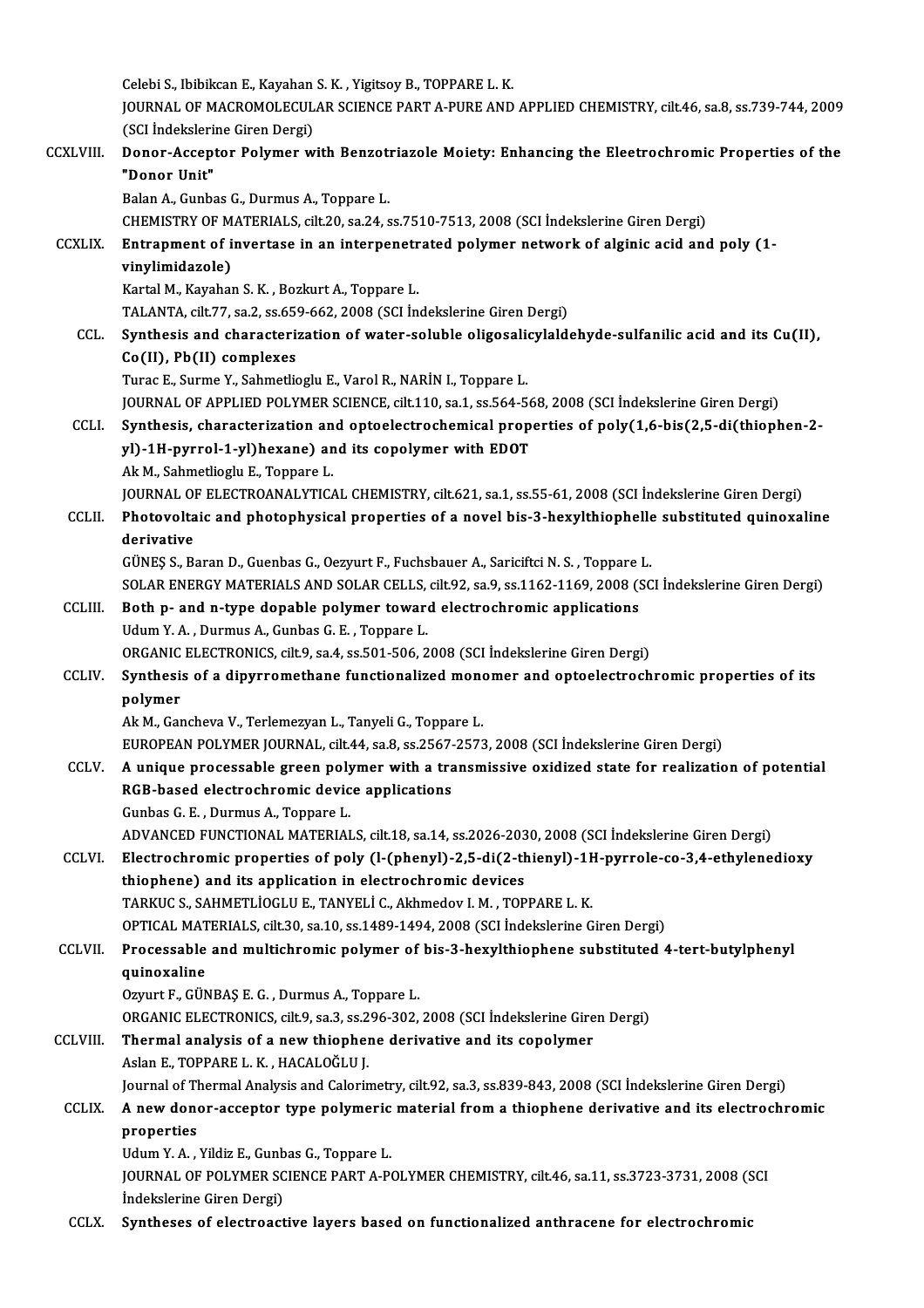|                  | applications                                                                                                       |
|------------------|--------------------------------------------------------------------------------------------------------------------|
|                  | YILDIRIM A., Tarkuc S., AK M., TOPPARE L. K.                                                                       |
|                  | ELECTROCHIMICA ACTA, cilt.53, sa.14, ss.4875-4882, 2008 (SCI Indekslerine Giren Dergi)                             |
| <b>CCLXI</b>     | Use of a thiophene-based conducting polymer in microbial biosensing                                                |
|                  | ODACI DEMIRKOL D., Kayahan S. K., TIMUR S., Toppare L.                                                             |
|                  | ELECTROCHIMICA ACTA, cilt.53, sa.12, ss.4104-4108, 2008 (SCI İndekslerine Giren Dergi)                             |
| <b>CCLXII</b>    | Optoelectrochemical properties of the copolymer of 2,5-di(4-methylthiophen-2-yl)-1-(4-                             |
|                  | nitrophenyl)-1H-pyrrole monomer with 3,4-ethylenedioxythiophene                                                    |
|                  | AK M., Tanyeli C., Akhmedo D. M., Toppare L.                                                                       |
|                  | THIN SOLID FILMS, cilt.516, sa.12, ss.4334-4341, 2008 (SCI İndekslerine Giren Dergi)                               |
| <b>CCLXIII</b>   | Fine tuning of color via copolymerization and its electrochromic device application                                |
|                  | ÇAMURLU P., Sahmetlioglu E., Sahin E., Akhmedov I. M., TANYELİ C., Toppare L.                                      |
|                  | THIN SOLID FILMS, cilt.516, sa.12, ss.4139-4144, 2008 (SCI İndekslerine Giren Dergi)                               |
| <b>CCLXIV</b>    | Enhancing electrochromic properties of polypyrrole by silsesquioxane nanocages                                     |
|                  | Ak M., Gacal Özcan B., Kışkan B., Yağcı Y., Toppare L.                                                             |
|                  | POLYMER, cilt.49, sa.9, ss.2202-2210, 2008 (SCI İndekslerine Giren Dergi)                                          |
| <b>CCLXV.</b>    | Synthesis, characterization and electrochromic properties of a near infrared active conducting                     |
|                  | polymer of 1,4-di(selenophen-2-yl)-benzene                                                                         |
|                  | Aydemir K., Tarkuc S., Durmus A., Gunbas G. E., Toppare L.                                                         |
|                  | POLYMER, cilt.49, sa.8, ss.2029-2032, 2008 (SCI Indekslerine Giren Dergi)                                          |
| <b>CCLXVI.</b>   | A fast switching, low band gap, p- and n-dopable, donor-acceptor type polymer                                      |
|                  | Gunbas G. E., ÇAMURLU P., Akhmedov I. M., TANYELİ C., ÖNAL A. M., Toppare L.                                       |
|                  | JOURNAL OF ELECTROANALYTICAL CHEMISTRY, cilt.615, sa.1, ss.75-83, 2008 (SCI Indekslerine Giren Dergi)              |
| <b>CCLXVII</b>   | Characterization of conducting copolymer of pyrrole via pyrolysis mass spectrometry                                |
|                  | Levent A., Hacaloğlu J., Toppare L.                                                                                |
|                  | Journal of Macromolecular Science, Part A: Pure and Applied Chemistry, cilt.45, ss.201-204, 2008 (SCI İndekslerine |
|                  | Giren Dergi)                                                                                                       |
| CCLXVIII.        | Immobilization of invertase on a conducting polymer of 1-(4-nitrophenyl)-2,5-di(2-thienyl)-1H-                     |
|                  | pyrrole                                                                                                            |
|                  | Tuncagil S., Kiralp S., Varls S., Toppare L.                                                                       |
|                  | REACTIVE & FUNCTIONAL POLYMERS, cilt.68, sa.3, ss.710-717, 2008 (SCI Indekslerine Giren Dergi)                     |
| <b>CCLXIX</b>    | An alternative supporting electrolyte for enzyme immobilization in conducting polymers                             |
|                  | Kiralp S., Balik B., KARATAŞ S., Toppare L., Gungorb A.                                                            |
|                  | INTERNATIONAL JOURNAL OF BIOLOGICAL MACROMOLECULES, cilt.42, sa.2, ss.191-194, 2008 (SCI Indekslerine              |
|                  | Giren Dergi)                                                                                                       |
| <b>CCLXX</b>     | Could green be greener? Novel donor-acceptor-type electrochromic polymers: Towards excellent                       |
|                  | neutral green materials with exceptional transmissive oxidized states for completion of RGB color                  |
|                  | space                                                                                                              |
|                  | Gunbas G. E., Durmus A., Toppare L.                                                                                |
|                  | ADVANCED MATERIALS, cilt.20, sa.4, ss.691-696, 2008 (SCI İndekslerine Giren Dergi)                                 |
| <b>CCLXXI</b>    | Covalent immobilization of chloroperoxidase onto magnetic beads: Catalytic properties and stability                |
|                  | Bayramoglu G., Kiralp S., Yilmaz M., Toppare L., Arica M. Y.                                                       |
|                  | BIOCHEMICAL ENGINEERING JOURNAL, cilt.38, sa.2, ss.180-188, 2008 (SCI Indekslerine Giren Dergi)                    |
| <b>CCLXXII</b>   | Multichromic conducting copolymer of 1-benzyl-2,5-di(thiophen-2-yl)-1H-pyrrole with EDOT                           |
|                  | ÇAMURLU P., Tarkuc S., ŞAHMETLİOĞLU E., AKHMEDOV I. M., TANYELİ C., Toppare L.                                     |
|                  | SOLAR ENERGY MATERIALS AND SOLAR CELLS, cilt.92, sa.2, ss.154-159, 2008 (SCI İndekslerine Giren Dergi)             |
| <b>CCLXXIII.</b> | Alcohol determination via covalent enzyme immobilization on magnetic beads                                         |
|                  | Kiralp S., Topcu A., Bayramoglu G., Arica M.Y., TOPPARE L.K.                                                       |
|                  | SENSORS AND ACTUATORS B-CHEMICAL, cilt.128, sa.2, ss.521-528, 2008 (SCI Indekslerine Giren Dergi)                  |
| <b>CCLXXIV.</b>  | A soluble conducting polymer of 4-(2,5-di(thiophen-2-yl)-1H-pyrrol-1-yl)benzenamine and its                        |
|                  | multichromic copolymer with EDOT                                                                                   |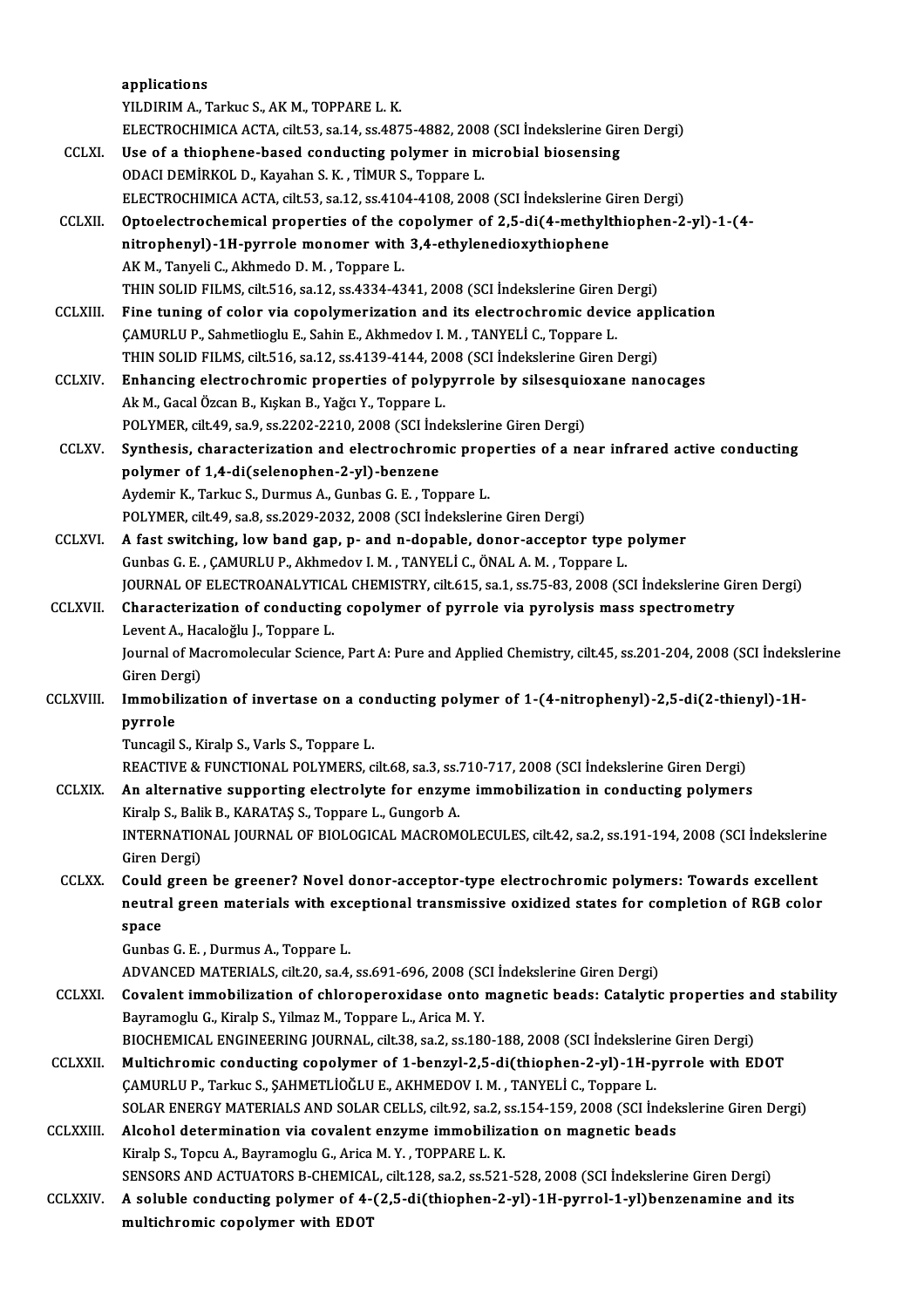YİLDİZ E., ÇAMURLU P., TANYELİ C., AKHMEDOV I., Toppare L. YİLDİZ E., ÇAMURLU P., TANYELİ C., AKHMEDOV I., Toppare L.<br>JOURNAL OF ELECTROANALYTICAL CHEMISTRY, cilt.612, sa.2, ss.247-256, 2008 (SCI İndekslerine Giren Dergi)<br>Fasila sunthasis of nalu(hudridosanbuna) : A nrasursar ta d YİLDİZ E., ÇAMURLU P., TANYELİ C., AKHMEDOV I., Toppare L.<br>JOURNAL OF ELECTROANALYTICAL CHEMISTRY, cilt.612, sa.2, ss.247-256, 2008 (SCI İndekslerine Giren Des<br>CCLXXV. Facile synthesis of poly(hydridocarbyne): A precursor JOURNAL OF ELECTROANALYTICAL CHEMISTRY, c<br>Facile synthesis of poly(hydridocarbyne): A<br>Nur Y., Pitcher M. W. , Seyyidoglu S., TOPPARE L. K.<br>JOURNAL OF MACROMOLECULAR SCIENCE BART 4 Facile synthesis of poly(hydridocarbyne): A precursor to diamond and diamond-like ceramics<br>Nur Y., Pitcher M. W. , Seyyidoglu S., TOPPARE L. K.<br>JOURNAL OF MACROMOLECULAR SCIENCE PART A-PURE AND APPLIED CHEMISTRY, cilt.45, Nur Y., Pitcher M. W. , Seyyidog<br>JOURNAL OF MACROMOLECUL<br>(SCI İndekslerine Giren Dergi)<br>Flastrashamisal Sunthasis s JOURNAL OF MACROMOLECULAR SCIENCE PART A-PURE AND APPLIED CHEMISTRY, cilt.45, sa.5, ss<br>(SCI Indekslerine Giren Dergi)<br>CCLXXVI. Electrochemical Synthesis of a Water-Soluble and Self-Doped Polythiophene Derivative<br>Turge E. V (SCI Indekslerine Giren Dergi)<br>Electrochemical Synthesis of a Water-Soluble<br>Turac E., Varol R., Ak M., Sahmetlioglu E., Toppare L.<br>DESICNED MONOMERS AND POLYMERS cilt 11, so 4 Turac E., Varol R., Ak M., Sahmetlioglu E., Toppare L.<br>DESIGNED MONOMERS AND POLYMERS, cilt.11, sa.4, ss.309-317, 2008 (SCI İndekslerine Giren Dergi) CCLXXVII. Electrochromic properties of 'Trimeric' thiophene-pyrrole-thiophene derivative grown from DESIGNED MONOMERS AND POLYMERS, cilt.11, sa.4, ss.309-317, 2008 (SCI İndekslerine Giren Dergi)<br>Electrochromic properties of 'Trimeric' thiophene-pyrrole-thiophene derivative grown fron<br>electrodeposited 6-(2,5-di(thiophen-2 Electrochromic properties of 'Trimeric<br>electrodeposited 6-(2,5-di(thiophen-2<br>Tarkuc S., Ak M., Onurhan E., TOPPARE L. K.<br>JOUPMAL OF MACROMOLECULAR SCIENCE electrodeposited 6-(2,5-di(thiophen-2-yl)-1H-pyrrol-1-yl)hexan-1-amine and its copolymer<br>Tarkuc S., Ak M., Onurhan E., TOPPARE L. K.<br>JOURNAL OF MACROMOLECULAR SCIENCE PART A-PURE AND APPLIED CHEMISTRY, cilt.45, sa.2, ss.16 Tarkuc S., Ak M., Onurhan E., TOPPARE L. K.<br>JOURNAL OF MACROMOLECULAR SCIENCE PART A-PURE AND APPLIED CHEMISTRY, cilt.45, sa.2, ss.164-171, 2008<br>(SCI İndekslerine Giren Dergi) JOURNAL OF MACROMOLECULAR SCIENCE PART A-PURE AND APPLIED CHEMISTRY, cilt<br>(SCI Indekslerine Giren Dergi)<br>CLXXVIII. Immobilization of Tyrosinase in Poly(2-thiophen-3-yl-alkyl ester) Derivatives (SCI İndekslerine Giren Dergi)<br>Immobilization of Tyrosinase in Po<br>ÇAMURLU P., Kayahan S. K. , Toppare L.<br>JOUPNAL OF MACROMOLECULAR SCIEN JOURNAL OF MACROMOLECULAR SCIENCE PART A-PURE AND APPLIED CHEMISTRY, cilt.45, sa.12, ss.1011-1016,<br>2008 (SCI İndekslerine Giren Dergi) CAMURLU P., Kayahan S. K., Toppare L. JOURNAL OF MACROMOLECULAR SCIENCE PART A-PURE AND APPLIED CHEMISTRY, cilt.45, sa.12, ss.1011<br>2008 (SCI indekslerine Giren Dergi)<br>CCLXXIX. New, highly stable electrochromic polymers from 3,4-ethylenedioxythiophene-bis-subst 2008 (SCI İndekslerine Giren Dergi)<br>New, highly stable electrochromic polymers from<br>quinoxalines toward green polymeric materials<br>Durmus A. Sunbes G. E. Tennere L New, highly stable electrochrom<br>quinoxalines toward green poly<br>Durmus A., Gunbas G. E. , Toppare L.<br>CHEMISTRY OF MATERIALS, cilt 19, c quinoxalines toward green polymeric materials<br>Durmus A., Gunbas G. E. , Toppare L.<br>CHEMISTRY OF MATERIALS, cilt.19, sa.25, ss.6247-6251, 2007 (SCI İndekslerine Giren Dergi) Durmus A., Gunbas G. E. , Toppare L.<br>CHEMISTRY OF MATERIALS, cilt.19, sa.25, ss.6247-6251, 2007 (SCI Indekslerine Giren Dergi)<br>CCLXXX. Optoelectrochemical properties of poly(5,12-dihydrothieno[3 ',4 ':2,3][1,4] dioxocino[6 CHEMISTRY OF MATERIALS, cilt.19, sa.25, ss.6247-6251, 2007 (SCI İndekslerine Giren De<br>Optoelectrochemical properties of poly(5,12-dihydrothieno[3 ',4 ':2,3][1,4] di<br>b]quinoxaline-co-2,2 ' bithiophene) and its electrochromi Optoelectrochemical properties o<br>b]quinoxaline-co-2,2 ' bithiophen<br>Ak M., Ak M. S. , GÜLLÜ M., Toppare L.<br>SMAPT MATEPIALS & STPUCTUPES b]quinoxaline-co-2,2 ' bithiophene) and its electrochromic device application<br>Ak M., Ak M. S. , GÜLLÜ M., Toppare L.<br>SMART MATERIALS & STRUCTURES, cilt.16, sa.6, ss.2621-2626, 2007 (SCI İndekslerine Giren Dergi)<br>Enhanging Ak M., Ak M. S., GÜLLÜ M., Toppare L.<br>SMART MATERIALS & STRUCTURES, cilt.16, sa.6, ss.2621-2626, 2007 (SCI Indekslerine Giren Dergi)<br>CCLXXXI. Enhancing electrochromic properties of conducting polymers via copolymerization: SMART MATERIALS & STRUCTURES, cilt.16, sa.6, ss.2621-2626, 2007 (SCI İndekslerine Giren Derg<br>Enhancing electrochromic properties of conducting polymers via copolymerization: C<br>(4-fluorophenyl)-2,5-di(thiophen-2-yi)-1H-pyrr Enhancing electrochromic properties of conducting **[4-fluorophenyl]-2,5-di(thiophen-2-yi)-1H-pyrrole w**<br>Turkarslan O., Ak M., Tanyeli C., Akhmedov I. M. , Toppare L.<br>JOUPNAL OF POLYMER SCIENCE BART A POLYMER CUEMIS JOURNAL OF POLYMER SCIENCE PART A-POLYMER CHEMISTRY, cilt.45, sa.19, ss.4496-4503, 2007 (SCI Indekslerine Giren Dergi) Turkarslan O., Ak M., Tany<br>JOURNAL OF POLYMER SC<br>İndekslerine Giren Dergi)<br>Solid atate electrochroj JOURNAL OF POLYMER SCIENCE PART A-POLYMER CHEMISTRY, cilt.45, sa.19, ss.4496-4503, 2007 (SCI<br>Indekslerine Giren Dergi)<br>CCLXXXII. Solid state electrochromic device applications of N-(2-(thiophen-3-yl)methylcarbonyloxyethyl) İndekslerine<br>Solid state<br>maleimide<br>Ak M. Durta Solid state electrochromic<br>maleimide<br>Ak M., DurtnuS A., Toppare L.<br>SOLID STATE SCIENCES, silt O. maleimide<br>Ak M., DurtnuS A., Toppare L.<br>SOLID STATE SCIENCES, cilt.9, sa.9, ss.843-849, 2007 (SCI İndekslerine Giren Dergi)<br>ORGN 114 Electrically prodused polyearbynesy Rolymania prosursers te di Ak M., DurtnuS A., Toppare L.<br>SOLID STATE SCIENCES, cilt.9, sa.9, ss.843-849, 2007 (SCI İndekslerine Giren Dergi)<br>CLXXXIII. ORGN 114-Electrically produced polycarbynes: Polymeric precursors to diamond and diamond-like: SOLID ST<br>ORGN 1<br>carbon<br><sup>Ditcher N</sup> Pitcher M.W., Nur Y., Seyyidoglu S., Taskin A., Cengiz H., Toppare L. carbon<br>Pitcher M. W. , Nur Y., Seyyidoglu S., Taskin A., Cengiz H., Toppare L.<br>ABSTRACTS OF PAPERS OF THE AMERICAN CHEMICAL SOCIETY, cilt.234, 2007 (SCI İndekslerine Giren Dergi)<br>INOP 396 Pattorias and a ninsh of saltı A s Pitcher M. W., Nur Y., Seyyidoglu S., Taskin A., Cengiz H., Toppare L.<br>ABSTRACTS OF PAPERS OF THE AMERICAN CHEMICAL SOCIETY, cilt.234, 2007 (SCI İndekslerine Giren Dergi)<br>CLXXXIV. INOR 396-Batteries and a pinch of salt: A ABSTRACTS OF PAPERS OF THE AMERICAN<br>INOR 396-Batteries and a pinch of saliprecursor to silicon carbide ceramics<br>Pitcher M.W. Seepmer II, Execu, D. Nur V INOR 396-Batteries and a pinch of salt: A simple toolkit for the production of poly(methylsilyne), a<br>precursor to silicon carbide ceramics<br>Pitcher M.W., Soenmez U., Eroglu D., Nur Y., Bayram G., Toppare L. precursor to silicon carbide ceramics<br>Pitcher M. W. , Soenmez U., Eroglu D., Nur Y., Bayram G., Toppare L.<br>ABSTRACTS OF PAPERS OF THE AMERICAN CHEMICAL SOCIETY, cilt.234, 2007 (SCI İndekslerine Giren Dergi)<br>Flastroshromis Pitcher M. W., Soenmez U., Eroglu D., Nur Y., Bayram G., Toppare L.<br>ABSTRACTS OF PAPERS OF THE AMERICAN CHEMICAL SOCIETY, cilt.234, 2007 (SCI İndekslerine Girer<br>CCLXXXV. Electrochromic properties of a soluble conducting po ABSTRACTS OF PAPERS OF THE AM<br>Electrochromic properties of a<br>di(thiophen-2-yl)-1H-pyrrole)<br>ABSLAN A Tuorkarska O Tanueli Electrochromic properties of a soluble conducting polyme<br>di(thiophen-2-yl)-1H-pyrrole)<br>ARSLAN A., Tuerkarslan O., Tanyeli C., Akhmedov I.M. , Toppare L.<br>MATERIALS CUEMISTRY AND RUYSICS sit 104 SS 410 416 2007 di(thiophen-2-yl)-1H-pyrrole)<br>ARSLAN A., Tuerkarslan O., Tanyeli C., Akhmedov I. M. , Toppare L.<br>MATERIALS CHEMISTRY AND PHYSICS, cilt.104, ss.410-416, 2007 (SCI İndekslerine Giren Dergi)<br>Synthesis and electronolymorizatio ARSLAN A., Tuerkarslan O., Tanyeli C., Akhmedov I. M., Toppare L.<br>MATERIALS CHEMISTRY AND PHYSICS, cilt.104, ss.410-416, 2007 (SCI İndekslerine Giren Dergi)<br>CLXXXVI. Synthesis and electropolymerization of 5,12-dihydrothien MATERIALS CHEMISTRY AND PHYSICS, cilt.104, ss.41<br>Synthesis and electropolymerization of 5,12-diquinoxaline and its electrochromic properties Synthesis and electropolymerizati<br>quinoxaline and its electrochromi<br>Ak M. S. , Ak M., Guellue M., Toppare L.<br>FUROPEAN POLYMER JOURNAL si<sup>lt</sup> 43 quinoxaline and its electrochromic properties<br>Ak M. S. , Ak M., Guellue M., Toppare L.<br>EUROPEAN POLYMER JOURNAL, cilt.43, sa.8, ss.3452-3460, 2007 (SCI İndekslerine Giren Dergi)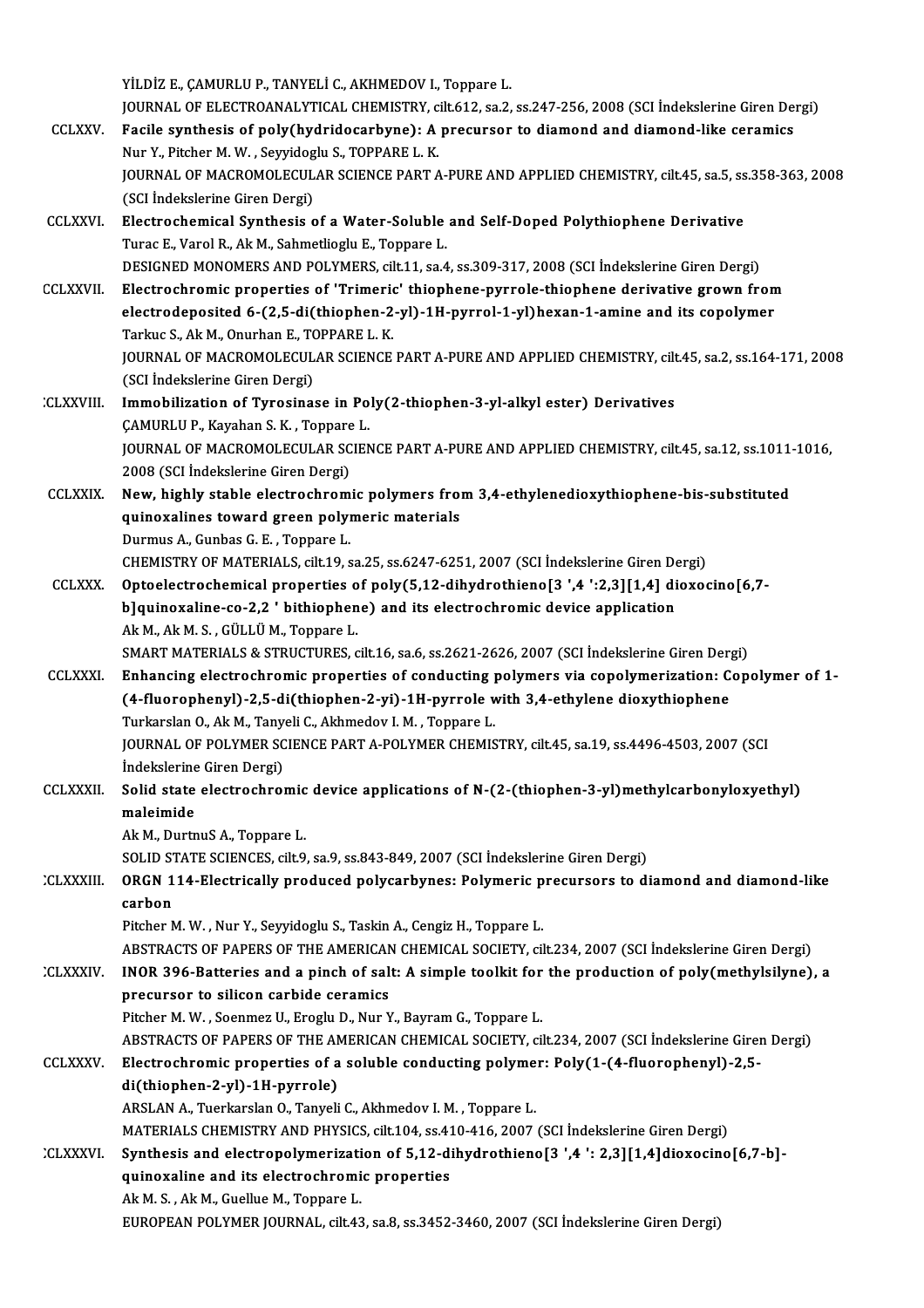| <b>CLXXXVII.</b> | Immobilization of tyrosinase and alcohol oxidase in conducting copolymers of thiophene<br>functionalized poly(vinyl alcohol) with pyrrole                               |
|------------------|-------------------------------------------------------------------------------------------------------------------------------------------------------------------------|
|                  | Yildiz H. B., Sahmetlioglu E., Boyukbayram A. E., Toppare L., Yagci Y.                                                                                                  |
|                  | INTERNATIONAL JOURNAL OF BIOLOGICAL MACROMOLECULES, cilt.41, sa.3, ss.332-337, 2007 (SCI Indekslerine                                                                   |
|                  | Giren Dergi)                                                                                                                                                            |
| <b>LXXXVIII.</b> | Electrochromic properties of a novel low band gap conductive copolymer                                                                                                  |
|                  | Yigitsoy B., Varis S., Tanyeli C., Akhmedov I. M., Toppare L.                                                                                                           |
|                  | ELECTROCHIMICA ACTA, cilt52, sa.23, ss.6561-6568, 2007 (SCI İndekslerine Giren Dergi)                                                                                   |
| <b>CLXXXIX</b>   | Characterization and potential applications of immobilized glucose oxidase and polyphenol oxidase                                                                       |
|                  | Ekinci O., Boyukbayram A. E., Kiralp S., Toppare L., Yagci Y.                                                                                                           |
|                  | JOURNAL OF MACROMOLECULAR SCIENCE PART A-PURE AND APPLIED CHEMISTRY, cilt.44, ss.801-808, 2007 (SCI                                                                     |
|                  | İndekslerine Giren Dergi)                                                                                                                                               |
| CCXC.            | Synthesis and characterization of poly(N-(2-(thiophen-3-yl)methylcarbonyloxyethyl)maleimide) and                                                                        |
|                  | its spectroelectrochemical properties                                                                                                                                   |
|                  | Ak M., Durmus A., Toppare L.                                                                                                                                            |
|                  | JOURNAL OF APPLIED ELECTROCHEMISTRY, cilt.37, sa.6, ss.729-735, 2007 (SCI İndekslerine Giren Dergi)                                                                     |
| <b>CCXCI</b>     | Various applications of immobilized glucose oxidase and polyphenol oxidase in a conducting                                                                              |
|                  | polymer matrix<br>Cil M., Boyukbayram A. E., Kiralp S., Toppare L., Yagci Y.                                                                                            |
|                  | INTERNATIONAL JOURNAL OF BIOLOGICAL MACROMOLECULES, cilt.41, sa.1, ss.49-55, 2007 (SCI Indekslerine                                                                     |
|                  | Giren Dergi)                                                                                                                                                            |
| <b>CCXCII</b>    | Phenol biosensor based on electrochemically controlled integration of tyrosinase in a redox                                                                             |
|                  | polymer                                                                                                                                                                 |
|                  | Yildiz H. B., Castillo J., Guschin D. A., Toppare L., Schuhmann W.                                                                                                      |
|                  | MICROCHIMICA ACTA, cilt.159, ss.27-34, 2007 (SCI İndekslerine Giren Dergi)                                                                                              |
| <b>CCXCIII.</b>  | Gas sensing property of a conducting copolymer                                                                                                                          |
|                  | Ak M., Yigitsoy B., Yagci Y., Toppare L.                                                                                                                                |
|                  | E-POLYMERS, 2007 (SCI İndekslerine Giren Dergi)                                                                                                                         |
| <b>CCXCIV</b>    | Characteristics of dual-type electrochromic devices based on poly(ethylene oxide) copolymers                                                                            |
|                  | Yildiz H. B., Sahin E., Cirpan A., Toppare L., Yagci Y.                                                                                                                 |
|                  | POLYMER INTERNATIONAL, cilt.56, sa.5, ss.674-678, 2007 (SCI Indekslerine Giren Dergi)                                                                                   |
| <b>CCXCV</b>     | A novel multielectrochromic copolymer based on 1-(4-nitrophenyl)-2,5-di(2-thienyl)-1H-pyrrole                                                                           |
|                  | and EDOT                                                                                                                                                                |
|                  | Varis S., Ak M., Akhmedov I. M., Tanyeli C., Toppare L.                                                                                                                 |
| <b>CCXCVI</b>    | JOURNAL OF ELECTROANALYTICAL CHEMISTRY, cilt.603, sa.1, ss.8-14, 2007 (SCI Indekslerine Giren Dergi)<br>A pyrolysis mass spectrometry study of polythiophene copolymers |
|                  | Aslan E., HACALOĞLU J., Toppare L.                                                                                                                                      |
|                  | Polymer Degradation and Stability, cilt.92, sa.5, ss.822-828, 2007 (SCI Indekslerine Giren Dergi)                                                                       |
| <b>CCXCVII.</b>  | Preparation of conductive polybenzoxazines by oxidative polymerization                                                                                                  |
|                  | Kiskan B., Yagci Y., Sahmetlioglu E., Toppare L.                                                                                                                        |
|                  | JOURNAL OF POLYMER SCIENCE PART A-POLYMER CHEMISTRY, cilt.45, sa.6, ss.999-1006, 2007 (SCI İndekslerine                                                                 |
|                  | Giren Dergi)                                                                                                                                                            |
| <b>CCXCVIII.</b> | Conducting copolymers of random and block copolymers of electroactive and liquid crystalline                                                                            |
|                  | monomers with pyrrole and thiophene                                                                                                                                     |
|                  | Camurlu P., Toppare L., Yilmaz F., Yagci Y., Galli G.                                                                                                                   |
|                  | JOURNAL OF MACROMOLECULAR SCIENCE PART A-PURE AND APPLIED CHEMISTRY, cilt.44, sa.3, ss.265-270, 2007                                                                    |
|                  | (SCI İndekslerine Giren Dergi)                                                                                                                                          |
| <b>CCXCIX</b>    | A soluble conducting polymer of 2,5-di(thiophen-2-yl)-1-p-tolyl-1H-pyrrole and its electrochromic                                                                       |
|                  | device                                                                                                                                                                  |
|                  | YİGİTSOY B., VARİS S., Tanyeli C., Akhmedov I. M., Toppare L.                                                                                                           |
|                  | THIN SOLID FILMS, cilt.515, ss.3898-3904, 2007 (SCI İndekslerine Giren Dergi)                                                                                           |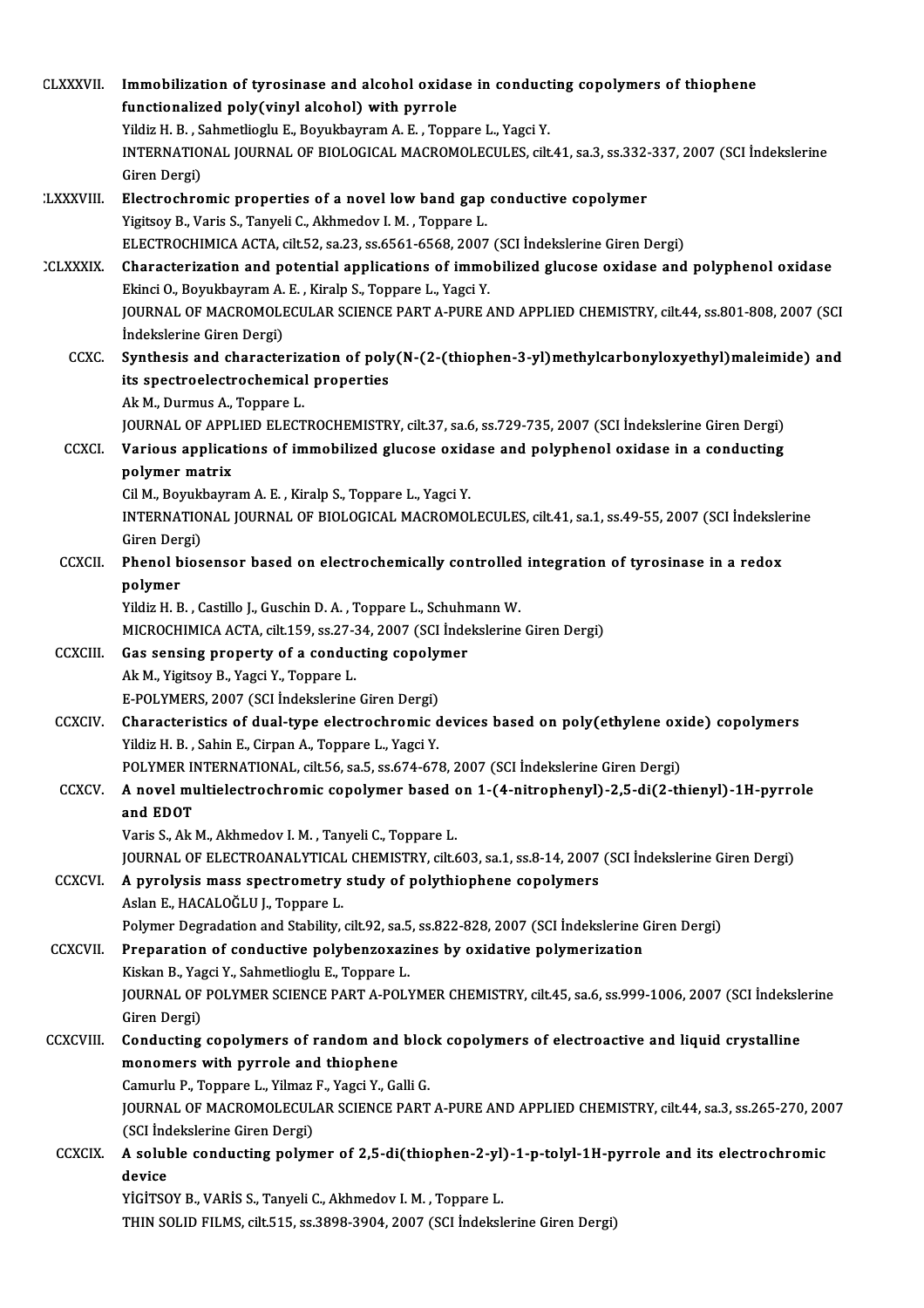| ccc           | Electrochromic properties of a soluble conducting polymer of 1-benzyl-2,5-di(thiophene-2-yl)-1H-<br>pyrrole                                                                          |
|---------------|--------------------------------------------------------------------------------------------------------------------------------------------------------------------------------------|
|               | Tarkuc S., Sahmetlioglu E., Tanyeh C., Akhmedov I. M., Toppare L.                                                                                                                    |
|               | SENSORS AND ACTUATORS B-CHEMICAL, cilt.121, sa.2, ss.622-628, 2007 (SCI İndekslerine Giren Dergi)                                                                                    |
| CCCI.         | Construction of electrochromic devices using thiophene based conducting polymers                                                                                                     |
|               | COSKUN Y., Cirpan A., TOPPARE L. K.                                                                                                                                                  |
|               | JOURNAL OF MATERIALS SCIENCE, cilt.42, sa.1, ss.368-372, 2007 (SCI Indekslerine Giren Dergi)                                                                                         |
| CCCII.        | Electrochromic properties of copolymer of terephthalic acid bis-(thiophen-3-yl-methyl) thioester<br>with pyrrole                                                                     |
|               | Tuerkarslan O., Toppare L.                                                                                                                                                           |
|               | JOURNAL OF MACROMOLECULAR SCIENCE PART A-PURE AND APPLIED CHEMISTRY, cilt.44, sa.1, ss.73-78, 2007                                                                                   |
|               | (SCI İndekslerine Giren Dergi)                                                                                                                                                       |
| <b>CCCIII</b> | A neutral state green polymer with a superior transmissive light blue oxidized state                                                                                                 |
|               | Durmus A., Gunbas G. E., Camurlu P., Toppare L.                                                                                                                                      |
| <b>CCCIV</b>  | CHEMICAL COMMUNICATIONS, sa 31, ss 3246-3248, 2007 (SCI Indekslerine Giren Dergi)<br>Electrochromic properties and electrochromic device application of copolymer of N-(4-(3-thienyl |
|               | methylene)-oxycarbonylphenyl) maleimide with thiophene                                                                                                                               |
|               | Ak M., Camurlu P., Yilmaz F., Cianga L., Yagci Y., Toppare L.                                                                                                                        |
|               | JOURNAL OF APPLIED POLYMER SCIENCE, cilt.102, sa.5, ss.4500-4505, 2006 (SCI Indekslerine Giren Dergi)                                                                                |
| CCCV.         | Synthesis and characterization of a new soluble conducting polymer and its electrochromic device                                                                                     |
|               | Varis S., Ak M., Tanyeli C., Akhmedov I. M., Toppare L.                                                                                                                              |
|               | SOLID STATE SCIENCES, cilt.8, sa.12, ss.1477-1483, 2006 (SCI Indekslerine Giren Dergi)                                                                                               |
| CCCVI.        | Synthesis of conducting copolymers of thiophene capped poly(ethylene oxide) with pyrrole and                                                                                         |
|               | thiophene                                                                                                                                                                            |
|               | Yildiz H. B., Kiralp S., Toppare L., Yagci Y., Ito K.                                                                                                                                |
|               | MATERIALS CHEMISTRY AND PHYSICS, cilt.100, sa.1, ss.124-127, 2006 (SCI Indekslerine Giren Dergi)                                                                                     |
| <b>CCCVII</b> | Synthesis and characterization of a new soluble conducting polymer and its electrochromic devices                                                                                    |
|               | Sahin E., Sahmetlioglu E., Akhmedov I. M., Tanyeli C., Toppare L.                                                                                                                    |
|               | ORGANIC ELECTRONICS, cilt.7, sa.5, ss.351-362, 2006 (SCI İndekslerine Giren Dergi)                                                                                                   |
| CCCVIII.      | A soluble and multichromic conducting polythiophene derivative                                                                                                                       |
|               | Varis S., Ak M., Tanyeli C., Akhmedov I. M., Toppare L.                                                                                                                              |
|               | EUROPEAN POLYMER JOURNAL, cilt.42, sa.10, ss.2352-2360, 2006 (SCI İndekslerine Giren Dergi)                                                                                          |
| <b>CCCIX</b>  | Preparation of biosensors by immobilization of polyphenol oxidase in conducting copolymers and                                                                                       |
|               | their use in determination of phenolic compounds in red wine<br>Boyukbayram A. E., Kiralp S., Toppare L., Yagci Y.                                                                   |
|               | BIOELECTROCHEMISTRY, cilt.69, sa.2, ss.164-171, 2006 (SCI Indekslerine Giren Dergi)                                                                                                  |
| CCCX.         | Synthesis and characterization of conducting graft copolymers based on oligophenols                                                                                                  |
|               | Sahmetlioglu E., Arikan U., Toppare L., Yuruk H., Mart H.                                                                                                                            |
|               | JOURNAL OF MACROMOLECULAR SCIENCE PART A-PURE AND APPLIED CHEMISTRY, cilt.43, sa.10, ss.1523-1530,                                                                                   |
|               | 2006 (SCI İndekslerine Giren Dergi)                                                                                                                                                  |
| <b>CCCXI</b>  | Electrochemical properties of a new star-shaped pyrrole monomer and its electrochromic                                                                                               |
|               | applications                                                                                                                                                                         |
|               | Ak M, Ak M. S., Toppare L.                                                                                                                                                           |
|               | MACROMOLECULAR CHEMISTRY AND PHYSICS, cilt.207, sa.15, ss.1351-1358, 2006 (SCI Indekslerine Giren Dergi)                                                                             |
| <b>CCCXII</b> | Immobilization of polyphenol oxidase in conducting graft copolymers and determination of phenolic                                                                                    |
|               | amount in red wines with enzyme electrodes                                                                                                                                           |
|               | Yildiz H. B., Toppare L., Gursel Y. H., Yagci Y.                                                                                                                                     |
|               | ENZYME AND MICROBIAL TECHNOLOGY, cilt.39, sa.4, ss.945-948, 2006 (SCI Indekslerine Giren Dergi)                                                                                      |
| CCCXIII.      | Synthesis, characterization and electrochromic properties of copolymer of 3-{[4-(thien-3-yl-                                                                                         |
|               | methoxy)phenoxy]methyl} thiophene with thiophene                                                                                                                                     |
|               | Erden A., Sahin E., Gullu M., Toppare L.                                                                                                                                             |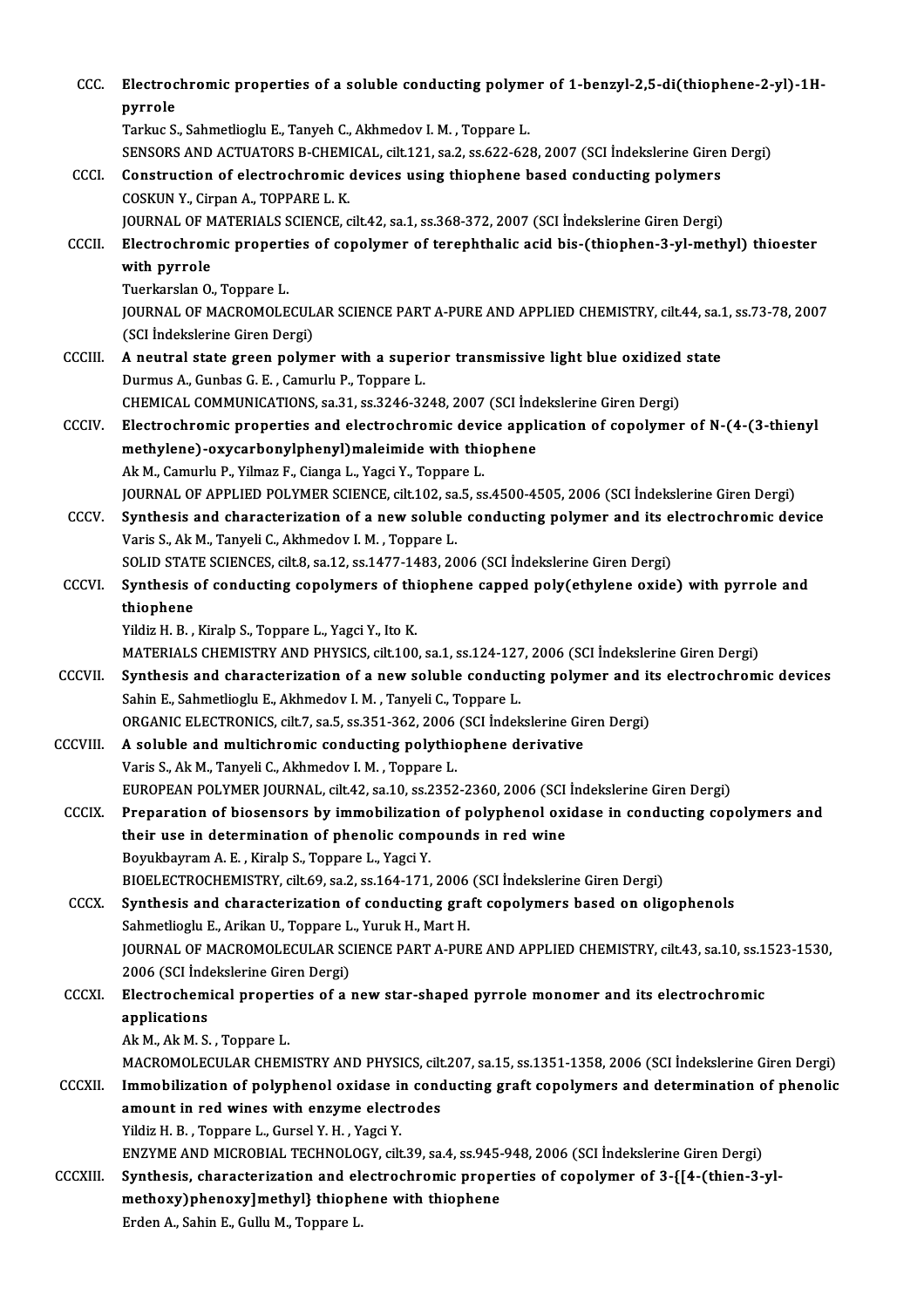|                  | EUROPEAN POLYMER JOURNAL, cilt.42, sa.8, ss.1866-1874, 2006 (SCI Indekslerine Giren Dergi)                                                                                  |
|------------------|-----------------------------------------------------------------------------------------------------------------------------------------------------------------------------|
| <b>CCCXIV</b>    | Dual-type electrochromic devices based on both n- and p-dopable poly(dithieno[3,4-b,3 ',4 '-e]-                                                                             |
|                  | $[1,4]$ -dithiine)                                                                                                                                                          |
|                  | Sahin E., Camurlu P., Toppare L.                                                                                                                                            |
|                  | SYNTHETIC METALS, cilt.156, ss.1073-1077, 2006 (SCI İndekslerine Giren Dergi)                                                                                               |
| CCCXV.           | A soluble conducting polymer: 1-phenyl-2,5-di(2-thienyl)-1H-pyrrole and its electrochromic<br>application                                                                   |
|                  | Tarkuc S., Sahmetlioglu E., Tanyeli C., Akhmedov I. M., Toppare L. K.                                                                                                       |
|                  | ELECTROCHIMICA ACTA, cilt.51, sa.25, ss.5412-5419, 2006 (SCI İndekslerine Giren Dergi)                                                                                      |
| <b>CCCXVI</b>    | Preventing inhibition of tyrosinase with modified electrodes                                                                                                                |
|                  | Narli I., Kiralp S., Toppare L.                                                                                                                                             |
|                  | ANALYTICA CHIMICA ACTA, cilt.572, sa.1, ss.25-31, 2006 (SCI Indekslerine Giren Dergi)                                                                                       |
| <b>CCCXVII</b>   | Biosensing approach for alcohol determination using immobilized alcohol oxidase                                                                                             |
|                  | Yildiz H. B., Toppare L.                                                                                                                                                    |
|                  | BIOSENSORS & BIOELECTRONICS, cilt.21, sa.12, ss.2306-2310, 2006 (SCI Indekslerine Giren Dergi)                                                                              |
| <b>CCCXVIII.</b> | Electrochromic properties of poly(diphenyldithieno[3,2-b; 2 ',3 '-d]thiophene)<br>Mert O., Sahin E., Ertas E., Ozturk T., Aydin E. A., Toppare L.                           |
|                  | JOURNAL OF ELECTROANALYTICAL CHEMISTRY, cilt.591, sa.1, ss.53-58, 2006 (SCI Indekslerine Giren Dergi)                                                                       |
| <b>CCCXIX</b>    | Investigation of copolymers of thiophene-functionalized polystyrene with pyrrole by pyrolysis mass                                                                          |
|                  | spectrometry                                                                                                                                                                |
|                  | Papila O., Toppare L., HACALOĞLU J.                                                                                                                                         |
|                  | Journal of Macromolecular Science - Pure and Applied Chemistry, cilt.43, ss.655-665, 2006 (SCI İndekslerine Giren                                                           |
|                  | Dergi)                                                                                                                                                                      |
| <b>CCCXX</b>     | Synthesis and characterization of poly(thiophen-3-yl acetic acid 4-pyrrol-1-yl phenyl ester-co-N-                                                                           |
|                  | methylpyrrole) and its application in an electrochromic device                                                                                                              |
|                  | Bingol B., Camurlu P., Toppare L.                                                                                                                                           |
| <b>CCCXXI.</b>   | JOURNAL OF APPLIED POLYMER SCIENCE, cilt.100, sa.3, ss.1988-1994, 2006 (SCI İndekslerine Giren Dergi)                                                                       |
|                  | A new soluble conducting polymer and its electrochromic devices<br>YİLDİZ U.H., SAHİN E., Akhmedov I., Tanyeli C., Toppare L.K.                                             |
|                  | JOURNAL OF POLYMER SCIENCE PART A-POLYMER CHEMISTRY, cilt.44, sa.7, ss.2215-2225, 2006 (SCI İndekslerine                                                                    |
|                  | Giren Dergi)                                                                                                                                                                |
| <b>CCCXXII</b>   | Novel conducting polymer electrolyte biosensor based on poly(1-vinyl imidazole) and poly(acrylic                                                                            |
|                  | acid) networks                                                                                                                                                              |
|                  | Arslan A., Kiralp S., Toppare L., Bozkurt A.                                                                                                                                |
|                  | LANGMUIR, cilt.22, sa.6, ss.2912-2915, 2006 (SCI Indekslerine Giren Dergi)                                                                                                  |
| <b>CCCXXIII.</b> | Synthesis, characterization and electrochromic properties of a conducting copolymer of pyrrole                                                                              |
|                  | functionalized polystyrene with pyrrole                                                                                                                                     |
|                  | Tarkuc S., Sahin E., Toppare L., Colak D., Cianga I., Yagci Y.                                                                                                              |
| <b>CCCXXIV</b>   | POLYMER, cilt.47, sa.6, ss.2001-2009, 2006 (SCI İndekslerine Giren Dergi)<br>Dual type complementary colored polymer electrochromic devices based on conducting polymers of |
|                  | poly(hexanedioic acid bis-(2-thiophen-3-yl-ethyl ester)                                                                                                                     |
|                  | Camurlu P., Toppare L.                                                                                                                                                      |
|                  | JOURNAL OF MACROMOLECULAR SCIENCE-PURE AND APPLIED CHEMISTRY, sa.3, ss.449-458, 2006 (SCI                                                                                   |
|                  | İndekslerine Giren Dergi)                                                                                                                                                   |
| <b>CCCXXV</b>    | Immobilization of invertase and glucose oxidase in conducting copolymers of thiophene                                                                                       |
|                  | functionalized poly(vinyl alcohol) with pyrrole                                                                                                                             |
|                  | Sahmetlioglu E., Yuruk H., Toppare L., Cianga I., Yagci Y.                                                                                                                  |
|                  | REACTIVE & FUNCTIONAL POLYMERS, cilt.66, sa.3, ss.365-371, 2006 (SCI Indekslerine Giren Dergi)                                                                              |
| <b>CCCXXVI.</b>  | Synthesis and electrochromic properties of conducting copolymers of dioxocino- and dithiocino-                                                                              |
|                  | quinoxalines with bithiophene                                                                                                                                               |
|                  | Beyazyidirim S., Camurlu P., Yilmaz D., Gullu M., Toppare L.                                                                                                                |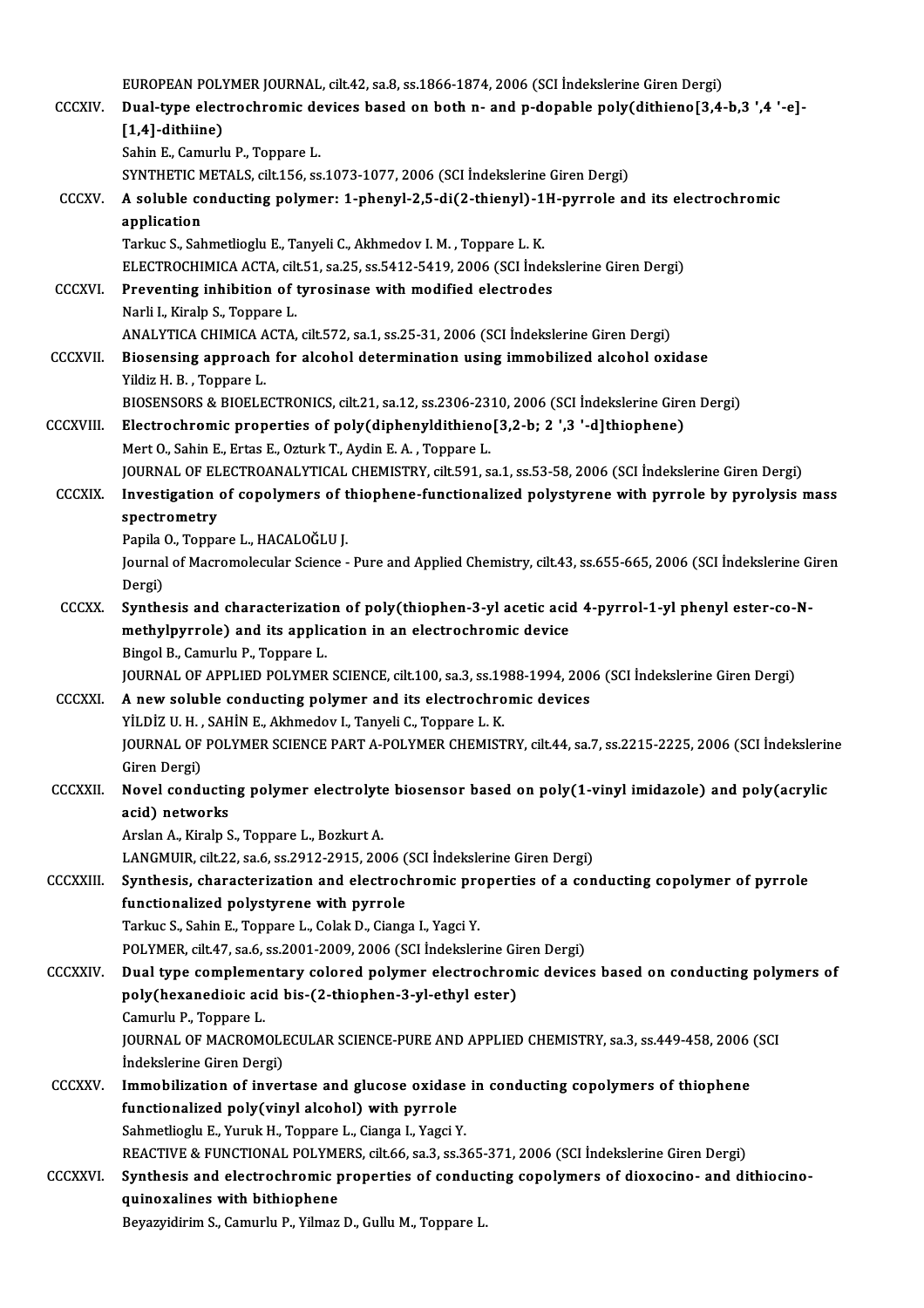| <b>CCCXXVII</b>  | JOURNAL OF ELECTROANALYTICAL CHEMISTRY, cilt.587, sa.2, ss.235-246, 2006 (SCI İndekslerine Giren Dergi)<br>Conducting polymers of succinic acid bis-(2-thiophen-3-yl-ethyl) ester and their electrochromic<br>properties |
|------------------|--------------------------------------------------------------------------------------------------------------------------------------------------------------------------------------------------------------------------|
|                  | SACAN L., Cirpan A., CAMURLU P., TOPPARE L. K.                                                                                                                                                                           |
|                  | SYNTHETIC METALS, cilt.156, ss.190-195, 2006 (SCI Indekslerine Giren Dergi)                                                                                                                                              |
| :CCXXVIII        | Both anodically and cathodically coloring electrochromic polymer based on dithieno[3,4-b,3 ',4 '-e]-                                                                                                                     |
|                  | [1,4]-dithiine                                                                                                                                                                                                           |
|                  | Sahin E., Camurlu P., Toppare L.                                                                                                                                                                                         |
|                  | SYNTHETIC METALS, cilt.156, ss.124-128, 2006 (SCI İndekslerine Giren Dergi)                                                                                                                                              |
| <b>CCCXXIX</b>   | Polyphenol content in selected Turkish wines, an alternative method of detection of phenolics                                                                                                                            |
|                  | Kiralp S., Toppare L.                                                                                                                                                                                                    |
|                  | PROCESS BIOCHEMISTRY, cilt.41, sa.1, ss.236-239, 2006 (SCI Indekslerine Giren Dergi)                                                                                                                                     |
| <b>CCCXXX.</b>   | Synthesis, characterization and electrochromic properties of copolymer of terephthalic acid bis-                                                                                                                         |
|                  | (thiophen-3-yl-methyl) thioester with thiophene                                                                                                                                                                          |
|                  | Turkarslan O., Erden A., Sahin E., Toppare L.                                                                                                                                                                            |
|                  | JOURNAL OF MACROMOLECULAR SCIENCE-PURE AND APPLIED CHEMISTRY, sa.1, ss.115-128, 2006 (SCI                                                                                                                                |
|                  | İndekslerine Giren Dergi)                                                                                                                                                                                                |
| <b>CCCXXXI.</b>  | Immobilization of glucose oxidase in conducting graft copolymers and determination of glucose                                                                                                                            |
|                  | amount in orange juices with enzyme electrodes<br>Yildiz H., Kiralp S., Toppare L., Yagci Y.                                                                                                                             |
|                  | INTERNATIONAL JOURNAL OF BIOLOGICAL MACROMOLECULES, cilt.37, sa.4, ss.174-178, 2005 (SCI Indekslerine                                                                                                                    |
|                  | Giren Dergi)                                                                                                                                                                                                             |
| <b>CCCXXXII</b>  | Synthesis and characterization of thiophene functionalized polystyrene copolymers and their                                                                                                                              |
|                  | electrochemical properties                                                                                                                                                                                               |
|                  | Sahin E., Camurlu P., Toppare L., Mercore V., Cianga I., Yagci Y.                                                                                                                                                        |
|                  | POLYMER INTERNATIONAL, cilt.54, sa.12, ss.1599-1605, 2005 (SCI İndekslerine Giren Dergi)                                                                                                                                 |
| <b>CCXXXIII.</b> | Characterization of conducting copolymer of thiophene via pyrolysis mass spectrometry                                                                                                                                    |
|                  | Levent A., HACALOGLU J., Toppare L.                                                                                                                                                                                      |
|                  | Journal of Macromolecular Science - Pure and Applied Chemistry, sa 12, ss 1639-1653, 2005 (SCI İndekslerine                                                                                                              |
|                  | Giren Dergi)                                                                                                                                                                                                             |
| <b>CCXXXIV</b>   | Investigation of the effect of substituent on the growth of polymer for 3-substituted polythiophenes                                                                                                                     |
|                  | via pyrolysis mass spectrometry                                                                                                                                                                                          |
|                  | Aslan E., Toppare L., HACALOĞLU J.                                                                                                                                                                                       |
|                  | Synthetic Metals, cilt.155, sa.1, ss.191-195, 2005 (SCI Indekslerine Giren Dergi)                                                                                                                                        |
| <b>CCCXXXV</b>   | Enzyme electrodes for determination of total phenolic capacity of red wines                                                                                                                                              |
|                  | KIRALP S., Cirpan A., TOPPARE L. K.                                                                                                                                                                                      |
|                  | JOURNAL OF APPLIED POLYMER SCIENCE, cilt.98, sa.1, ss.521-524, 2005 (SCI İndekslerine Giren Dergi)                                                                                                                       |
| CCXXXVI.         | Conducting polymers of octanoic acid 2-thiophen-3-yl-ethyl ester and their electrochromic<br>properties                                                                                                                  |
|                  | CAMURLU P., Cirpan A., TOPPARE L. K.                                                                                                                                                                                     |
|                  | MATERIALS CHEMISTRY AND PHYSICS, cilt.92, ss.413-418, 2005 (SCI İndekslerine Giren Dergi)                                                                                                                                |
| <b>CCXXXVII</b>  | Synthesis and characterization of thiophen-3-yl acetic acid 4-pyrrol-1-yl phenyl ester and its                                                                                                                           |
|                  | conducting polymers                                                                                                                                                                                                      |
|                  | BINGÖL B., GÜNER Y., ÇIRPAN A., TOPPARE L.                                                                                                                                                                               |
|                  | International Journal of Polymeric Materials and Polymeric Biomaterials, cilt.54, sa.8, ss.713-730, 2005 (SCI                                                                                                            |
|                  | Expanded Indekslerine Giren Dergi)                                                                                                                                                                                       |
| :CXXXVIII.       | Photoinduced polymerization of thiophene using iodonium salt                                                                                                                                                             |
|                  | Yagci Y., Yilmaz F., Kiralp S., Toppare L.                                                                                                                                                                               |
|                  | MACROMOLECULAR CHEMISTRY AND PHYSICS, cilt.206, sa.12, ss.1178-1182, 2005 (SCI İndekslerine Giren Dergi)                                                                                                                 |
| <b>CCXXXIX</b>   | Synthesis and characterization of thiophene-capped polytetrahydrofuran conducting copolymers                                                                                                                             |
|                  | Unur E., Toppare L., Yagci Y., Yilmaz F.                                                                                                                                                                                 |
|                  |                                                                                                                                                                                                                          |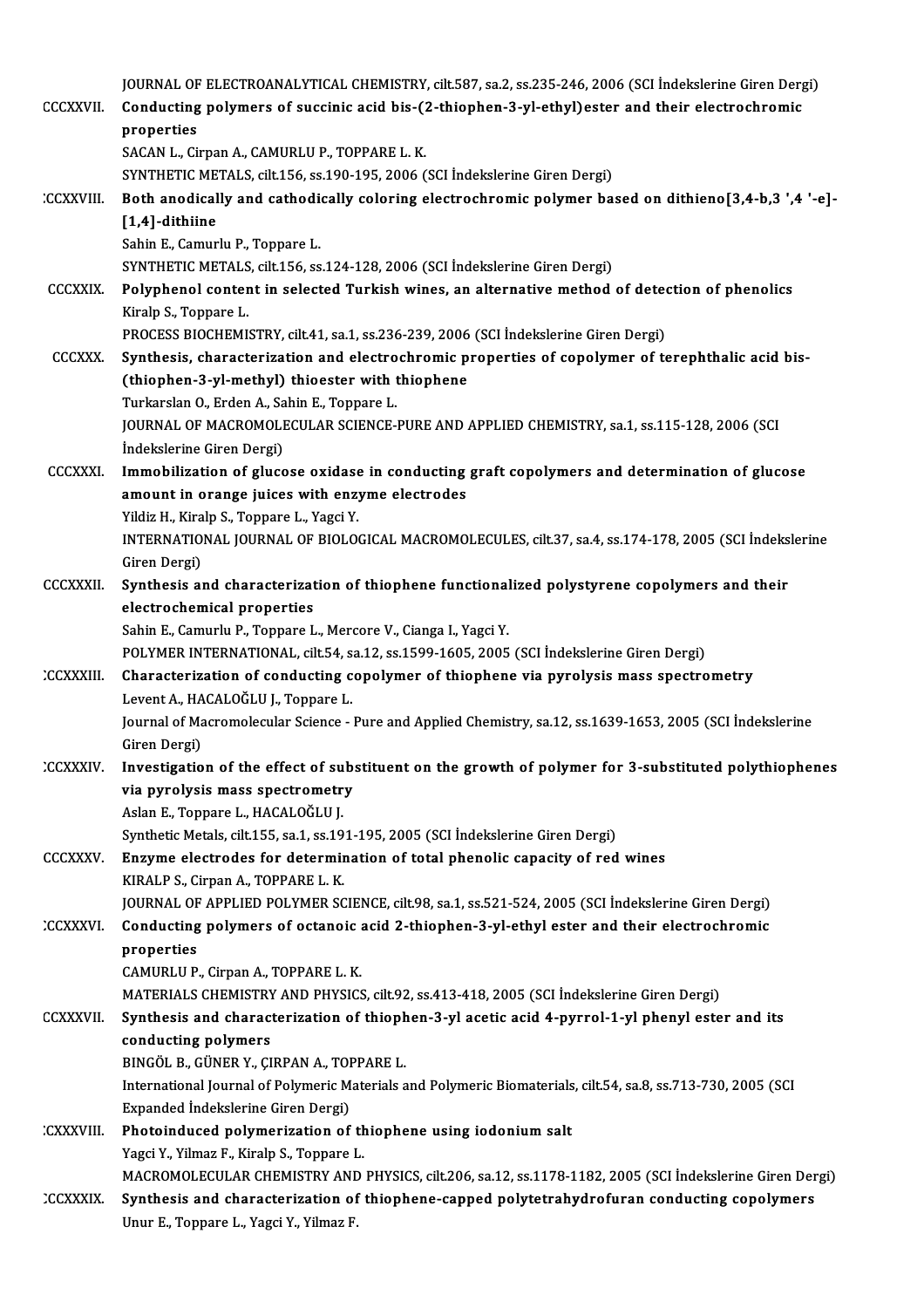|                  | MATERIALS CHEMISTRY AND PHYSICS, cilt.91, ss.261-268, 2005 (SCI Indekslerine Giren Dergi)                                 |
|------------------|---------------------------------------------------------------------------------------------------------------------------|
| <b>CCCXL</b>     | Conducting copolymers of thiophene functionalized polystyrenes with thiophene                                             |
|                  | Sahin E., Camurlu P., Toppare L., Mercore V., Cianga I., Yagci Y.                                                         |
|                  | JOURNAL OF ELECTROANALYTICAL CHEMISTRY, cilt.579, sa.2, ss.189-197, 2005 (SCI Indekslerine Giren Dergi)                   |
| <b>CCCXLI</b>    | Electronic properties of polyamide-PPy/metal junction and electrical conductivity of a typical sample                     |
|                  | at low temperatures                                                                                                       |
|                  | SÜNEL N., SEDEF A. Y., Parlak M., Toppare L. K.                                                                           |
|                  | MATERIALS CHEMISTRY AND PHYSICS, cilt.91, sa.1, ss.227-232, 2005 (SCI İndekslerine Giren Dergi)                           |
| <b>CCCXLII</b>   | Synthesis and characterization of a bifunctional amido-thiophene monomer and its copolymer with                           |
|                  | thiophene and electrochemical properties                                                                                  |
|                  | AK M., Cirpan A., YILMAZ F., YAGCI Y., TOPPARE L. K.                                                                      |
|                  | EUROPEAN POLYMER JOURNAL, cilt.41, sa.5, ss.967-973, 2005 (SCI İndekslerine Giren Dergi)                                  |
| <b>CCCXLIII</b>  | Immobilization of invertase in conducting polypyrrole/PMMA-co-PMTM graft copolymers                                       |
|                  | Yildiz H., Kiralp S., Toppare L., Yagci Y.                                                                                |
|                  | JOURNAL OF APPLIED POLYMER SCIENCE, cilt.96, sa.2, ss.502-507, 2005 (SCI Indekslerine Giren Dergi)                        |
| <b>CCCXLIV</b>   | Synthesis and electrochromic properties of a symmetric polythiophene derivative: Decanedionic acid                        |
|                  | bis-(2-thiophene-3-yl-ether) ester and its copolymer with thiophene                                                       |
|                  | Aslan E., Camurlu P., Toppare L.                                                                                          |
|                  | JOURNAL OF MACROMOLECULAR SCIENCE-PURE AND APPLIED CHEMISTRY, sa.4, ss.451-462, 2005 (SCI                                 |
|                  | Indekslerine Giren Dergi)                                                                                                 |
| <b>CCCXLV</b>    | Thiophene ended epsilon-caprolactone conducting copolymers and their electrochromic properties                            |
|                  | Kerman I., Toppare L., Yilmaz F., Yagci Y.                                                                                |
|                  | JOURNAL OF MACROMOLECULAR SCIENCE-PURE AND APPLIED CHEMISTRY, sa.4, ss.509-520, 2005 (SCI                                 |
|                  | İndekslerine Giren Dergi)                                                                                                 |
| <b>CCCXLVI</b>   | Immobilization of tyrosinase in polysiloxane/polypyrrole copolymer matrices                                               |
|                  | Arslan A., Kiralp S., Toppare L., Yagci Y.                                                                                |
|                  | INTERNATIONAL JOURNAL OF BIOLOGICAL MACROMOLECULES, cilt.35, ss.163-167, 2005 (SCI İndekslerine Giren                     |
|                  | Dergi)                                                                                                                    |
| <b>CCCXLVII.</b> | Conducting copolymers of polytetrahydrofuran and their electrochromic properties                                          |
|                  | Unur E, Toppare L, Yagci Y, Yilmaz F.                                                                                     |
|                  | JOURNAL OF APPLIED POLYMER SCIENCE, cilt.95, sa.5, ss.1014-1023, 2005 (SCI İndekslerine Giren Dergi)                      |
| <b>CCXLVIII.</b> | Characterization of conducting copolymers of succinic acid bis-(-4-pyrrol-1-yl-phenyl) ester and                          |
|                  | thiophene via pyrolysis mass spectrometry                                                                                 |
|                  | Ertas M., HACALOĞLU J., Toppare L.                                                                                        |
|                  | Journal of Macromolecular Science - Pure and Applied Chemistry, sa.3, ss.277-289, 2005 (SCI İndekslerine Giren            |
|                  | Dergi)                                                                                                                    |
| <b>CCCXLIX</b>   | Synthesis and mesophase properties of block and random co-polymers of electroactive and liquid                            |
|                  | crystalline monomers                                                                                                      |
|                  | Yilmaz F., Kasapoglu F., Hepuzer Y., Yagci Y., Toppare L., Fernandes E., Galli G.                                         |
|                  | DESIGNED MONOMERS AND POLYMERS, cilt.8, sa.3, ss.223-236, 2005 (SCI İndekslerine Giren Dergi)                             |
| CCCL.            | Immobilization of tyrosinase in poly(ethyleneoxide) electrodes and determination of phenolics in                          |
|                  | red wines                                                                                                                 |
|                  | Yildiz H., Kiralp S., Toppare L., Yagci Y.                                                                                |
|                  | REACTIVE & FUNCTIONAL POLYMERS, cilt.63, sa.2, ss.155-161, 2005 (SCI Indekslerine Giren Dergi)                            |
| <b>CCCLI</b>     | Conducting copolymers of 3-methylthienyl methacrylate and p-vinylbenzyloxy poly(ethyleneoxide)                            |
|                  | and their electrochromic properties                                                                                       |
|                  | Yildiz H., Kiralp S., Toppare L., Yilmaz F., Yagci Y., Ito K., Senyo T.                                                   |
|                  | POLYMER BULLETIN, cilt.53, sa.3, ss.193-201, 2005 (SCI Indekslerine Giren Dergi)                                          |
| <b>CCCLII</b>    | Synthesis and characterization of conducting copolymers of poly(vinyl alcohol) with thiophene side-<br>groups and pyrrole |
|                  | Sahmetlioglu E., Yuruk H., Toppare L., Cianga I., Yagci Y.                                                                |
|                  |                                                                                                                           |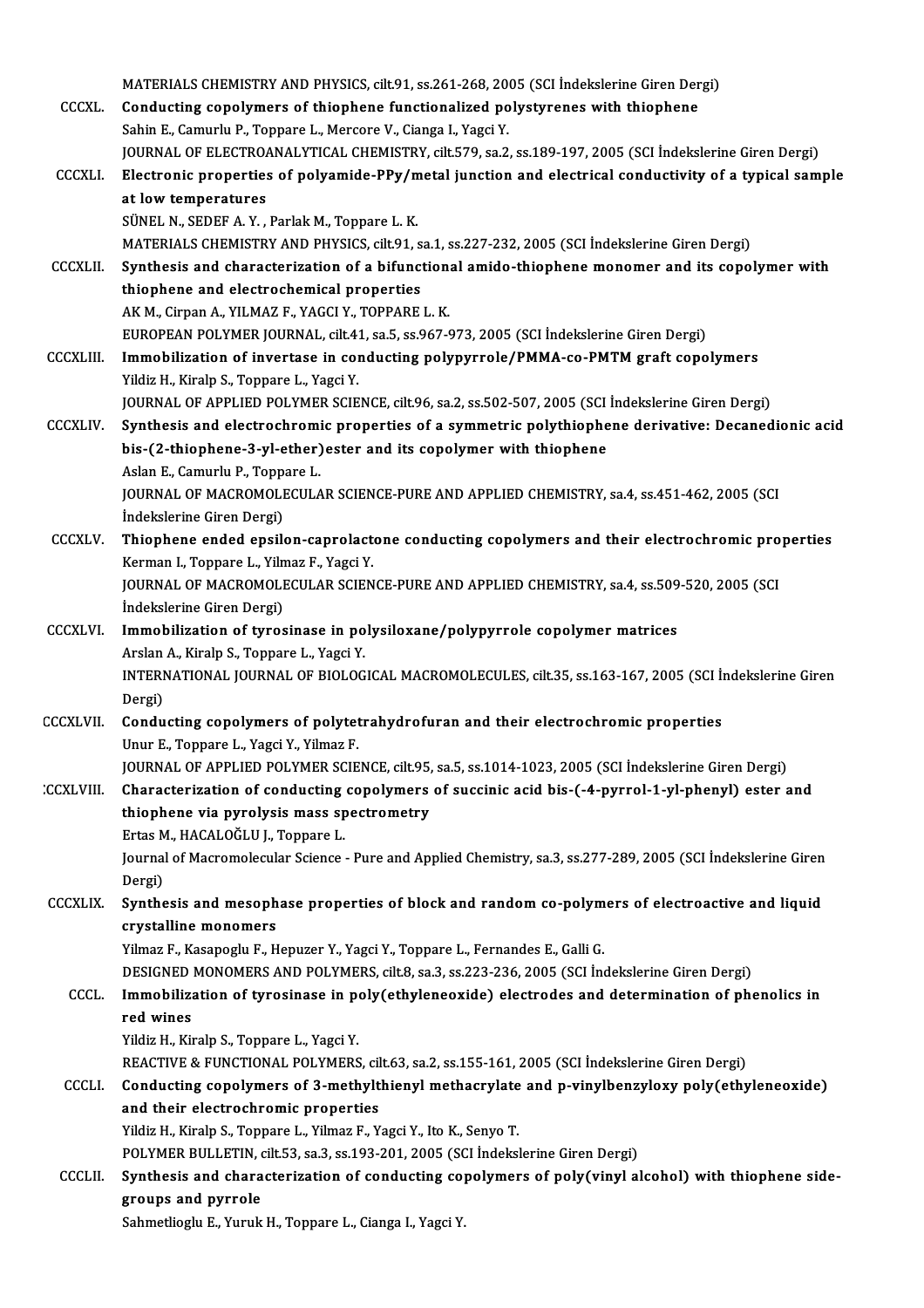|                 | POLYMER INTERNATIONAL, cilt.53, sa.12, ss.2138-2144, 2004 (SCI Indekslerine Giren Dergi)                                             |
|-----------------|--------------------------------------------------------------------------------------------------------------------------------------|
| <b>CCCLIII.</b> | Synthesis, characterization and electrochromic properties of conducting copolymers of 2,3-bis-[(3-                                   |
|                 | thienylcarbonyl) oxy]propyl 3-thiophene carboxylate with thiophene and pyrrole                                                       |
|                 | Bulut U., Toppare L., Yilmaz F., Yagci Y.                                                                                            |
|                 | EUROPEAN POLYMER JOURNAL, cilt40, sa.11, ss.2421-2426, 2004 (SCI İndekslerine Giren Dergi)                                           |
| CCCLIV.         | Dual type complementary colored polymer electrochromic devices utilized by 3-ester substituted                                       |
|                 | thiophenes                                                                                                                           |
|                 | CAMURLU P., Cirpan A., TOPPARE L. K.                                                                                                 |
|                 | JOURNAL OF ELECTROANALYTICAL CHEMISTRY, cilt.572, sa.1, ss.61-65, 2004 (SCI İndekslerine Giren Dergi)                                |
| <b>CCCLV</b>    | Synthesis, characterization, and electrochromic properties of conducting poly(hexanedioic acid bis-                                  |
|                 | (2-thiophen-3-yl-ethyl ester) and its copolymer with thiophene                                                                       |
|                 | CAMURLU P., Cirpan A., TOPPARE L. K.                                                                                                 |
|                 | SYNTHETIC METALS, cilt.146, sa.1, ss.91-97, 2004 (SCI Indekslerine Giren Dergi)                                                      |
| <b>CCCLVI</b>   | Characterization of polypyrrole-thiophene capped poly(methyl methacrylate) via pyrolysis mass                                        |
|                 | spectrometry<br>Athar I., HACALOGLU J., Toppare L.                                                                                   |
|                 | International Journal of Polymeric Materials and Polymeric Biomaterials, cilt.53, sa.10, ss.879-887, 2004 (SCI                       |
|                 | Expanded Indekslerine Giren Dergi)                                                                                                   |
| <b>CCCLVII.</b> | Conducting graft copolymers of pyrrole and thiophene with random copolymers of methyl                                                |
|                 | methacrylate and 3-methylthienyl methacrylate                                                                                        |
|                 | Guner Y., Toppare L., Hepuzer Y., Yagci Y.                                                                                           |
|                 | EUROPEAN POLYMER JOURNAL, cilt.40, sa.8, ss.1799-1806, 2004 (SCI İndekslerine Giren Dergi)                                           |
| CCCLVIII.       | Characterization of the polymer of a dipyrrolyl monomer by pyrolysis mass spectrometry                                               |
|                 | Ertas M., HACALOĞLU J., Toppare L.                                                                                                   |
|                 | Polymer International, cilt.53, sa.8, ss.1198-1204, 2004 (SCI Indekslerine Giren Dergi)                                              |
| <b>CCCLIX.</b>  | Conducting polymers of terepthalic acid bis-(2-thiophen-3-yl-ethyl) ester and their electrochromic                                   |
|                 | properties                                                                                                                           |
|                 | Coskun Y., Cirpan A., Toppare L.                                                                                                     |
|                 | POLYMER, cilt.45, sa.15, ss.4989-4995, 2004 (SCI İndekslerine Giren Dergi)                                                           |
| <b>CCCLX</b>    | Synthesis, characterization, and electrochromic properties of conducting copolymers of 2-[(3-                                        |
|                 | thienylcarbonyl) oxy]ethyl 3-thiophene carboxylate with thiophene and pyrrole<br>Bulut U., Alkan S., Yilmaz F., Yagci Y., Toppare L. |
|                 | JOURNAL OF MACROMOLECULAR SCIENCE-PURE AND APPLIED CHEMISTRY, sa.8, ss.937-947, 2004 (SCI                                            |
|                 | Indekslerine Giren Dergi)                                                                                                            |
| <b>CCCLXI.</b>  | Characterization of doped polypyrrole-poly(methylthienyl methacrylate) films via pyrolysis mass                                      |
|                 | spectrometry                                                                                                                         |
|                 | Athar I., HACALOĞLU J., Toppare L.                                                                                                   |
|                 | Polymer International, cilt.53, sa.7, ss.926-930, 2004 (SCI Indekslerine Giren Dergi)                                                |
| <b>CCCLXII.</b> | Conducting polymers of decanedioic acid bis-(4-pyrrol-1-yl-phenyl) ester                                                             |
|                 | Cirpan A., GUNER Y., TOPPARE L. K.                                                                                                   |
|                 | MATERIALS CHEMISTRY AND PHYSICS, cilt.85, sa.1, ss.222-226, 2004 (SCI İndekslerine Giren Dergi)                                      |
| <b>CCCLXIII</b> | Synthesis and characterization of conducting copolymers of succinic acid bis-(4-pyrrol-1-yl-phenyl)                                  |
|                 | ester and their electrochromic properties                                                                                            |
|                 | Ertas M., Cirpan A., Toppare L.                                                                                                      |
|                 | SYNTHETIC METALS, cilt.143, sa.1, ss.49-58, 2004 (SCI Indekslerine Giren Dergi)                                                      |
| <b>CCCLXIV</b>  | Structural and thermal characterization of PTSA doped polypyrrole-polytetrahydrofuran graft                                          |
|                 | copolymer                                                                                                                            |
|                 | Özdilek C., HACALOĞLU J., Toppare L., Yagč Y.<br>Synthetic Metals, cilt.140, sa.1, ss.69-78, 2004 (SCI Indekslerine Giren Dergi)     |
| <b>CCCLXV.</b>  | Conducting copolymers of thiophene-functionalized polystyrene                                                                        |
|                 | Papila O., Toppare L., Yagci Y., Cianga L.                                                                                           |
|                 |                                                                                                                                      |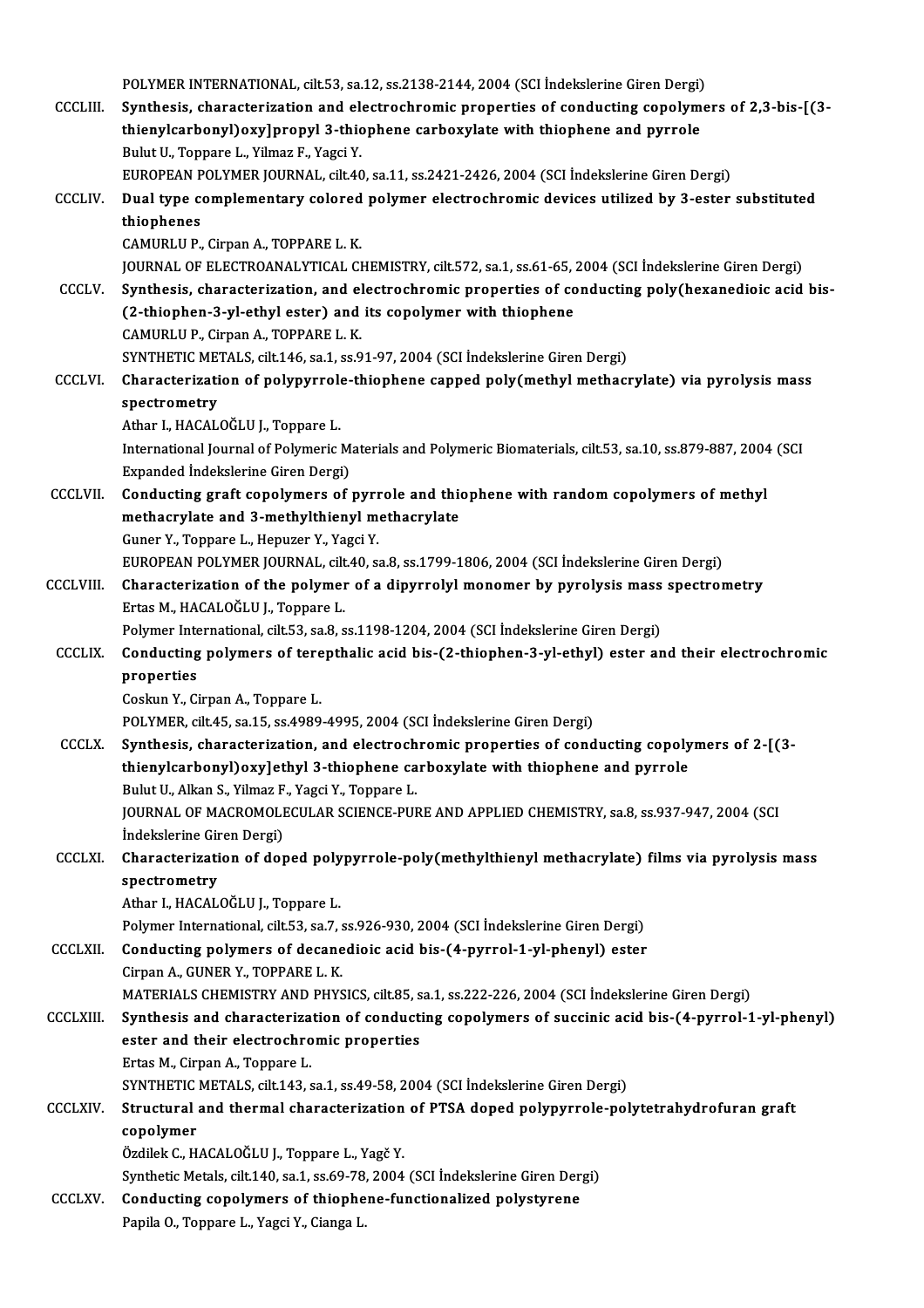INTERNATIONAL JOURNAL OF POLYMER ANALYSIS AND CHARACTERIZATION, cilt.9, ss.13-28, 2004 (SCI<br>Indekslerine Cirer Dergi) INTERNATIONAL JOURNA<br>İndekslerine Giren Dergi)<br>Sunthosis, shanastanina

INTERNATIONAL JOURNAL OF POLYMER ANALYSIS AND CHARACTERIZATION, cilt.9, ss.13-28, 2004 (SCI<br>Indekslerine Giren Dergi)<br>CCCLXVI. Synthesis, characterization and electrochromic properties of conducting copolymers of 3-[(3-<br>th İndekslerine Giren Dergi)<br>Synthesis, characterization and electrochromic properties of conducting copolymers of 3-[(3<br>thienylcarbonyl)oxy]-2,2-bis{[(3-thienylcarbonyl)oxy]}propyl 3-thiophene carboxylate with<br>thienbone and Synthesis, characteriza<br>thienylcarbonyl)oxy]-2<br>thiophene and pyrrole<br>Pulut II, Vilmaz E, Yaggi V thienylcarbonyl)oxy]-2,2-bis{[(3-1<br>thiophene and pyrrole<br>Bulut U., Yilmaz F., Yagci Y., Toppare L.<br>PEACTIVE & EUNCTIONAL POLYMEPS

thiophene and pyrrole<br>Bulut U., Yilmaz F., Yagci Y., Toppare L.<br>REACTIVE & FUNCTIONAL POLYMERS, cilt.61, sa.1, ss.63-70, 2004 (SCI İndekslerine Giren Dergi)<br>Controlled sunthesis of block sonolymers sontaining side shain th Bulut U., Yilmaz F., Yagci Y., Toppare L.<br>REACTIVE & FUNCTIONAL POLYMERS, cilt.61, sa.1, ss.63-70, 2004 (SCI Indekslerine Giren Dergi)<br>CCCLXVII. Controlled synthesis of block copolymers containing side chain thiophene unit REACTIVE & FUNCTIONAL POLYMERS, cilt.61, sa.1, ss.63-70,<br>Controlled synthesis of block copolymers containing<br>electrocopolymerization with thiophene and pyrrole<br>Vilmer E. Sel O. Cuner V. Tennare L. Henurer V. Veggi V. Controlled synthesis of block copolymers containine<br>electrocopolymerization with thiophene and pyrro<br>Yilmaz F., Sel O., Guner Y., Toppare L., Hepuzer Y., Yagci Y.<br>JOUPNAL OF MACPOMOLECULAR SCIENCE PURE AND AF electrocopolymerization with thiophene and pyrrole<br>Yilmaz F., Sel O., Guner Y., Toppare L., Hepuzer Y., Yagci Y.<br>JOURNAL OF MACROMOLECULAR SCIENCE-PURE AND APPLIED CHEMISTRY, sa.4, ss.401-418, 2004 (SCI<br>Indekslerine Giren Yilmaz F., Sel O., Guner Y., Toppare L., Hepuzer Y., Yagci Y.

#### CCLXVIII. Determination of phenolic compounds in wines with enzyme electrodes fabricated by immobilization Indekslerine Giren Dergi)<br>Determination of phenolic compounds in wines w<br>of polyphenol oxidase in conducting copolymers<br><sup>Viroln S.</sup> Tennere L. Yeggi <sup>V</sup> Determination of phenolie<br>of polyphenol oxidase in<br>Kiralp S., Toppare L., Yagci Y.<br>DESIGNED MONOMERS AND of polyphenol oxidase in conducting copolymers<br>Kiralp S., Toppare L., Yagci Y.<br>DESIGNED MONOMERS AND POLYMERS, cilt.7, ss.3-10, 2004 (SCI İndekslerine Giren Dergi)<br>Immebilization of inventese and gluesse avidase in nolv 3

## Kiralp S., Toppare L., Yagci Y.<br>DESIGNED MONOMERS AND POLYMERS, cilt.7, ss.3-10, 2004 (SCI Indekslerine Giren Dergi)<br>CCCLXIX. Immobilization of invertase and glucose oxidase in poly 2-methylbutyl-2-(3-thienyl)<br>acetate/poly DESIGNED MONOMERS AND POL<sup>1</sup><br>Immobilization of invertase an<br>acetate/polypyrrole matrices acetate/polypyrrole matrices<br>Isik S., Alkan S., Toppare L., Cianga I., Yagci Y.<br>EUROPEAN POLYMER JOURNAL, cilt.39, sa.12, ss.2375-2381, 2003 (SCI İndekslerine Giren Dergi)<br>Immebilization of nolynbonal evidese in sandustins

Isik S., Alkan S., Toppare L., Cianga I., Yagci Y.

#### Isik S., Alkan S., Toppare L., Cianga I., Yagci Y.<br>EUROPEAN POLYMER JOURNAL, cilt.39, sa.12, ss.2375-2381, 2003 (SCI Indekslerine Giren Dergi)<br>CCCLXX. Immobilization of polyphenol oxidase in conducting copolymers and deter EUROPEAN POLYMER JOURNAL, cilt.39, sa.12, ss.23<br>Immobilization of polyphenol oxidase in conc<br>compounds in wines with enzyme electrodes<br>Viraln S. Tonnare L. Yaggi Y. Immobilization of polyphe<br>compounds in wines with<br>Kiralp S., Toppare L., Yagci Y.<br>INTERNATIONAL JOURNAL O compounds in wines with enzyme electrodes<br>Kiralp S., Toppare L., Yagci Y.<br>INTERNATIONAL JOURNAL OF BIOLOGICAL MACROMOLECULES, cilt.33, ss.37-41, 2003 (SCI İndekslerine Giren<br>Persi)

Kiralp<br>INTERI<br>Dergi)<br>Polyca INTERNATIONAL JOURNAL OF BIOLOGICAL MACROMOLECULES, cilt.33, ss.37-<br>Dergi)<br>CCCLXXI. Polycarbonate-polypyrrole mixed matrix gas separation membranes<br>Hacerliegh: B. Tonnare J. Vilmar J.

## Dergi)<br>Polycarbonate-polypyrrole mixed matrix gas separation membranes<br>Hacarlioglu P., Toppare L., Yilmaz L.

JOURNAL OF MEMBRANE SCIENCE, cilt.225, ss.51-62, 2003 (SCI İndekslerine Giren Dergi)

#### Hacarlioglu P., Toppare L., Yilmaz L.<br>JOURNAL OF MEMBRANE SCIENCE, cilt.225, ss.51-62, 2003 (SCI İndekslerine Giren Dergi)<br>CCCLXXII. Effect of preparation parameters on performance of dense homogeneous polycarbonate gas **JOURNAL OF MEMBRANE<br>Effect of preparation pa<br>separation membranes<br>Hocarlioch: B. Toppara L** Effect of preparation parameter<br>separation membranes<br>Hacarlioglu P., Toppare L., Yilmaz L.<br>JOUPMAL OF APPLIED POLYMER SC separation membranes<br>Hacarlioglu P., Toppare L., Yilmaz L.<br>JOURNAL OF APPLIED POLYMER SCIENCE, cilt.90, sa.3, ss.776-785, 2003 (SCI İndekslerine Giren Dergi)

## Hacarlioglu P., Toppare L., Yilmaz L.<br>JOURNAL OF APPLIED POLYMER SCIENCE, cilt.90, sa.3, ss.776-785, 2003 (SCI indekslerine Giren Dergi)<br>CCLXXIII. Electroactive macromonomers based on pyrrole and thiophene: a versatile rou **JOURNAL OF APPLIED POLYM<br>Electroactive macromono<br>block and graft polymers<br>Yoggi Y Tonnene L** Electroactive mac<br>block and graft po<br>Yagci Y., Toppare L.<br>POLYMER INTERNA

block and graft polymers<br>Yagci Y., Toppare L.<br>POLYMER INTERNATIONAL, cilt.52, sa.10, ss.1573-1578, 2003 (SCI İndekslerine Giren Dergi)

## Yagci Y., Toppare L.<br>POLYMER INTERNATIONAL, cilt.52, sa.10, ss.1573-1578, 2003 (SCI İndekslerine Giren Dergi)<br>CCLXXIV. Pyrolysis mass spectrometry analysis of thiophene capped poly(methyl methacrylate) and<br>poly(methylthion POLYMER INTERNATIONAL, cilt.52, sa.<br>Pyrolysis mass spectrometry analy<br>poly(methylthienyl methacrylate)<br>HACALOČLUJ Athar L TOPPAPELLK Pyrolysis mass spectrometry analysis of the<br>poly(methylthienyl methacrylate)<br>HACALOĞLU J., Athar I., TOPPARE L. K. , Yağci Y.<br>Journal of Magromologylar Science, Pure and A

HACALOĞLU J., Athar I., TOPPARE L. K., Yağci Y.

poly(methylthienyl methacrylate)<br>HACALOĞLU J., Athar I., TOPPARE L. K. , Yağci Y.<br>Journal of Macromolecular Science - Pure and Applied Chemistry, sa.6, ss.605-615, 2003 (SCI İndekslerine Giren<br>Dergi) Journal of Macromolecular Science - Pure and Applied Chemistry, sa.6, ss.605-615, 2003 (SCI Indekslerine Giren<br>Dergi)<br>CCCLXXV. Synthesis and characterization of conducting copolymers of (S)-2-methylbutyl-2-(3-thienyl)aceta

## Dergi)<br>Synthesis and characterizati<br>with pyrrole and thiophene<br>Lavant A. Tennare L. Giange L. Synthesis and characterization of c<br>with pyrrole and thiophene<br>Levent A., Toppare L., Cianga I., Yagci Y.<br>MACROMOLECULAR CHEMISTRY AND L

with pyrrole and thiophene<br>Levent A., Toppare L., Cianga I., Yagci Y.<br>MACROMOLECULAR CHEMISTRY AND PHYSICS, cilt.204, sa.8, ss.1118-1122, 2003 (SCI İndekslerine Giren Dergi)<br>The effect of lang term embient eging en the mec

## Levent A., Toppare L., Cianga I., Yagci Y.<br>MACROMOLECULAR CHEMISTRY AND PHYSICS, cilt.204, sa.8, ss.1118-1122, 2003 (SCI İndekslerine Giren Der<br>CCLXXVI. The effect of long-term ambient aging on the mechanical properties of MACROMOLECULAR CHEMISTRY<br>The effect of long-term ambies<br>polypyrrole graft copolymers<br>Firen C. Tenners L. Tineer T. Yog

Biran C., Toppare L., Tincer T., Yagci Y., Harabagiu V.

CHEMICAL ENGINEERINGCOMMUNICATIONS, cilt.190, ss.823-830,2003 (SCI İndekslerineGirenDergi)

Biran C., Toppare L., Tincer T., Yagci Y., Harabagiu V.<br>CHEMICAL ENGINEERING COMMUNICATIONS, cilt.190, ss.823-830, 2003 (SCI İndekslerine<br>CCLXXVII. Synthesis and characterization of a new copolymer of PTSA doped polypyrrol CHEMICAL ENGINEERING COMMUNICATIONS, cil<br>Synthesis and characterization of a new cop<br>Levent A., HACALOĞLU J., TOPPARE L. K. , Yagci Y.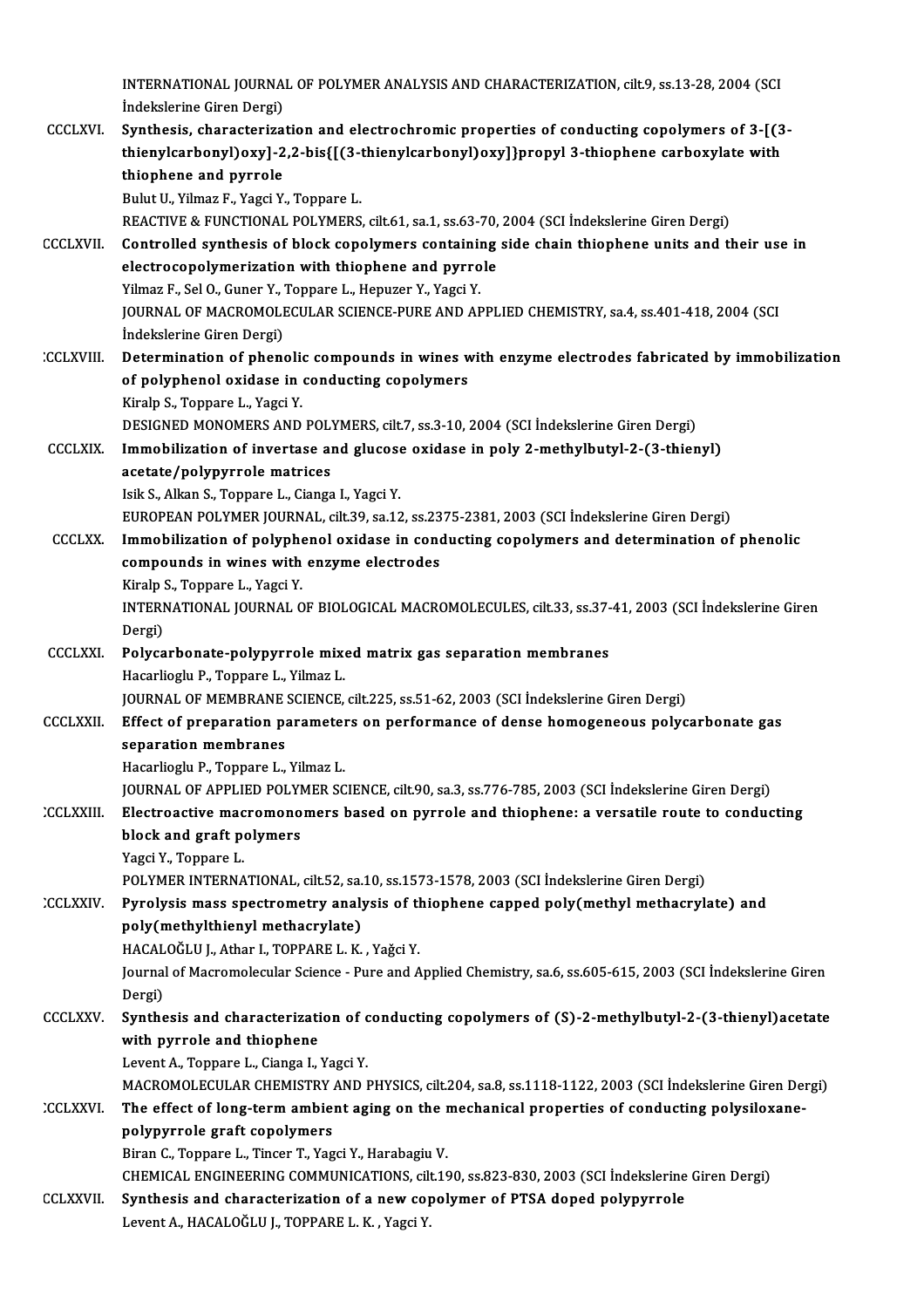|                  | Synthetic Metals, ss.457-458, 2003 (SCI Indekslerine Giren Dergi)                                                                                        |
|------------------|----------------------------------------------------------------------------------------------------------------------------------------------------------|
| <b>CLXXVIII.</b> | Immobilization of invertase in conducting copolymers of 3-methylthienyl methacrylate                                                                     |
|                  | Cirpan A., ALKAN S., TOPPARE L. K., HEPUZER Y., YAGCI Y.                                                                                                 |
|                  | BIOELECTROCHEMISTRY, cilt.59, ss.29-33, 2003 (SCI İndekslerine Giren Dergi)                                                                              |
| <b>CCLXXIX</b>   | Pyrolysis mass spectrometric analysis of poly(pyrrole-g-(2-(N-pyrrolyl)ethylvinylether)                                                                  |
|                  | Uyar T., Toppare L., HACALOĞLU J.                                                                                                                        |
|                  | Journal of Analytical and Applied Pyrolysis, ss.15-24, 2003 (SCI Indekslerine Giren Dergi)                                                               |
| <b>CCCLXXX</b>   | Immobilization of invertase and glucose oxidase in conducting H-type polysiloxane/polypyrrole                                                            |
|                  | block copolymers                                                                                                                                         |
|                  | Gursel A., Alkan S., Toppare L., Yagci Y.                                                                                                                |
|                  | REACTIVE & FUNCTIONAL POLYMERS, cilt.57, sa.1, ss.57-65, 2003 (SCI İndekslerine Giren Dergi)                                                             |
| <b>CCLXXXI</b>   | Immobilization of cholesterol oxidase in a conducting copolymer of thiophene-3-yl acetic acid                                                            |
|                  | cholesteryl ester with pyrrole                                                                                                                           |
|                  | Cirpan A., ALKAN S., TOPPARE L. K., Cianga I., YAGCI Y.<br>DESIGNED MONOMERS AND POLYMERS, cilt.6, sa.3, ss.237-243, 2003 (SCI İndekslerine Giren Dergi) |
| <b>CCLXXXII</b>  | Preparation of a conducting flexible material from silane coupling agent and hydroxyl terminated                                                         |
|                  | polybutadiene rubber by hydrolysis and condensation                                                                                                      |
|                  | Karatas Y., Toppare L., Tincer T.                                                                                                                        |
|                  | JOURNAL OF MACROMOLECULAR SCIENCE-PURE AND APPLIED CHEMISTRY, sa.10, ss.1081-1093, 2003 (SCI                                                             |
|                  | İndekslerine Giren Dergi)                                                                                                                                |
| <b>CLXXXIII.</b> | Synthesis and characterization of conducting copolymers of menthyl ester of 3-thiophene acetic acid                                                      |
|                  | with pyrrole                                                                                                                                             |
|                  | Kiralp S., Alkan S., Toppare L., Cianga I., Yagci Y.                                                                                                     |
|                  | JOURNAL OF MACROMOLECULAR SCIENCE-PURE AND APPLIED CHEMISTRY, sa.3, ss.251-264, 2003 (SCI                                                                |
|                  | İndekslerine Giren Dergi)                                                                                                                                |
| <b>CLXXXIV</b>   | Conducting graft copolymers of poly (3-methylthienyl methacrylate) with pyrrole and thiophene                                                            |
|                  | Cirpan A., ALKAN S., TOPPARE L. K., HEPUZER Y., YAGCI Y.                                                                                                 |
|                  | JOURNAL OF POLYMER SCIENCE PART A-POLYMER CHEMISTRY, cilt.40, sa.23, ss.4131-4140, 2002 (SCI                                                             |
|                  | Indekslerine Giren Dergi)                                                                                                                                |
| <b>CCLXXXV</b>   | Mechanical properties of conducting H-type polysiloxane-polypyrrole graft copolymers and                                                                 |
|                  | polytetrahydrofuran-polypyrrole block copolymers                                                                                                         |
|                  | Biran C., Toppare L., Tincer T., Yagci Y., Harabagiu V.                                                                                                  |
|                  | JOURNAL OF APPLIED POLYMER SCIENCE, cilt.86, sa.7, ss.1663-1666, 2002 (SCI İndekslerine Giren Dergi)                                                     |
| <b>CLXXXVI</b>   | Conduction mechanism in H-type polysiloxane-polypyrrole block copolymers<br>BOZKURT A., Parlak M., Ercelebi C., Toppare L. K.                            |
|                  | JOURNAL OF APPLIED POLYMER SCIENCE, cilt.85, sa.1, ss.52-56, 2002 (SCI Indekslerine Giren Dergi)                                                         |
| CLXXXVII.        | Synthesis and characterization of conducting copolymers of thiophene-3-yl acetic acid cholesteryl                                                        |
|                  | ester with pyrrole                                                                                                                                       |
|                  | Cirpan A., ALKAN S., TOPPARE L. K., CIANGA I., YAGCI Y.                                                                                                  |
|                  | JOURNAL OF MATERIALS SCIENCE, cilt.37, sa.9, ss.1767-1775, 2002 (SCI İndekslerine Giren Dergi)                                                           |
| <b>LXXXVIII</b>  | Synthesis of conducting polysiloxane-polypyrrole graft copolymers                                                                                        |
|                  | Gunaydin O., Toppare L., Yagci Y., Harabagiu V., Pintela M., Simionescu B.                                                                               |
|                  | POLYMER BULLETIN, cilt.47, sa.6, ss.501-508, 2002 (SCI Indekslerine Giren Dergi)                                                                         |
| <b>CLXXXIX</b>   | Characterization of electrochemically synthesized p-toluene sulfonic acid doped polypyrrole by                                                           |
|                  | direct insertion probe pyrolysis mass spectrometry                                                                                                       |
|                  | Uyar T., Toppare L., HACALOĞLU J.                                                                                                                        |
|                  | Journal of Analytical and Applied Pyrolysis, cilt.64, sa.1, ss.1-13, 2002 (SCI Indekslerine Giren Dergi)                                                 |
| <b>CCCXC</b>     | Characterization of polypyrrole/polytetrahydrofuran graft copolymers by direct pyrolysis mass                                                            |
|                  | spectrometry                                                                                                                                             |
|                  | Özdilek C., Toppare L., Yagci Y., HACALOĞLU J.                                                                                                           |
|                  | Journal of Analytical and Applied Pyrolysis, cilt.64, sa.2, ss.363-378, 2002 (SCI İndekslerine Giren Dergi)                                              |
|                  |                                                                                                                                                          |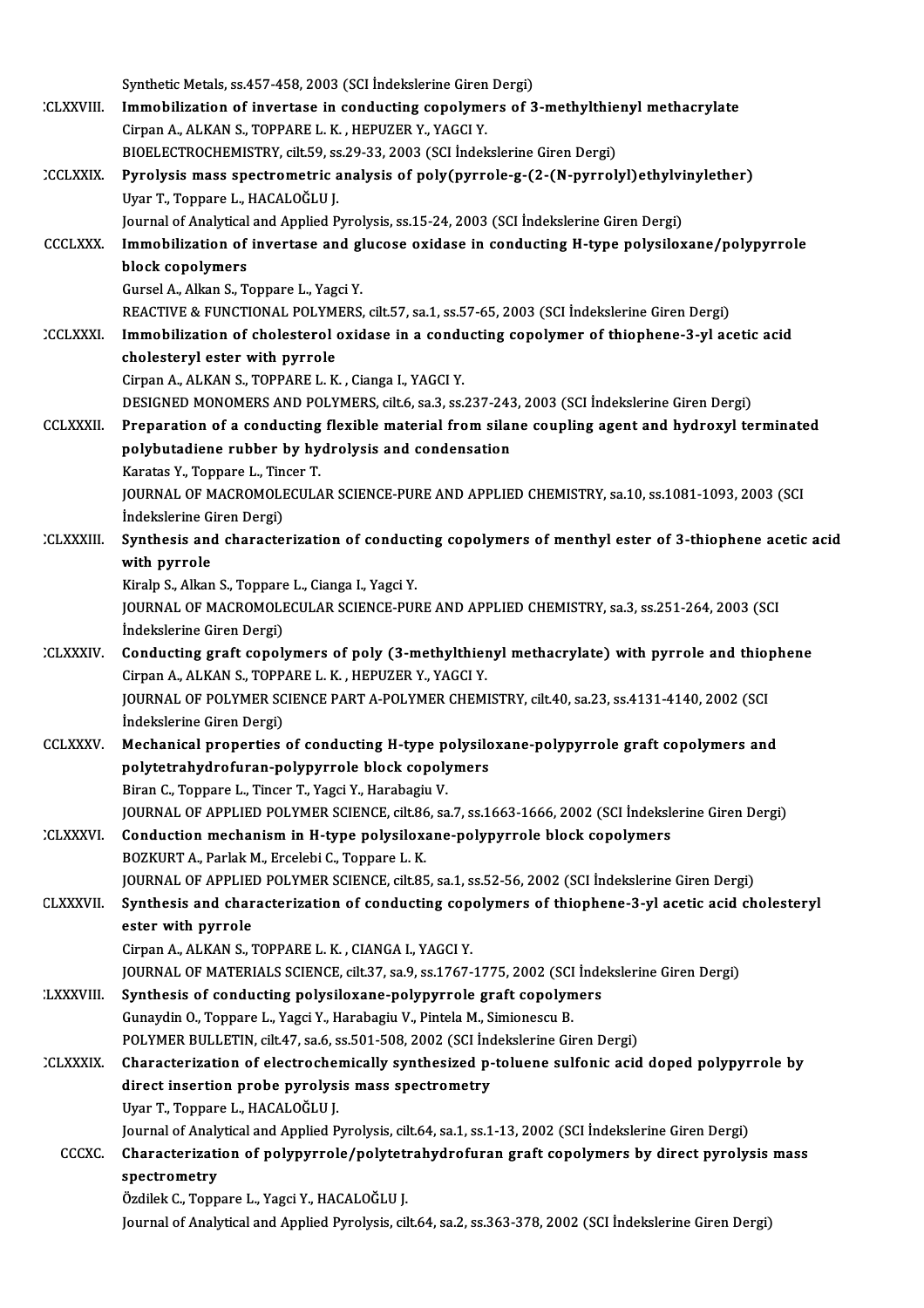| CCCXCI           | Immobilization of yeast cells in several conducting polymer matrices                                                                                                 |
|------------------|----------------------------------------------------------------------------------------------------------------------------------------------------------------------|
|                  | Balci Z., Akbulut U., Toppare L., Alkan S., Bakir U., Yagci Y.<br>JOURNAL OF MACROMOLECULAR SCIENCE-PURE AND APPLIED CHEMISTRY, cilt.39, sa.3, ss.183-197, 2002 (SCI |
|                  | İndekslerine Giren Dergi)                                                                                                                                            |
| <b>CCCXCII</b>   | Synthesis and electroactivity of pyrrole end-functionalized poly(2-methyl-2-oxazoline)                                                                               |
|                  | Cirpan A., ALKAN S., TOPPARE L. K., DAVID G., YAGCI Y.                                                                                                               |
|                  | EUROPEAN POLYMER JOURNAL, cilt.37, sa.11, ss.2225-2229, 2001 (SCI İndekslerine Giren Dergi)                                                                          |
| <b>CCCXCIII.</b> | Spectroscopic investigation of oxidation of p-toluene sulfonic acid doped polypyrrole                                                                                |
|                  | Uyar T., Toppare L., HACALOĞLU J.                                                                                                                                    |
|                  | Synthetic Metals, cilt.123, sa.2, ss.335-342, 2001 (SCI Indekslerine Giren Dergi)                                                                                    |
| <b>CCCXCIV</b>   | Immobilization of urease in conducting thiophene-capped poly(methyl methacrylate)/pyrrole                                                                            |
|                  | matrices                                                                                                                                                             |
|                  | Alkan S., Toppare L., Bakir U., Yagci Y.                                                                                                                             |
|                  | SYNTHETIC METALS, cilt.123, sa.1, ss.95-99, 2001 (SCI Indekslerine Giren Dergi)                                                                                      |
| <b>CCCXCV</b>    | Thermal and structural characterization of polypyrrole by direct-insertion probe pyrolysis mass                                                                      |
|                  | spectrometry                                                                                                                                                         |
|                  | Uyar T., TOPPARE L. K., HACALOĞLU J.                                                                                                                                 |
|                  | Synthetic Metals, cilt.119, ss.307-308, 2001 (SCI İndekslerine Giren Dergi)                                                                                          |
| <b>CCCXCVI</b>   | Synthesis and characterization of conducting block copolymers of thiophene-ended polystyrene with                                                                    |
|                  | polypyrrole                                                                                                                                                          |
|                  | Alkan S., Toppare L., Hepuzer Y., Yagci Y.                                                                                                                           |
|                  | SYNTHETIC METALS, cilt.119, ss.133-134, 2001 (SCI İndekslerine Giren Dergi)                                                                                          |
| <b>CCCXCVII</b>  | Fluoride substitution on polypyrrole during electrochemical synthesis in the presence of N(Bu)4BF4                                                                   |
|                  | Uyar T., Toppare L., HACALOĞLU J.                                                                                                                                    |
|                  | Macromolecular Rapid Communications, cilt.22, sa.3, ss.199-201, 2001 (SCI İndekslerine Giren Dergi)                                                                  |
| <b>CCXCVIII</b>  | Effect of preparation parameters on the performance of conductive composite gas separation                                                                           |
|                  | membranes                                                                                                                                                            |
|                  | Gulsen D., Hacarloglu P., Toppare L., Yilmaz L.                                                                                                                      |
|                  | JOURNAL OF MEMBRANE SCIENCE, cilt.182, ss.29-39, 2001 (SCI Indekslerine Giren Dergi)                                                                                 |
| <b>CCCXCIX</b>   | Pyrolysis of BF4- doped polypyrrole by direct insertion probe pyrolysis mass spectrometry                                                                            |
|                  | Uyar T., Toppare L., HACALOĞLU J.                                                                                                                                    |
|                  | Journal of Macromolecular Science - Pure and Applied Chemistry, sa.11, ss.1141-1150, 2001 (SCI İndekslerine                                                          |
|                  | Giren Dergi)                                                                                                                                                         |
| CD.              | Synthesis of conducting graft copolymers of 2-(N-pyrrolyl)ethylvinyl ether with pyrrole                                                                              |
|                  | Bengu B., Toppare L., Kalaycioglu E.                                                                                                                                 |
|                  | DESIGNED MONOMERS AND POLYMERS, cilt.4, sa.1, ss.53-65, 2001 (SCI Indekslerine Giren Dergi)                                                                          |
| CDI.             | Investigations on the electrochemical surface treatment of carbon fibers<br>Bayramli E., Toppare L., Erinc N.                                                        |
|                  | TURKISH JOURNAL OF CHEMISTRY, cilt.25, sa.3, ss.251-258, 2001 (SCI İndekslerine Giren Dergi)                                                                         |
| CDII.            | Immobilization of invertase in functionalized copolymer matrices                                                                                                     |
|                  | Erginer R., Toppare L., Alkan S., Bakir U.                                                                                                                           |
|                  | REACTIVE & FUNCTIONAL POLYMERS, cilt.45, sa.3, ss.227-233, 2000 (SCI Indekslerine Giren Dergi)                                                                       |
| CDIII.           | Synthesis of conducting block and graft copolymers with polyether segments                                                                                           |
|                  | Yagci Y, Toppare L                                                                                                                                                   |
|                  | MACROMOLECULAR SYMPOSIA, cilt.157, ss.29-38, 2000 (SCI İndekslerine Giren Dergi)                                                                                     |
| CDIV.            | Synthesis and characterization of graft copolymers of poly(2-(N-pyrrolyl)ethylvinylether) and                                                                        |
|                  | polypyrrole                                                                                                                                                          |
|                  | Kalaycioglu E., Toppare L., Yagci Y.                                                                                                                                 |
|                  | SYNTHETIC METALS, cilt.108, sa.1, ss.1-7, 2000 (SCI Indekslerine Giren Dergi)                                                                                        |
| CDV.             | Conducting multiphase block copolymers of polypyrrole with polytetrahydrofuran and                                                                                   |
|                  | polytetrahydrofuran-b-polystyrene                                                                                                                                    |
|                  |                                                                                                                                                                      |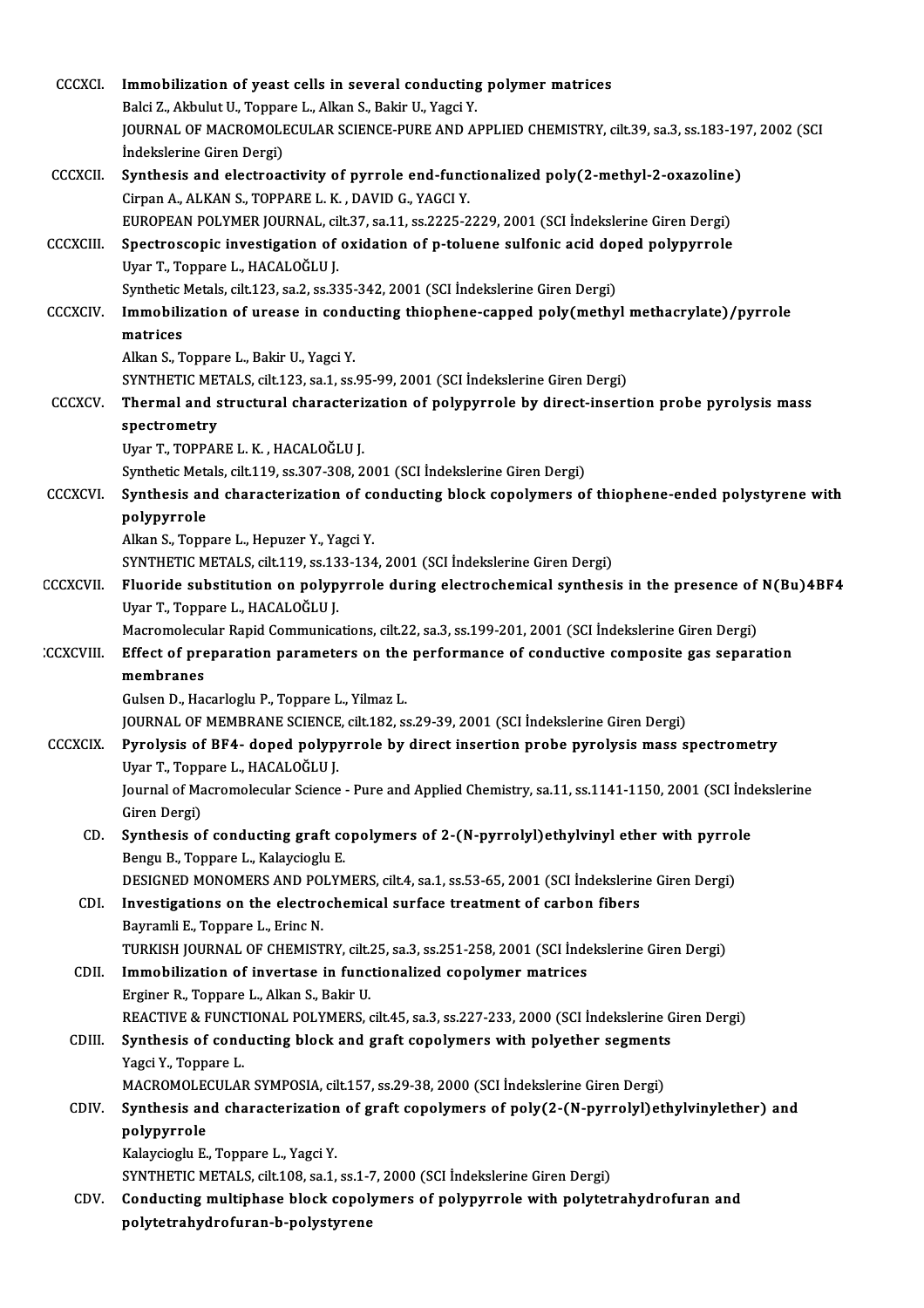Oztemiz S., Toppare L., Onen A., Yagci Y.<br>JOUPNAL OF MACROMOLECULAR SCIET JOURNAL OF MACROMOLECULAR SCIENCE-PURE AND APPLIED CHEMISTRY, cilt.37, sa.3, ss.277-291, 2000 (SCI<br>İndekslerine Giren Dergi) Oztemiz S., Toppare L., One<br>JOURNAL OF MACROMOLI<br>İndekslerine Giren Dergi)<br>Theoratical investigatio JOURNAL OF MACROMOLECULAR SCIENCE-PURE AND APPLIED CHEMISTRY, cilt.37, sa.3, ss.277<br>indekslerine Giren Dergi)<br>CDVI. Theoretical investigation of block copolymerization of tetrahydrofuran and pyrrole<br>Vintegion M. Tenners I. Indekslerine Giren Dergi<br>Theoretical investigati<br>Yurtsever M., Toppare L.<br>POLYMEP silt 40, sa 19, s Theoretical investigation of block copolymerization of tetrahydrof<br>Polymer M., Toppare L.<br>POLYMER, cilt.40, sa.19, ss.5459-5463, 1999 (SCI İndekslerine Giren Dergi)<br>A conducting composite of polynurrale with ultrabish mele Yurtsever M., Toppare L.<br>POLYMER, cilt40, sa.19, ss.5459-5463, 1999 (SCI İndekslerine Giren Dergi)<br>CDVII. A conducting composite of polypyrrole with ultrahigh molecular weight polyethylene foam POLYMER, cilt.40, sa.19, ss.5459<br>A conducting composite of p<br>Aydinli B., Toppare L., Tincer T.<br>JOUPMAL OF APPLIED POLYME Aydinli B., Toppare L., Tincer T.<br>JOURNAL OF APPLIED POLYMER SCIENCE, cilt.72, sa.14, ss.1843-1850, 1999 (SCI İndekslerine Giren Dergi) Aydinli B., Toppare L., Tincer T.<br>JOURNAL OF APPLIED POLYMER SCIENCE, cilt.72, sa.14, ss.1843-1850, 1999 (SCI İndekslerine Giren Dergi)<br>CDVIII. Immobilization of invertase in conducting polypyrrole polytetrahydrofuran graf JOURNAL OF APPLIED POLYMER SCIENCE, cilt.72, sa<br>Immobilization of invertase in conducting poly<br>Kizilyar N., Akbulut U., Toppare L., Ozden M., Yagci Y.<br>SYNTHETIC METALS, silt 104, sa 1, sa 45, 50, 1999 (S Immobilization of invertase in conducting polypyrrole polytetrahydroft<br>Kizilyar N., Akbulut U., Toppare L., Ozden M., Yagci Y.<br>SYNTHETIC METALS, cilt.104, sa.1, ss.45-50, 1999 (SCI İndekslerine Giren Dergi)<br>Synthesis of co Kizilyar N., Akbulut U., Toppare L., Ozden M., Yagci Y.<br>SYNTHETIC METALS, cilt.104, sa.1, ss.45-50, 1999 (SCI İndekslerine Giren Dergi)<br>CDIX. Synthesis of conducting PPy/pTHF copolymers Kizilyar N., Toppare L., Onen A., Yagci Y. Synthesis of conducting PPy/pTHF copolymers<br>Kizilyar N., Toppare L., Onen A., Yagci Y.<br>JOURNAL OF APPLIED POLYMER SCIENCE, cilt.71, sa.5, ss.713-720, 1999 (SCI İndekslerine Giren Dergi)<br>Immebilization of inventase in sendu Kizilyar N., Toppare L., Onen A., Yagci Y.<br>JOURNAL OF APPLIED POLYMER SCIENCE, cilt.71, sa.5, ss.713-720, 1999 (SCI İndekslerine Giren Dergi)<br>CDX. Immobilization of invertase in conducting thiophene-capped poly(methylm **JOURNAL**<br>Immobili:<br>matrices<br>Allm S Immobilization of invertase in cond<br>matrices<br>Alkan S., Toppare L., Yagci Y., Hepuzer Y.<br>JOUPMAL OF PJOMATERIALS SCIENCE B matrices<br>Alkan S., Toppare L., Yagci Y., Hepuzer Y.<br>JOURNAL OF BIOMATERIALS SCIENCE-POLYMER EDITION, cilt.10, sa.12, ss.1223-1235, 1999 (SCI İndekslerine<br>Giren Dergi) Alkan S., Toppare L., Yagci Y., Hepuzer Y. JOURNAL OF BIOMATERIALS SCIENCE-POLYMER EDITION, cilt.10, sa.12, ss.1223-1235, 1999 (SCI İ<br>Giren Dergi)<br>CDXI. Impedance characteristics of conducting polypyrrole-poly(ethylvinylether) graft films<br>Kalayciocly E. Tonnare L. Giren Dergi)<br>Impedance characteristics of conducting polypyrrole<br>Kalaycioglu E., Toppare L., Grchev T., Cvetkovska M., Yagci Y.<br>TURKISH JOURNAL OF CHEMISTRY silt 22, 82 1, 82 1, 7, 1999 Impedance characteristics of conducting polypyrrole-poly(ethylvinylether) graft<br>Kalaycioglu E., Toppare L., Grchev T., Cvetkovska M., Yagci Y.<br>TURKISH JOURNAL OF CHEMISTRY, cilt.23, sa.1, ss.1-7, 1999 (SCI İndekslerine Gir Kalaycioglu E., Toppare L., Grchev T., Cvetkovska M., Yagci Y.<br>TURKISH JOURNAL OF CHEMISTRY, cilt.23, sa.1, ss.1-7, 1999 (SCI İndekslerine Giren Dergi)<br>CDXII. Synthesis of conducting H-type polysiloxane-polypyrrole block c TURKISH JOURNAL OF CHEMISTRY, cilt.23, sa.1, ss.1-7, 1999 (SCI İndekslerine Giren De<br>Synthesis of conducting H-type polysiloxane-polypyrrole block copolymers<br>Kalaycioglu E., Toppare L., Yagci Y., Harabagiu V., Pintela M., Synthesis of conducting H-type polysiloxane-polypyrrole block copol<br>Kalaycioglu E., Toppare L., Yagci Y., Harabagiu V., Pintela M., Ardelean R., Simiol<br>SYNTHETIC METALS, cilt.97, sa.1, ss.7-12, 1998 (SCI İndekslerine Giren Kalaycioglu E., Toppare L., Yagci Y., Harabagiu V., Pintela M., Ardelean<br>SYNTHETIC METALS, cilt.97, sa.1, ss.7-12, 1998 (SCI İndekslerine Gire<br>CDXIII. Conducting copolymers of polypyrrole/polytetrahydrofuran SYNTHETIC METALS, cilt.97, sa.1, ss.7-1.<br>Conducting copolymers of polypyri<br>Kizilyar N., Toppare L., Onen A., Yagci Y.<br>POLYMER PULLETIN, cilt.40, ss.6, ss.63? Conducting copolymers of polypyrrole/polytetrahydrofuran<br>Kizilyar N., Toppare L., Onen A., Yagci Y.<br>POLYMER BULLETIN, cilt.40, sa.6, ss.639-645, 1998 (SCI İndekslerine Giren Dergi)<br>Conducting polymer composites of polynyme Kizilyar N., Toppare L., Onen A., Yagci Y.<br>POLYMER BULLETIN, cilt.40, sa.6, ss.639-645, 1998 (SCI İndekslerine Giren Dergi)<br>CDXIV. Conducting polymer composites of polypyrrole and a poly(arylene ether ketone)<br>Selampinar F. POLYMER BULLETIN, cilt.40, sa.6, ss.6<br>Conducting polymer composites<br>Selampinar F., Akbulut U., Toppare L.<br>POLYMER BLASTICS TECHNOLOCY A Conducting polymer composites of polypyrrole and a poly(arylene ether ketone)<br>Selampinar F., Akbulut U., Toppare L.<br>POLYMER-PLASTICS TECHNOLOGY AND ENGINEERING, cilt.37, sa.3, ss.295-302, 1998 (SCI İndekslerine Giren<br>Porsi Selamp<br>POLYM<br>Dergi)<br>Electri POLYMER-PLASTICS TECHNOLOGY AND ENGINEERING, cilt.37, sa.3, ss.295-302, 1998 (SCI Indekslerine Giren<br>Dergi)<br>CDXV. Electrically conductive polymer grafts prepared by electrochemical polymerization of pyrrole onto<br>nelw[(meth Dergi)<br>Electrically conductive polymer grafts prepared by electrochemical polymerizat<br>poly[(methyl methacrylate)-co-(2-(N-pyrrolyl) ethyl methacrylate)] electrodes<br>Reki N. Akhylut II, Tonnene L. Stanke D. Hallengleben M. Electrically conductive polymer grafts prepared by<br>poly[(methyl methacrylate)-co-(2-(N-pyrrolyl) eth<br>Balci N., Akbulut U., Toppare L., Stanke D., Hallensleben M.<br>TURKISH JOURNAL OF CHEMISTRY silt 22, 22.1, 25.72.80, 4 poly[(methyl methacrylate)-co-(2-(N-pyrrolyl) ethyl methacrylate)] electrodes<br>Balci N., Akbulut U., Toppare L., Stanke D., Hallensleben M.<br>TURKISH JOURNAL OF CHEMISTRY, cilt.22, sa.1, ss.73-80, 1998 (SCI İndekslerine Giren Balci N., Akbulut U., Toppare L., Stanke D., Hallensleben M.<br>TURKISH JOURNAL OF CHEMISTRY, cilt.22, sa.1, ss.73-80, 1998 (SCI İndekslerine Giren Dergi)<br>CDXVI. Electrochemically obtained insulating and conducting polymers a TURKISH JOURNAL OF CHEMIST<br>Electrochemically obtained in<br>Yilmaz B., Akbulut U., Toppare L.<br>JOUPNAL OF MACPOMOLECULA Electrochemically obtained insulating and conducting polymers and composites of acrylonitr<br>Yilmaz B., Akbulut U., Toppare L.<br>JOURNAL OF MACROMOLECULAR SCIENCE-PURE AND APPLIED CHEMISTRY, sa.2, ss.261-291, 1998 (SCI<br>Indeksl Yilmaz B., Akbulut U., Toppare L.<br>JOURNAL OF MACROMOLECULAR SCIENCE-PURE AND APPLIED CHEMISTRY, sa.2, ss.261-291, 1998 (SCI<br>İndekslerine Giren Dergi) JOURNAL OF MACROMOLECULAR SCIENCE-PURE AND APPLIED CHEMISTRY<br>
indekslerine Giren Dergi)<br>
CDXVII. Polypyrrole grafts synthesized via electrochemical polymerization<br>
Polsi N. Tennare L. Althulut U. Starke D. Hellensleben M. İndekslerine Giren Dergi)<br>Polypyrrole grafts synthesized via electrochemical<br>Balci N., Toppare L., Akbulut U., Stanke D., Hallensleben M.<br>JOUPNAL OE MACROMOLECULAR SCIENCE BURE AND AR JOURNAL OF MACROMOLECULAR SCIENCE-PURE AND APPLIED CHEMISTRY, sa.10, ss.1727-1739, 1998 (SCI<br>İndekslerine Giren Dergi) Balci N., Toppare L., Akbulut U., Stanke D., Hallensleben M. JOURNAL OF MACROMOLECULAR SCIENCE-PURE AND APPLIED CHEMISTRY, sa.10, ss.1727-1739, 1998 (SCI<br>Indekslerine Giren Dergi)<br>CDXVIII. Synthesis of a hexafluoropropylidene-bis(phthalic anhydride)-based polyimide and its conductin indekslerine Giren Dergi)<br>Synthesis of a hexafluoropropylidene-<br>polymer composites with polypyrrole<br>Selemninar E. Althulut II, Vilmer T. Cungon Synthesis of a hexafluoropropylidene-bis(phthalic<br>polymer composites with polypyrrole<br>Selampinar F., Akbulut U., Yilmaz T., Gungor A., Toppare L.<br>JOUPMAL OF POLYMER SCIENCE RART A POLYMER CHEM polymer composites with polypyrrole<br>Selampinar F., Akbulut U., Yilmaz T., Gungor A., Toppare L.<br>JOURNAL OF POLYMER SCIENCE PART A-POLYMER CHEMISTRY, cilt.35, sa.14, ss.3009-3016, 1997 (SCI Selampinar F., Akbulut U., `<br>JOURNAL OF POLYMER SC<br>İndekslerine Giren Dergi)<br>Polynumeale grafte with CDXIX. Polypyrrole grafts with poly[(methylmethacrylate)-co-(2-(N-pyrrolyl) ethylmethacrylate)]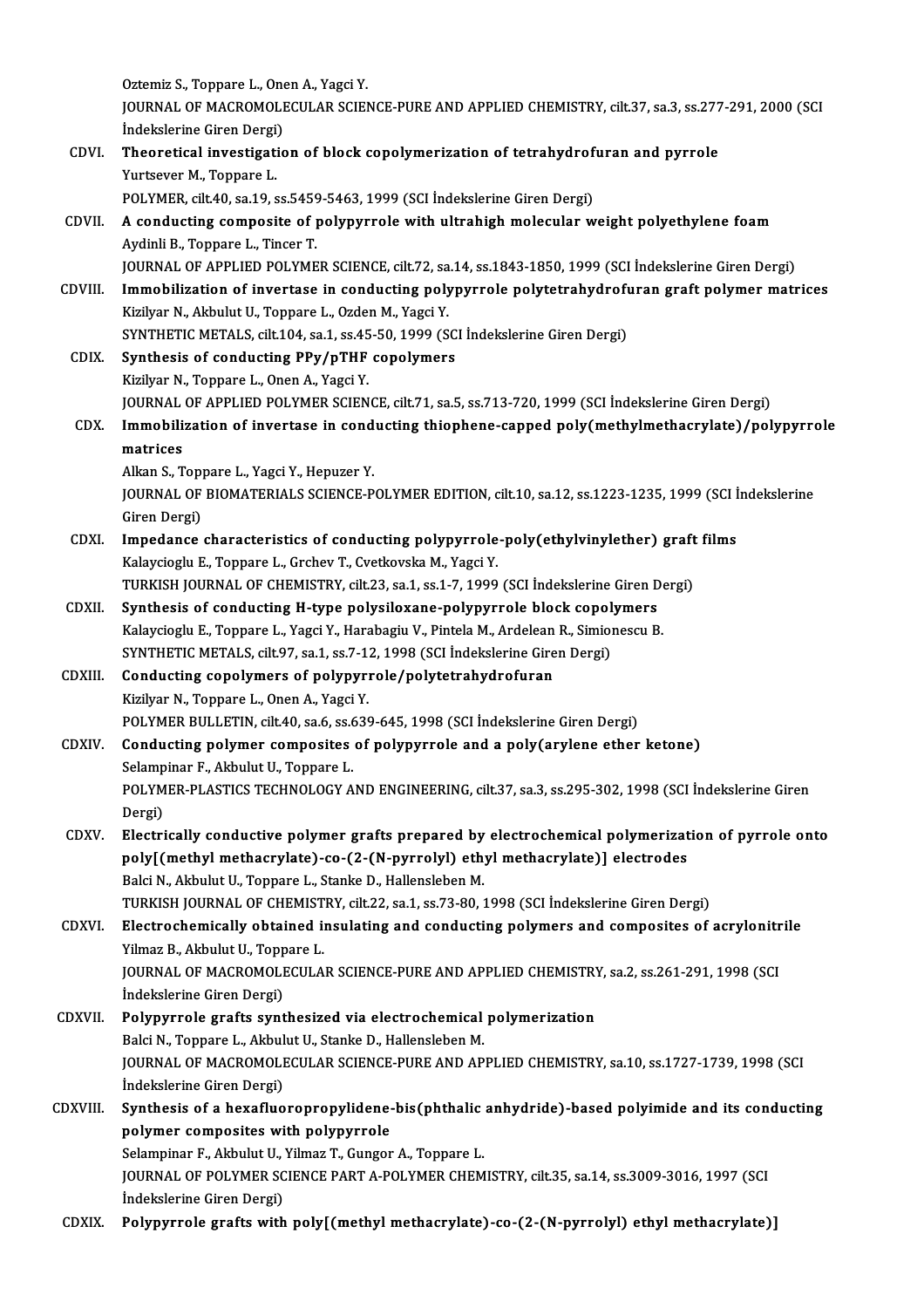|                  | Balci N., Akbulut U., Toppare L., Stanke D., Hallensleben M.                                                                                                 |
|------------------|--------------------------------------------------------------------------------------------------------------------------------------------------------------|
| CDXX.            | MATERIALS RESEARCH BULLETIN, cilt.32, sa.10, ss.1449-1458, 1997 (SCI Indekslerine Giren Dergi)<br>Immobilization of invertase in conducting polymer matrices |
|                  | Selampinar F., Akbulut U., Ozden M., Toppare L.                                                                                                              |
|                  | BIOMATERIALS, cilt.18, sa.17, ss.1163-1168, 1997 (SCI İndekslerine Giren Dergi)                                                                              |
| CDXXI.           | Synthesis of a novel poly(arylene ether ketone) and its conducting composites with polypyrrole                                                               |
|                  | Selampinar F., Akbulut U., Yildiz E., Gungor A., Toppare L.                                                                                                  |
|                  | SYNTHETIC METALS, cilt.89, sa.2, ss.111-117, 1997 (SCI İndekslerine Giren Dergi)                                                                             |
| <b>CDXXII</b>    | Conducting polymer composites: Polypyrrole and poly(vinyl chloride vinyl acetate) copolymer                                                                  |
|                  | Balci N., Bayramli E., Toppare L.                                                                                                                            |
|                  | JOURNAL OF APPLIED POLYMER SCIENCE, cilt.64, sa.4, ss.667-671, 1997 (SCI Indekslerine Giren Dergi)                                                           |
| <b>CDXXIII.</b>  | Electronic properties of polypyrrole polyindene composite metal junctions                                                                                    |
|                  | Bozkurt A., Ercelebi C., Toppare L.                                                                                                                          |
|                  | SYNTHETIC METALS, cilt.87, sa.3, ss.219-223, 1997 (SCI İndekslerine Giren Dergi)                                                                             |
| <b>CDXXIV</b>    | Conducting polymer composites of polypyrrole and polyimide                                                                                                   |
|                  | Selampinar F., Akbulut U., Toppare L.                                                                                                                        |
|                  | SYNTHETIC METALS, cilt.84, ss.185-186, 1997 (SCI Indekslerine Giren Dergi)                                                                                   |
| <b>CDXXV.</b>    | Thermal degradation of polythiophene-natural rubber and polythiophene-synthetic rubber                                                                       |
|                  | conducting polymer composites                                                                                                                                |
|                  | HACALOĞLU J., Yiğit S., AKBULUT U., Toppare L.                                                                                                               |
|                  | Polymer, cilt.38, sa.20, ss.5119-5124, 1997 (SCI İndekslerine Giren Dergi)                                                                                   |
| <b>CDXXVI.</b>   | A pyrolysis mass spectrometry study of polythiophene - Natural rubber and polythiophene -                                                                    |
|                  | Synthetic rubber conducting polymer composites                                                                                                               |
|                  | Yigit S., HACALOĞLU J., AKBULUT U., Toppare L.                                                                                                               |
|                  | Synthetic Metals, cilt.84, ss.205-206, 1997 (SCI Indekslerine Giren Dergi)                                                                                   |
| CDXXVII.         | Conducting polymer composites of polypyrrole and polyindene                                                                                                  |
|                  | Bozkurt A., Akbulut U., Toppare L.                                                                                                                           |
|                  | SYNTHETIC METALS, cilt.82, sa.1, ss.41-46, 1996 (SCI İndekslerine Giren Dergi)                                                                               |
|                  | CDXXVIII. Conducting composites of polypyrrole with polytetramethylbisphenol A carbonate                                                                     |
|                  | Kalaycioglu E, Akbulut U, Toppare L.                                                                                                                         |
|                  | JOURNAL OF APPLIED POLYMER SCIENCE, cilt.61, sa.7, ss.1067-1075, 1996 (SCI Indekslerine Giren Dergi)                                                         |
| CDXXIX.          | On the possibility of grafting conducting polymers into insulating ones                                                                                      |
|                  | Bahceci S., Toppare L., Yurtsever E.                                                                                                                         |
|                  | SYNTHETIC METALS, cilt.81, sa.1, ss.5-8, 1996 (SCI Indekslerine Giren Dergi)                                                                                 |
| CDXXX.           | X-ray photoelectron spectroscopic investigation of conducting polymer blends                                                                                 |
|                  | Suzer S., Toppare L., Hallam K., Allen G.                                                                                                                    |
|                  | FRESENIUS JOURNAL OF ANALYTICAL CHEMISTRY, cilt.355, ss.387-389, 1996 (SCI İndekslerine Giren Dergi)                                                         |
| CDXXXI.          | Conducting polymer composites of polythiophene with natural and synthetic rubbers                                                                            |
|                  | Yigit S., HACALOĞLU J., AKBULUT U., Toppare L.                                                                                                               |
|                  | Synthetic Metals, cilt.79, sa.1, ss.11-16, 1996 (SCI İndekslerine Giren Dergi)                                                                               |
| <b>CDXXXII.</b>  | Structural studies of polythiophenes                                                                                                                         |
|                  | Kilic G., Toppare L., Yurtsever E.                                                                                                                           |
|                  | SYNTHETIC METALS, cilt 78, sa.1, ss.19-25, 1996 (SCI Indekslerine Giren Dergi)                                                                               |
| <b>CDXXXIII.</b> | Growth mechanisms of polypyrroles                                                                                                                            |
|                  | Sargin P., Toppare L., Yurtsever E.                                                                                                                          |
|                  | POLYMER, cilt.37, sa.7, ss.1151-1155, 1996 (SCI İndekslerine Giren Dergi)                                                                                    |
| <b>CDXXXIV</b>   | A conducting composite of polythiophene: Synthesis and characterization                                                                                      |
|                  | Vatansever F., Hacaloglu J., Akbulut U., Toppare L.                                                                                                          |
|                  | Polymer International, cilt.41, sa.3, ss.237-244, 1996 (SCI Indekslerine Giren Dergi)                                                                        |
| CDXXXV.          | A pyrolysis mass spectrometry study of polythiophene-polyamide composites                                                                                    |
|                  | Vatansever F., AKBULUT U., TOPPARE L. K., HACALOĞLU J.                                                                                                       |
|                  |                                                                                                                                                              |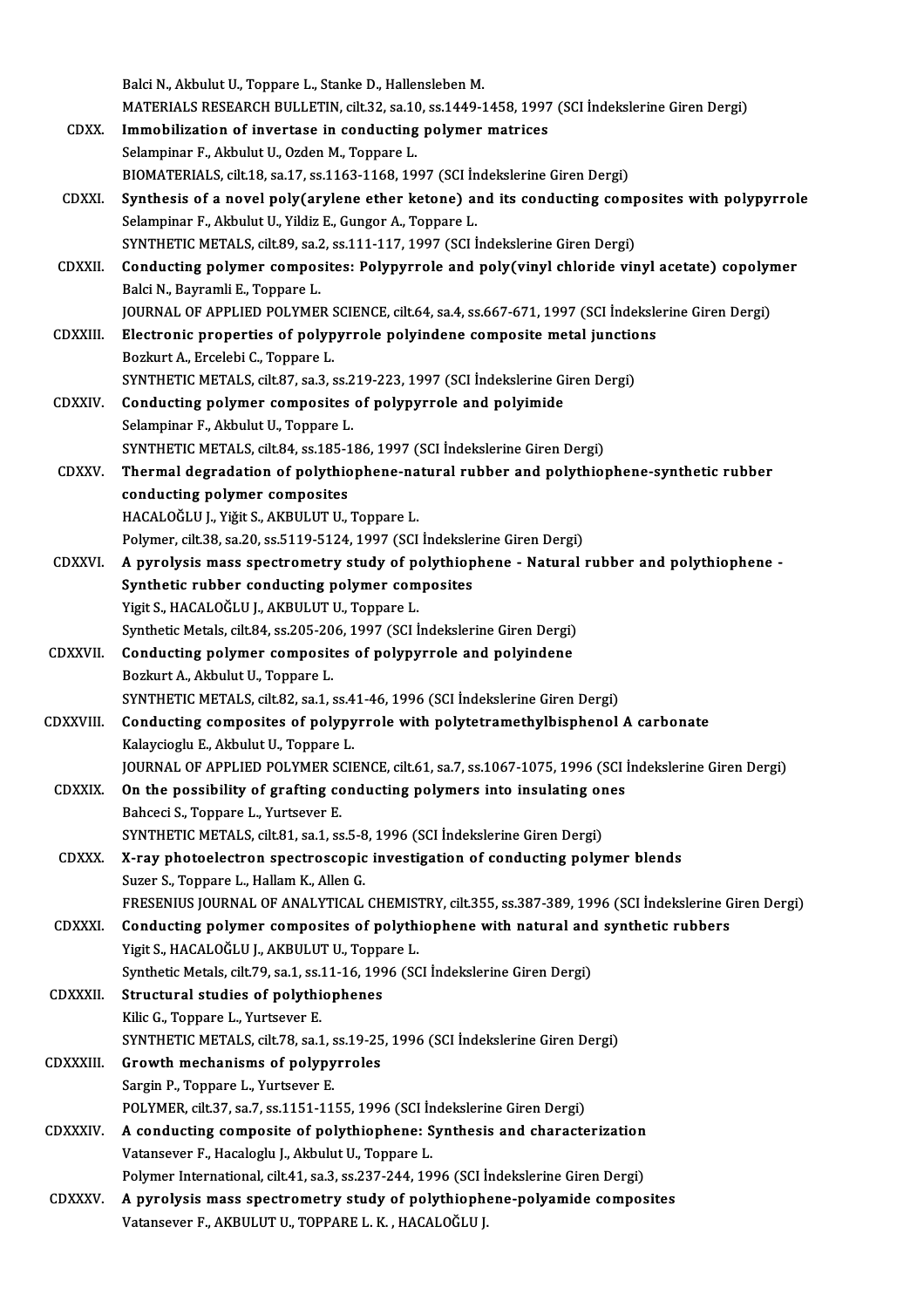|                  | Polymer, cilt 37, sa.7, ss.1103-1107, 1996 (SCI Indekslerine Giren Dergi)                                          |
|------------------|--------------------------------------------------------------------------------------------------------------------|
| <b>CDXXXVI</b>   | <b>HYDROGEN-BONDING IN POLYANILINES</b>                                                                            |
|                  | BAHCECI S., TOPPARE L., YURTSEVER E.                                                                               |
|                  | SYNTHETIC METALS, cilt.68, sa.1, ss.57-60, 1994 (SCI Indekslerine Giren Dergi)                                     |
| <b>CDXXXVII</b>  | A CONDUCTING COMPOSITE OF POLYPYRROLE .1. SYNTHESIS AND CHARACTERIZATION                                           |
|                  | SELAMPINAR F., AKBULUT U., YALCIN T., SUZER S., TOPPARE L.                                                         |
|                  | SYNTHETIC METALS, cilt.62, sa.3, ss.201-206, 1994 (SCI Indekslerine Giren Dergi)                                   |
| <b>DXXXVIII.</b> | KINETIC-STUDIES IN THE ELECTROINITIATED POLYMERIZATION OF N-VINYLCARBAZOLE AND                                     |
|                  | RELATED CONDUCTING POLYMER COMPOSITES                                                                              |
|                  | ELIBOL H., HACIOGLU B., AKBULUT U., TOPPARE L.                                                                     |
|                  | JOURNAL OF MACROMOLECULAR SCIENCE-PURE AND APPLIED CHEMISTRY, sa.5, ss.593-611, 1994 (SCI                          |
|                  | İndekslerine Giren Dergi)                                                                                          |
| <b>CDXXXIX</b>   | <b>CONDUCTING POLYMERS OF ANILINE .2. A COMPOSITE AS A GAS SENSOR</b>                                              |
|                  | DOGAN S., AKBULUT U., YALCIN T., SUZER S., TOPPARE L.                                                              |
|                  | SYNTHETIC METALS, cilt 60, sa 1, ss 27-30, 1993 (SCI Indekslerine Giren Dergi)                                     |
| CDXL.            | POLY(3-PHENYL AZOPYRROLE)S - A NEW CLASS OF CONDUCTING POLYMERS IN THE                                             |
|                  | POLY(PYRROLE) SERIES                                                                                               |
|                  | VOIGT M., HALLENSLEBEN M., TOPPARE L.                                                                              |
|                  | SYNTHETIC METALS, cilt.55, ss.1067-1072, 1993 (SCI Indekslerine Giren Dergi)                                       |
| CDXLI.           | ELECTRICALLY CONDUCTIVE POLY(METHYL METHACRYLATE-G-PYRROLE) VIA CHEMICAL                                           |
|                  | <b>OXIDATIVE POLYMERIZATION</b>                                                                                    |
|                  | STANKE D., HALLENSLEBEN M., TOPPARE L.                                                                             |
|                  | SYNTHETIC METALS, cilt.55, ss.1108-1113, 1993 (SCI İndekslerine Giren Dergi)                                       |
| <b>CDXLII.</b>   | DERIVATIVES OF POLY(PYRROLE) WITH DECONJUGATED CARBONYL SUBSTITUENTS IN BETA-<br><b>POSITION</b>                   |
|                  | VOIGT M., GEISSLER U., HAASE V., VOIGT B., HALLENSLEBEN M., TOPPARE L.                                             |
|                  | SYNTHETIC METALS, cilt 55, ss 1441-1446, 1993 (SCI İndekslerine Giren Dergi)                                       |
| <b>CDXLIII</b>   | THE INFLUENCE OF WATER ON THE ELECTROCHEMICAL POLYMERIZATION OF 3-ACYLPYRROLES                                     |
|                  | VOIGT M., ROHDE N., HALLENSLEBEN M., TOPPARE L.                                                                    |
|                  | SYNTHETIC METALS, cilt 55, ss.1489-1494, 1993 (SCI İndekslerine Giren Dergi)                                       |
| <b>CDXLIV</b>    | ELECTROCHEMICAL STUDIES ON CARBAZOLE/PYRROLE-COPOLYMERS                                                            |
|                  | GEISSLER U., HALLENSLEBEN M., TOPPARE L.                                                                           |
|                  | SYNTHETIC METALS, cilt.55, ss.1483-1488, 1993 (SCI İndekslerine Giren Dergi)                                       |
| CDXLV.           | ELECTROCHROMIC FILMS OF VINYLCARBAZOLE DERIVATIVES                                                                 |
|                  | GEISSLER U., HALLENSLEBEN M., TOPPARE L.                                                                           |
|                  | SYNTHETIC METALS, cilt.55, ss.1662-1667, 1993 (SCI İndekslerine Giren Dergi)                                       |
| <b>CDXLVI</b>    | STRUCTURAL STUDIES OF POLYPYRROLES - OLIGOMERIZATION MECHANISM OF N-METHACRYLOYL                                   |
|                  | <b>PYRROLE</b>                                                                                                     |
|                  | YURTSEVER E., TOPPARE L., HALLENSLEBEN M.                                                                          |
|                  | THEOCHEM-JOURNAL OF MOLECULAR STRUCTURE, cilt.99, sa.1, ss.1-4, 1993 (SCI İndekslerine Giren Dergi)                |
| <b>CDXLVII</b>   | POLYMERIZATION OF BIS(PYRIDINE)BIS-(2,4,6-TRIBROMOPHENOXO)COPPER(II) COMPLEX                                       |
|                  | (PY2CU(TBRP)2) BY ELECTROOXIDATION AND STRUCTURAL CHARACTERIZATION BY H-1-NMR, C-                                  |
|                  | <b>13-NMR, AND FTIR SPECTROSCOPIES</b>                                                                             |
|                  | SEN S., KISAKUREK D., TOPPARE L.                                                                                   |
|                  | JOURNAL OF MACROMOLECULAR SCIENCE-PURE AND APPLIED CHEMISTRY, ss.481-492, 1993 (SCI Indekslerine                   |
|                  | Giren Dergi)                                                                                                       |
| CDXLVIII.        | CONDUCTING POLYMERS OF ANILINE .1. ELECTROCHEMICAL SYNTHESIS OF A CONDUCTING                                       |
|                  | <b>COMPOSITE</b>                                                                                                   |
|                  | DOGAN S., AKBULUT U., TOPPARE L.<br>SYNTHETIC METALS, cilt.53, sa.1, ss.29-35, 1992 (SCI Indekslerine Giren Dergi) |
| <b>CDXLIX</b>    | CONDUCTIVE POLYMER COMPOSITES AND COPOLYMERS OF PYRROLE AND N-VINYLCARBAZOLE                                       |
|                  |                                                                                                                    |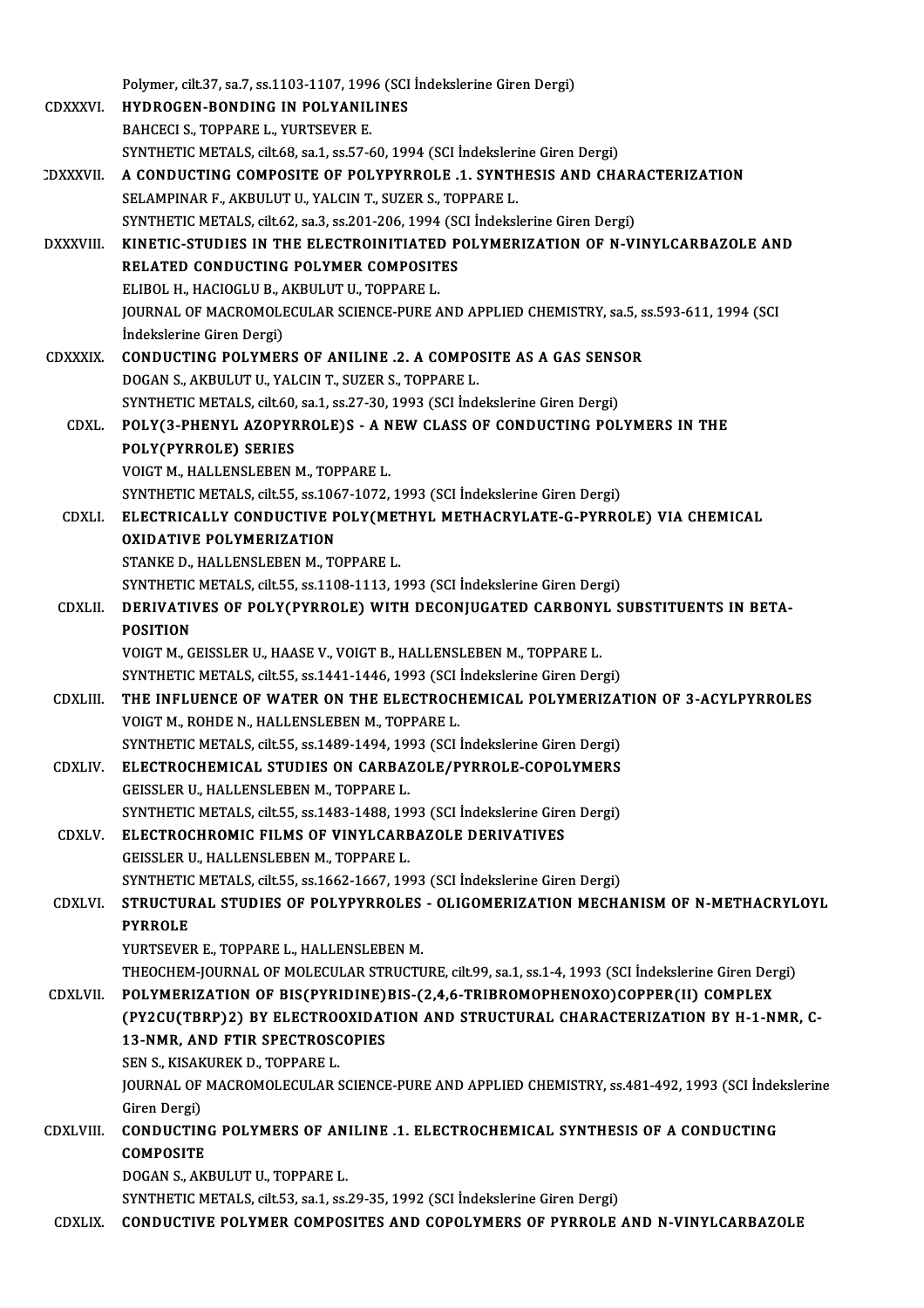GEISSLER U., HALLENSLEBEN M., TOPPARE L.

GEISSLER U., HALLENSLEBEN M., TOPPARE L.<br>SYNTHETIC METALS, cilt.40, sa.2, ss.239-246, 1991 (SCI İndekslerine Giren Dergi)<br>POLYMERIZATION OF RIS(2, RROMO 4, 6, DICHI ORORHENOXO)RIS(RYRID

#### GEISSLER U., HALLENSLEBEN M., TOPPARE L.<br>SYNTHETIC METALS, cilt.40, sa.2, ss.239-246, 1991 (SCI İndekslerine Giren Dergi)<br>CDL. POLYMERIZATION OF BIS(2-BROMO-4,6-DICHLOROPHENOXO)BIS(PYRIDINE) COPPER (II) COMPLEX<br>IN DME PY E SYNTHETIC METALS, cilt.40, sa.2, ss.2<br>POLYMERIZATION OF BIS(2-BRO)<br>IN DMF BY ELECTROINITIATION POLYMERIZATION OF BIS(2-BROMO-4,6-DICHLOF<br>IN DMF BY ELECTROINITIATION<br>KISAKUREK D., SEN S., ARAS L., TURKER L., TOPPARE L.<br>POLYMER silt 3.2, s.a.7, ss.1323, 1329, 1991 (SCLIndelse) IN DMF BY ELECTROINITIATION<br>KISAKUREK D., SEN S., ARAS L., TURKER L., TOPPARE L.<br>POLYMER, cilt.32, sa.7, ss.1323-1328, 1991 (SCI İndekslerine Giren Dergi) KISAKUREK D., SEN S., ARAS L., TURKER L., TOPPARE L.<br>POLYMER, cilt.32, sa.7, ss.1323-1328, 1991 (SCI İndekslerine Giren Dergi)<br>CDLI. CHARACTERIZATION OF ELECTROINITIATED AND RADIATION POLYMERIZED POLY(BUTADIENE<br>SIILEON POLYMER, c<br>CHARACTE<br>SULFONE)<br>HACIOCLU E CHARACTERIZATION OF ELECTROINITIATED AND RADIATION<br>SULFONE)<br>HACIOGLU B., SUZER S., AKBULUT U., TOPPARE L., AYBAR P., UTLEY J.<br>JOUPMAL OF MACROMOLECIU AR SCIENCE CHEMISTRY \$8,329,345-1 SULFONE)<br>HACIOGLU B., SUZER S., AKBULUT U., TOPPARE L., AYBAR P., UTLEY J.<br>JOURNAL OF MACROMOLECULAR SCIENCE-CHEMISTRY, ss.329-345, 1991 (SCI İndekslerine Giren Dergi)<br>ELECTROINITIATED COROLYMERIZATION OF INDENE WITH RETA HACIOGLU B., SUZER S., AKBULUT U., TOPPARE L., AYBAR P., UTLEY J.<br>JOURNAL OF MACROMOLECULAR SCIENCE-CHEMISTRY, ss.329-345, 1991 (SCI İndekslerine Girer<br>CDLII. ELECTROINITIATED COPOLYMERIZATION OF INDENE WITH BETA-METHOXYST **JOURNAL OF MACROMOLECULAR SCIENCE-CHEMISTR<br>ELECTROINITIATED COPOLYMERIZATION OF IN:<br>AKBULUT U., KHURSHID A., HACIOGLU B., TOPPARE L.**<br>POLYMER si<sup>1</sup>t 21, S2, Z. S2, 12, 12, 12, 12, 19, 2000 (SCL Indelu ELECTROINITIATED COPOLYMERIZATION OF INDENE WITH BETA<br>AKBULUT U., KHURSHID A., HACIOGLU B., TOPPARE L.<br>POLYMER, cilt.31, sa.7, ss.1343-1346, 1990 (SCI İndekslerine Giren Dergi)<br>ELECTROINITIATED POLYMERIZATION OF RISCTRIRRO AKBULUT U., KHURSHID A., HACIOGLU B., TOPPARE L.<br>POLYMER, cilt.31, sa.7, ss.1343-1346, 1990 (SCI İndekslerine Giren Dergi)<br>CDLIII. ELECTROINITIATED POLYMERIZATION OF BIS(TRIBROMOPHENOXO)-N,N,N',N'-<br>TETP AMETUVI ETUVI ENEDI POLYMER, cilt.31, sa.7, ss.1343-1346, 1990 (SCI Indekslerine Gire:<br>ELECTROINITIATED POLYMERIZATION OF BIS(TRIBROMO<br>TETRAMETHYLETHYLENEDIAMINE COPPER(II) COMPLEX<br>AKPIH UT U. SACAK M. KISAKUPEK D. TOPPAPE I ELECTROINITIATED POLYMERIZATION OF BIS<br>TETRAMETHYLETHYLENEDIAMINE COPPER(II<br>AKBULUT U., SACAK M., KISAKUREK D., TOPPARE L.<br>PRITISH POLYMER JOURNAL silt 22, se 1, se 65, 71, 1 TETRAMETHYLETHYLENEDIAMINE COPPER(II) COMPLEX<br>AKBULUT U., SACAK M., KISAKUREK D., TOPPARE L.<br>BRITISH POLYMER JOURNAL, cilt.22, sa.1, ss.65-71, 1990 (SCI İndekslerine Giren Dergi) AKBULUT U., SACAK M., KISAKUREK D., TOPPARE L.<br>BRITISH POLYMER JOURNAL, cilt.22, sa.1, ss.65-71, 1990 (SCI İndekslerine Giren Dergi)<br>CDLIV. ELECTRO-INITIATED POLYMERIZATION OF BIS-(2,4,6-TRIBROMOPHENOXO) ETHYLENEDIAMIN BRITISH POLYMER JOURNAL, cilt.22, sa.1, ss.65-71, 1990 (SCI İndekslerine Giren Dergi)<br>ELECTRO-INITIATED POLYMERIZATION OF BIS-(2,4,6-TRIBROMOPHENOXO) ETHYL.<br>COPPER(II) COMPLEX IN DMF AND ITS KINETIC-STUDY BY CYCLIC VOLTAMM TOPPARE L., TUKER L., YIGIT S., KISAKUREK D., AKBULUT U.<br>EUROPEAN POLYMER JOURNAL. cilt.26. sa.3. ss.255-259. 1990 (SCI İndekslerine Giren Dergi) COPPER(II) COMPLEX IN DMF AND ITS KINETIC-STUDY BY CYCLIC VOLTAMMETRY CDLV. ELECTROINITIATED POLYMERIZATION OF ACROLEIN BY DIRECT AND INDIRECT ELECTRON-EUROPEAN POLYMER JOURNAL, cilt26, sa.3, ss.255-259, 1990 (S<br>ELECTROINITIATED POLYMERIZATION OF ACROLEIN BY I<br>TRANSFER VIA CONTROLLED POTENTIAL ELECTROLYSIS<br>TOPPAPE L. HACIOCLU P. AKPULUTU ELECTROINITIATED POLYMERIZAT<br>TRANSFER VIA CONTROLLED POTE<br>TOPPARE L., HACIOGLU B., AKBULUT U.<br>JOUPNAL OF MACPOMOLECULAR SCIEN TRANSFER VIA CONTROLLED POTENTIAL ELECTROLYSIS<br>TOPPARE L., HACIOGLU B., AKBULUT U.<br>JOURNAL OF MACROMOLECULAR SCIENCE-CHEMISTRY, sa.3, ss.317-330, 1990 (SCI İndekslerine Giren Dergi)<br>ELECTROINITIATED POLYMERIZATION OF ACRYL TOPPARE L., HACIOGLU B., AKBULUT U.<br>JOURNAL OF MACROMOLECULAR SCIENCE-CHEMISTRY, sa.3, ss.317-330, 1990 (SCI Indekslerine Giren<br>CDLVI. ELECTROINITIATED POLYMERIZATION OF ACRYLAMIDE BY DIRECT ELECTRON-TRANSFER<br>HACIOGLU B.. JOURNAL OF MACROMOLECULAR SCIEN<br><mark>ELECTROINITIATED POLYMERIZAT</mark><br>HACIOGLU B., AKBULUT U., TOPPARE L.<br>JOUPNAL OF POLYMER SCIENCE PART . ELECTROINITIATED POLYMERIZATION OF ACRYLAMIDE BY DIRECT ELECTRON-TRANSFER<br>HACIOGLU B., AKBULUT U., TOPPARE L.<br>JOURNAL OF POLYMER SCIENCE PART A-POLYMER CHEMISTRY, cilt.27, sa.11, ss.3875-3880, 1989 (SCI<br>Indekslerine Ciren HACIOGLU B., AKBULUT U<br>JOURNAL OF POLYMER SC<br>İndekslerine Giren Dergi)<br>ELECTROINITIATED PO JOURNAL OF POLYMER SCIENCE PART A-POLYMER CHEMISTRY, cilt.27, sa.11, ss.3875-3880, 1989 (SCI<br>indekslerine Giren Dergi)<br>CDLVII. ELECTROINITIATED POLYMERIZATION OF BIS(4-BROMO-2,6-DICHLOROPHENOXO)N,N,N',N'-<br>TETP AMETUVI ETUV İndekslerine Giren Dergi)<br>ELECTROINITIATED POLYMERIZATION OF BIS(4-BROMO-2<br>TETRAMETHYLETHYLENEDIAMINE COPPER(II) COMPLEX<br>SACAK M. AKPULUTU, KISAKUPEK D. TOPPAPE L TETRAMETHYLETHYLENEDIAMINE COPPER(II) COMPLEX<br>SACAK M., AKBULUT U., KISAKUREK D., TOPPARE L. TETRAMETHYLETHYLENEDIAMINE COPPER(II) COMPLEX<br>SACAK M., AKBULUT U., KISAKUREK D., TOPPARE L.<br>POLYMER, cilt.30, sa.5, ss.928-932, 1989 (SCI İndekslerine Giren Dergi)<br>ELECTROINITIATED POLYMERIZATION OE RISCTRICHI OROBHEI SACAK M., AKBULUT U., KISAKUREK D., TOPPARE L.<br>POLYMER, cilt.30, sa.5, ss.928-932, 1989 (SCI İndekslerine Giren Dergi)<br>CDLVIII. ELECTROINITIATED POLYMERIZATION OF BIS(TRICHLOROPHENOXO)-TETRAMETHYLETHYLENE POLYMER, cilt.30, sa.5, ss<br>ELECTROINITIATED P<br>DIAMINE COPPER(II)<br>SACAK MAAKPULUTIL ELECTROINITIATED POLYMERIZATION OF BIS(TRICHLO<br>DIAMINE COPPER(II)<br>SACAK M., AKBULUT U., KISAKUREK D., TURKER L., TOPPARE L.<br>JOUPNAL OF POLYMER SCIENCE BART A POLYMER CHEMISTRY DIAMINE COPPER(II)<br>SACAK M., AKBULUT U., KISAKUREK D., TURKER L., TOPPARE L.<br>JOURNAL OF POLYMER SCIENCE PART A-POLYMER CHEMISTRY, cilt.27, sa.5, ss.1599-1608, 1989 (SCI İndekslerine<br>Ciron Dargi) SACAK M., AK<br>JOURNAL OF<br>Giren Dergi)<br>COPPEL ATL JOURNAL OF POLYMER SCIENCE PART A-POLYMER CHEMISTRY, cilt.27, sa.5, ss.1599-1608, 1989 (SCI indeksl<br>Giren Dergi)<br>CDLIX. CORRELATION OF ANODIC PEAK POTENTIALS WITH THE SEMI-EMPIRICAL ORBITAL AND HOMO Giren Dergi)<br>CORRELATION OF ANODIC PEAK POTENTIAI<br>ENERGIES OF VARIOUS VINYL COMPOUNDS<br>VILMAZ H. VURTSEVER E. TORRARE L CORRELATION OF ANODIC PEAK PORT<br>ENERGIES OF VARIOUS VINYL COM<br>YILMAZ H., YURTSEVER E., TOPPARE L.<br>JOUPNAL OF ELECTROANALYTICAL CH ENERGIES OF VARIOUS VINYL COMPOUNDS<br>YILMAZ H., YURTSEVER E., TOPPARE L.<br>JOURNAL OF ELECTROANALYTICAL CHEMISTRY, cilt.261, sa.1, ss.105-112, 1989 (SCI İndekslerine Giren Dergi) YILMAZ H., YURTSEVER E., TOPPARE L.<br>JOURNAL OF ELECTROANALYTICAL CHEMISTRY, cilt.261, sa.1, ss.105-112, 1989 (SCI İndekslerine Giren Derg<br>CDLX. POLYMERIZATION OF BIS(TRICHLOROPHENOXO) ETHYLENEDIAMINE COPPER (II) COMPLEX BY **JOURNAL OF ELECTROAN<br>POLYMERIZATION OF<br>ELECTRO-OXIDATION<br>VICITS VISAVUPEV D-7** POLYMERIZATION OF BIS(TRICHLOROPHENOXO) ETHY<br>ELECTRO-OXIDATION<br>YIGIT S., KISAKUREK D., TURKER L., TOPPARE L., AKBULUT U.<br>POLYMER S<sup>ij</sup>t <sup>20.</sup> 82.2. 82.248.252.1989.(SCL indekslering Gir ELECTRO-OXIDATION<br>YIGIT S., KISAKUREK D., TURKER L., TOPPARE L., AKBULUT U.<br>POLYMER, cilt.30, sa.2, ss.348-352, 1989 (SCI İndekslerine Giren Dergi) YIGIT S., KISAKUREK D., TURKER L., TOPPARE L., AKBULUT U.<br>POLYMER, cilt.30, sa.2, ss.348-352, 1989 (SCI Indekslerine Giren Dergi)<br>CDLXI. ELECTROINITIATED POLYMERIZATION OF THE BIS(2,6-DIBROMO-4-CHLOROPHENOXO)-N,N,N',N'-<br>TE POLYMER, cilt.30, sa.2, ss.348-352, 1989 (SCI İndekslerine Giren D<br>ELECTROINITIATED POLYMERIZATION OF THE BIS(2,6-DIE<br>TETRAMETHYLETHYLENEDIAMINE COPPER (II) COMPLEX<br>AKRIH UTH SACAK M. KISAKUREK D. TOPPARE I ELECTROINITIATED POLYMERIZATION OF THE<br>TETRAMETHYLETHYLENEDIAMINE COPPER (I<br>AKBULUT U., SACAK M., KISAKUREK D., TOPPARE L.<br>JOUPMAL OF MACROMOLECULAR SCIENCE CUEMIS TETRAMETHYLETHYLENEDIAMINE COPPER (II) COMPLEX<br>AKBULUT U., SACAK M., KISAKUREK D., TOPPARE L.<br>JOURNAL OF MACROMOLECULAR SCIENCE-CHEMISTRY, sa.12, ss.1623-1635, 1989 (SCI İndekslerine Giren Dergi) CDLXII. ELECTROINITIATED POLYMERIZATION OF HALOPHENOLS - ELECTROINITIATION POTENTIAL LUMO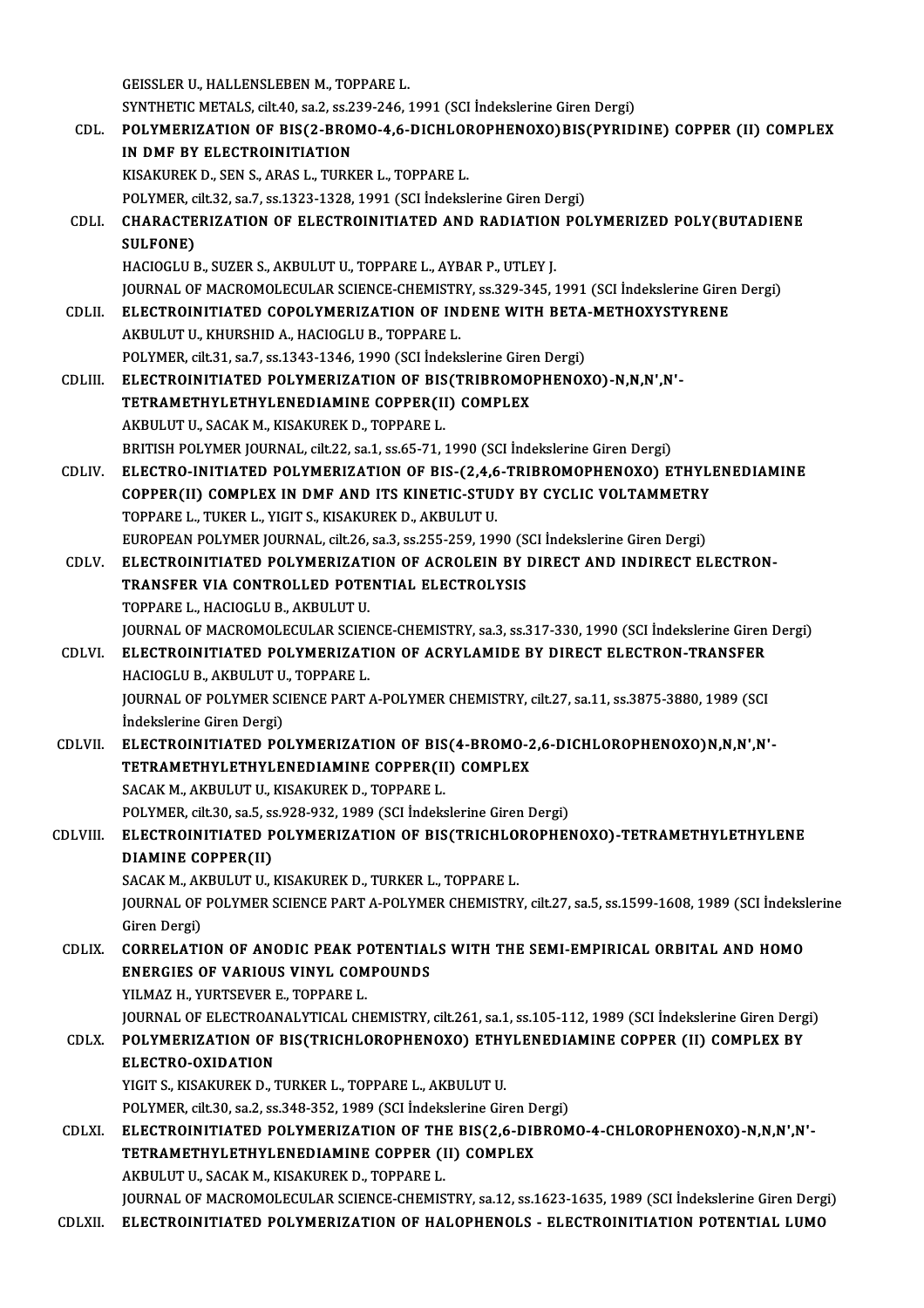|              | <b>RELATIONS</b>                                                                                        |
|--------------|---------------------------------------------------------------------------------------------------------|
|              | TURKER L., KISAKUREK D., SEN S., TOPPARE L., AKBULUT U.                                                 |
|              | JOURNAL OF POLYMER SCIENCE PART B-POLYMER PHYSICS, cilt.26, sa.12, ss.2485-2498, 1988 (SCI İndekslerine |
|              | Giren Dergi)                                                                                            |
| CDLXIII.     | ELECTROINITIATED POLYMERIZATION OF ACRYLONITRILE                                                        |
|              | YURTTAS B., TOPPARE L., AKBULUT U.                                                                      |
|              | JOURNAL OF MACROMOLECULAR SCIENCE-CHEMISTRY, sa.2, ss.219-230, 1988 (SCI İndekslerine Giren Dergi)      |
| CDLXIV.      | CORRELATION OF THE ANODIC PEAK POTENTIALS WITH THE QUANTUM-MECHANICAL PROPERTIES                        |
|              | OF VARIOUS VINYL COMPOUNDS                                                                              |
|              | YILMAZ H., TOPPARE L., YURTSEVER E.                                                                     |
|              | JOURNAL OF ELECTROANALYTICAL CHEMISTRY, cilt.237, sa.2, ss.187-190, 1987 (SCI Indekslerine Giren Dergi) |
| <b>CDLXV</b> | <b>ELECTROINITIATED COPOLYMERIZATION OF ISOPRENE WITH INDENE</b>                                        |
|              | KHURSHID A, TOPPARE L, AKBULUT U                                                                        |
|              | POLYMER COMMUNICATIONS, cilt.28, sa.9, ss.269-271, 1987 (SCI Indekslerine Giren Dergi)                  |
| CDLXVI       | ELECTROINITIATED CATIONIC COPOLYMERIZATION OF 4-BROMOSTYRENE AND ALPHA-                                 |
|              | METHYLSTYRENE IN THE PRESENCE OF ULTRASONIC VIBRATION                                                   |
|              | EREN S., TOPPARE L., AKBULUT U.                                                                         |
|              | POLYMER COMMUNICATIONS, cilt.28, sa.1, ss.36-38, 1987 (SCI Indekslerine Giren Dergi)                    |
|              |                                                                                                         |

# POLIMER COMMONICAII<br>Kitap & Kitap Bölümleri

- **I. Biosensing Bölümler**<br>I. Biosensing Devices<br>Tennare L.K. Sövlem I. Biosensing Devices<br>Toppare L.K., Söylemez S., Kesik M. Encyclopedia of Polymer Applications, Munmaya Mishra, Editör, Taylor , New-York, ss.360-386, 2018 Toppare L. K., Söylemez S., Kesik M.<br>Encyclopedia of Polymer Applications, Munmaya Mishra, Editör,<br>II. Biosensing Devices: Conjugated PolymerBased Scaffolds<br>SÖVLEMEZ S. KESİK M. TOPPAREL K.
- Encyclopedia of Polymer Applications,<br>Biosensing Devices: Conjugated Po<br>SÖYLEMEZ S., KESİK M., TOPPARE L. K.<br>Engylopedia of Polymer Applications SÖYLEMEZ S., KESİK M., TOPPARE L. K.<br>Encylopedia of Polymer Applications, , Editör, Taylor and Francis, ss.360-386, 2018

#### Hakemli Kongre / Sempozyum Bildiri Kitaplarında Yer Alan Yayınlar

akemli Kongre / Sempozyum Bildiri Kitaplarında Yer Alan Yayınlar<br>I. Non-fullerene organic solar cells based on thienopyrroledione comprising random copolymers;<br>offect of allyl chains effect of alkyl chains<br>effect of alkyl chains<br>Yess M. Depsi T. Alemd Non-fullerene organic solar cells based on thienopyrroledione co<br>effect of alkyl chains<br>Yaşa M., Depci T., Alemdar E., Özdemir Hacioğlu Ş., Çırpan A., Toppare L. K.<br>2 International Conference on Photovaltaje Science and Te

effect of alkyl chains<br>Yaşa M., Depci T., Alemdar E., Özdemir Hacioğlu Ş., Çırpan A., Toppare L. K.<br>2 International Conference on Photovoltaic Science and Technologies, Ankara, Türkiye, 30 Kasım - 02 Aralık 2020,<br>ss.79-80 Yasa M., Depci T., Alemdar E., Özdemir Hacioğlu S., Cırpan A., Toppare L. K. 2 International Conference on Photovoltaic Science and Technologies, Ankara, Türkiye, 30 Kasım - 02 A<br>ss.79-80<br>II. Enzyme electrodes fabricated by dad type poly (2,5-di(furan-2-yl)thiazolo[5,4-d]thiazole)<br>conducting polymo

ss.79-80<br><mark>Enzyme electrodes f</mark><br>conducting polymer<br><sup>Kurgame N. Säylomer</sup> Enzyme electrodes fabricated by dad type poly (2,5-<br>conducting polymer<br>Kurzama N., Söylemez S., Böyükbayram A. E. , Toppare L. K.<br>2rd International Eurosian Conference on Biological and Ch

conducting polymer<br>Kurzama N., Söylemez S., Böyükbayram A. E. , Toppare L. K.<br>3rd International Eurasian Conference on Biological and Chemical Sciences (EurasianBioChem 2020), Ankara,<br>Türkiye, 19 - 20 Mart 2020, ss.134 Kurzama N., Söylemez S., Böyükbay<br>3rd International Eurasian Confere<br>Türkiye, 19 - 20 Mart 2020, ss.134<br>SYNTUESES OF 2.1.2. PENZOTU 3rd International Eurasian Conference on Biological and Chemical Sciences (EurasianBioChem 2020), Anka<br>Türkiye, 19 - 20 Mart 2020, ss.134<br>III. SYNTHESES OF 2,1,3-BENZOTHIADIAZOLE COMPRISING POLYMERS:THE EFFECT OF DISCRETE<br>

Türkiye, 19 - 20 Mart 2020, ss.134<br>SYNTHESES OF 2,1,3-BENZOTHIADIAZOLE COMPRISING POLYMERS:THE EFFECT OF DIS<br>FUNCTIONAL GROUPS ON DEVICE PERFORMANCE AND OPTOELECTRONIC PROPERTIES<br>ZEVTIN KARAMAN C. CÖKER S. TOPRARE L. K SYNTHESES OF 2,1,3-BENZOTHIADIAZOLE<br>FUNCTIONAL GROUPS ON DEVICE PERFOR<br>ZEYTUN KARAMAN C., GÖKER S., TOPPARE L. K.<br>İstanbul International Organia Electronia Sumno FUNCTIONAL GROUPS ON DEVICE PERFORMANCE AND OPTOELECTRONIC PROPERTIES ZEYTUN KARAMAN C., GÖKER S., TOPPARE L. K.

ZEYTUN KARAMAN C., GÖKER S., TOPPARE L. K.<br>Istanbul International Organic Electronic Symposium, 2 - 04 Aralık 2019<br>IV. Synthesis and Characterization of a Quinoxaline and Benzodithiophene ComprisingMultifunctional İstanbul International Organic Electronic Symposium, 2 - 04 Aralık 2019<br>Synthesis and Characterization of a Quinoxaline and Benzodithi<br>Polymer<br>ÖZDEMİR HACIOĞLU Ş., Yaşa M., Depçi T., GÖKER S., TOPPARE L. K. Synthesis and Characterization of a Quinoxaline and Benzo<br>Polymer<br>ÖZDEMİR HACIOĞLU Ş., Yaşa M., Depçi T., GÖKER S., TOPPARE L. K.<br>International Conference en Condersed Metter and Meterials Scien

International Conference on Condensed Matter and Materials Sciences, 14 Ekim 2020 - 19 Ekim 2019

V. Benzimidazole Derivatives and Their Electrochemical Applications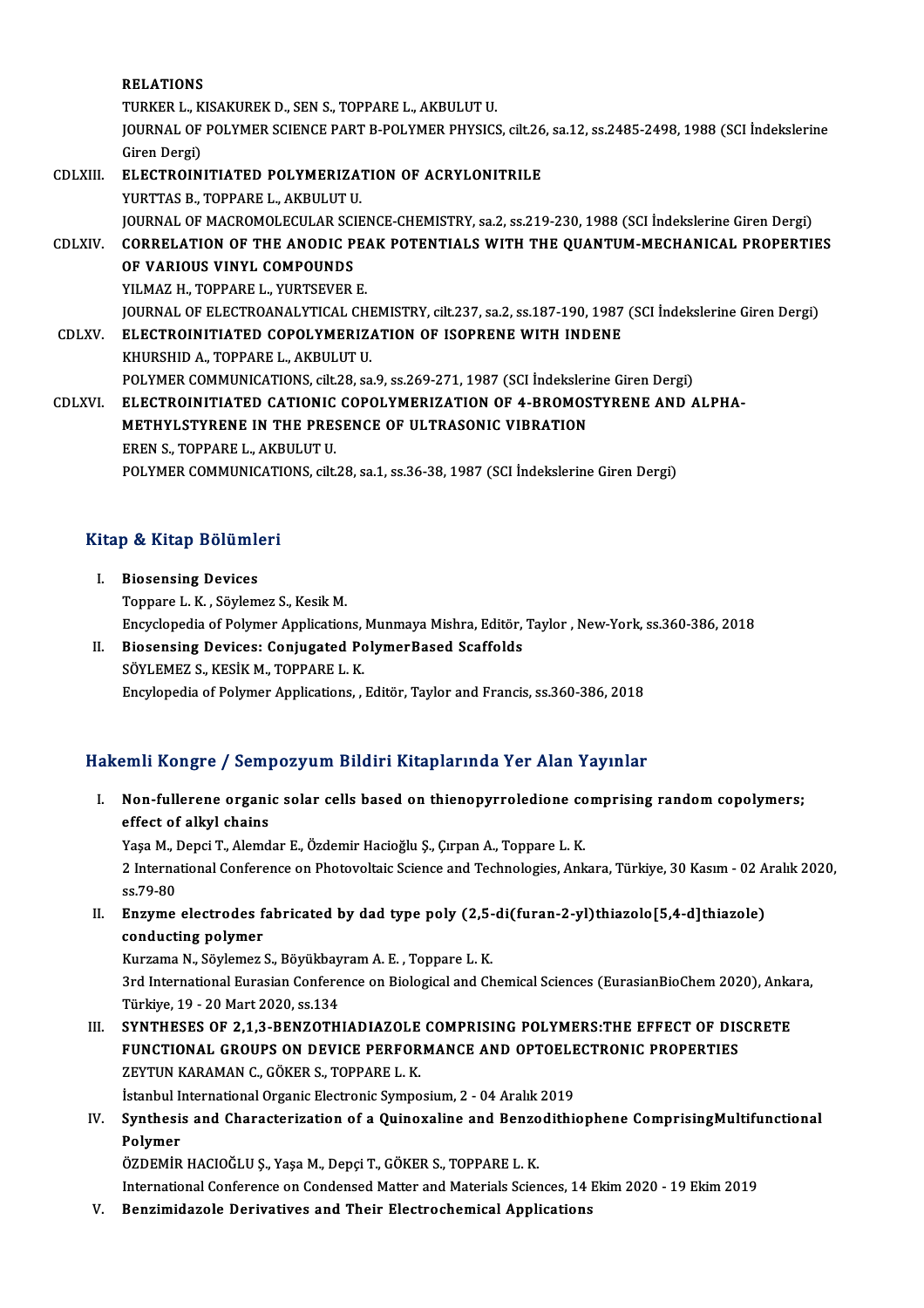Demirci Uzun S., ÖZDEMİR HACIOĞLU Ş., TOPPARE L. K.

Demirci Uzun S., ÖZDEMİR HACIOĞLU Ş., TOPPARE L. K.<br>The International Aluminium-Themed Engineering and Natural Sciences Conference, 4 - 06 Ekim 2019<br>Photoveltaja performanee of an ovediarele beening senivasted polymer synt

VI. Photovoltaic performance of an oxadiazole bearing conjugated polymer synthesized via alternating The International Alu<br>Photovoltaic perfo<br>synthetic methods<br>Ener M.C. Gölser S. J

ErerM.C. ,Göker S.,HızalanG.,Toppare L.K. ,ÇırpanA.

E-MRS 2019 Fall Meeting, Warszawa, Polonya, 16 - 19 Eylül 2019, ss.158

Erer M. C. , Göker S., Hızalan G., Toppare L. K. , Çırpan A.<br>E-MRS 2019 Fall Meeting, Warszawa, Polonya, 16 - 19 Eylül 2019, ss.158<br>VII. Glucose Oxidase Immobilization on Thiazolothiazole Containing Multichromic Polyme E-MRS 2019 Fall Mee<br>Glucose Oxidase In<br>Glucose Detection<br>SÖVLEMEZ S. Kava H Glucose Oxidase Immobilization on Thiazo<br>Glucose Detection<br>SÖYLEMEZ S., Kaya H., UDUM Y., TOPPARE L. K.<br>Euroanakris 2019, 1, OE Evlül 2019

Glucose Detection<br>SÖYLEMEZ S., Kaya H., UDUM Y., TOPPARE L. K.<br>Euroanalysis 2019, 1 - 05 Eylül 2019

## SÖYLEMEZ S., Kaya H., UDUM Y., TOPPARE L. K.<br>Euroanalysis 2019, 1 - 05 Eylül 2019<br>VIII. – AMPEROMETRIC ETHANOL BIOSENSOR CONSTRUCTED BY CARBON NANOTUBES AND A FLUORENE<br>RASED ROLYMER Euroanalysis 2019, 3<br>AMPEROMETRIC<br>BASED POLYMER<br>Polmergi S. A. SÖVI AMPEROMETRIC ETHANOL BIOSENSOR CONSTRI<br>BASED POLYMER<br>Bekmezci S. A. , SÖYLEMEZ S., UDUM Y., TOPPARE L. K.<br>4th international Congress on Biosensors, 8, . 41 Temp

BASED POLYMER<br>Bekmezci S. A. , SÖYLEMEZ S., UDUM Y., TOPPARE L. K.<br>4th international Congress on Biosensors, 8 - 11 Temmuz 2019<br>ELECTROCHEMICAL AND PIOSENSINC APPLICATION OF

Bekmezci S. A. , SÖYLEMEZ S., UDUM Y., TOPPARE L. K.<br>4th international Congress on Biosensors, 8 - 11 Temmuz 2019<br>IX. ELECTROCHEMICAL AND BIOSENSING APPLICATION OF ANTHRACENE-BASED CONJUGATED<br>POLYMER **4th internat<br>ELECTROC<br>POLYMER**<br>SÖVI EMEZ ELECTROCHEMICAL AND BIOSENS<br>POLYMER<br>SÖYLEMEZ S., GÖKER S., TOPPARE L. K.<br>4th International Congress on Biosense POLYMER<br>SÖYLEMEZ S., GÖKER S., TOPPARE L. K.<br>4th International Congress on Biosensors, 8 - 11 Temmuz 2019

SÖYLEMEZ S., GÖKER S., TOPPARE L. K.<br>4th International Congress on Biosensors, 8 - 11 Temmuz 2019<br>X. İletken Polimer ve Nanoparçacık Modifiyeli Esnek Elektrot Tasarımı ve Glikoz Biyosensör Uygulaması<br>Tennere L. K. Gökeğ 4th International Congress on Biosensors, 8 - 11 Te<br>İletken Polimer ve Nanoparçacık Modifiyeli Es<br>Toppare L.K., Gökoğlan T.C., Kesik M., Söylemez S.<br>20 Hlugal Kimua Kongresi, Carimaguea Kıbrıs (Klt. İletken Polimer ve Nanoparçacık Modifiyeli Esnek Elektrot Tasarımı ve<br>Toppare L. K. , Gökoğlan T. C. , Kesik M., Söylemez S.<br>30. Ulusal Kimya Kongresi , Gazimagusa, Kıbrıs (Kktc), 5 - 08 Kasım 2018, ss.1-2<br>Yarı Soffaf Orga Toppare L. K. , Gökoğlan T. C. , Kesik M., Söylemez S.<br>30. Ulusal Kimya Kongresi , Gazimagusa, Kıbrıs (Kktc), 5 - 08 Kasım 2018, ss.1-2<br>XI. Yarı Şeffaf Organik Güneş Gözeleri

Toppare L.K. ,HizalanG.,AlpuganE.,ÜnalanH.E. ,ÇırpanA.

Yarı Şeffaf Organik Güneş Gözeleri<br>Toppare L. K. , Hizalan G., Alpugan E., Ünalan H. E. , Çırpan A.<br>VII . Ulusal Polimer Bilim ve Teknolojisi Kongresi, Ankara, Türkiye, 9 - 12 Eylül 2018, ss.1-2<br>Thiononyurala And Selanonyu

Toppare L. K. , Hizalan G., Alpugan E., Ünalan H. E. , Çırpan A.<br>12 . VII . Ulusal Polimer Bilim ve Teknolojisi Kongresi, Ankara, Türkiye, 9 - 12 . Eylül 2018, ss.1-2<br>13 . Annliegtions And Selenopyyrole Fused Benzothidiazo VII . Ulusal Pol<br><mark>Thienopyrro</mark><br>Applications<br>Cunan A. Östü Thienopyrrole And Selenopyyrole Fused Benzothidiazole Contained:<br>Applications<br>Cirpan A., Öztürk S., Erer M. C. , Cevher Ş. C. , Udum Y., Toppare L. K.<br>Uluslararesi Katilimli 7. Bolimar Bilim Ve Telmoleji Kongresi, Eslise

Cırpan A., Öztürk S., Erer M. C., Cevher S. C., Udum Y., Toppare L. K.

Applications<br>Çırpan A., Öztürk S., Erer M. C. , Cevher Ş. C. , Udum Y., Toppare L. K.<br>Uluslararasi Katilimli 7. Polimer Bilim Ve Teknoloji Kongresi , Eskişehir, Türkiye, 09 Eylül 2018 - 12 Eylül 2019,<br>ss.205 Uluslararasi Katilimli 7. Polimer Bilim Ve Teknoloji Kongresi , Eskişehir, Türkiye, 09 Eylül 2018 - 12 Eylül 2019,<br>SS.205<br>XIII. Electrochromic Studies of Fluorine Substituted Benzothiadiazole Containing Conducting Polymers

ss.205<br>Electrochromic Studies of Fluorine Substituted E<br>Çırpan A., Erer M. C. , Keleş D., Hızalan G., Toppare L. K.<br>Hluelararesi Katilimli 7. Polimar Bilim Ve Telmeleji Kan Electrochromic Studies of Fluorine Substituted Benzothiadiazole Containing Conducting Poly<br>Cirpan A., Erer M. C. , Keleş D., Hizalan G., Toppare L. K.<br>Uluslararasi Katilimli 7. Polimer Bilim Ve Teknoloji Kongresi, Eskişehi

#### Curpan A., Erer M. C. , Keleş D., Hızalan G., Toppare L. K.<br>Uluslararasi Katilimli 7. Polimer Bilim Ve Teknoloji Kongresi, Eskişehir, Türkiye, 9 - 12 Eylül 2018, ss.210<br>XIV. The impact of [1,2,5]Chalcogenazolo[3,4-f]-B Uluslararasi Katilimli 7. Polimer Bilim Ve<br>The impact of [1,2,5]Chalcogenazold<br>properties of a conjugated polymer<br>Tannane L.*V. Audan E. G*älsas The impact of [1,2,5]Chalcoge<br>properties of a conjugated po<br>Toppare L.K., Aydan E., Göker S.<br>VII. Ulugal Polimar Bilim ve Tolm properties of a conjugated polymer<br>Toppare L. K. , Aydan E., Göker S.<br>VII . Ulusal Polimer Bilim ve Teknolojisi Kongresi , Eskişehir, Türkiye, 9 - 12 Eylül 2018, ss.1-2

## Toppare L. K. , Aydan E., Göker S.<br>VII . Ulusal Polimer Bilim ve Teknolojisi Kongresi , Eskişehir, Türkiye, 9 - 12 Eylül 2018, ss.1-2<br>XV. Fabrication of a promising immobilization platform based on electrochemical synt conjugated polymer<br>Toppare L. K., Büber E., Söylemez S., Udum Y. Fabrication of a promising immobilization<br>conjugated polymer<br>Toppare L. K. , Büber E., Söylemez S., Udum Y.<br>VII Ulucal Bolimer Bilim ve Talmolojisi Kongre

VII. Ulusal Polimer Bilim ve Teknolojisi Kongresi , Eskişehir, Türkiye, 9 - 12 Eylül 2018, ss.1-2

#### Toppare L. K. , Büber E., Söylemez S., Udum Y.<br>VII. Ulusal Polimer Bilim ve Teknolojisi Kongresi , Eskişehir, Türkiye, 9 - 12 Eylül 2018, ss.1-2<br>XVI. Optıcal And Electrochemical Properties Of Benzotriazole And Benzodit VII. Ulusal Polimer Bilim ve<br>Optical And Electrochem<br>Alternating Copolymers<br>Curan A. Vilduum M. Cauba Optical And Electrochemical Properties Of |<br>Alternating Copolymers<br>Çırpan A., Yıldırım M., Cevher Ş. C. , Toppare L. K.<br>Hluelararasi Katilimli 7. Bolimar Bilim V.e Telmole Alternatıng Copolymers<br>Çırpan A., Yıldırım M., Cevher Ş. C. , Toppare L. K.<br>Uluslararasi Katilimli 7. Polimer Bilim Ve Teknoloji Kongresi , Eskişehir, Türkiye, 9 - 12 Eylül 2018, ss.58<br>Bongodithianhana Bearing Bolymars, Sy

#### Cırpan A., Yıldırım M., Cevher Ş. C. , Toppare L. K.<br>Uluslararasi Katilimli 7. Polimer Bilim Ve Teknoloji Kongresi , Eskişehir, Türkiye, 9 - 12 l<br>XVII. Benzodithiophene Bearing Polymers- Synthesis And Electrochemical Studi Uluslararasi Katilimli 7. Polimer Bilim Ve Teknoloji Kongresi , Eskişehir, Türkiye, 9<br>Benzodithiophene Bearing Polymers- Synthesis And Electrochemical Stu<br>Çırpan A., Alemdar E., Güven D., Cevher Ş. C. , Hızalan G., Özdemir Uluslararasi Katilimli 7. Polimer Bilim Ve Teknoloji Kongresi, Eskişehir, Türkiye, 9 - 12 Eylül 2018, ss.206 Cırpan A., Alemdar E., Güven D., Cevher Ş. C. , Hızalan G., Özdemir Ş., Toppare L. K.<br>Uluslararasi Katilimli 7. Polimer Bilim Ve Teknoloji Kongresi, Eskişehir, Türkiye, 9 - 12 Eylül 2018, ss.206<br>AXVIII. Synthesis of Phenan

## Uluslararasi Katilimli 7. Polimer<br>Synthesis of Phenanthroimic<br>Optoelectronic Applications<br>Suran A. Garban S. G. Kalas D Synthesis of Phenanthroimidazole-Attached-Benzo<br>Optoelectronic Applications<br>Çırpan A., Cevher Ş. C. , Keleş D., Hızalan G., Toppare L. K.<br>Hluelaranasi Katilimli 7, Bolimar Bilim Ve Talmalaji Kangr

Optoelectronic Applications<br>Çırpan A., Cevher Ş. C. , Keleş D., Hızalan G., Toppare L. K.<br>Uluslararasi Katilimli 7. Polimer Bilim Ve Teknoloji Kongresi, Eskişehir, Türkiye, 9 - 12 Eylül 2018, ss.207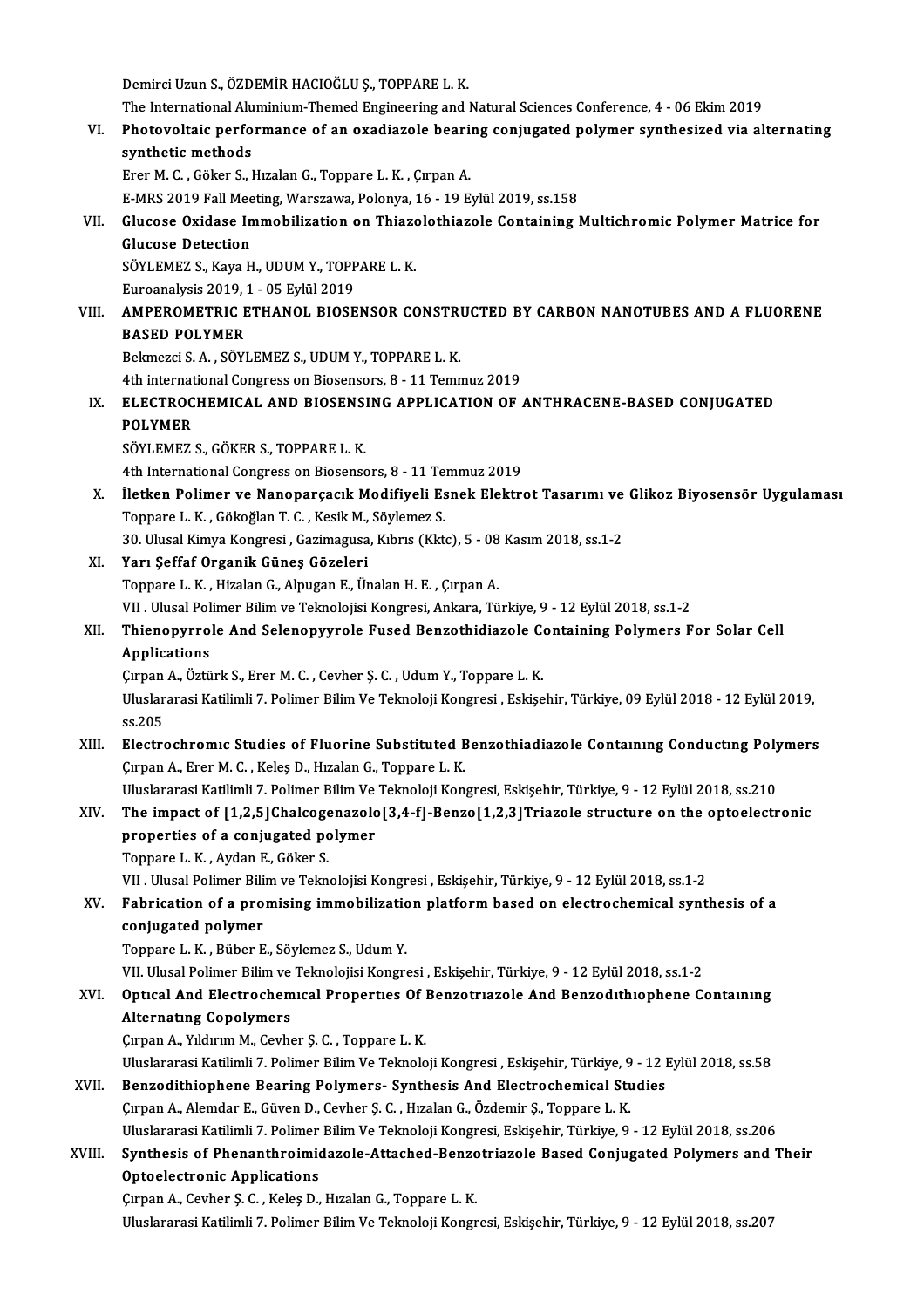| XIX.    | Direct arylation polymerization of benzodithiophene with several electron acceptors for organic                                                                                                                |
|---------|----------------------------------------------------------------------------------------------------------------------------------------------------------------------------------------------------------------|
|         | photovoltaic devices                                                                                                                                                                                           |
|         | Toppare L. K., Göker S., Leclerc M., Bura T.                                                                                                                                                                   |
|         | VII . Ulusal Polimer Bilim ve Teknolojisi Kongresi , Eskişehir, Türkiye, 9 - 12 Eylül 2018, ss.1-2                                                                                                             |
| XX.     | Polymers with benzodithiophene and a series of electron acceptors: Comparison of direct arylation                                                                                                              |
|         | polymerization and Stille cross-coupling for device performance                                                                                                                                                |
|         | Toppare L. K., Göker S., Bura T., Leclerc M.                                                                                                                                                                   |
|         | 256th ACS National Meeting, Massachusetts, Amerika Birleşik Devletleri, 19 - 23 Ağustos 2018, ss.1-2                                                                                                           |
| XXI.    | Polymers with benzodithiophene and a series of electron acceptors: Comparison of direct arylation                                                                                                              |
|         | polymerization and Stille cross-coupling for device performance                                                                                                                                                |
|         | Goker S., Bura T., Hizalan G., Toppare L., Leclerc M.                                                                                                                                                          |
|         | 256th National Meeting and Exposition of the American-Chemical-Society (ACS) - Nanoscience, Nanotechnology                                                                                                     |
|         | and Beyond, Massachusetts, Amerika Birleşik Devletleri, 19 - 23 Ağustos 2018, cilt.256                                                                                                                         |
| XXII.   | Photovoltaic Properties Of Thienopyrrole And Selenopyyrole Fused Benzothidiazole Containing                                                                                                                    |
|         | Polymers                                                                                                                                                                                                       |
|         | Çırpan A., Öztürk S., Cevher Ş. C., Bolayır E., Ünalan Ö., Toppare L. K.                                                                                                                                       |
|         | International Conference on Photovoltaic Science and Technologies (PVCon2018), Ankara, Türkiye, 4 - 06 Temmuz                                                                                                  |
|         | 2018, ss 1                                                                                                                                                                                                     |
| XXIII.  | Bistriphenylamine- and Benzodithiophene- Based Random Conjugated Polymers in Ternary Blend                                                                                                                     |
|         | <b>Bulk Heterojunction Organic Solar Cells</b>                                                                                                                                                                 |
|         | Toppare L. K., Alemdar E., Cevher Ş. C., Hizalan G., Hacıoğlu Ş., Çırpan A.                                                                                                                                    |
|         | International Conference on Photovoltaic Science and Technologies, Ankara, Türkiye, 4 - 06 Temmuz 2018, ss.1-2                                                                                                 |
| XXIV.   | BENZODITHIOPHENE AND SELENOPHENE BEARING POLYMER FOR INVERTED ORGANIC SOLAR CELL                                                                                                                               |
|         | <b>APPLICATIONS</b>                                                                                                                                                                                            |
|         | Toppare L. K., Hizalan G., Yaşa M., Göker S., Udum Y., Günbaş E. G., Çırpan A.                                                                                                                                 |
|         | International Conference on Photovoltaic Science and Technologies, Ankara, Türkiye, 4 - 06 Temmuz 2018, ss.1-2                                                                                                 |
| XXV     | New DPP and Selenophene based NIR Absorbing Polymers for Organic Solar Cell Applications                                                                                                                       |
|         | Günbaş E. G., Toppare L. K., Baran D., Song, Song X., Oklem G.                                                                                                                                                 |
|         | PVCON 2018 - International Conference on Photovoltaic Science and Technologies, Ankara, Türkiye, 4 - 06 Temmuz                                                                                                 |
|         | 2018, ss.31                                                                                                                                                                                                    |
| XXVI.   | Poly(triphenylamine-thiazolo[5,4-D]Thiazole) copolymers dye for bulk heterojunction organic solar                                                                                                              |
|         | cells                                                                                                                                                                                                          |
|         | Çırpan A., Olgun U., Gülfen M., Uğurlu Ç., Hızalan G., Toppare L. K.                                                                                                                                           |
|         | International Conference on Photovoltaic Science and Technologies (PVCon2018), Ankara, Türkiye, 4 - 06 Temmuz                                                                                                  |
|         | 2018, ss 34                                                                                                                                                                                                    |
| XXVII.  | ORGANIC BULK HETEROJUNCTION SOLAR CELLS BASED ON BENZODITHIOPHENE AND                                                                                                                                          |
|         | BENZOTHIADIAZOLE CONTAINING CONJUGATED POLYMERS                                                                                                                                                                |
|         | Toppare L. K., Cevher Ş. C., Bolayır E., Ünal Ö., Çırpan A., Taşkaya Aslan S.                                                                                                                                  |
|         | International Conference on Photovoltaic Science and Technologies, Ankara, Türkiye, 4 - 06 Temmuz 2018, ss.1-2<br>Effect Of Selenophene And Thiphene Units On Photovoltaic Performance Of Fluorine Substituted |
| XXVIII. | Benzothiadiazole Bearing Conjugated Polymers                                                                                                                                                                   |
|         | Çırpan A., Erer M. C., Keleş D., Hızalan G., Toppare L. K.                                                                                                                                                     |
|         | International Conference on Photovoltaic Science and Technologies (PVCon2018), Ankara, Türkiye, 4 - 06 Temmuz                                                                                                  |
|         | 2018, ss 1                                                                                                                                                                                                     |
| XXIX.   | Thienopyrrole And Selenopyrrole Containing Conjugated Polymers For Organic Photovoltaics                                                                                                                       |
|         | Çırpan A., Şen D., Öztürk S., Erer M. C., Udum Y., Toppare L. K.                                                                                                                                               |
|         | International Conference on Photovoltaic Science and Technologies (PVCon2018), Ankara, Türkiye, 4 - 06 Temmuz                                                                                                  |
|         | 2018, ss 1                                                                                                                                                                                                     |
| XXX.    | Inverted Organic Solar Cell Applications of Benzodithiophene and Benzotriazole Bearing Alternating                                                                                                             |
|         | Copolymer                                                                                                                                                                                                      |
|         | Toppare L. K., Bolayır E., Cevher Ş. C., Hacıoğlu Ş., Hizalan G., Çırpan A.                                                                                                                                    |
|         |                                                                                                                                                                                                                |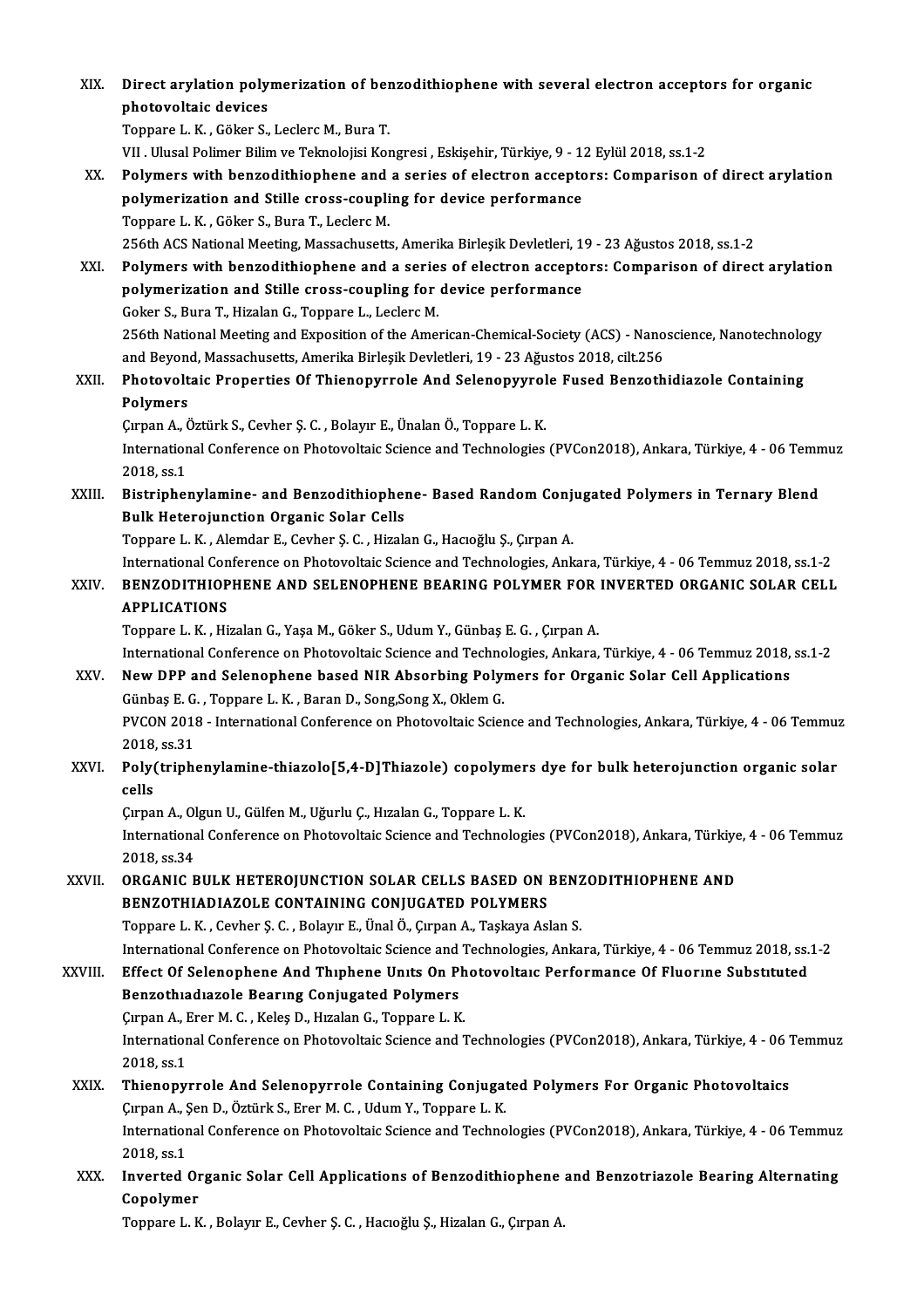International Conference on Photovoltaic Science and Technologies, Ankara, Türkiye, 4 - 06 Temmuz 2018, ss.1-2<br>Synthosis and characterization of henratriagele containing conjugated nelymers for bully XXXI. Synthesis and characterization of benzotriazole containing conjugated polymers for bulk International Conference on Photovoltaic S<br>Synthesis and characterization of ben<br>heterojunction organic photovoltaics<br>Supan A. Câlmu K. Sauban S. G. Agari Ö. J Synthesis and characterization of benzotriazole containing conjug<br>heterojunction organic photovoltaics<br>Çırpan A., Göksu K., Cevher Ş. C. , Azeri Ö., Ünal Ö., Hızalan G., Toppare L. K.<br>International Conference en Photovolta International Conference on Photovoltaic Science and Technologies (PVCon2018), Ankara, Türkiye, 4 - 06 Temmuz<br>2018. ss.1 Cirpan A., (<br>Internation<br>2018, ss.1<br>Direct ary International Conference on Photovoltaic Science and Technologies (PVCon2018), Ankara, Türkiye, 4 - 06 Temmu:<br>2018, ss.1<br>XXXII. Direct arylation polymerization of benzodithiophene with a series of electron acceptors for or 2018, ss.1<br>Direct arylation poly<br>photovoltaic devices<br>Tonnare L.K., Cöker S. Direct arylation polymerization of ber<br>photovoltaic devices<br>Toppare L. K. , Göker S., Leclerc M., Bura T.<br>2019 MPS Spring Meeting & Exhibit, Ariger **photovoltaic devices**<br>Toppare L. K. , Göker S., Leclerc M., Bura T.<br>2018 MRS Spring Meeting & Exhibit, Arizona, Amerika Birleşik Devletleri, 2 - 06 Nisan 2018, ss.1-2 Toppare L. K. , Göker S., Leclerc M., Bura T.<br>2018 MRS Spring Meeting & Exhibit, Arizona, Amerika Birleşik Devletleri, 2 - 06 Nisan 2018, ss.1-2<br>XXXIII. Silver Nanowire Networks as Transparent Electrodes for Organic Ph 2018 MI<br>Silver N<br>Diodes<br>abugan Silver Nanowire Networks as Transparent Electrodes for Organic Ph<br>Diodes<br>alpugan e., hızalan g., GÜNBAŞ E. G. , ÇIRPAN A., TOPPARE L. K. , ÜNALAN H. E.<br>MPS Fell Mesting 2017, 26 Kesun 2017 Diodes<br>alpugan e., hızalan g., GÜNBAŞ E. G. , ÇIR<br>MRS Fall Meeting 2017, 26 Kasım 2017<br>silver nanewire netwerke es transr alpugan e., hızalan g., GÜNBAŞ E. G. , ÇIRPAN A., TOPPARE L. K. , ÜNALAN H. E.<br>MRS Fall Meeting 2017, 26 Kasım 2017<br>XXXIV. silver nanowire networks as transparent electrodes for organic photovoltaics and light emiiting MRS Fal<br>silver r<br>diodes<br>Alpugan silver nanowire networks as transparent electrodes for organic photovoltaics<br>diodes<br>Alpugan E., HIZALAN ÖZSOY G., GÜNBAŞ E. G. , ÇIRPAN A., TOPPARE L. K. , ÜNALAN H. E.<br>MPS 2017 26 Kasım - 01 Aralı: 2017 diodes<br>Alpugan E., HIZALAN ÖZSOY G., GÜNBAŞ E. G. , ÇIRPAN A., TOPPARE L. K. , ÜNALAN H. E.<br>MRS 2017, 26 Kasım - 01 Aralık 2017 Alpugan E., HIZALAN ÖZSOY G., GÜNBAŞ E. G. , ÇIRPAN A., TOPPARE L. K. , ÜNALAN H. E.<br>MRS 2017, 26 Kasım - 01 Aralık 2017<br>XXXV. A novel 5,6-bis(octyloxy)-2,1,3 benzooxadiazole based donor-acceptor random copolymer for<br>e MRS 2017, 26 Kasım - 01 Aralık 2017<br>A novel 5,6-bis(octyloxy)-2,1,3 benzo<br>efficient organic photovoltaic devices A novel 5,6-bis(octyloxy)-2,1,3 benzooxadiazole<br>efficient organic photovoltaic devices<br>GÖKER S., HIZALAN ÖZSOY G., UDUM Y., TOPPARE L. K.<br>E MPS 2017-19 - 21 Evlül 2017 efficient organic photovoltaic devices<br>GÖKER S., HIZALAN ÖZSOY G., UDUM Y., TOPPARE L. K.<br>E-MRS 2017, 18 - 21 Eylül 2017 GÖKER S., HIZALAN ÖZSOY G., UDUM Y., TOPPARE L. K.<br>E-MRS 2017, 18 - 21 Eylül 2017<br>XXXVI. Benzotiyazol Tabanlı Konjuge Polimerin Sentezi ve Organik Güneş Hücresi Uygulamaları E-MRS 2017, 18 - 21 Eylül 2017<br>Benzotiyazol Tabanlı Konjuge Polimerin<br>Keleş D., Bolayır E., TOPPARE L. K. , ÇIRPAN A.<br>29 Ulusal Kimua Kongresi Türkiye 10, 14 Ev Benzotiyazol Tabanlı Konjuge Polimerin Sentezi<br>Keleş D., Bolayır E., TOPPARE L. K. , ÇIRPAN A.<br>29. Ulusal Kimya Kongresi, Türkiye, 10 - 14 Eylül 2017<br>Trifonilamin, Bengeditiyafan ve Bengetriagele Tü Keleş D., Bolayır E., TOPPARE L. K. , ÇIRPAN A.<br>29. Ulusal Kimya Kongresi, Türkiye, 10 - 14 Eylül 2017<br>XXXVII. Trifenilamin, Benzoditiyofen ve Benzotriazole Türevleri İçeren Serbest Konjüge Polimerlerin<br>Flektriksel ve 29. Ulusal Kimya Kongresi, Türkiye<br>Trifenilamin, Benzoditiyofen v<br>Elektriksel ve Optik Özellikleri<br>setin a GEVUER S G - İSTANPULL Trifenilamin, Benzoditiyofen ve Benzotriazole Türevleri İçeren Serbest Konjüge Poli<br>Elektriksel ve Optik Özellikleri<br>çetin a., CEVHER Ş. C. , İSTANBULLUOĞLU Ç., ÖZDEMİR HACIOĞLU Ş., TOPPARE L. K. , ÇIRPAN A.<br>20 Ulucal Kimy Elektriksel ve Optik Özellikleri<br>çetin a., CEVHER Ş. C. , İSTANBULLUOĞLU Ç., ÖZDEMİR<br>29. Ulusal Kimya Kongresi, Türkiye, 10 - 14 Eylül 2017<br>AN AMBEROMETRIC CLUCOSE RIOSENSOR BLATE XXXVIII. AN AMPEROMETRIC GLUCOSE BIOSENSOR PLATFORM CONTAINING CARBON NANOTUBES-ZINC<br>PHTHALOCYANINE AND A CONDUCTING POLYMER 29. Ulusal Kimya Kongresi, Türkiye, 10 - 14 Eylül 2017 Büber E., Yüzer A., SÖYLEMEZ S., KESİK M., İnce M., TOPPARE L. K. **PHTHALOCYANINE AND A CO**<br>Büber E., Yüzer A., SÖYLEMEZ S.,<br>APME 2017, 21 - 25 Mayıs 2017<br>Organıs Bull: Heteroiunstian Büber E., Yüzer A., SÖYLEMEZ S., KESİK M., İnce M., TOPPARE L. K.<br>APME 2017, 21 - 25 Mayıs 2017<br>XXXIX. Organıc Bulk Heterojunction Solar Cells Based On Thienothiophene And Benzothiadiazole Containing<br>Conjugated Bolymor APME 2017, 21 - 25 May<br>Organic Bulk Heteroji<br>Conjugated Polymers<br>Teslave Aslan S. Kales D Organıc Bulk Heterojunction Solar Cells Based On Thienothi<br>Conjugated Polymers<br>Taşkaya Aslan S., Keleş D., Hızalan Özsoy G., Toppare L. K. , Çırpan A.<br>Advanaed Bolymers via Magramalarılar Engineering (ABME 2017) **Conjugated Polymers**<br>Taşkaya Aslan S., Keleş D., Hızalan Özsoy G., Toppare L. K. , Çırpan A.<br>Advanced Polymers via Macromolecular Engineering (APME 2017), Ghent, Belçika, 21 - 25 Mayıs 2017, ss.207 Taşkaya Aslan S., Keleş D., Hızalan Özsoy G., Toppare L. K. , Çırpan A.<br>Advanced Polymers via Macromolecular Engineering (APME 2017), Ghent, Belçika, 21 - 25 Mayıs 2017, ss.207<br>XL. NEW QUINOXALINE CONTAINING DONOR-ACCEPTOR Advanced Polyn<br>N<mark>EW QUINOX*A*<br>SOLAR CELLS</mark><br>Karagast Ö. CE<sup>V</sup> NEW QUINOXALINE CONTAINING DONOR-ACCEPTOR TYPE CONJUGATED POLYMERS FO<br>SOLAR CELLS<br>Karagaçtı Ö., CEVHER Ş. C. , HIZALAN ÖZSOY G., ÖZDEMİR HACIOĞLU Ş., TOPPARE L. K. , ÇIRPAN A.<br>APME 2017-21 - 25 Mayıs 2017 SOLAR CELLS<br>Karagaçtı Ö., CEVHER Ş. C. , HIZALAN ÖZSOY G., ÖZDEMİR HACIOĞLU Ş., TOPPARE L. K. , ÇIRPAN A.<br>APME 2017, 21 - 25 Mayıs 2017 Karagaçtı Ö., CEVHER Ş. C. , HIZALAN ÖZSOY G., ÖZDEMİR HACIOĞLU Ş., TOPPARE L. K. , ÇIRPAN A.<br>APME 2017, 21 - 25 Mayıs 2017<br>XLI. RANDOM COPOLYMERS COMPRISING DERIVATIVES OF TRIPHENYLAMINE, BENZODITHIOPHENE AND<br>RENZOTRI APME 2017, 21 - 25 Mayıs 2017<br>RANDOM COPOLYMERS COMPRISING DERIVATIVES OF TRIPHENT<br>BENZOTRIAZOLE MOIETIES FOR PHOTOVOLTAIC APPLICATIONS<br>Cetin A. CEVUER S. G. İSTANPULLUQĞLU G. ÖZDEMİR HACIQĞLU S. TOL RANDOM COPOLYMERS COMPRISING DERIVATIVES OF TRIPHENYLAMINE, BENZODIT<br>BENZOTRIAZOLE MOIETIES FOR PHOTOVOLTAIC APPLICATIONS<br>Çetin A., CEVHER Ş. C. , İSTANBULLUOĞLU Ç., ÖZDEMİR HACIOĞLU Ş., TOPPARE L. K. , ÇIRPAN A.<br>APME 2017 **BENZOTRIAZOLE MOIETIES F<br>Cetin A., CEVHER Ş. C. , İSTANBUI<br>APME 2017, 21 - 25 Mayıs 2017<br>SYNTUESES OF BENZODITULE** APME 2017, 21 - 25 Mayıs 2017<br>XLII. SYNTHESES OF BENZODITHIOPHENE AND THIENOPYRROLEDIONE CONTAINING RANDOM POLYMERS FOR ORGANIC SOLAR CELLS SYNTHESES OF BENZODITHIOPHENE AND THIENOPYRROLEDIONE CONTAINING<br>FOR ORGANIC SOLAR CELLS<br>Azeri Ö., Aktaş E., İSTANBULLUOĞLU Ç., ÖZDEMİR HACIOĞLU Ş., TOPPARE L. K. , ÇIRPAN A.<br>APME 2017-21 - 25 Mayıs 2017 FOR ORGANIC SOLAR CELLS<br>Azeri Ö., Aktaş E., İSTANBULLUOÒ<br>APME 2017, 21 - 25 Mayıs 2017<br>ORGANIC BIIL K HETEROUING Azeri Ö., Aktaş E., İSTANBULLUOĞLU Ç., ÖZDEMİR HACIOĞLU Ş., TOPPARE L. K. , ÇIRPAN A.<br>APME 2017, 21 - 25 Mayıs 2017<br>XLIII. ORGANIC BULK HETEROJUNCTION SOLAR CELLS BASED ONTHIENOTHIOPHENE AND APME 2017, 21 - 25 Mayıs 2017<br>ORGANIC BULK HETEROJUNCTION SOLAR CELLS BASED ONTHIENOTHIOPHENE AND<br>BENZOTHIADIAZOLE CONTAININGCONJUGATED POLYMERS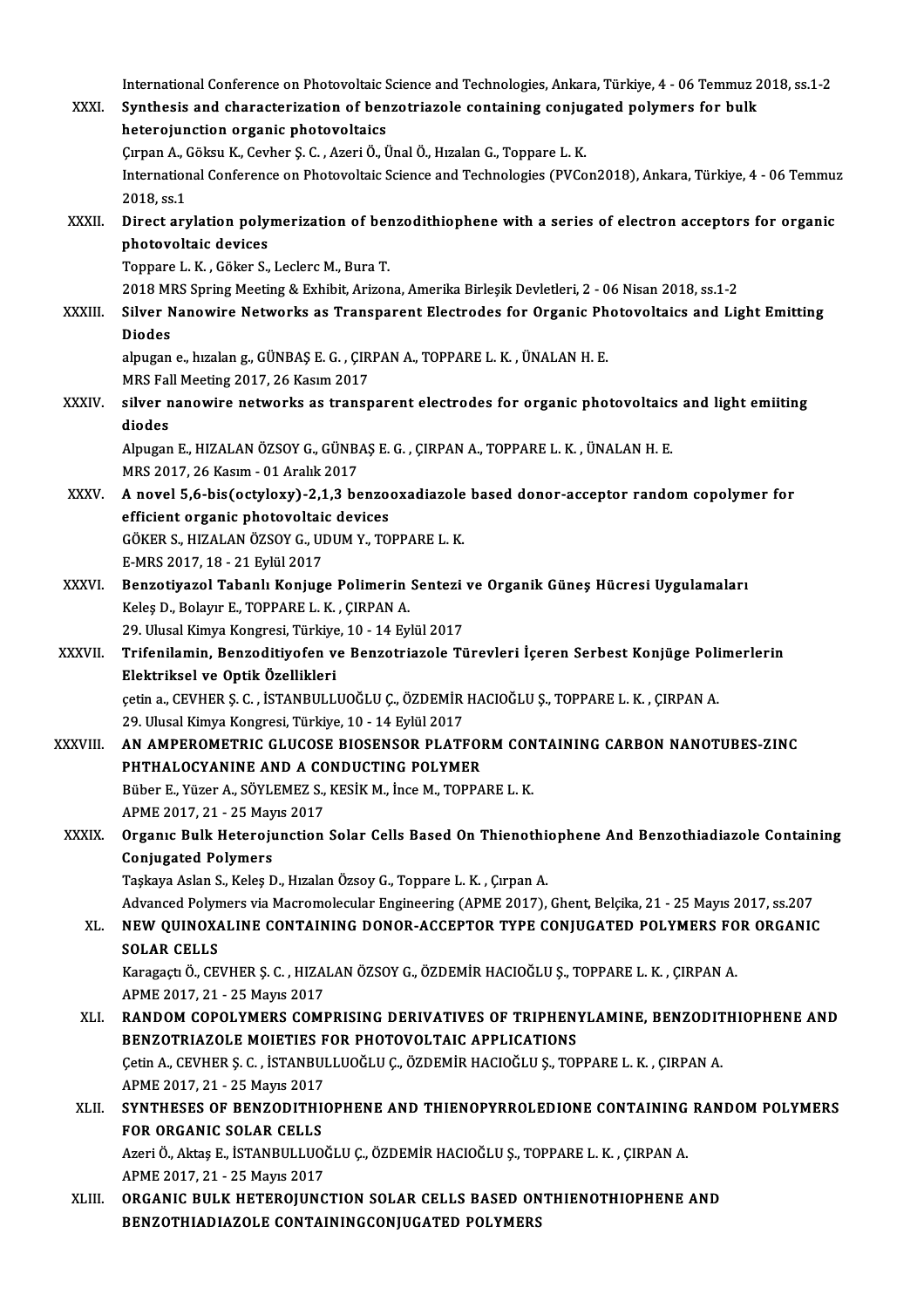Taşkaya S., Keleş D., HIZALAN ÖZSOY G., TOPPARE L. K. , ÇIRPAN A.<br>APME 2017, 21 - 25 Mayıs 2017 Taşkaya S., Keleş D., HIZALAN ÖZ<br>APME 2017, 21 - 25 Mayıs 2017<br>Sunthoses, elestreshemisel el

- XLIV. Syntheses, electrochemical and spectroelectrochemical characterizations of quinoxaline-based APME 2017, 21 - 25 Mayıs 2017<br>Syntheses, electrochemical and spectroelectroc<br>conjugated polymers for organic photovoltaics<br>Yosa M. Coltar S. Hdum Y. A. Gunbes G. Tonnana L Syntheses, electrochemical and spectroelectro<br>conjugated polymers for organic photovoltaic:<br>Yasa M., Goker S., Udum Y. A. , Gunbas G., Toppare L.<br>252rd National Meeting of the American Chemical S. conjugated polymers for organic photovoltaics<br>Yasa M., Goker S., Udum Y. A. , Gunbas G., Toppare L.<br>253rd National Meeting of the American-Chemical-Society (ACS) on Advanced Materials, Technologies, Systems,<br>and Processes, Yasa M., Goker S., Udum Y. A. , Gunbas G., Toppare L.<br>253rd National Meeting of the American-Chemical-Society (ACS) on<br>and Processes, San-Francisco, Kostarika, 2 - 06 Nisan 2017, cilt.253<br>2.1.2. Pergeovadiagele, thiophane 253rd National Meeting of the American-Chemical-Society (ACS) on Advanced Materials, Technologies, System<br>and Processes, San-Francisco, Kostarika, 2 - 06 Nisan 2017, cilt.253<br>XLV. 2,1,3-Benzooxadiazole, thiophene and benzo
- and Processes, San-Francisco, Kostarika, 2 06 Nisan 2017, cilt.253<br>2,1,3-Benzooxadiazole, thiophene and benzodithiophene based random copolymers for organic<br>photovoltaics:Thiophene versus thieno[3,2-b]thiophene as π-con 2,1,3-Benzooxadiazole, thiophene and benzodithiophene based rarphotovoltaics:Thiophene versus thieno[3,2-b]thiophene as π-conju<br>GÖKER S., HIZALAN ÖZSOY G., Aktaş E., Kutkan S., ÇIRPAN A., TOPPARE L. K.<br>ACS 252.2. - 06 Nis photovoltaics:Thiophene<br>GÖKER S., HIZALAN ÖZSOY<br>ACS 253, 2 - 06 Nisan 2017<br>Sunthesis, Electrochemic XLVI. Synthesis, Electrochemical and Spectroelectrochemical Characterization of Quinoxaline-Based
- Conjugated Polymers for Organic Photovoltaics YaşaM.,GÖKERS.,UDUMY.,GÜNBAŞE.G. ,TOPPAREL.K. Conjugated Polymers for Organic Photovoltaics<br>Yaşa M., GÖKER S., UDUM Y., GÜNBAŞ E. G. , TOPPARE L. K.<br>253rd American Chemical Society National Meeting Exposition, 2 - 06 Nisan 2017<br>Solution Processed Orange Light Emitting
- XLVII. Solution Processed Orange Light Emitting Diodes Using Polyfluorene Derivative<br>HIZALAN ÖZSOY G., Erlik O., ÇIRPAN A., TOPPARE L. K. 253rd American Chemical Society National Meeting Ex<br>Solution Processed Orange Light Emitting Diode<br>HIZALAN ÖZSOY G., Erlik O., ÇIRPAN A., TOPPARE L. K.<br>46th HIBAC Werld Polymer Congrees (MACRO 2016) Solution Processed Orange Light Emitting Diodes Using Polyfluorene Derivative<br>HIZALAN ÖZSOY G., Erlik O., ÇIRPAN A., TOPPARE L. K.<br>46th IUPAC World Polymer Congress (MACRO 2016), 17-21 July 2016, İstanbul, Turkey., 17 - 21 HIZALAN ÖZSOY G., Erlik O., ÇIRPAN A., TOPPARE L. K.<br>46th IUPAC World Polymer Congress (MACRO 2016), 17-21 July 2016, İstanbul, Turkey., 17 - 21 Temmuz 20<br>XLVIII. Alkyl end group Modification of Benzotriazole and Thiophene
- 46th IUPAC World Polymer Congress (MACRO 2016), 17-21 July 2016, İsta<br>Alkyl end group Modification of Benzotriazole and Thiophene Concevuer, S. C. , Keleş D., ÖZDEMİR HACIOĞLU Ş., TOPPARE L. K. , ÇIRPAN A. Alkyl end group Modification of Benzotriazole and Thiophene Containing Conjugated Polymers<br>CEVHER Ş. C. , Keleş D., ÖZDEMİR HACIOĞLU Ş., TOPPARE L. K. , ÇIRPAN A.<br>46th IUPAC World Polymer Congress (MACRO 2016), 17-21 July CEVHER Ş. C. , Keleş D., ÖZDEMİR HACIOĞLU Ş., TOPPARE L. K. , ÇIRPAN A.<br>46th IUPAC World Polymer Congress (MACRO 2016), 17-21 July 2016, İstanbul, Turkey, 17<br>XLIX. Solution Processed Orange Light Emitting Diodes Using Poly
- 46th IUPAC World Polymer Congress (MACRO 2016), 17-21 July 2016, İstanbul, Turkey, 17 21 Temmuz 2016<br>Solution Processed Orange Light Emitting Diodes Using Polyfluorene Derivatives<br>HIZALAN ÖZSOY G., erlik o., ÇIRPAN A., T Solution Processed Orange Light Emitting Diodes Using Polyfl<br>HIZALAN ÖZSOY G., erlik o., ÇIRPAN A., TOPPARE L. K.<br>Macro-2016 World Polymer Congess Istanbul, 17 - 21 Temmuz 2016<br>An effective surface design based on a conjug
	- HIZALAN ÖZSOY G., erlik o., ÇIRPAN A., TOPPARE L. K.<br>Macro-2016 World Polymer Congess Istanbul, 17 21 Temmuz 2016<br>L. An effective surface design based on a conjugated polymer and silver nanowires for the detection of<br>nan Macro-2016 World Polymer Congess Istanbul, 17 - 21 Temmuz 2016<br>An effective surface design based on a conjugated polymer a<br>paraoxon in tap water and milk An effective surface design based on a conjugated polymer and silver nai<br>paraoxon in tap water and milk<br>turan J., KESİK M., SÖYLEMEZ S., GÖKER S., coşgun ş., ÜNALAN H. E. , TOPPARE L. K.<br>46th UIBAC World Bolymor Congress (

```
turan J., KESİK M., SÖYLEMEZ S., GÖKER S., coşgun ş., ÜNALAN H. E. , TOPPARE L. K.<br>46th IUPAC World Polymer Congress (MACRO 2016), 17 - 21 Temmuz 2016
```
#### turan J., KESİK M., SÖYLEMEZ S., GÖKER S., coşgun ş., ÜNALAN H. E. , TOPPARE L. K.<br>46th IUPAC World Polymer Congress (MACRO 2016), 17 - 21 Temmuz 2016<br>LI. Synthesis and Characterization of Fluorene Based Random Copolymer w 46th IUPAC World Poly<br>Synthesis and Chara<br>Benzoselenadiazole<br>Intion 6 CÖKER S.ÖZ Synthesis and Characterization of Fluorene Based R<br>Benzoselenadiazole<br>kutkan s., GÖKER S., ÖZDEMİR HACIOĞLU Ş., TOPPARE L. K.<br>46th UIBAC World Bolumar Congress (MACBO 3016), 17 Benzoselenadiazole<br>kutkan s., GÖKER S., ÖZDEMİR HACIOĞLU Ş., TOPPARE L. K.<br>46th IUPAC World Polymer Congress (MACRO 2016), 17 - 21 Temmuz 2016

kutkan s., GÖKER S., ÖZDEMİR HACIOĞLU Ş., TOPPARE L. K.<br>46th IUPAC World Polymer Congress (MACRO 2016), 17 - 21 Temmuz 2016<br>LII. A conducting polymer and a calixarene derivative A novel surface design for glucose detection 46th IUPAC World Polymer Congress (MACRO 2016), 17 - 21 Temmuz 2016<br>A conducting polymer and a calixarene derivative A novel surface design for gluc<br>gökoğlan c., SÖYLEMEZ S., KESİK M., ünay h., sayın s., ÇIRPAN A., YILDIZ A conducting polymer and a calixarene derivative A novel surface d<br>gökoğlan c., SÖYLEMEZ S., KESİK M., ünay h., sayın s., ÇIRPAN A., YILDIZ H. B.<br>46th IUPAC World Polymer Congress (MACRO 2016), 17 - 21 Temmuz 2016<br>CONIUCAT gökoğlan c., SÖYLEMEZ S., KESİK M., ünay h., sayın s., ÇIRPAI<br>46th IUPAC World Polymer Congress (MACRO 2016), 17 - 2<br>LIII. CONJUGATED POLYMERS AND THEIR APPLICATIONS<br>TOPPAPE L *V* 

## 46th IUPAC We<br>CONJUGATED<br>TOPPARE L. K.<br>Magro 2016 W CONJUGATED POLYMERS AND THEIR APPLICATIONS<br>TOPPARE L. K.<br>Macro 2016 World Polymer CongressIstanbul Turkey, 17 - 21 Temmuz 2016<br>Multi Eungtional Eluorossont Scaffold as a Multisolar Probo Dosian s

#### TOPPARE L. K.<br>Macro 2016 World Polymer CongressIstanbul Turkey, 17 - 21 Temmuz 2016<br>LIV. Multi Functional Fluorescent Scaffold as a Multicolor Probe Design and Application in Targeted Cell<br>Imaging Macro 20<br><mark>Multi Fu</mark><br>Imaging<br>*v*esiv M Multi Functional Fluorescent Scaffold as a Multicolor Probe Design and Application in Targeted Cell<br>Imaging<br>KESİK M., demir b., barlas f. b. , GEYİK C., CEVHER Ş. C. , ODACI DEMİRKOL D., TİMUR S., ÇIRPAN A., TOPPARE L. K.<br>

I<mark>maging</mark><br>KESİK M., demir b., barlas f. b. , GEYİK C., CEVHER Ş. C. , ODACI DEMİRKOL D.,<br>46th IUPAC World Polymer Congress (MACRO 2016), 17 - 21 Temmuz 2016<br>The effect of the triphenylamine unit an electrochemical behavior KESİK M., demir b., barlas f. b. , GEYİK C., CEVHER Ş. C. , ODACI DEMİRKOL D., TİMUR S., ÇIRPAN A., TOPPA<br>46th IUPAC World Polymer Congress (MACRO 2016), 17 - 21 Temmuz 2016<br>LV. The effect of the triphenylamine unit on ele

## 46th IUPAC World Polymer Congress (MACRO 2016), 17 - 21 Temmuz 2016<br>The effect of the triphenylamine unit on electrochemical behaviors<br>conjugated polymers<br>ÖZDEMİR HACIOĞLU Ş., toksabay s., şendur m., TOPPARE L. K. LV. The effect of the triphenylamine unit on electrochemical behaviors of benzotriazole bearing

Macro 2016 World Polymer CongressIstanbul Turkey, 17 - 21 Temmuz 2016

- ÖZDEMİR HACIOĞLU Ş., toksabay s., şendur m., TOPPARE L. K.<br>Macro 2016 World Polymer CongressIstanbul Turkey, 17 21 Temmuz 2016<br>LVI. Triazoloquinoxaline Bearing Copolymer for Electrochromic and Organic Photovoltaic Ap ÖZDEMİR HACIOĞLU Ş., aktaş e., HIZALAN ÖZSOY G., ünlü n., ÇIRPAN A., TOPPARE L. K.<br>EU PVSEC ( photovoltaic solar energy conference) 2016 (Munich GERMANY), 20 - 24 Haziran 2016 Triazoloquinoxaline Bearing Copolymer for Electrochromic and Organic Photovoltaic Ap<br>ÖZDEMİR HACIOĞLU Ş., aktaş e., HIZALAN ÖZSOY G., ünlü n., ÇIRPAN A., TOPPARE L. K.<br>EU PVSEC ( photovoltaic solar energy conference) 2016 ÖZDEMİR HACIOĞLU Ş., aktaş e., HIZALAN ÖZSOY G., ünlü n., ÇIRPAN A., TOPPARE L. K.<br>EU PVSEC (photovoltaic solar energy conference) 2016 (Munich GERMANY), 20 - 24 Haziran 2016<br>LVII. To investigate the electrical properties
- EU PVSEC ( photovoltaic solar energy conference) 2016 (Munich Gl<br><mark>To investigate the electrical properties of new silafluorene</mark><br>YILDIZ D. E. , erlik o., HIZALAN ÖZSOY G., TOPPARE L. K. , ÇIRPAN A.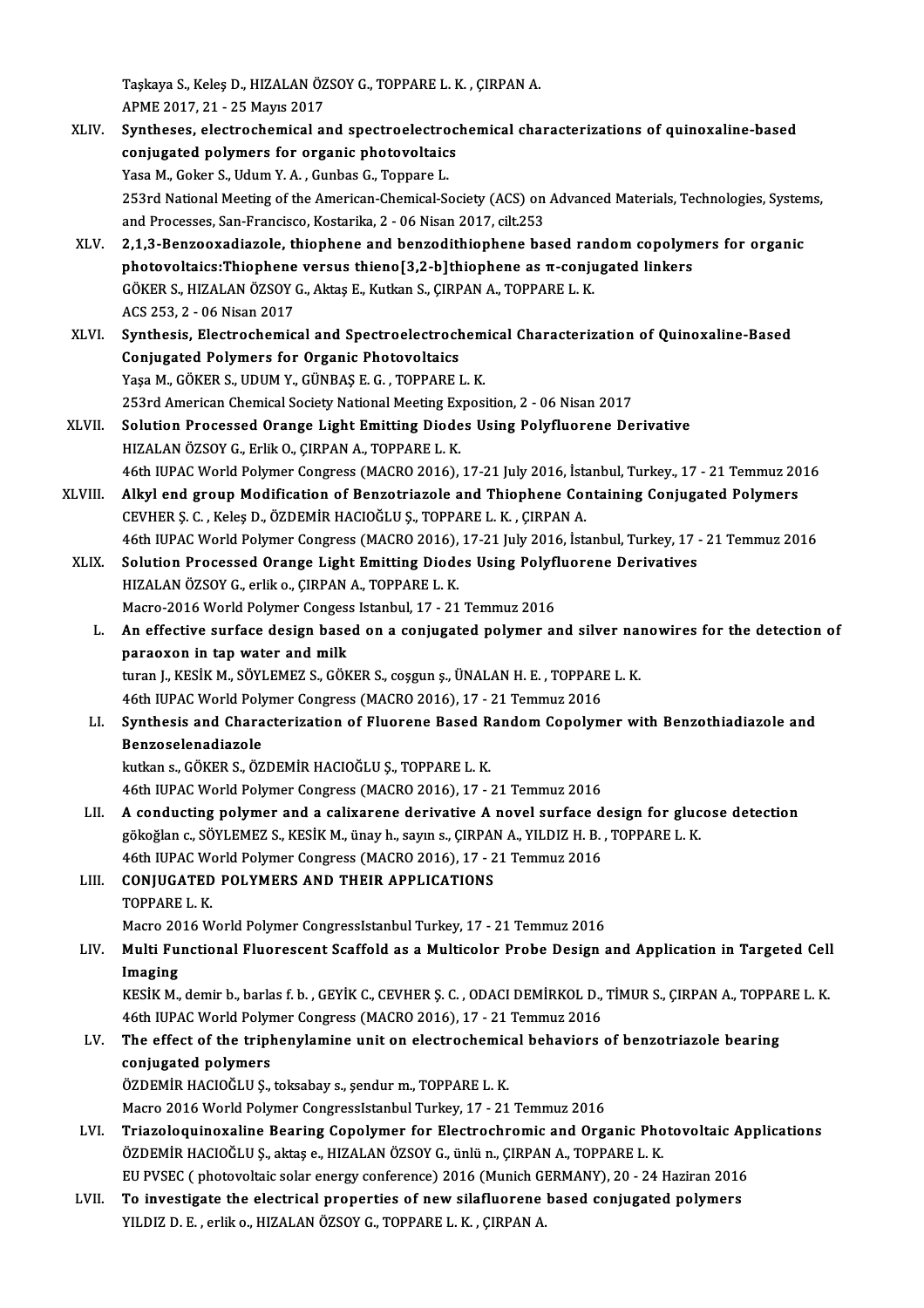nd International Conference on Organic Electronic Material Technologies (OEMT2016), 17 - 19 Mayıs 2016<br>Analysis of Bayarse Bias Transport Machanisms in Conjugated Conslymer Based Diades

- nd International Conference on Organic Electronic Material Technologies (OEMT2016), 17 19 Mayı:<br>LVIII. Analysis of Reverse Bias Transport Mechanisms in Conjugated Copolymer Based Diodes nd International Conference on Organic Electronic I<br>Analysis of Reverse Bias Transport Mechanis<br>YILDIZ D.E., apaydın d., TOPPARE L.K., ÇIRPAN A. Analysis of Reverse Bias Transport Mechanisms in Conjugated Copolymer Based Diodes<br>YILDIZ D. E. , apaydın d., TOPPARE L. K. , ÇIRPAN A.<br>nd International Conference on Organic Electronic Material Technologies (OEMT2016), 17
- LIX. Optoelctronic Application of Phenanthrenyl Imidazole Derivatives nd International Conference on Organic Electronic Material Technologies (Optoelctronic Application of Phenanthrenyl Imidazole Derivatives<br>Sohrabnia N., CEVHER Ş. C. , HIZALAN ÖZSOY G., TOPPARE L. K. , ÇIRPAN A.<br>E MPS Sprin Optoelctronic Application of Phenanthrenyl Imidazole Deri<br>Sohrabnia N., CEVHER Ş. C. , HIZALAN ÖZSOY G., TOPPARE L. K. , ÇII<br>E-MRS Spring Meeting and Exhibit, Lille, France, 2 - 06 Mayıs 2016<br>Medifications of Quinoxaline e
- E-MRS Spring Meeting and Exhibit, Lille, France, 2 06 Mayıs 2016<br>LX. Modifications of Quinoxaline on the Polymeric Materials for Optoelectronic Devices E-MRS Spring Meeting and Exhibit, Lille, France, 2 - 06 Mayıs 2016<br>Modifications of Quinoxaline on the Polymeric Materials for Optoelect<br>CEVHER Ş. C. , temiz c., HIZALAN ÖZSOY G., UDUM Y., TOPPARE L. K. , ÇIRPAN A.<br>EMPS ma Modifications of Quinoxaline on the Polyme<br>CEVHER Ş. C., temiz c., HIZALAN ÖZSOY G., UDUM<br>EMRS, may 2016 Lille, France, 2 - 06 Mayıs 2016<br>CARBAZOLE BASED ALTERNATING COROLY EMRS, may 2016 Lille, France, 2 - 06 Mayıs 2016
- LXI. CARBAZOLE BASED ALTERNATING COPOLYMER FOR ELECTROCHROMIC AND ORGANIC<br>PHOTOVOLTAIC APPLICATIONS önki., İSTANBULLUOĞLUÇ.,HIZALANÖZSOYG.,ÖZDEMİRHACIOĞLUŞ.,CEVHERŞ.C. ,ÇIRPANA.,TOPPAREL.K. PHOTOVOLTAIC APPLICATIONS<br>önk i., İSTANBULLUOĞLU Ç., HIZALAN ÖZSOY G., Ö<br>EMRS, may 2016 Lille, France, 2 - 06 Mayıs 2016<br>Synthosis and Charasterisation of Conductii önk i., İSTANBULLUOĞLU Ç., HIZALAN ÖZSOY G., ÖZDEMİR HACIOĞLU Ş., CEVHER Ş. C. , ÇIRPAN A., TOPPARE L. K.<br>EMRS, may 2016 Lille, France, 2 - 06 Mayıs 2016<br>LXII. Synthesis and Characterization of Conducting Polymers Containi EMRS, may 2016 Lille, France, 2 -<br>Synthesis and Characterization<br>Chains as Ethanol Biosensors<br>VESIV M. althulut b. SÖVI EMEZ S
- Synthesis and Characterization of Conducting Polymers Containing Polypeptide and Ferrocene Si<br>Chains as Ethanol Biosensors<br>KESİK M., akbulut h., SÖYLEMEZ S., CEVHER Ş. C. , HIZALAN ÖZSOY G., UDUM Y., endo T., Yamada S., ÇI Chains as Ethanol Biosensors<br>KESİK M., akbulut h., SÖYLEMEZ S., CEVHER Ş. C. , HIZALAN ÖZSOY G., UDUM Y., endo T., Yamada S., ÇIRPAN A.,<br>YAĞCI Y., et al. KESİK M., akbulut h., SÖYLEMEZ S., CEVHER Ş. C. , HIZALAN ÖZSOY G., UDUM Y., endo T., Yamada S., ÇIRPAN<br>YAĞCI Y., et al.<br>251st American Chemical Society National Meeting & ExpositionTheme: Computers in ChemistryDivision of YAĞCI Y., et al.<br>251st American Chemical Society Natio<br>Polymer Chemistry, 13 - 17 Mart 2016<br>Incorneration of Different Conjuge

251st American Chemical Society National Meeting & ExpositionTheme: Computers in ChemistryDivision of<br>Polymer Chemistry, 13 - 17 Mart 2016<br>LXIII. Incorporation of Different Conjugated Linkers into Low Band Gap Polymers Bas Polymer Chemistry, 13 - 17 Mart 2016<br>Incorporation of Different Conjugated Linkers into Low Band Gap Polymers Based on 5 6 bis<br>octyloxy 2 1 3 benzooxadiazole for Tuning Efficiency of Organic Photovoltaics Incorporation of Different Conjugated Linkers in<br>octyloxy 2 1 3 benzooxadiazole for Tuning Effici<br>GÖKER S., HIZALAN ÖZSOY G., UDUM Y., TOPPARE L. K.<br>251st American Chamical Society National Meeting & E. octyloxy 2 1 3 benzooxadiazole for Tuning Efficiency of Organic Photovoltaics<br>GÖKER S., HIZALAN ÖZSOY G., UDUM Y., TOPPARE L. K.<br>251st American Chemical Society National Meeting & ExpositionTheme: Computers in ChemistryDiv GÖKER S., HIZALAN ÖZSOY G., UDUM Y.<br>251st American Chemical Society Natio<br>Polymer Chemistry, 13 - 17 Mart 2016

251st American Chemical Society National Meeting & ExpositionTheme: Computers in ChemistryDivisio<br>Polymer Chemistry, 13 - 17 Mart 2016<br>LXIV. Analysis of Thickness Dependent Forward Bias Conduction Mechanisms in Organic Dio

- Polymer Chemistry, 13 17 Mart 2016<br>Analysis of Thickness Dependent F<br>YILDIZ D. E. , TOPPARE L. K. , ÇIRPAN A.<br>International Physics Conference et the Analysis of Thickness Dependent Forward Bias Conduction Mechanisms i<br>IILDIZ D. E., TOPPARE L. K., ÇIRPAN A.<br>International Physics Conference at the Anatolian Peak, IPCAP, 25 - 27 Şubat 2016<br>Analysis of thiskness dependent YILDIZ D. E., TOPPARE L. K., ÇIRPAN A.<br>International Physics Conference at the Anatolian Peak, IPCAP, 25 - 27 Şubat 2016<br>LXV. Analysis of thickness dependent forward bias conduction mechanism in organic diodes<br>VILDIZ D. E.
- International Physics Conference at the<br>**Analysis of thickness dependent for**<br>YILDIZ D. E., TOPPARE L. K., ÇIRPAN A. Analysis of thickness dependent forward bias conduction mechanism in organ<br>YILDIZ D. E., TOPPARE L. K., ÇIRPAN A.<br>nternational Physics Conference at the Anatolian Peak, IPCAP 2016, 25 - 27 Şubat 2016<br>CONIUCATED COPOLYMERS

YILDIZ D. E. , TOPPARE L. K. , ÇIRPAN A.<br>nternational Physics Conference at the Anatolian Peak, IPCAP 2016, 25 - 27 Şubat 2016<br>LXVI. CONJUGATED COPOLYMERS FROM BENZODITHIOPHENE AND BENZOTRIAZOLE SYNTHESIS AND nternational Physics Conference at t<br>CONJUGATED COPOLYMERS FRC<br>PHOTOVOLTAIC APPLICATIONS<br>CIPPAN A Althosočky Ünlü N. HIZA PHOTOVOLTAIC APPLICATIONS<br>ÇIRPAN A., Akbaşoğlu Ünlü N., HIZALAN ÖZSOY G., TOPPARE L. K. PHOTOVOLTAIC APPLICATIONS<br>ÇIRPAN A., Akbaşoğlu Ünlü N., HIZALAN ÖZSOY G., TOPPARE L. K.<br>Trans Mediterranean Colloquium on Heterocyclic Chemistry TRAMECH VIII, 11 - 15 Kasım 2015<br>Conjugated Baluman Based Organia Light Emitt

CIRPAN A., Akbaşoğlu Ünlü N., HIZALAN ÖZSOY G., TOPPARE L. K.<br>Trans Mediterranean Colloquium on Heterocyclic Chemistry TRAI<br>LXVII. Conjugated Polymer Based Organic Light Emitting Diodes<br>HIZALAN ÖZSOY C. KOSPLE, Altas E. CI Trans Mediterranean Colloquium on Heterocyclic Chemistry TRA<br>Conjugated Polymer Based Organic Light Emitting Diodes<br>HIZALAN ÖZSOY G., Koçak G., Aktaş E., ÇIRPAN A., TOPPARE L. K.<br>7 LED ve LED Avduplatma Konferensı 1 - 04 E Conjugated Polymer Based Organic Light Emitting Diodes<br>HIZALAN ÖZSOY G., Koçak G., Aktaş E., ÇIRPAN A., TOPPARE L. K.<br>7.LED ve LED Aydınlatma Konferansı, 1 - 04 Ekim 2015 HIZALAN ÖZSOY G., Koçak G., Aktaş E., ÇIRPAN A., TOPPARE L. 1<br>7.LED ve LED Aydınlatma Konferansı, 1 - 04 Ekim 2015<br>LXVIII. Preparation and Characterization of Perovskite Layers<br>HIZALAN ÖZSOV G. HOSSOPIA A VERÇİ S. GIRRAN A

7.LED ve LED Aydınlatma Konferansı, 1 - 04 Ekim 2015<br>Preparation and Characterization of Perovskite Layers<br>HIZALAN ÖZSOY G., Hosseini A., YERCİ S., ÇIRPAN A., TOPPARE L. K.<br>1st International Conference en Berevskite Seler Preparation and Characterization of Perovskite Layers<br>HIZALAN ÖZSOY G., Hosseini A., YERCİ S., ÇIRPAN A., TOPPARE L. K.<br>1st International Conference on Perovskite Solar Cells and Optoelectronics, 27 - 29 Eylül 2015<br>Multi f HIZALAN ÖZSOY G., Hosseini A., YERCİ S., ÇIRPAN A., TOPPARE L. K.<br>1st International Conference on Perovskite Solar Cells and Optoelectronics, 27 - 29 Ey<br>LXIX. Multi functional molecules and multicolor probes for targeted c

1st Internation<br>Multi functio:<br>TOPPARE L. K.<br>PSC Sumpesius Multi functional molecules and multicolor probes for targeted ce<br>TOPPARE L. K.<br>RSC Symposium Series:Catalysis and Sensing fo Health, 7 - 11 Eylül 2015<br>Syntheses and Ontical Proporties of Perfluerenhanyl Containing

TOPPARE L. K.<br>RSC Symposium Series:Catalysis and Sensing fo Health, 7 - 11 Eylül 2015<br>LXX. Syntheses and Optical Properties of Perfluorophenyl Containing Benzimidazole Derivatives The<br>Ffect of Donor Unite RSC Symposium Series:C<br>Syntheses and Optical<br>Effect of Donor Units<br>Nori M. ÖZDEMİP HACIO

Effect of Donor Units<br>İleri M., ÖZDEMİR HACIOĞLU Ş., ÇIRPAN A., TOPPARE L. K. Effect of Donor Units<br>İleri M., ÖZDEMİR HACIOĞLU Ş., ÇIRPAN A., TOPPARE L. K.<br>European Polymer Federation Congress, 21 - 26 Haziran 2015<br>The effect of the different denor units en fluenessent se

ileri M., ÖZDEMİR HACIOĞLU Ş., ÇIRPAN A., TOPPARE L. K.<br>European Polymer Federation Congress, 21 - 26 Haziran 2015<br>LXXI. The effect of the different donor units on fluorescent conjugated polymers containing 2 1 3<br>barreoved European Polymer Federation Congress, 2<br>The effect of the different donor units<br>benzooxadiazole as the acceptor unit The effect of the different donor units on fluorescent conjugated pc<br>benzooxadiazole as the acceptor unit<br>GÖKER S., HIZALAN ÖZSOY G., İleri M., ÖZDEMİR HACIOĞLU Ş., TOPPARE L. K.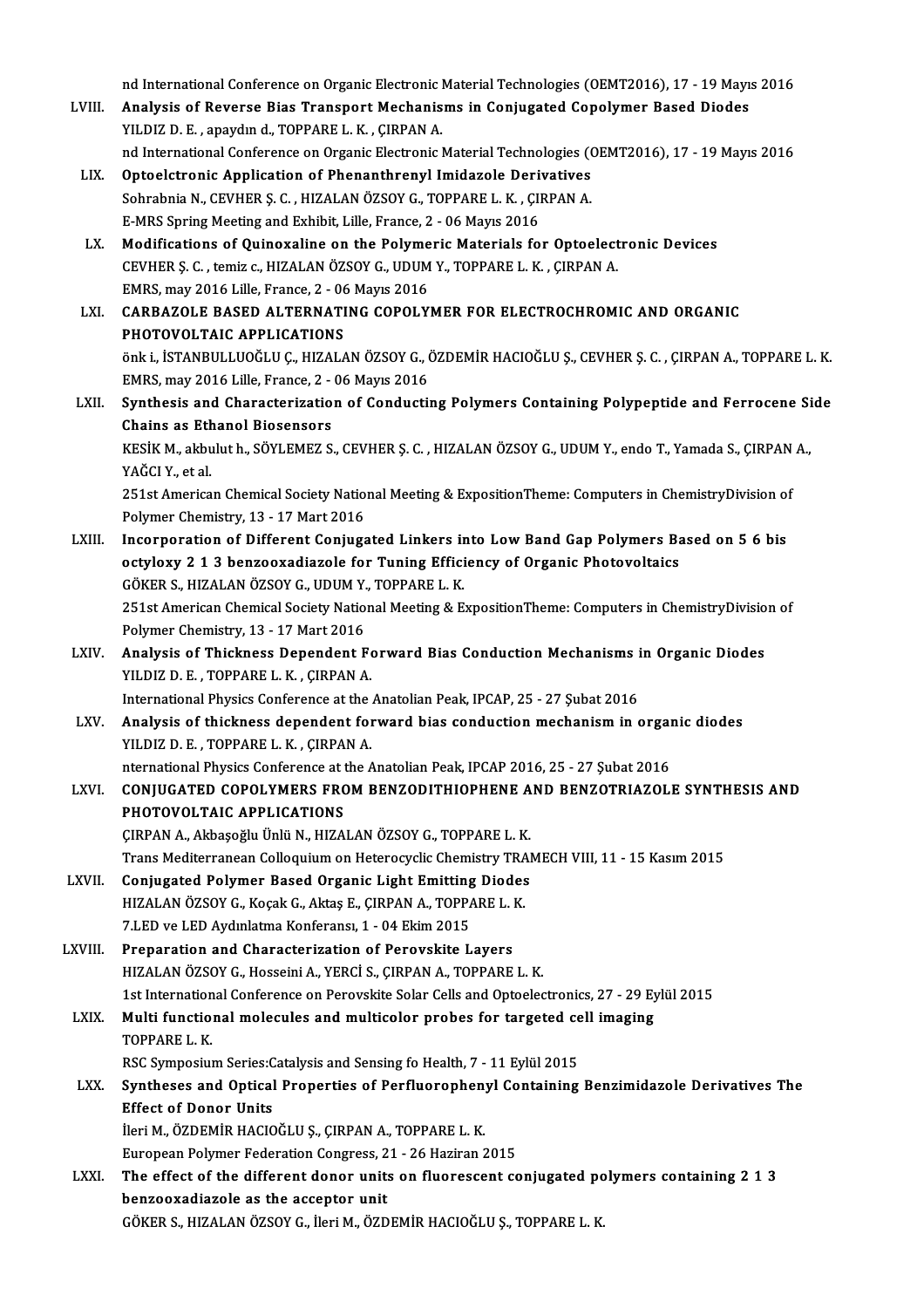European Polymer Federation Congress, 21 - 26 Haziran 2015

- LXXII. An Acetylcholinesterase Biosensor Based on a Conducting Polymer Using Multiwalled Carbon European Polymer Federation Congress, 21 - 26 Haziran 2015<br>An Acetylcholinesterase Biosensor Based on a Conducting Polymer Using I<br>Nanotubes for Amperometric Detection of Organophosphorous Pesticides<br>VESİK M. Flüz Kapılı E An Acetylcholinesterase Biosensor Based on a Conducting Polymer I<br>Nanotubes for Amperometric Detection of Organophosphorous Pest<br>KESİK M., Ekiz Kanık F., Turan J., Kolb M., TİMUR S., Bahadır M., TOPPARE L. K.<br><sup>ISE</sup> Spansar ISE-Sponsored Meeting; XXIII International Symposium on Bioelectrochemistry and Bioenergetics, 14 - 18 Haziran<br>2015 KESİK M., Ekiz Kanık F., Turan J., Kolb M., TİMUR S., Bahadır M., TOPPARE L. K. ISE-Sponsored Meeting; XXIII International Symposium on Bioelectrochemistry and Bioenergetics, 14<br>2015<br>LXXIII. Development of An Efficient Immobilization Matrix Based On A Conducting Polymer and<br>Eunctionalized Multiwell Ca
- Functionalized Multiwall Carbon Nanotubes Synthesis And Its Application To Ethanol Biosensor<br>SÖYLEMEZ S., Ekiz Kanık F., Demirci Uzun S., ÖZDEMİR HACIOĞLU S., TOPPARE L. K. Development of An Efficient Immobilization Matrix Based On A Conductin<br>Functionalized Multiwall Carbon Nanotubes Synthesis And Its Application<br>SÖYLEMEZ S., Ekiz Kanık F., Demirci Uzun S., ÖZDEMİR HACIOĞLU Ş., TOPPARE L. K. Functionalized Multiwall Carbon Nanotubes Synthesis And Its Application To Ethanol Biosensor<br>SÖYLEMEZ S., Ekiz Kanık F., Demirci Uzun S., ÖZDEMİR HACIOĞLU Ş., TOPPARE L. K.<br>ISE-Sponsored Meeting; XXIII International Sympos SÖYLE<br>ISE-Sp<br>2015<br>Devel ISE-Sponsored Meeting; XXIII International Symposium on Bioelectrochemistry and Bioenergetics, 14 - 18 Haziran<br>2015<br>LXXIV. Development of an Amperometric Biosensor Based on A Novel Conducting Copolymer for Detection
- 2015<br>Development of an Amperometric Biosensor Based on A Novel Conducting Copolymer for Detection<br>of Anti Dementia Drugs Development of an Amperometric Biosensor Based on A Novel Cond<mark>u</mark><br>of Anti Dementia Drugs<br>Turan J., KESİK M., SÖYLEMEZ S., GÖKER S., Kolb M., Bahadır M., TOPPARE L. K.<br><sup>ISE</sup> Sponsored Mesting: YYIII International Sumposium

ISE-Sponsored Meeting; XXIII International Symposium on Bioelectrochemistry and Bioenergetics, 14 - 18 Haziran<br>2015 Turan<br>ISE-Sp<br>2015<br>Cond ISE-Sponsored Meeting; XXIII International Symposium on Bioelectrochemistry and Bioenergeti<br>2015<br>LXXV. Conducting Polymer Based Efficient Surface Design for the Detection of Cholesterol<br>2011 EMEZ S. UDUM V. VESİV M. CÜNDOĞ

- 2015<br>Conducting Polymer Based Efficient Surface Design for the Detection of Choles<br>SÖYLEMEZ S., UDUM Y., KESİK M., GÜNDOĞDU HIZLIATEŞ C., ERGÜN M.Y. , TOPPARE L. K.<br>1st Conference of Medical and Biological Engineering in B Conducting Polymer Based Efficient Surface Design for the Detection of Cholesterol<br>SÖYLEMEZ S., UDUM Y., KESİK M., GÜNDOĞDU HIZLIATEŞ C., ERGÜN M. Y. , TOPPARE L. K.<br>1st Conference of Medical and Biological Engineering in SÖYLEMEZ S., UDUM Y., KESİK M., GÜNDOĞDU HIZLIATEŞ C., ERGÜN M. Y. , TOPPARE L. K.<br>1st Conference of Medical and Biological Engineering in Bosnia and Herzegovina, 13 - 15 Mart 2015<br>LXXVI. High Stability of Benzothiophene a
- 1st Conference of Medical and Biological Eng<br>High Stability of Benzothiophene and Be<br>Inverted Organic Solar Cell Application High Stability of Benzothiophene and Benzotriazole Containing<br>Inverted Organic Solar Cell Application<br>Ünay H., HIZALAN ÖZSOY G., TOPPARE L. K. , ÇIRPAN A., Alturk Parlak E.<br>E.MPS 2015 Spring Mosting Lillo Crand Palais, 11, Inverted Organic Solar Cell Application<br>Ünay H., HIZALAN ÖZSOY G., TOPPARE L. K. , ÇIRPAN A., Alturk Park<br>E-MRS 2015 Spring Meeting, Lille Grand Palais, 11 - 15 Mayıs 2015<br>Pandam sanalymar samprising 5.6 bis astylayu 2.1.2

Ünay H., HIZALAN ÖZSOY G., TOPPARE L. K. , ÇIRPAN A., Alturk Parlak E.<br>E-MRS 2015 Spring Meeting, Lille Grand Palais, 11 - 15 Mayıs 2015<br>LXXVII. Random copolymer comprising 5 6 bis octyloxy 2 1 3 benzooxadiazole for Bu E-MRS 2015 Spring Meeting, Lille Grand<br>Random copolymer comprising 5 6<br>cell Synthesis and characterization<br>CÖKER S. HIZALAN ÖZSOV G. İleri M. Gİ Random copolymer comprising 5 6 bis octyloxy 2 1 3 bel<br>cell Synthesis and characterization<br>GÖKER S., HIZALAN ÖZSOY G., İleri M., ÇIRPAN A., TOPPARE L. K.<br>2nd Turkish Selar Flectrisity Conference and Eybibition 27 - 29 l cell Synthesis and characterization<br>GÖKER S., HIZALAN ÖZSOY G., İleri M., ÇIRPAN A., TOPPARE L. K.<br>3rd Turkish Solar Electricity Conference and Exhibition, 27 - 29 Nisan 2015

- LXXVIII. Benzotriazole based alternating copolymer synthesis for organic photovoltaic applications 3rd Turkish Solar Electricity Conference and Exhibition, 27 - 29 Nisan 2015<br>Benzotriazole based alternating copolymer synthesis for organic photovoltaic application<br>İSTANBULLUOĞLU Ç., GÖKER S., HIZALAN ÖZSOY G., ÖZDEMİR HA Benzotriazole based alternating copolymer synthesis for organic pl<br>STANBULLUOĞLU Ç., GÖKER S., HIZALAN ÖZSOY G., ÖZDEMİR HACIOĞLU Ş.,<br>3rd Turkish Solar Electricity Conference and Exhibition, 27 - 29 Nisan 2015<br>SU AELUORENE ISTANBULLUOĞLU Ç., GÖKER S., HIZALAN ÖZSOY G., ÖZDEMIR HACIOĞLU Ş., UDUM Y., TOPPARE L. K.<br>3rd Turkish Solar Electricity Conference and Exhibition, 27 - 29 Nisan 2015<br>LXXIX. SILAFLUORENE AND THIOPHENE BEARING POLYMER FOR P
- 3rd Turkish Solar Electricity Conference and Exhibition, 27 29 Nisan 2015<br>SILAFLUORENE AND THIOPHENE BEARING POLYMER FOR POLYMER SOLAR CELL APPLICATIONS<br>HIZALAN ÖZSOY G., Erlik O., Akbaşoğlu Ünlü N., ÖZDEMİR HACIOĞLU Ş., SIL<mark>AFLUC</mark><br>HIZALAN<br>ÇIRPAN A. HIZALAN ÖZSOY G., Erlik O., Akbaşoğlu Ünlü N., ÖZDEMİR HACIOĞLU Ş., Çöm<br>ÇIRPAN A.<br>3rd Turkish Solar Electricity Conference and Exhibition, 27 - 29 Nisan 2015<br>Selenium Containing Conducting Bolumor Based Buranass Ovidase

CIRPAN A.<br>3rd Turkish Solar Electricity Conference and Exhibition, 27 - 29 Nisan 2015<br>LXXX. Selenium Containing Conducting Polymer Based Pyranose Oxidase Biosensor for Glucose Detection 3rd Turkish Solar Electricity Conference and Exhibition, 27 - 29 Nis.<br>Selenium Containing Conducting Polymer Based Pyranose C<br>Gökoğlan T. C. , SÖYLEMEZ S., KESİK M., Toksabay S., TOPPARE L. K.<br>1st Conference of Medical and Selenium Containing Conducting Polymer Based Pyranose Oxidase Biosensor for Glucose<br>Gökoğlan T. C. , SÖYLEMEZ S., KESİK M., Toksabay S., TOPPARE L. K.<br>1st Conference of Medical and Biological Engineering in Bosnia and Herz

Gökoğlan T. C. , SÖYLEMEZ S., KESİK M., Toksabay S., TOPPARE L. K.<br>1st Conference of Medical and Biological Engineering in Bosnia and Herzegovina, 13 - 15 Mart 2015<br>2. Conjugated Copolymers From Benzodıthıophene And Benzot 1st Conference<br>Conjugated C<br>Applications<br>CIPPAN A Hal Conjugated Copolymers From Benzodithio<br>Applications<br>ÇIRPAN A., Unlu N. A. , Hızalan G., TOPPARE L. K.<br>Trans Mediterranean Colloquium en Heterogyeli Applications<br>ÇIRPAN A., Unlu N. A. , Hizalan G., TOPPARE L. K.<br>Trans Mediterranean Colloquium on Heterocyclic Chemistry (TRAMECH), 11 - 15 Kasım 2015<br>Creen es it Cetsi Dener, Assenter time Bellimers es the Key te Beelizati

## CIRPAN A., Unlu N. A. , Hızalan G., TOPPARE L. K.<br>Trans Mediterranean Colloquium on Heterocyclic Chemistry (TRAMECH), 11 - 15 Kasım 2015<br>LXXXII. Green as it Gets; Donor-Acceptor type Polymers as the Key to Realization Trans Mediterrane<br>Green as it Gets;<br>Display Devices<br>Curbes C. Tonner Green as it Gets; Do<br>Display Devices<br>Gunbas G., Toppare L.<br>12th International Sun

Gunbas G., Toppare L.

Display Devices<br>13th International Symposium on Polymers and Organic Chemistry, Montreal, Kanada, 5 - 08 Temmuz 2009,<br>13th International Symposium on Polymers and Organic Chemistry, Montreal, Kanada, 5 - 08 Temmuz 2009,<br>ci

#### Ansiklopedide Bölümler

I. Encylopedia of Polymeric Nanomaterials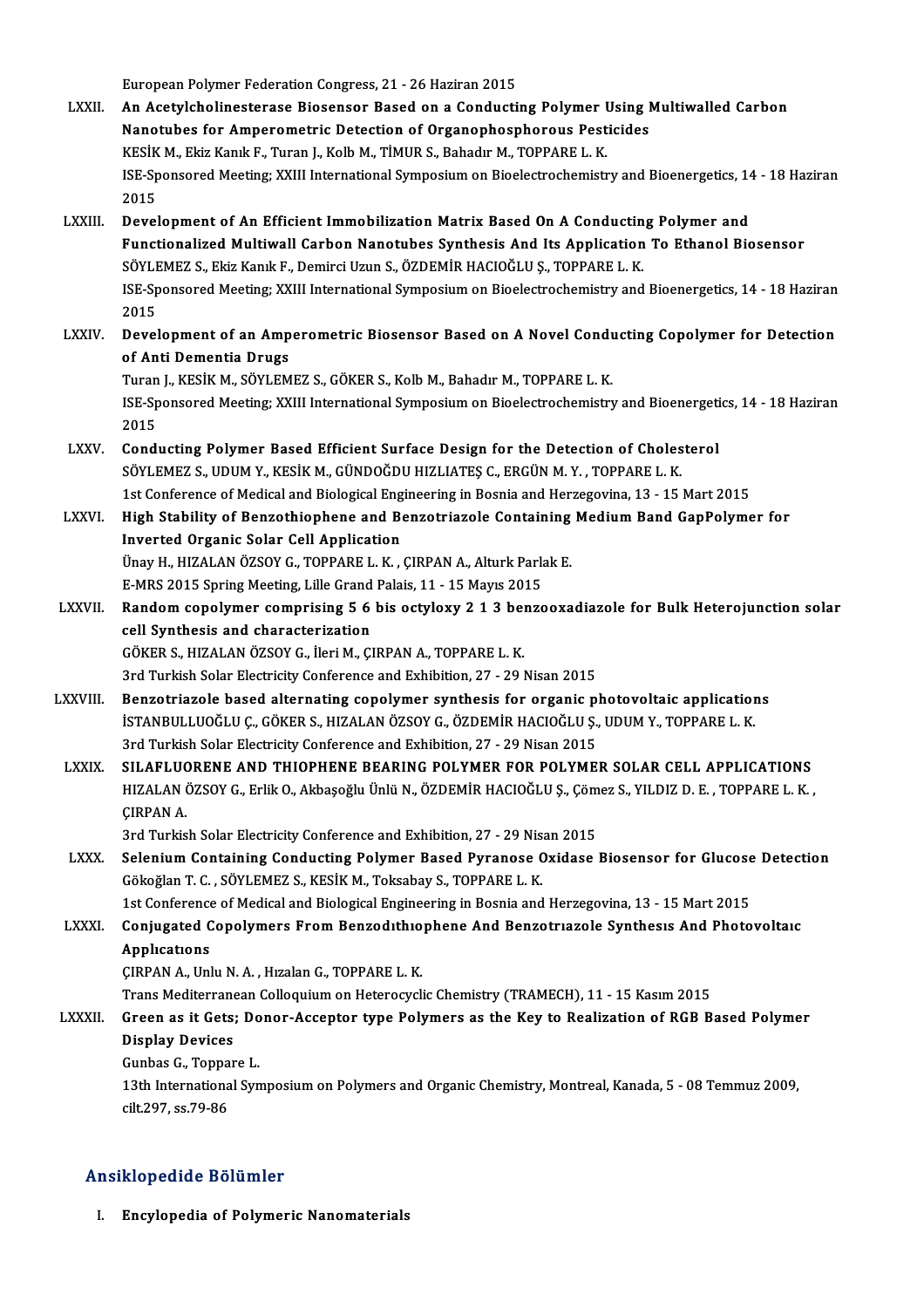CAMURLU P., TOPPARE L. K.<br>Sanjagor es. 2015 ÇAMURLU P., TOPP.<br>Springer, ss., 2015

# Springer, ss., 2015<br>Desteklenen Projeler

TOPPAREL.K. , İLERİM.,YükseköğretimKurumlarıDestekliProje,BENZİMİDAZOL TÜREVLERİNİNSENTEZİ, B OSCONIONOM Y YOJOLOR<br>TOPPARE L. K. , İLERİ M., Yükseköğretim Kurumları Destekli Proje, BENZİMİD<br>KARAKTERİZASYONU VE GÜNEŞ PİLİ UYGULAMALARI, 2018 - Devam Ediyor<br>TOPPARE L. K., GÖKER S., Yükseköğretim Kurumları Destekli P

TOPPARE L. K. , GÖKER S., Yükseköğretim Kurumları Destekli Proje, BENZAZOLE İÇEREN İLETKEN POLİMERLERİN<br>DİZAYNI, SENTEZİ VE YAPI-ÖZELLİK İLİSKİLERİ, 2018 - Devam Edivor KARAKTERİZASYONU VE GÜNEŞ PİLİ UYGULAMALARI, 2018 - Devam E<br>TOPPARE L. K. , GÖKER S., Yükseköğretim Kurumları Destekli Proje, BEN<br>DİZAYNI, SENTEZİ VE YAPI-ÖZELLİK İLİŞKİLERİ, 2018 - Devam Ediyor<br>TOPPARE L. K., İSTANPULLUQĞ TOPPARE L. K. , GÖKER S., Yükseköğretim Kurumları Destekli Proje, BENZAZOLE İÇEREN İLETKEN POLİMERLERİN<br>DİZAYNI, SENTEZİ VE YAPI-ÖZELLİK İLİŞKİLERİ, 2018 - Devam Ediyor<br>TOPPARE L. K. , İSTANBULLUOĞLU Ç., Yükseköğretim Kuru

DİZAYNI, SENTEZİ VE YAPI-ÖZELLİK İLİŞKİLERİ, 2018 - Devam Ediyor<br>TOPPARE L. K. , İSTANBULLUOĞLU Ç., Yükseköğretim Kurumları Destekli Proje, BEN<br>KOPOLİMERLERİN SENTEZİ VE GÜNEŞ PİLİ UYGULAMALARI, 2018 - Devam Ediyor<br>TOPPARE TOPPARE L. K. , İSTANBULLUOĞLU Ç., Yükseköğretim Kurumları Destekli Proje, BENZOSELENADIYAZOL TEMELLİ<br>KOPOLİMERLERİN SENTEZİ VE GÜNEŞ PİLİ UYGULAMALARI, 2018 - Devam Ediyor<br>TOPPARE L. K. , TÜBİTAK Uluslararası İkili İşbirl

KOPOLİMERLERİN SENTEZİ VE GÜNEŞ PİLİ UYGULAMALARI, 2018 - Devam Ediyor<br>TOPPARE L. K. , TÜBİTAK Uluslararası İkili İşbirliği Projesi, İşlenebilir Yüksek Verimli Güneş Pilleri Için Ara Tab<br>Dizaynı, 2017 - Devam Ediyor<br>TOPPAR TOPPARE L. K., TÜBİTAK Uluslararası İkili İsbirliği Projesi, İslenebilir Yüksek Verimli Günes Pilleri Için Ara Tabaka

Dizaynı, 2017 - Devam Ediyor<br>TOPPARE L. K. , ÖNAL A. M. , ESENTÜRK O., DANIŞMAN M. F. , EREL GÖKTEPE İ., ÇIRPAN A., ASİL ALPTEKİN D.,<br>HACALOĞLU J., Yükseköğretim Kurumları Destekli Proje, İletken Kopolimer Bazlı Alkol Biyo TOPPA<br>HACAL<br>- 2019<br>Tennen HACALOĞLU J., Yükseköğretim Kurumları Destekli Proje, İletken Kopolimer Bazlı Alkol Biyosensörleri Geliştirilmesi, 201:<br>- 2019<br>Toppare L. K. , Hizalan G., Ülkü A., Savunma Sanayi Başkanlığı Destekli Proje, Grafen Tabanlı E

- 2019<br>Toppare L. K. , Hizalan G., Ülki<br>(Elmas) Projesi, 2016 - 2018<br>Toppare L. K., TÜRİTAK Proje Toppare L. K. , Hizalan G., Ülkü A., Savunma Sanayi Başkanlığı Destekli Proje, Grafen Tabanlı Ekran Modülü Geliştirilm<br>(Elmas) Projesi, 2016 - 2018<br>Toppare L. K. , TÜBİTAK Projesi, Kızıl ötesi bölgede soğurma yapan yenilik

(Elmas) Projesi, 2016 - 2018<br>Toppare L. K. , TÜBİTAK Projesi, Kızıl ötesi bölgede soğurma yapan yenilikçi malzemelerin geliştirilmesi ve<br>yapımı tadarımları ile en az %5 verime sahip yarı şeffaf güneş gözelerinin gerçekleşt Toppare L. K. , TÜBİTAK Projesi, Kızıl ötesi bölgede soğurma yapan yenilikçi malzemelerin geliştirilmesi ve yeni cihaz<br>yapımı tadarımları ile en az %5 verime sahip yarı şeffaf güneş gözelerinin gerçekleştirilmesi, 2015 - 2

yapımı tadarımları ile en az %5 verime sahip yarı şeffaf güneş gözelerinin gerçekleştirilmesi, 2015 - 2018<br>Toppare L. K. , TÜBİTAK Projesi, Kızıl Ötesi Bölgede Soğurma Yapan Yenilikçi Malzemelerin Geliştirilmesi ve Yeni Ci TOPPARE L. K. , Yükseköğretim Kurumları Destekli Proje, BENZOSELENADİYAZOL TEMELLİ KOPOLİMERLERİN SENTEZİ<br>VE GÜNES PİLİ UYGULAMALARI. 2017 - 2017 Yapısı Tasarımları ile En Az %5 Verime Sahip Yarı-şeffaf Güneş Hücrelerinin Gerçekleştirilmesi, 2015 - 2018 TOPPARE L. K. , Yükseköğretim Kurumları Destekli Proje, BENZOSELENADİYAZOL TEMELLİ KOPOLİMERLERİN SENTI<br>VE GÜNEŞ PİLİ UYGULAMALARI, 2017 - 2017<br>TOPPARE L. K. , Yükseköğretim Kurumları Destekli Proje, ÇOK KATMANLI KARBON NA

VE GÜNEŞ PİLİ UYGULAMALARI, 2017 - 2017<br>TOPPARE L. K. , Yükseköğretim Kurumları Destekli Proje, ÇOK KATMANLI KARBON NANOTÜP VE İLETKEN POLİMER<br>TABANLI ORGANOFOSFORLU PESTİSİT TAYİNİ İÇİN AMPEROMETRİK ASETİLKOLİNESTERAZ BİY TOPPA<br>TABA<br>2017<br>TOPPA TABANLI ORGANOFOSFORLU PESTİSİT TAYİNİ İÇİN AMPEROMETRİK ASETİLKOLİNESTERAZ BİYOSENSÖRÜ, 2017 -<br>2017<br>TOPPARE L. K. , ÖNAL A. M. , ESENTÜRK O., AZERİ Ö., BÜBER E., DANIŞMAN M. F. , EREL GÖKTEPE İ., ÇIRPAN A., ASİL

2017<br>TOPPARE L. K. , ÖNAL A. M. , ESENTÜRK O., AZERİ Ö., BÜBER E., DANIŞMAN M. F. , EREL GÖKTEPE İ., ÇIRPAN A., ASİL<br>ALPTEKİN D., HACALOĞLU J., Yükseköğretim Kurumları Destekli Proje, Farklı makroyapılar kullanılarak iletk TOPPARE L. K. , ÖNAL A. M. , ESENTÜRK O., AZERİ Ö., BÜBER E<br>ALPTEKİN D., HACALOĞLU J., Yükseköğretim Kurumları Destel<br>bazlı çeşitli alkol biyosensörlerinin geliştirilmesi, 2017 - 2017<br>TOPPARE L. K., Yükseköğretim Kurumları ALPTEKİN D., HACALOĞLU J., Yükseköğretim Kurumları Destekli Proje, Farklı makroyapılar kullanılarak iletken polimer<br>bazlı çeşitli alkol biyosensörlerinin geliştirilmesi, 2017 - 2017<br>TOPPARE L. K. , Yükseköğretim Kurumları

bazlı çeşitli alkol biyosensörlerinin geliştirilmesi, 2017 - 2017<br>TOPPARE L. K. , Yükseköğretim Kurumları Destekli Proje, 5,10-Di NAPHTHO BİS İÇEREN DONO-AKSEPTOR TÜRÜNDEK<br>KONJUGE POLİMERLERİN SENTEZİ VE FOTOVOLTAİK ÖZELLİ TOPPARE L. K., Yükseköğretim Kurumları Destekli Proje, 5,10-Di NAPHTHO BİS İÇEREN DONO-AKSEPTOR TÜRÜNDEKİ

KONJUGE POLİMERLERİN SENTEZİ VE FOTOVOLTAİK ÖZELLİKLERİ, 2017 - 2017<br>TOPPARE L. K. , Yükseköğretim Kurumları Destekli Proje, BENZİMİDAZOL İÇEREN KONJÜ<br>UYGULAMASI İÇİN SENTEZİ VE ELEKTROKİMYASAL KARAKTERİZASYONU, 2017 - 201 TOPPARE L. K. , Yükseköğretim Kurumları Destekli Proje, BENZİMİDAZOL İÇEREN KONJÜGE POLİMERİN BİYOSEN:<br>UYGULAMASI İÇİN SENTEZİ VE ELEKTROKİMYASAL KARAKTERİZASYONU, 2017 - 2017<br>TOPPARE L. K. , Yükseköğretim Kurumları Destek

UYGULAMASI İÇİN SENTEZİ VE ELEKTROKİMYASAL KARAKTERİZASY<br>TOPPARE L. K. , Yükseköğretim Kurumları Destekli Proje, İLETKEN PO<br>OLARAK PEROVSKİTE GÜNEŞ PİLLERİNDE KULLANIMI, 2017 - 2017<br>TOPPARE L. K., Yükseköğretim Kurumları D TOPPARE L. K. , Yükseköğretim Kurumları Destekli Proje, İLETKEN POLİMERLERİN BOŞLUK AKTARMA TABAKASI<br>OLARAK PEROVSKİTE GÜNEŞ PİLLERİNDE KULLANIMI, 2017 - 2017<br>TOPPARE L. K. , Yükseköğretim Kurumları Destekli Proje, BENZAZO

OLARAK PEROVSKİTE GÜNEŞ PİLLERİNDE KULLANIMI, 2017 - 2017<br>TOPPARE L. K. , Yükseköğretim Kurumları Destekli Proje, BENZAZOLE İÇEREN İLETKEN POLİMERLERİN DİZAYNI,<br>SENTEZİ VE YAPI ÖZELLİK İLİŞKİLERİ, 2017 - 2017 TOPPARE L. K. , Yükseköğretim Kurumları Destekli Proje, BENZAZOLE İÇEREN İLETKEN POLİMERLERİN DİZAYNI,<br>SENTEZİ VE YAPI ÖZELLİK İLİŞKİLERİ, 2017 - 2017<br>TOPPARE L. K. , Yükseköğretim Kurumları Destekli Proje, INDENO FLIOREN

SENTEZİ VE YAPI ÖZELLİK İLİŞKİLERİ, 2017 - 2017<br>TOPPARE L. K. , Yükseköğretim Kurumları Destekli Proje, INDENO FLIOREN -2,1,3 BENZOTİYADİAZOL İÇEREN DO<br>AKSEPTÖR TİPİ KOPOLİMERLERİN SENTEZİ, KARAKTERİZASYONU VE FOTOVOLTAİK TOPPARE L. K. , Yükseköğretim Kurumları Destekli Proje, INDENO FLIOREN -2,1,3 BENZOTİYADİAZOL İÇEREN DONÖR-<br>AKSEPTÖR TİPİ KOPOLİMERLERİN SENTEZİ, KARAKTERİZASYONU VE FOTOVOLTAİK ÖZELLİKLERİ, 2017 - 2017<br>TOPPARE L. K. , Yük AKSEPTÖR TİPİ KOPOLİMERLERİN SENTEZİ, KARAKTERİZASYONU VE FOTOVOLTAİK ÖZELLİKLERİ, 20<br>TOPPARE L. K. , Yükseköğretim Kurumları Destekli Proje, KİNOKSALİN İÇEREN POLİMERLERİN OPTİK <sup>1</sup><br>ÖZELLİKLERİNİN ELEKTRON ALICI VE ELEKTR TOPPARE L. K. , Yükseköğretim Kurumları Destekli Proje, KİNOKSALİN İÇEREN POLİMERLERİN OPTİK VE ELEKT<br>ÖZELLİKLERİNİN ELEKTRON ALICI VE ELEKTRON VERİCİ GRUPLARLA DEĞİŞTİRİLMESİ, 2017 - 2017<br>TOPPARE L. K. , Yükseköğretim Kur ÖZELLİKLERİNİN ELEKTRON ALICI VE ELEKTRON VERİCİ GRUPLARLA DEĞİŞTİRİLMESİ, 2017 - 201<sup>.</sup><br>TOPPARE L. K. , Yükseköğretim Kurumları Destekli Proje, FARKLI MAKRO YAPILARIN İLETKEN POLİN<br>AMPEROMETRİK BİYOSENSÖR PERFORMANSI ÜZER TOPPARE L. K. , Yükseköğretim Kurumları Destekli Proje, FARKLI MAKRO YAPILARIN İLETKEN POLİMER<br>AMPEROMETRİK BİYOSENSÖR PERFORMANSI ÜZERİNE ETKİLERİNIN ARAŞTIRILMASI, 2017 - 2017<br>TOPPARE L. K. , Yükseköğretim Kurumları Dest AMPEROMETRİK BİYOSENSÖR PERFORMANSI ÜZERİNE ETKİLERİNİN ARAŞTIRILMASI, 2017<br>TOPPARE L. K. , Yükseköğretim Kurumları Destekli Proje, SELENOFEN İÇEREN POLİMERLERİN<br>ELEKTROKİMYASAL KARAKTERİZASYONLARI VE GÜNEŞ GÖZESİ ÇALIŞMAL TOPPARE L. K. , Yükseköğretim Kurumları Destekli Proje, SELENOFEN İÇEREN POLİMERLERİN SENT<br>ELEKTROKİMYASAL KARAKTERİZASYONLARI VE GÜNEŞ GÖZESİ ÇALIŞMALARI, 2017 - 2017<br>TOPPARE L. K. , Yükseköğretim Kurumları Destekli Proje ELEKTROKİMYASAL KARAKTERİZASYONLARI VE GÜNEŞ GÖZESİ ÇAH<br>TOPPARE L. K. , Yükseköğretim Kurumları Destekli Proje, BENZİMİD*A*<br>KARAKTERİZASYONU VE GÜNEŞ PİLİ UYGULAMALARI, 2017 - 2017<br>TOPPARE L. K., Yükseköğretim Kurumları De TOPPARE L. K. , Yükseköğretim Kurumları Destekli Proje, BENZİMİDAZOL TÜREVLERİNİN SENTEZİ,<br>KARAKTERİZASYONU VE GÜNEŞ PİLİ UYGULAMALARI, 2017 - 2017<br>TOPPARE L. K. , Yükseköğretim Kurumları Destekli Proje, İLETKEN POLİMER VE KARAKTERİZASYONU VE GÜNEŞ PİLİ UYGULAMALARI, 2017 - 2017<br>TOPPARE L. K. , Yükseköğretim Kurumları Destekli Proje, İLETKEN POLİMER VE GRAPHENE BAĞLI YENİ YÜZEY<br>TASARIMI: GLİKOZ TAYİNİ İÇİN BİYOSENSÖR YAPIMI, 2017 - 2017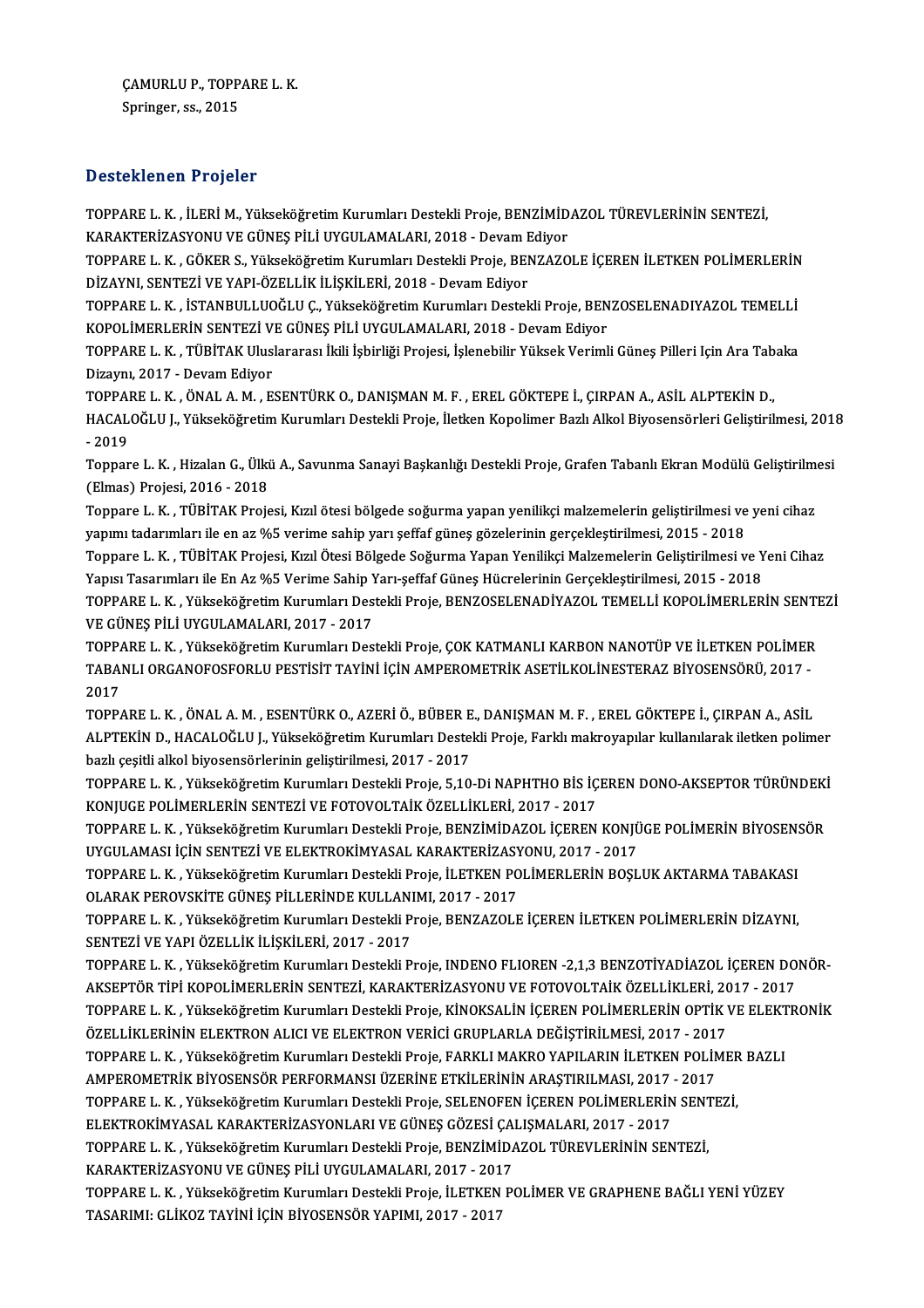Toppare L. K. , UFUK 2020 Projesi, Eco friendly digital advertising display, based on novel printable electrochromic<br>Polimers 2014, 2017 Toppare L. K. , UFUK 20<br>polymers, 2014 - 2017<br>TOPPARE L. K., GÖKER Toppare L. K. , UFUK 2020 Projesi, Eco friendly digital advertising display, based on novel printable electrochromic<br>polymers, 2014 - 2017<br>TOPPARE L. K. , GÖKER S., EREL GÖKTEPE İ., ÇORUH N., ÇIRPAN A., GÜNBAŞ E. G. , ZORA polymers, 2014 - 2017<br>TOPPARE L. K. , GÖKER S., EREL GÖKTEPE İ., ÇORUH N., ÇIRPAN A., GÜNBAŞ E. G. , ZORA M., Yükseköğretim Kurumları<br>Destekli Proje, Pestisit tayinine dönük biyosensörlerin hazırlanması, 2016 - 2016 TOPPARE L. K. , GÖKER S., EREL GÖKTEPE İ., ÇORUH N., ÇIRPAN A., GÜNBAŞ E. G. , ZORA M., Yükseköğretim Kurumları<br>Destekli Proje, Pestisit tayinine dönük biyosensörlerin hazırlanması, 2016 - 2016<br>TOPPARE L. K. , Yükseköğreti Destel<br>TOPP/<br>2016<br>TOPP/ TOPPARE L. K. , Yükseköğretim Kurumları Destekli Proje, FEN BİLİMLERİ ENSTİTÜSÜ/LİSANSÜSTÜ TEZ PROJESİ, 2014 -<br>2016<br>TOPPARE L. K. , Yükseköğretim Kurumları Destekli Proje, FEN BİLİMLERİ ENSTİTÜSÜ/LİSANSÜSTÜ TEZ PROJESİ, 20 2016<br>TOPP/<br>2016<br>TOPP/ TOPPARE L. K. , Yükseköğretim Kurumları Destekli Proje, FEN BİLİMLERİ ENSTİTÜSÜ/LİSANSÜSTÜ TEZ PROJESİ, 2014 -<br>2016<br>TOPPARE L. K. , Yükseköğretim Kurumları Destekli Proje, FEN BİLİMLERİ ENSTİTÜSÜ/LİSANSÜSTÜ TEZ PROJESİ, 20 2016<br>TOPPARE L. K. , Yükseköğretim Kurumları Destekli Proje, FEN BİLİMLERİ ENSTİTÜSÜ/LİSANSÜSTÜ TEZ PROJESİ, 2014 -<br>2016 TOPPARE L. K. , Yükseköğretim Kurumları Destekli Proje, FEN BİLİMLERİ ENSTİTÜSÜ/LİSANSÜSTÜ TEZ PROJESİ, 2014 -<br>2016<br>TOPPARE L. K. , Yükseköğretim Kurumları Destekli Proje, FEN BİLİMLERİ ENSTİTÜSÜ/LİSANSÜSTÜ TEZ PROJESİ, 20 2016<br>TOPP/<br>2016<br>TOPP/ TOPPARE L. K. , Yükseköğretim Kurumları Destekli Proje, FEN BİLİMLERİ ENSTİTÜSÜ/LİSANSÜSTÜ TEZ PROJESİ, 2014 -<br>2016<br>TOPPARE L. K. , Yükseköğretim Kurumları Destekli Proje, FEN BİLİMLERİ ENSTİTÜSÜ/LİSANSÜSTÜ TEZ PROJESİ, 20 2016<br>TOPPARE L. K. , Yükseköğretim Kurumları Destekli Proje, FEN BİLİMLERİ ENSTİTÜSÜ/LİSANSÜSTÜ TEZ PROJESİ, 2014 -<br>2016 TOPPARE L. K. , Yükseköğretim Kurumları Destekli Proje, FEN BİLİMLERİ ENSTİTÜSÜ/LİSANSÜSTÜ TEZ PROJESİ, 2014 -<br>2016<br>TOPPARE L. K. , Yükseköğretim Kurumları Destekli Proje, FEN BİLİMLERİ ENSTİTÜSÜ/LİSANSÜSTÜ TEZ PROJESİ, 20 2016<br>TOPP/<br>2016<br>TOPP/ TOPPARE L. K. , Yükseköğretim Kurumları Destekli Proje, FEN BİLİMLERİ ENSTİTÜSÜ/LİSANSÜSTÜ TEZ PROJESİ, 2014 -<br>2016<br>TOPPARE L. K. , Yükseköğretim Kurumları Destekli Proje, FEN BİLİMLERİ ENSTİTÜSÜ/LİSANSÜSTÜ TEZ PROJESİ, 20 2016<br>TOPPARE L. K. , Yükseköğretim Kurumları Destekli Proje, FEN BİLİMLERİ ENSTİTÜSÜ/LİSANSÜSTÜ TEZ PROJESİ, 2014 -<br>2016 TOPPARE L. K. , Yükseköğretim Kurumları Destekli Proje, FEN BİLİMLERİ ENSTİTÜSÜ/LİSANSÜSTÜ TEZ PROJESİ, 2014 -<br>2016<br>TOPPARE L. K. , Yükseköğretim Kurumları Destekli Proje, FEN BİLİMLERİ ENSTİTÜSÜ/LİSANSÜSTÜ TEZ PROJESİ, 20 2016<br>TOPP/<br>2016<br>TOPP/ TOPPARE L. K. , Yükseköğretim Kurumları Destekli Proje, FEN BİLİMLERİ ENSTİTÜSÜ/LİSANSÜSTÜ TEZ PROJESİ, 2014 -<br>2016<br>TOPPARE L. K. , EREL GÖKTEPE İ., ÇORUH N., ÇIRPAN A., Yükseköğretim Kurumları Destekli Proje, Tiyofen ve S 2016<br>TOPPARE L. K. , EREL GÖKTEPE İ., ÇORUH N., ÇIRPAN A., Yükseköğretim Kurumları Destekli Proje, Tiyofen ve Selenofen<br>türevlerinin sentezi, elektrokromik ve güneş gözesi uygulamaları, 2015 - 2015 TOPPARE L. K. , EREL GÖKTEPE İ., ÇORUH N., ÇIRPAN A., Yükseköğretim Kurumları Destekli Proje, Tiyofen ve Selenofen<br>türevlerinin sentezi, elektrokromik ve güneş gözesi uygulamaları, 2015 - 2015<br>TOPPARE L. K. , Yükseköğretim türev<mark>l</mark><br>TOPP/<br>2015<br>TOPP/ TOPPARE L. K. , Yükseköğretim Kurumları Destekli Proje, FEN BİLİMLERİ ENSTİTÜSÜ/LİSANSÜSTÜ TEZ PROJESİ, 2014 -<br>2015<br>TOPPARE L. K. , Yükseköğretim Kurumları Destekli Proje, FEN BİLİMLERİ ENSTİTÜSÜ/LİSANSÜSTÜ TEZ PROJESİ, 20 2015<br>TOPP/<br>2015<br>TOPP/ TOPPARE L. K. , Yükseköğretim Kurumları Destekli Proje, FEN BİLİMLERİ ENSTİTÜSÜ/LİSANSÜSTÜ TEZ PROJESİ, 2014 -<br>2015<br>TOPPARE L. K. , Yükseköğretim Kurumları Destekli Proje, FEN BİLİMLERİ ENSTİTÜSÜ/LİSANSÜSTÜ TEZ PROJESİ, 20 2015<br>TOPPARE L. K. , Yükseköğretim Kurumları Destekli Proje, FEN BİLİMLERİ ENSTİTÜSÜ/LİSANSÜSTÜ TEZ PROJESİ, 2014 -<br>2015 TOPPARE L. K. , Yükseköğretim Kurumları Destekli Proje, FEN BİLİMLERİ ENSTİTÜSÜ/LİSANSÜSTÜ TEZ PROJESİ, 2014 -<br>2015<br>TOPPARE L. K. , Yükseköğretim Kurumları Destekli Proje, FEN BİLİMLERİ ENSTİTÜSÜ/LİSANSÜSTÜ TEZ PROJESİ, 20 2015<br>TOPP/<br>2015<br>TOPP/ TOPPARE L. K. , Yükseköğretim Kurumları Destekli Proje, FEN BİLİMLERİ ENSTİTÜSÜ/LİSANSÜSTÜ TEZ PROJESİ, 2014 -<br>2015<br>TOPPARE L. K. , Yükseköğretim Kurumları Destekli Proje, FEN BİLİMLERİ ENSTİTÜSÜ/LİSANSÜSTÜ TEZ PROJESİ, 20 2015<br>TOPPARE L. K. , Yükseköğretim Kurumları Destekli Proje, FEN BİLİMLERİ ENSTİTÜSÜ/LİSANSÜSTÜ TEZ PROJESİ, 2014 -<br>2015 TOPPARE L. K. , Yükseköğretim Kurumları Destekli Proje, FEN BİLİMLERİ ENSTİTÜSÜ/LİSANSÜSTÜ TEZ PROJESİ, 2014 -<br>2015<br>TOPPARE L. K. , Yükseköğretim Kurumları Destekli Proje, FEN BİLİMLERİ ENSTİTÜSÜ/LİSANSÜSTÜ TEZ PROJESİ, 20 2015<br>TOPP/<br>2015<br>TOPP/ TOPPARE L. K. , Yükseköğretim Kurumları Destekli Proje, FEN BİLİMLERİ ENSTİTÜSÜ/LİSANSÜSTÜ TEZ PROJESİ, 2014 -<br>2015<br>TOPPARE L. K. , Yükseköğretim Kurumları Destekli Proje, FEN BİLİMLERİ ENSTİTÜSÜ/LİSANSÜSTÜ TEZ PROJESİ, 20 2015<br>TOPP/<br>2015<br>TOPP/ TOPPARE L. K. , Yükseköğretim Kurumları Destekli Proje, FEN BİLİMLERİ ENSTİTÜSÜ/LİSANSÜSTÜ TEZ PROJESİ, 2014 -<br>2015<br>TOPPARE L. K. , Yükseköğretim Kurumları Destekli Proje, FEN BİLİMLERİ ENSTİTÜSÜ/LİSANSÜSTÜ TEZ PROJESİ, 20 2015<br>TOPPARE L. K. , Yükseköğretim Kurumları Destekli Proje, FEN BİLİMLERİ ENSTİTÜSÜ/LİSANSÜSTÜ TEZ PROJESİ, 2014 -<br>2015 TOPPARE L. K. , Yükseköğretim Kurumları Destekli Proje, FEN BİLİMLERİ ENSTİTÜSÜ/LİSANSÜSTÜ TEZ PROJESİ, 2014 -<br>2015<br>TOPPARE L. K. , Yükseköğretim Kurumları Destekli Proje, FEN BİLİMLERİ ENSTİTÜSÜ/LİSANSÜSTÜ TEZ PROJESİ, 20 2015<br>TOPP/<br>2014<br>TOPP/ TOPPARE L. K. , Yükseköğretim Kurumları Destekli Proje, FEN BİLİMLERİ ENSTİTÜSÜ/LİSANSÜSTÜ TEZ PROJESİ, 2014 -<br>2014<br>TOPPARE L. K. , Yükseköğretim Kurumları Destekli Proje, FEN BİLİMLERİ ENSTİTÜSÜ/LİSANSÜSTÜ TEZ PROJESİ, 20 2014<br>TOPPARE L. K. , Yükseköğretim Kurumları Destekli Proje, FEN BİLİMLERİ ENSTİTÜSÜ/LİSANSÜSTÜ TEZ PROJESİ, 2014 -<br>2014 TOPPARE L. K. , Yükseköğretim Kurumları Destekli Proje, FEN BİLİMLERİ ENSTİTÜSÜ/LİSANSÜSTÜ TEZ PROJESİ, 2014 -<br>2014<br>TOPPARE L. K. , Yükseköğretim Kurumları Destekli Proje, FEN BİLİMLERİ ENSTİTÜSÜ/LİSANSÜSTÜ TEZ PROJESİ, 20 2014<br>TOPP/<br>2014<br>TOPP/ TOPPARE L. K. , Yükseköğretim Kurumları Destekli Proje, FEN BİLİMLERİ ENSTİTÜSÜ/LİSANSÜSTÜ TEZ PROJESİ, 2014 -<br>2014<br>TOPPARE L. K. , Yükseköğretim Kurumları Destekli Proje, FEN BİLİMLERİ ENSTİTÜSÜ/LİSANSÜSTÜ TEZ PROJESİ, 20 2014<br>TOPPARE L. K. , Yükseköğretim Kurumları Destekli Proje, FEN BİLİMLERİ ENSTİTÜSÜ/LİSANSÜSTÜ TEZ PROJESİ, 2014 -<br>2014 TOPPARE L. K. , Yükseköğretim Kurumları Destekli Proje, FEN BİLİMLERİ ENSTİTÜSÜ/LİSANSÜSTÜ TEZ PROJESİ, 2014 -<br>2014<br>TOPPARE L. K. , Yükseköğretim Kurumları Destekli Proje, FEN BİLİMLERİ ENSTİTÜSÜ/LİSANSÜSTÜ TEZ PROJESİ, 20 2014<br>TOPP/<br>2014<br>TOPP/ TOPPARE L. K. , Yükseköğretim Kurumları Destekli Proje, FEN BİLİMLERİ ENSTİTÜSÜ/LİSANSÜSTÜ TEZ PROJESİ, 2014 -<br>2014<br>TOPPARE L. K. , Yükseköğretim Kurumları Destekli Proje, FEN BİLİMLERİ ENSTİTÜSÜ/LİSANSÜSTÜ TEZ PROJESİ, 20 2014<br>TOPPARE L. K. , Yükseköğretim Kurumları Destekli Proje, FEN BİLİMLERİ ENSTİTÜSÜ/LİSANSÜSTÜ TEZ PROJESİ, 2014 -<br>2014 TOPPAREL.K. ,YükseköğretimKurumlarıDestekliProje,FENBİLİMLERİENSTİTÜSÜ/LİSANSÜSTÜTEZ PROJESİ,2014 -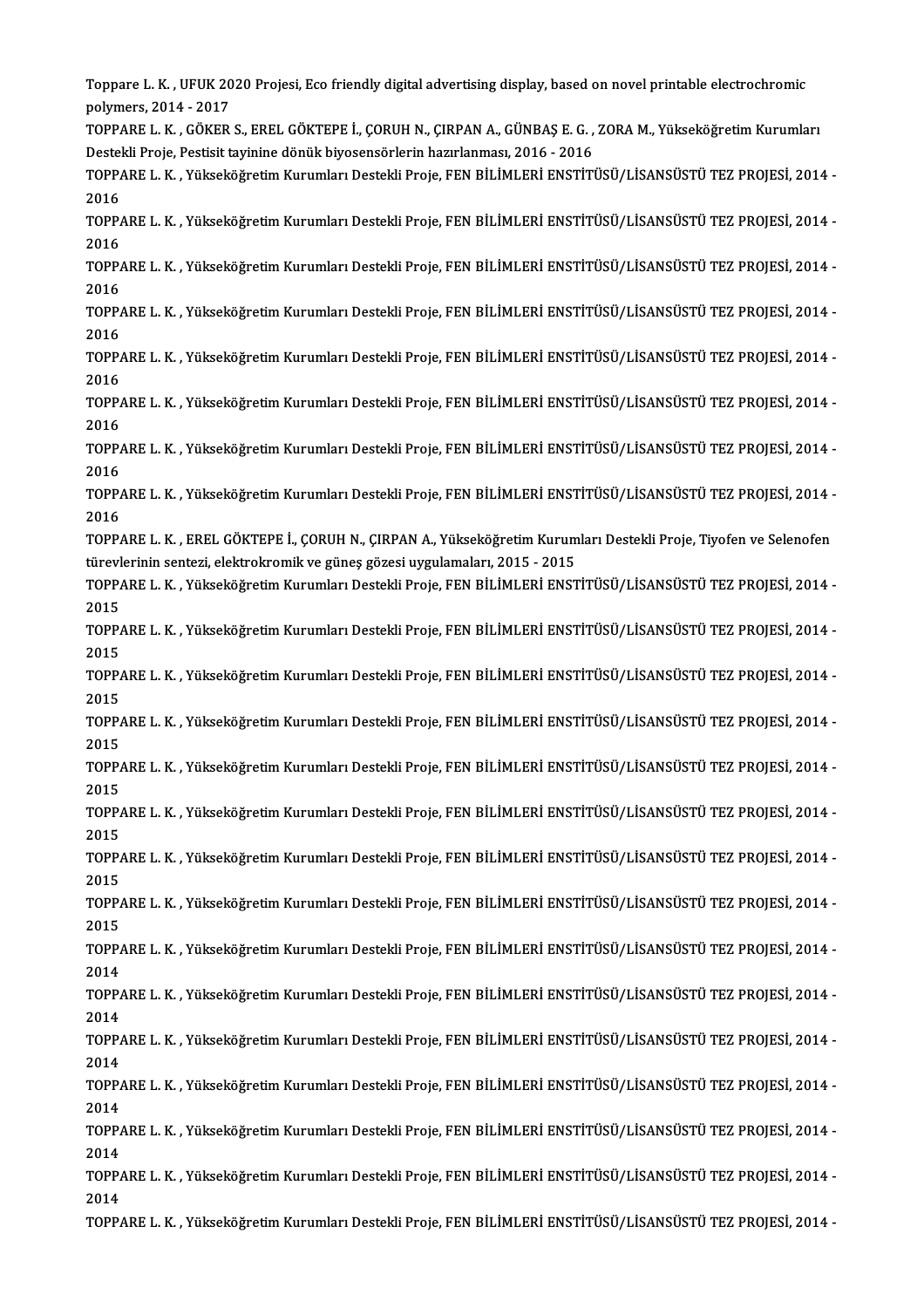2014

2014<br>TOPPARE L. K. , Yükseköğretim Kurumları Destekli Proje, FEN BİLİMLERİ ENSTİTÜSÜ/LİSANSÜSTÜ TEZ PROJESİ, 2014 -<br>2014 2014<br>TOPP/<br>2014<br>TOPP/ TOPPARE L. K. , Yükseköğretim Kurumları Destekli Proje, FEN BİLİMLERİ ENSTİTÜSÜ/LİSANSÜSTÜ TEZ PROJESİ, 2014 -<br>2014<br>TOPPARE L. K. , Yükseköğretim Kurumları Destekli Proje, FEN BİLİMLERİ ENSTİTÜSÜ/LİSANSÜSTÜ TEZ PROJESİ, 20

2014<br>TOPP/<br>2014<br>TOPP/ TOPPARE L. K. , Yükseköğretim Kurumları Destekli Proje, FEN BİLİMLERİ ENSTİTÜSÜ/LİSANSÜSTÜ TEZ PROJESİ, 2<br>2014<br>TOPPARE L. K. , DOĞAN Ö., EREL GÖKTEPE İ., ÇIRPAN A., Yükseköğretim Kurumları Destekli Proje, Üçlü bağ içeren<br>P

2014<br>TOPPARE L. K. , DOĞAN Ö., EREL GÖKTEPE İ., ÇIRPAN A., Yükseköğretim Kurumları Destekli P<br>polimerlerin sentezi, elektrokromik ve güneş gözesi uygulamalarında kullanımı, 2013 - 2014<br>TOPPARE L. K., EKİZ KANIK E. Vülceköğ TOPPARE L. K. , DOĞAN Ö., EREL GÖKTEPE İ., ÇIRPAN A., Yükseköğretim Kurumları Destekli Proje, Üçlü bağ içeren<br>polimerlerin sentezi, elektrokromik ve güneş gözesi uygulamalarında kullanımı, 2013 - 2014<br>TOPPARE L. K. , EKİZ

polimerlerin sentezi, elektrokromik ve güneş gözesi uygulamalarında kullanımı, 2013 - 2014<br>TOPPARE L. K. , EKİZ KANIK F., Yükseköğretim Kurumları Destekli Proje, DAD TİPİ İLETKEN POLİMERLER<br>KANSER HÜCRELERİ HEDEFLENMESİNDE TOPPARE L. K. , EKİZ KANIK F<mark>.</mark><br>KANSER HÜCRELERİ HEDEFLI<br>PLATFORMLARI, 2013 - 2013<br>TOPPAPE L. K. ÖKTEM C. Yük KANSER HÜCRELERİ HEDEFLENMESİNDE KULLANIMI: MULTİFONKSİYONEL GÖRÜNTÜLEME VE TEŞHİS<br>PLATFORMLARI, 2013 - 2013<br>TOPPARE L. K. , ÖKTEM G., Yükseköğretim Kurumları Destekli Proje, POLİMER ANA ZİNCİRİ ÜZERİNDE ASETİLENİK<br>CRUPLAR

PLATFORMLARI, 2013 - 2013<br>TOPPARE L. K. , ÖKTEM G., Yükseköğretim Kurumları Destekli Proje, POLİMER ANA ZİNCİRİ ÜZERİNDE ASETİLI<br>GRUPLAR İÇEREN SIRALI VE RASTGELE KOPOLİMERLERİN SENTEZİ VE OPTOELEKTRONİK ÖZELLİKLERİNİN<br>İNC TOPPARE L. K. , ÖKTEM G., Y<br>GRUPLAR İÇEREN SIRALI VE<br>İNCELENMESİ, 2013 - 2013<br>TOPPARE L. K., GORAKÇI B GRUPLAR İÇEREN SIRALI VE RASTGELE KOPOLİMERLERİN SENTEZİ VE OPTOELEKTRONİK ÖZELLİKLERİNİN<br>İNCELENMESİ, 2013 - 2013<br>TOPPARE L. K. , ÇORAKÇI B., Yükseköğretim Kurumları Destekli Proje, FEROSENIL VE NAFTANIL GRUPLARI ILE

TÜREVLENDIRILMISBENZOTRIAZOLBILESIKLERININFOTODUYARMADDEOLARAKKULLANILMASI,2013 -2013 TOPPARE L. K. , ÇORAKÇI B., Yükseköğretim Kurumları Destekli Proje, FEROSENIL VE NAFTANIL GRUPLARI ILE<br>TÜREVLENDIRILMIS BENZOTRIAZOL BILESIKLERININ FOTODUYAR MADDE OLARAK KULLANILMASI, 2013 - 201<br>TOPPARE L. K. , ÖZELÇAĞLAY TÜREVLENDIRILMIS BENZOTRIAZOL BILESIKLERININ FOTODUYAR MADD<br>TOPPARE L. K. , ÖZELÇAĞLAYAN A. C. , Yükseköğretim Kurumları Destekli P<br>TÜREVLERİNİN SENTEZİ VE ELEKTROKROMİK ÖZELLİKLERİ, 2013 - 2013<br>TOPPARE L. K. , BAYSEC S. Y TOPPARE L. K. , ÖZELÇAĞLAYAN A. C. , Yükseköğretim Kurumları Destekli Proje, ELEKTROAKTİF BENZİMİI<br>TÜREVLERİNİN SENTEZİ VE ELEKTROKROMİK ÖZELLİKLERİ, 2013 - 2013<br>TOPPARE L. K. , BAYSEÇ Ş., Yükseköğretim Kurumları Destekli

TÜREVLERİNİN SENTEZİ VE ELEKTROKROMİK ÖZELLİKLERİ, 2013 - 2013<br>TOPPARE L. K. , BAYSEÇ Ş., Yükseköğretim Kurumları Destekli Proje, ANA ZINCIRINDE PERILENDIIMIT VE<br>BENZOTRIAZOL ÜNITELERINI IÇEREN DONÖR AKSEPTÖR YAPISINDA SIR TOPPARE L. K. , BAYSEÇ Ş., Yükseköğretim Kurumları Destekli Proje, ANA ZINCIRINDE PERILENDIIMIT VE<br>BENZOTRIAZOL ÜNITELERINI IÇEREN DONÖR AKSEPTÖR YAPISINDA SIRALI VE RASGELE KOPOLIMERLE<br>VE OPTOELEKTRONIK ÖZELLIKLERININ INC BENZOTRIAZOL ÜNITELERINI IÇEREN DONÖR AKSEPTÖR YAPISINDA SIRALI VE RASGELE KOPOLIMERLERIN SENTE:<br>VE OPTOELEKTRONIK ÖZELLIKLERININ INCELENMESI, 2013 - 2013<br>TOPPARE L. K. , HIZALAN G., Yükseköğretim Kurumları Destekli Proje,

TOPPARE L. K. , HIZALAN G., Yükseköğretim Kurumları Destekli Proje, KUİNOLİN VE BENZOTRİAZOL İÇEREN DONOR-<br>AKSEPTÖR TİPİ KOPOLİMER SENTEZLENMESİ VE GÜNEŞ PİLİ UYGULAMALARI, 2013 - 2013 TOPPARE L. K. , HIZALAN G., Yükseköğretim Kurumları Destekli Proje, KUİNOLİN VE BENZOTRİAZOL İÇEREN DONOR-<br>AKSEPTÖR TİPİ KOPOLİMER SENTEZLENMESİ VE GÜNEŞ PİLİ UYGULAMALARI, 2013 - 2013<br>TOPPARE L. K. , ATAMAN S., Yükseköğre

AKSEPTÖR TİPİ KOPOLİMER SENTEZLENMESİ VE GÜNEŞ PİLİ UYGULAMALARI, 201<br>TOPPARE L. K. , ATAMAN S., Yükseköğretim Kurumları Destekli Proje, TELLUR İÇERI<br>POLİMERLERİN ELEKTROKİMYASAL VE GÜNEŞ PİLİ UYGULAMALARI, 2013 - 2013<br>TOP TOPPARE L. K. , ATAMAN S., Yükseköğretim Kurumları Destekli Proje, TELLUR İÇEREN KONJUKE POLİMER SENTEZİ VI<br>POLİMERLERİN ELEKTROKİMYASAL VE GÜNEŞ PİLİ UYGULAMALARI, 2013 - 2013<br>TOPPARE L. K. , RENDE E., Yükseköğretim Kurum

POLİMERLERİN ELEKTROKİMYASAL VE GÜNEŞ PİLİ UYGULAMALARI, 2013 - 2013<br>TOPPARE L. K. , RENDE E., Yükseköğretim Kurumları Destekli Proje, TİYOFEN VE BEN:<br>YENİ MONOMERLERİN SENTEZİ VE ELEKTROKROMİK UYGULAMALARI, 2013 - 2013<br>TO TOPPARE L. K. , RENDE E., Yükseköğretim Kurumları Destekli Proje, TİYOFEN VE BENZOTRİAZOL ÜNİTELERİ İÇEREN<br>YENİ MONOMERLERİN SENTEZİ VE ELEKTROKROMİK UYGULAMALARI, 2013 - 2013<br>TOPPARE L. K. , APAYDıN D. H. , Yükseköğretim

YENİ MONOMERLERİN SENTEZİ VE ELEKTROKROMİK UYGULAMALA<br>TOPPARE L. K. , APAYDıN D. H. , Yükseköğretim Kurumları Destekli Pr<br>POLİMERLERİN ORGANİK GÜNEŞ PİLİ UYGULAMALARI, 2013 - 2013<br>TOPPARE L. K., KURTULGU M. Yükseköğretim K TOPPARE L. K. , APAYDıN D. H. , Yükseköğretim Kurumları Destekli Proje, AZOBENZEN VE FLOREN İÇEREN<br>POLİMERLERİN ORGANİK GÜNEŞ PİLİ UYGULAMALARI, 2013 - 2013<br>TOPPARE L. K. , KURTULGU M., Yükseköğretim Kurumları Destekli Pro

POLİMERLERİN ORGANİK GÜNEŞ PİLİ UYGULAMALARI, 20<br>TOPPARE L. K. , KURTULGU M., Yükseköğretim Kurumları I<br>SENTEZİ VE FOTOVOLTAİK UYGULAMALARI, 2013 - 2013<br>TOPPARE L. K., KESİK M. Yükseköğretim Kurumları Destal TOPPARE L. K. , KURTULGU M., Yükseköğretim Kurumları Destekli Proje, BENZOBİSTİYAZOL İÇEREN POLİMERLERİN<br>SENTEZİ VE FOTOVOLTAİK UYGULAMALARI, 2013 - 2013<br>TOPPARE L. K. , KESİK M., Yükseköğretim Kurumları Destekli Proje, PM

SENTEZİ VE FOTOVOLTAİK UYGULAMALARI, 2013 - 2013<br>TOPPARE L. K. , KESİK M., Yükseköğretim Kurumları Destekli Proje, PMMA/ KİL NANOKOMPOZİTLER İLE MODİFİYE<br>EDİLEN İLETKEN POLİMER BAZLI FONKSİYONEL IMMOBİLİZASYON MATRİSİ: AMP TOPPARE L. K. , KESİK M., Yüks<br>EDİLEN İLETKEN POLİMER BA<br>UYGULAMALARI, 2013 - 2013<br>TOPPAPE L. K., NAMAL İ. Vüks EDİLEN İLETKEN POLİMER BAZLI FONKSİYONEL IMMOBİLİZASYON MATRİSİ: AMPEROMETRİK GLUKOZ BİY<br>UYGULAMALARI, 2013 - 2013<br>TOPPARE L. K. , NAMAL İ., Yükseköğretim Kurumları Destekli Proje, ANTRASEN VE BENZOTRİAZOL İÇEREN<br>POLİMERLE

UYGULAMALARI, 2013 - 2013<br>TOPPARE L. K. , NAMAL İ., Yükseköğretim Kurumları Destekli Proje, ANTRASEN VE BENZOTRİAZOL İÇEREN<br>POLİMERLERİN SENTEZİ, KARAKTERİZASYONU , ELEKTROKROMİK VE ORGANİK IŞIK YAYAN DİYOT UYGULAMALARI,<br>2 TOPPARE L. <mark>I</mark><br>POLIMERLER<br>2013 - 2013<br>TOPPARE L. I POLİMERLERİN SENTEZİ, KARAKTERİZASYONU , ELEKTROKROMİK VE ORGANİK IŞIK YAYAN DİYOT UYGULAMALARI,<br>2013 - 2013<br>TOPPARE L. K. , NURİOĞLU A. G. , Yükseköğretim Kurumları Destekli Proje, 15-CROWN-5 İÇEREN POLİBENZEN TÜREVİ<br>POLİ

2013 - 2013<br>TOPPARE L. K. , NURİOĞLU A. G. , Yükseköğretim Kurumları Destekli Proje, 15-<br>POLİMER SENTEZİ VE KATYON TUTUKLAMASI UYGULAMALARI, 2013 - 2013<br>TOPPARE L. K., DEMİRCİ S. Yükseköğretim Kurumları Destekli Proje, İl TOPPARE L. K. , NURİOĞLU A. G. , Yükseköğretim Kurumları Destekli Proje, 15-CROWN-5 İÇEREN POLİBENZEN TÜREVİ<br>POLİMER SENTEZİ VE KATYON TUTUKLAMASI UYGULAMALARI, 2013 - 2013<br>TOPPARE L. K. , DEMİRCİ S., Yükseköğretim Kurumla

POLİMER SENTEZİ VE KATYON TUTUKLAMASI UYGULAMA<br>TOPPARE L. K. , DEMİRCİ S., Yükseköğretim Kurumları Des<br>TASARIMI VE BİYOSENSÖR UYGULAMALARI, 2013 - 2013<br>TOPPARE L. K., ZAİROČLU N. B., Yükseköğretim Kurumları TOPPARE L. K. , DEMİRCİ S., Yükseköğretim Kurumları Destekli Proje, İLETKEN POLİMER TABANLI Bİ'<br>TASARIMI VE BİYOSENSÖR UYGULAMALARI, 2013 - 2013<br>TOPPARE L. K. , ZAİFOĞLU N. B. , Yükseköğretim Kurumları Destekli Proje, FENA

TASARIMI VE BİYOSENSÖR UYGULAMALARI, 2013 - 2013<br>TOPPARE L. K. , ZAİFOĞLU N. B. , Yükseköğretim Kurumları Destekli Proje, FENANTREN, TİYOFEN VE<br>ETİLENDİOXİTİYOFEN İÇEREN KONJÜGE POLİMERLERİN SENTEZİ, ELEKTROKROMİK VE FOTOV TOPPARE L. K. , ZAİFOĞLU N. B<br>ETİLENDİOXİTİYOFEN İÇEREN<br>UYGULAMALARI, 2013 - 2013<br>TOPPARE L. K., Vülseköğretim ETİLENDİOXİTİYOFEN İÇEREN KONJÜGE POLİMERLERİN SENTEZİ, ELEKTROKROMİK VE FOTOVOLTAİK<br>UYGULAMALARI, 2013 - 2013<br>TOPPARE L. K. , Yükseköğretim Kurumları Destekli Proje, Kolinesteraz İnhibitörlerinin Analizine Yönelik Elektro

UYGULAMALARI, 2013 - 2013<br>TOPPARE L. K. , Yükseköğretim Kurumları Destekli Proje, K<br>Biyodedektörlerin Tasarımı Ve Uygulamaları, 2011 - 2013<br>TOPPARE L. K., Yükseköğretim Kurumları Destekli Proje, D TOPPARE L. K. , Yükseköğretim Kurumları Destekli Proje, Kolinesteraz İnhibitörlerinin Analizine Yönelik Elektrokimyasal<br>Biyodedektörlerin Tasarımı Ve Uygulamaları, 2011 - 2013<br>TOPPARE L. K. , Yükseköğretim Kurumları Destek

Biyodedektörlerin Tasarımı Ve Uygulamaları, 2011 - 2013<br>TOPPARE L. K. , Yükseköğretim Kurumları Destekli Proje, Donör- Akseptör Tipi Polimerlerin Elektrokromik Cihaz, Güneş<br>Pili Ve Işık Saçan Diyotlarda Kullanımı., 2012 - TOPPARE L. K. , Yükseköğretim Kurumları Destekli Proje, Donör- Akseptör Tipi Polimerlerin Elektrokromik Cihaz, Güneş<br>Pili Ve Işık Saçan Diyotlarda Kullanımı., 2012 - 2012<br>TOPPARE L. K. , Yükseköğretim Kurumları Destekli Pr

Pili Ve Işık Saçan Diyotlarda Kullanımı., 201:<br>TOPPARE L. K. , Yükseköğretim Kurumları D<br>Ve Kimyasal Polimerizasyonu, 2011 - 2011<br>TOPPAPE L. K., Yükseköğretim Kurumları D TOPPARE L. K. , Yükseköğretim Kurumları Destekli Proje, Dönor-Akseptör Tipi Monomerlerin Sentezi Ve Elek<br>Ve Kimyasal Polimerizasyonu, 2011 - 2011<br>TOPPARE L. K. , Yükseköğretim Kurumları Destekli Proje, Elektrokimyasal Olar

Ve Kimyasal Polimerizasyonu, 2011 - 2011<br>TOPPARE L. K. , Yükseköğretim Kurumları Destekli Proje, Elektrokimyasal Olarak Üretilmiş Poli(karbin Silan)<br>Polimerlerden Seramik Ve Metal Yüzeylerde Elmas/elmas-Silikon Karbid Film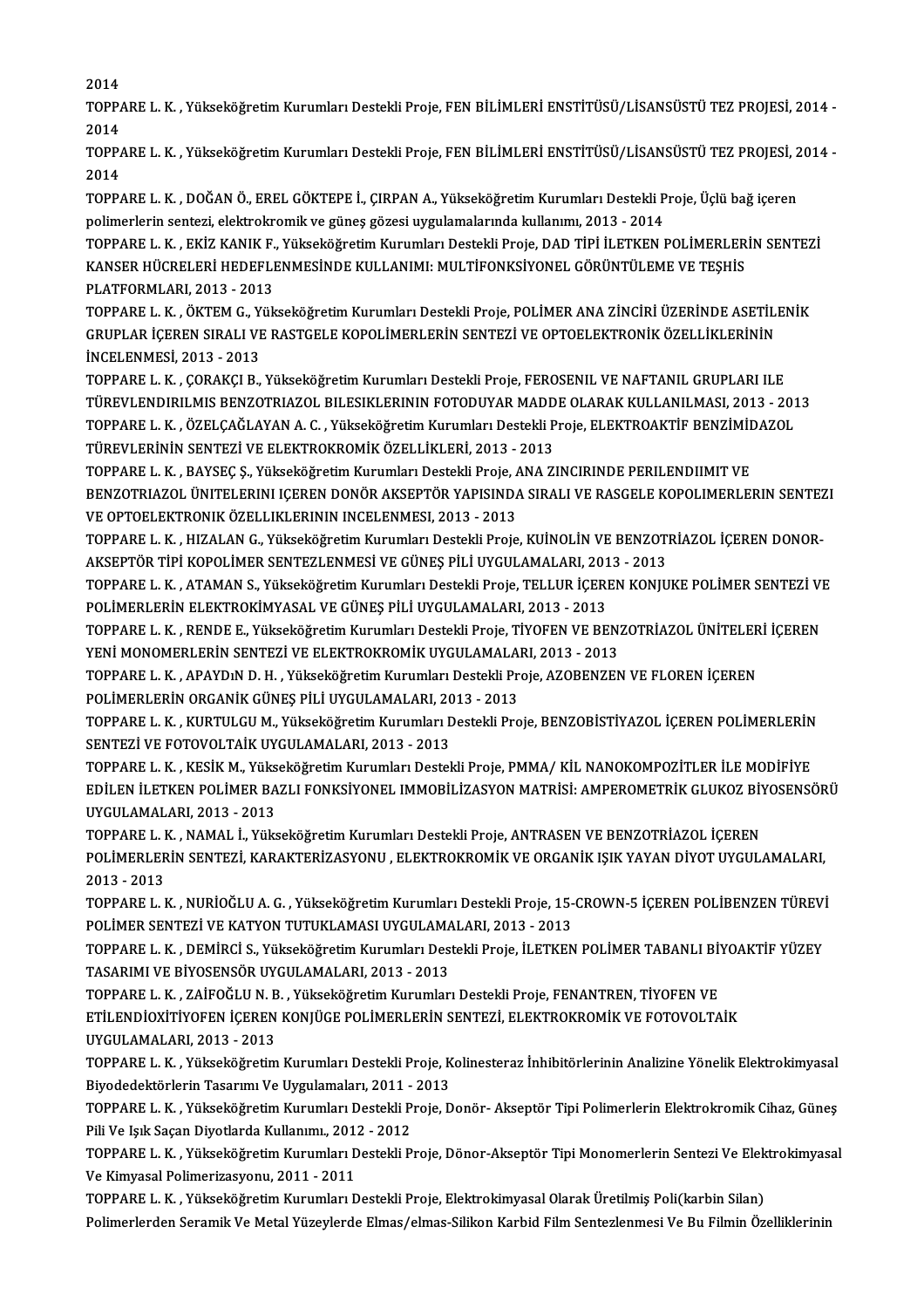Araştırılması.,2011 -2011 Araştırılması., 2011 - 2011<br>TOPPARE L. K. , Yükseköğretim Kurumları Destekli Proje, Donör-Akseptör Tipi Monomerlerin Sentezi Ve Elektrokromik<br>Pelimerlerinin Ünetimi, 2010, ...2010 Araştırılması., 2011 - 2011<br>TOPPARE L. K. , Yükseköğretim Kuru<br>Polimerlerinin Üretimi, 2010 - 2010<br>TOPPARE L. K., Yükseköğretim Kuru TOPPARE L. K. , Yükseköğretim Kurumları Destekli Proje, Donör-Akseptör Tipi Monomerlerin Sentezi Ve Elektro<br>Polimerlerinin Üretimi, 2010 - 2010<br>TOPPARE L. K. , Yükseköğretim Kurumları Destekli Proje, Tiyofen, Pirol,selenof Polimerlerinin Üretimi, 2010 - 2010<br>TOPPARE L. K. , Yükseköğretim Kurumları Destekli Proje, Tiyofen, Pirol,selenofen, 3,4-Etilendioksitiyofen Türevi<br>Monomerlerin Sentezi Ve Elektromik Camlarda Kullanımı, 2009 - 2009

#### Bilimsel Dergilerdeki Faaliyetler

Turkish Journal of Chemistry, Danışma Kurul Üyesi, 2010 - Devam Ediyor Macedonian Journal Of Chemistry And Chemical Engineering, Editörler Kurulu Üyesi, 2010 - Devam Ediyor

## macedonian journal of chemistry And chemical Engineerin<br>Bilimsel Kuruluşlardaki Üyelikler / Görevler Bilimsel Kuruluşlardaki Üyelikler<br><sup>Bilim</sup> Akademisi, Üye, 2012 - Devam Ediyor

Bilim Akademisi, Üye, 2012 - Devam Ediyor<br>Bilimsel Hakemlikler

Bilimsel Hakemlikler<br>Acs Applied Materials & Interfaces, SCI Kapsamındaki Dergi, Eylül 2020<br>Magramalagular Chamistry And Physics, SCI Kapsamındaki Dargi, Ağusta Macromolecular Chemistrica<br>Acs Applied Materials & Interfaces, SCI Kapsamındaki Dergi, Eylül 2020<br>Macromolecular Chemistry And Physics, SCI Kapsamındaki Dergi, Ağustos 2020<br>CHEMELECTROCHEM, SCI Kapsamındaki Dergi, Temmuz 2 Acs Applied Materials & Interfaces, SCI Kapsamındaki Dergi, Ey<br>Macromolecular Chemistry And Physics, SCI Kapsamındaki Der<br>CHEMELECTROCHEM, SCI Kapsamındaki Dergi, Temmuz 2020<br>DYES AND PICMENTS, SCI Kapsamındaki Dergi, Hagi Macromolecular Chemistry And Physics, SCI Kapsamındaki Der<br>CHEMELECTROCHEM, SCI Kapsamındaki Dergi, Temmuz 2020<br>DYES AND PIGMENTS, SCI Kapsamındaki Dergi, Haziran 2020<br>Selar Energy Materials And Selar Cells, SCI Kapsamında CHEMELECTROCHEM, SCI Kapsamındaki Dergi, Temmuz 2020<br>DYES AND PIGMENTS, SCI Kapsamındaki Dergi, Haziran 2020<br>Solar Energy Materials And Solar Cells, SCI Kapsamındaki Dergi, Haziran 2020<br>POLYMER, SCI Kansamındaki Dergi, Ara DYES AND PIGMENTS, SCI Kapsamındaki Dergi, Haziran 2020<br>Solar Energy Materials And Solar Cells, SCI Kapsamındaki Der<br>POLYMER, SCI Kapsamındaki Dergi, Aralık 2019<br>FOOD CHEMISTRY, SCI Kapsamındaki Dergi, Aralık 2019 Solar Energy Materials And Solar Cells, SCI Kapsamındaki<br>POLYMER, SCI Kapsamındaki Dergi, Aralık 2019<br>FOOD CHEMISTRY, SCI Kapsamındaki Dergi, Aralık 2019<br>ELECTROCHIMICA ACTA, SCI Kapsamındaki Dergi, Ekim 2 ELECTROCHIMICA ACTA, SCI Kapsamındaki Dergi, Ekim 2019 ELECTROCHIMICA ACTA, Hakemli Bilimsel Dergi, Ekim 2019 ELECTROCHIMICA ACTA, SCI Kapsamındaki Dergi, Ekim 2019<br>ELECTROCHIMICA ACTA, Hakemli Bilimsel Dergi, Ekim 2019<br>MACROMOLECULAR CHEMISTRY AND PHYSICS, Hakemli Bilimsel Dergi, Ekim 2019<br>JOUPMAL OF POLYMER SCIENCE BART A POLYME ELECTROCHIMICA ACTA, Hakemli Bilimsel Dergi, Ekim 2019<br>MACROMOLECULAR CHEMISTRY AND PHYSICS, Hakemli Bilimsel Dergi, Ekim 2019<br>JOURNAL OF POLYMER SCIENCE PART A-POLYMER CHEMISTRY, SCI Kapsamındaki Dergi, Haziran 2019<br>POLYM MACROMOLECULAR CHEMISTRY AND PHYSICS, Hakemli <mark>E</mark><br>JOURNAL OF POLYMER SCIENCE PART A-POLYMER CHEM<br>POLYMER BULLETIN, Hakemli Bilimsel Dergi, Mayıs 2019<br>EUROPEAN POLYMER JOURNAL, SCLKansamındaki Dergi JOURNAL OF POLYMER SCIENCE PART A-POLYMER CHEMISTRY, SCI K<br>POLYMER BULLETIN, Hakemli Bilimsel Dergi, Mayıs 2019<br>EUROPEAN POLYMER JOURNAL, SCI Kapsamındaki Dergi, Mayıs 2019<br>ACS APPLIED MATERIALS & INTERFACES, Hakamli Bilim POLYMER BULLETIN, Hakemli Bilimsel Dergi, Mayıs 2019<br>EUROPEAN POLYMER JOURNAL, SCI Kapsamındaki Dergi, Mayıs 2019<br>ACS APPLIED MATERIALS & INTERFACES, Hakemli Bilimsel Dergi, Mayıs 2019 EUROPEAN POLYMER JOURNAL, SCI Kapsamındaki Dergi, Mayı<br>ACS APPLIED MATERIALS & INTERFACES, Hakemli Bilimsel De<br>ELECTROCHIMICA ACTA, SCI Kapsamındaki Dergi, Nisan 2019<br>ACS APPLIED MATERIALS & INTERFACES, SCI Kapsamındaki D ACS APPLIED MATERIALS & INTERFACES, SCI Kapsamındaki Dergi, Nisan 2019<br>POLYMER, Hakemli Bilimsel Dergi, Mart 2019 ELECTROCHIMICA ACTA, SCI Kapsamındaki D<br>ACS APPLIED MATERIALS & INTERFACES, SCI<br>POLYMER, Hakemli Bilimsel Dergi, Mart 2019<br>ELECTROCHIMICA ACTA, SCI Kapsamındaki De ELECTROCHIMICA ACTA, SCI Kapsamındaki Dergi, Mart 2019 JOURNAL OF THE ELECTROCHEMICAL SOCIETY, SCI Kapsamındaki Dergi, Ocak 2019 ELECTROCHIMICA ACTA, SCI Kapsamındaki Dergi, Mart 2019<br>JOURNAL OF THE ELECTROCHEMICAL SOCIETY, SCI Kapsamındaki Dergi, Ocak 2019<br>JOURNAL OF ELECTROANALYTICAL CHEMISTRY, SCI Kapsamındaki Dergi, Aralık 2018<br>ACS APPLIED MATER ACS APPLIED MATERIALS & INTERFACES, SCI Kapsamındaki Dergi, Aralık 2018<br>JOURNAL OF THE ELECTROCHEMICAL SOCIETY, SCI Kapsamındaki Dergi, Kasım 2018 JOURNAL OF ELECTROANALYTICAL CHEMISTRY, SCI Kapsamındaki Dergi, Aralık 2018<br>ACS APPLIED MATERIALS & INTERFACES, SCI Kapsamındaki Dergi, Aralık 2018<br>JOURNAL OF THE ELECTROCHEMICAL SOCIETY, SCI Kapsamındaki Dergi, Kasım 2018 ACS APPLIED MATERIALS & INTERFACES, SCI Kapsamındaki Dergi, Aralık 2018<br>JOURNAL OF THE ELECTROCHEMICAL SOCIETY, SCI Kapsamındaki Dergi, Kasım 2018<br>JOURNAL OF ELECTROANALYTICAL CHEMISTRY, SCI Kapsamındaki Dergi, Kasım 2018<br> JOURNAL OF THE ELECTROCHEMICAL SOCIETY, SCI Kapsamındaki De<br>JOURNAL OF ELECTROANALYTICAL CHEMISTRY, SCI Kapsamındaki D<br>EUROPEAN POLYMER JOURNAL, SCI Kapsamındaki Dergi, Ekim 2018<br>JOURNAL OF THE ELECTROCHEMICAL SOCIETY, SCI JOURNAL OF ELECTROANALYTICAL CHEMISTRY, SCI Kapsamındaki Dergi, Kasım 201<br>EUROPEAN POLYMER JOURNAL, SCI Kapsamındaki Dergi, Ekim 2018<br>JOURNAL OF THE ELECTROCHEMICAL SOCIETY, SCI Kapsamındaki Dergi, Ekim 2018<br>ELECTROCHIMICA EUROPEAN POLYMER JOURNAL, SCI Kapsamındaki Dergi, Ekin<br>JOURNAL OF THE ELECTROCHEMICAL SOCIETY, SCI Kapsamın<br>ELECTROCHIMICA ACTA, SCI Kapsamındaki Dergi, Ekim 2018<br>CUEMELECTROCUEM SCI Kapsamındaki Dergi, Ekim 2018 JOURNAL OF THE ELECTROCHEMICAL SOCIETY, SCI Kapsar<br>ELECTROCHIMICA ACTA, SCI Kapsamındaki Dergi, Ekim 201<br>CHEMELECTROCHEM, SCI Kapsamındaki Dergi, Ekim 2018<br>POLYMER, SCI Kapsamındaki Dergi, Evlül 2019 ELECTROCHIMICA ACTA, SCI Kapsamındaki Der<br>CHEMELECTROCHEM, SCI Kapsamındaki Dergi,<br>POLYMER, SCI Kapsamındaki Dergi, Eylül 2018<br>JOUPMAL OE ELECTROANALYTICAL CHEMISTR POLYMER, SCI Kapsamındaki Dergi, Eylül 2018<br>JOURNAL OF ELECTROANALYTICAL CHEMISTRY, SCI Kapsamındaki Dergi, Eylül 2018 FOOD CHEMISTRY, SCI Kapsamındaki Dergi, Eylül 2018 ACS APPLIED MATERIALS & INTERFACES, SCI Kapsamındaki Dergi, Eylül 2018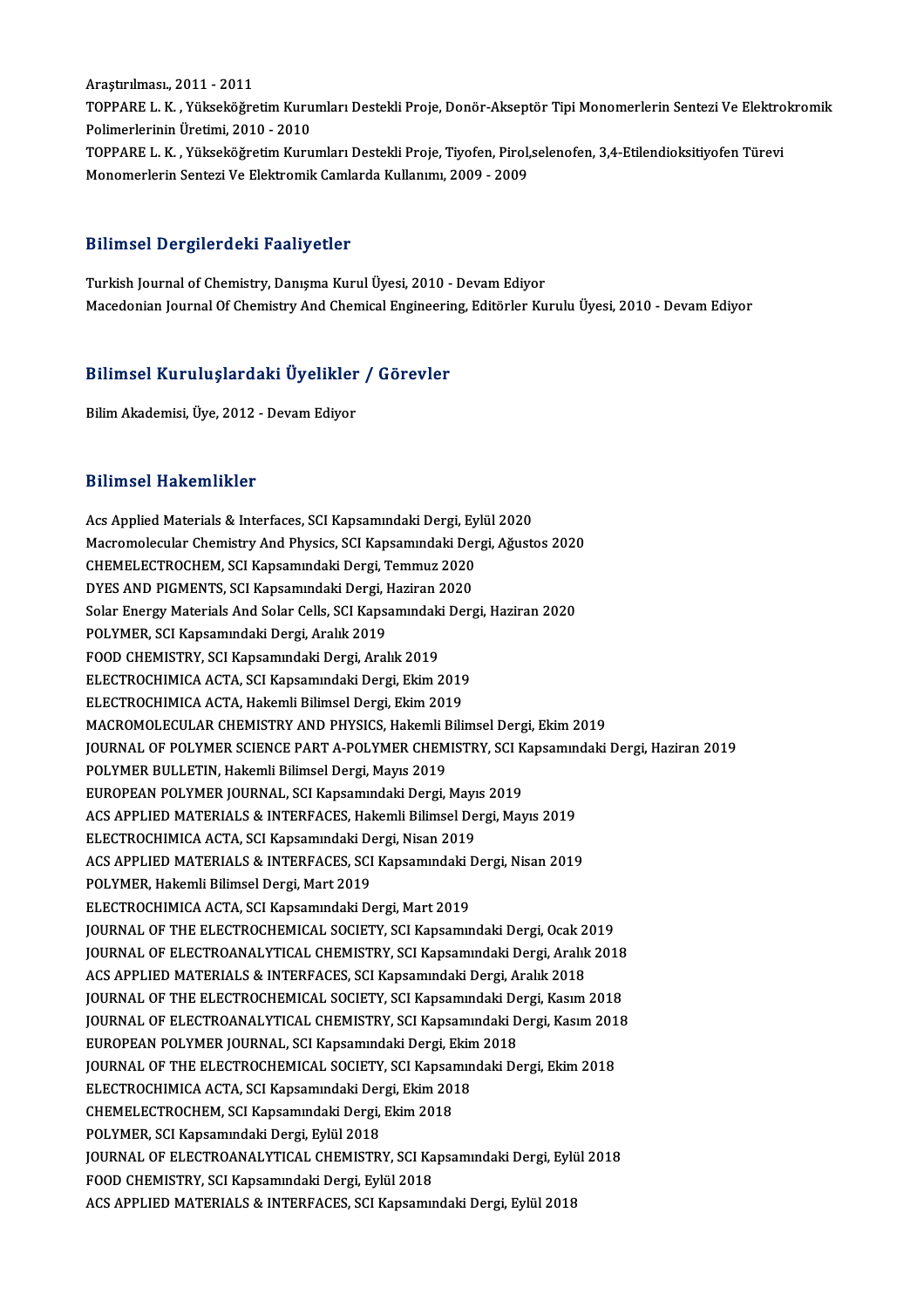CHEMICAL ENGINEERING JOURNAL, SCI Kapsamındaki Dergi, Temmuz 2018<br>JOURNAL OF SOLID STATE ELECTROCHEMISTRY, SCI Kapsamındaki Dergi, Te CHEMICAL ENGINEERING JOURNAL, SCI Kapsamındaki Dergi, Temmuz 2018<br>JOURNAL OF SOLID STATE ELECTROCHEMISTRY, SCI Kapsamındaki Dergi, Temmuz 2018<br>FUROPEAN POLYMER JOURNAL, SCI Kapsamındaki Dergi, Temmuz 2019 CHEMICAL ENGINEERING JOURNAL, SCI Kapsamındaki Dergi, Temmuz 20<br>JOURNAL OF SOLID STATE ELECTROCHEMISTRY, SCI Kapsamındaki Derg<br>EUROPEAN POLYMER JOURNAL, SCI Kapsamındaki Dergi, Temmuz 2018<br>NEW JOURNAL OF CHEMISTRY, SCI Kap JOURNAL OF SOLID STATE ELECTROCHEMISTRY, SCI Kapsamındaki Der<br>EUROPEAN POLYMER JOURNAL, SCI Kapsamındaki Dergi, Temmuz 2018<br>NEW JOURNAL OF CHEMISTRY, SCI Kapsamındaki Dergi, Haziran 2018<br>COLLOURS AND SURFACES, SCI Kapsamın EUROPEAN POLYMER JOURNAL, SCI Kapsamındaki Dergi, Temmuz<br>NEW JOURNAL OF CHEMISTRY, SCI Kapsamındaki Dergi, Haziran 20<br>COLLOIDS AND SURFACES, SCI Kapsamındaki Dergi, Haziran 2018<br>SYNTHETIC METALS, SCI Kapsamındaki Dergi, Ma NEW JOURNAL OF CHEMISTRY, SCI Kapsamındaki Dergi, H.<br>COLLOIDS AND SURFACES, SCI Kapsamındaki Dergi, Hazira<br>SYNTHETIC METALS, SCI Kapsamındaki Dergi, Mayıs 2018<br>FOOD CHEMISTRY, SCI Kapsamındaki Dergi, Mayıs 2018 COLLOIDS AND SURFACES, SCI Kapsamındaki Dergi, Haziran 2018<br>SYNTHETIC METALS, SCI Kapsamındaki Dergi, Mayıs 2018<br>FOOD CHEMISTRY, SCI Kapsamındaki Dergi, Mayıs 2018 JOURNAL OF ELECTROANALYTICAL CHEMISTRY, SCI Kapsamındaki Dergi, Nisan 2018 POLYMER INTERNATIONAL, SCI Kapsamındaki Dergi, Nisan 2018 JOURNAL OF ELECTROANALYTICAL CHEMISTRY, SCI Kapsamındaki D<br>POLYMER INTERNATIONAL, SCI Kapsamındaki Dergi, Nisan 2018<br>JOURNAL OF BIOTECHNOLOGY, SCI Kapsamındaki Dergi, Nisan 2018<br>POLYMER SCI Kapsamındaki Dergi, Nisan 2018 POLYMER INTERNATIONAL, SCI Kapsamındaki <mark>I</mark><br>JOURNAL OF BIOTECHNOLOGY, SCI Kapsamında<br>POLYMER, SCI Kapsamındaki Dergi, Nisan 2018<br>JOURNAL OF POLYMER SCIENCE BART B POLYM JOURNAL OF BIOTECHNOLOGY, SCI Kapsamındaki Dergi, Nisan 2018<br>POLYMER, SCI Kapsamındaki Dergi, Nisan 2018<br>JOURNAL OF POLYMER SCIENCE PART B-POLYMER PHYSICS, SCI Kapsamındaki Dergi, Mart 2018<br>SENSORS AND ACTUATORS B CHEMICAL POLYMER, SCI Kapsamındaki Dergi, Nisan 2018<br>JOURNAL OF POLYMER SCIENCE PART B-POLYMER PHYSICS, SCI Kapsamındal<br>SENSORS AND ACTUATORS B-CHEMICAL, SCI Kapsamındaki Dergi, Mart 2018<br>FUROPEAN POLYMER JOURNAL, SCI Kapsamındaki JOURNAL OF POLYMER SCIENCE PART B-POLYMER PHYSICS, SCI Kap<br>SENSORS AND ACTUATORS B-CHEMICAL, SCI Kapsamındaki Dergi, Ma<br>EUROPEAN POLYMER JOURNAL, SCI Kapsamındaki Dergi, Mart 2018<br>JOURNAL OE MATERIALS CHEMISTRY C-SCI Kapsa SENSORS AND ACTUATORS B-CHEMICAL, SCI Kapsamındaki Dergi, Mart 2018<br>EUROPEAN POLYMER JOURNAL, SCI Kapsamındaki Dergi, Mart 2018<br>JOURNAL OF MATERIALS CHEMISTRY C, SCI Kapsamındaki Dergi, Mart 2018<br>FOOD CHEMISTRY SCI Kapsamı EUROPEAN POLYMER JOURNAL, SCI Kapsamındaki Derg<br>JOURNAL OF MATERIALS CHEMISTRY C, SCI Kapsamınd<br>FOOD CHEMISTRY, SCI Kapsamındaki Dergi, Mart 2018<br>MATERIALS CHEMISTRY AND BHYSICS SCI Kapsamında JOURNAL OF MATERIALS CHEMISTRY C, SCI Kapsamındaki Dergi, Mart 2018<br>FOOD CHEMISTRY, SCI Kapsamındaki Dergi, Mart 2018<br>MATERIALS CHEMISTRY AND PHYSICS, SCI Kapsamındaki Dergi, Mart 2018<br>INTERNATIONAL JOURNAL OF ADUESION AND FOOD CHEMISTRY, SCI Kapsamındaki Dergi, Mart 2018<br>MATERIALS CHEMISTRY AND PHYSICS, SCI Kapsamındaki Dergi, Mart 2018<br>INTERNATIONAL JOURNAL OF ADHESION AND ADHESIVES, SCI Kapsamındaki Dergi, Şubat 2018<br>BIOELECTROCHEMISTRY, MATERIALS CHEMISTRY AND PHYSICS, SCI Kapsamındaki Dergi, Mart 2018 INTERNATIONAL JOURNAL OF ADHESION AND ADHESIVES, SCI Kapsamındak<br>BIOELECTROCHEMISTRY, SCI Kapsamındaki Dergi, Şubat 2018<br>JOURNAL OF MATERIALS CHEMISTRY C, SCI Kapsamındaki Dergi, Şubat 2018<br>POLYMER, SCI Kapsamındaki Dergi, BIOELECTROCHEMISTRY, SCI Kapsamındaki Der<br>JOURNAL OF MATERIALS CHEMISTRY C, SCI Kap<br>POLYMER, SCI Kapsamındaki Dergi, Şubat 2018<br>ELECTROCHIMICA ACTA, SCI Kapsamındaki Derg JOURNAL OF MATERIALS CHEMISTRY C, SCI Kapsamındaki De<br>POLYMER, SCI Kapsamındaki Dergi, Şubat 2018<br>ELECTROCHIMICA ACTA, SCI Kapsamındaki Dergi, Ocak 2018<br>JOURNAL OE MATERIALS CHEMISTRY R. SCI Kapsamındaki De POLYMER, SCI Kapsamındaki Dergi, Şubat 2018<br>ELECTROCHIMICA ACTA, SCI Kapsamındaki Dergi, Ocak 2018<br>JOURNAL OF MATERIALS CHEMISTRY B, SCI Kapsamındaki Dergi, Ocak 2018<br>PSC ADVANCES, SCI Kapsamındaki Dergi, Ocak 2019 ELECTROCHIMICA ACTA, SCI Kapsamındaki Dergi, Oc.<br>JOURNAL OF MATERIALS CHEMISTRY B, SCI Kapsamı<br>RSC ADVANCES, SCI Kapsamındaki Dergi, Ocak 2018<br>JOURNAL OF POLYMER SCIENCE BART A POLYMER C JOURNAL OF MATERIALS CHEMISTRY B, SCI Kapsamındaki Dergi, Ocak 2018<br>RSC ADVANCES, SCI Kapsamındaki Dergi, Ocak 2018<br>JOURNAL OF POLYMER SCIENCE PART A-POLYMER CHEMISTRY, SCI Kapsamındaki Dergi, Ocak 2018<br>ELECTROCHIMICA ACTA RSC ADVANCES, SCI Kapsamındaki Dergi, Ocak 2018<br>JOURNAL OF POLYMER SCIENCE PART A-POLYMER CHEMISTI<br>ELECTROCHIMICA ACTA, SCI Kapsamındaki Dergi, Ocak 2018 ELECTROCHIMICA ACTA, SCI Kapsamındaki Dergi, Ocak 2018<br>Bilimsel Danışmanlıklar

Bilimsel Danışmanlıklar<br>Vestel, Bilimsel Projeler İçin Yapılan Danışmanlık, Orta Doğu Teknik Üniversitesi, Fen Edebiyat Fakültesi, Kimya Bölümü,<br>Türkiye 2019, "Devem Ediyer Diffused Duffymaffindi<br>Vestel, Bilimsel Projeler İçin Ya<br>Türkiye, 2019 - Devam Ediyor

# Türkiye, 2019 - Devam Ediyor<br>Kongre ve Sempozyum Katılımı Faaliyetleri

Kongre ve Sempozyum Katılımı Faaliyetleri<br>SYNTHESES OF 2,1,3-BENZOTHIADIAZOLE COMPRISING POLYMERS:THE EFFECT OF DISCRETE FUNCTIONAL GROUPS<br>ON DEVICE REREORMANCE AND OPTOFLECTRONIC RROBERTIES, Katluma, İstanbul Türkiye 2019 ITUNGI U VU UUMPULJUM INDININI I DAIIJULII<br>SYNTHESES OF 2,1,3-BENZOTHIADIAZOLE COMPRISING POLYMERS:THE EFFECT OF DISCRETE FUN<br>ON DEVICE PERFORMANCE AND OPTOELECTRONIC PROPERTIES, Katılımcı, İstanbul, Türkiye, 2019<br>Synthesi SYNTHESES OF 2,1,3-BENZOTHIADIAZOLE COMPRISING POLYMERS:THE EFFECT OF DISCRETE FUNCTIONAL GROUPS<br>ON DEVICE PERFORMANCE AND OPTOELECTRONIC PROPERTIES, Katılımcı, İstanbul, Türkiye, 2019<br>Synthesis and Characterization of a Q ON DEVICE PERFORMANCE AND OPTOELECTRONIC PROPERTIES, Katılımcı, İstanbul, Türkiye, 2019<br>Synthesis and Characterization of a Quinoxaline and Benzodithiophene Comprising Multifunctional I<br>İstanbul, Türkiye, 2019<br>Benzimidazol Synthesis and Characterization of a Quinoxaline and Benzodithiophene Comprising Multifunctional Polymer, Katılımcı, İstanbul, Türkiye, 2019<br>Benzimidazole Derivatives and Their Electrochemical Applications, Katılımcı, İstanbul, Türkiye, 2019<br>ELECTROCHEMICAL AND BIOSENSING APPLICATION OF ANTHRACENE-BASED CONJUGATED POLYMER , Katılımcı,<br>Ca **Benzimidazole Derivative:<br>ELECTROCHEMICAL AND<br>Çanakkale, Türkiye, 2019<br>AMPEROMETRIC ETHANO** ELECTROCHEMICAL AND BIOSENSING APPLICATION OF ANTHRACENE-BASED CONJUGATED POLYMER , Katılımcı,<br>Çanakkale, Türkiye, 2019<br>AMPEROMETRIC ETHANOL BIOSENSOR CONSTRUCTED BY CARBON NANOTUBES AND A FLUORENE BASED POLYMER,<br>Katılımcı Çanakkale, Türkiye, 2019<br>AMPEROMETRIC ETHANOL BIOSENSOR CONSTRUCTED BY CARBON NANOTUBES AND A FLUORENE BASED POLYMER,<br>Katılımcı, Çanakkale, Türkiye, 2019 AMPEROMETRIC ETHANOL BIOSENSOR CONSTRUCTED BY CARBON NANOTUBES AND A FLUORENE BASED POLYMEI<br>Katılımcı, Çanakkale, Türkiye, 2019<br>Glucose Oxidase Immobilization on Thiazolothiazole Containing Multichromic Polymer Matrice for Katılımcı, Çanakkale, Türkiye, 201<br>Glucose Oxidase Immobilization o<br>Katılımcı, İstanbul, Türkiye, 2019 Katılımcı, İstanbul, Türkiye, 2019<br>Atıflar